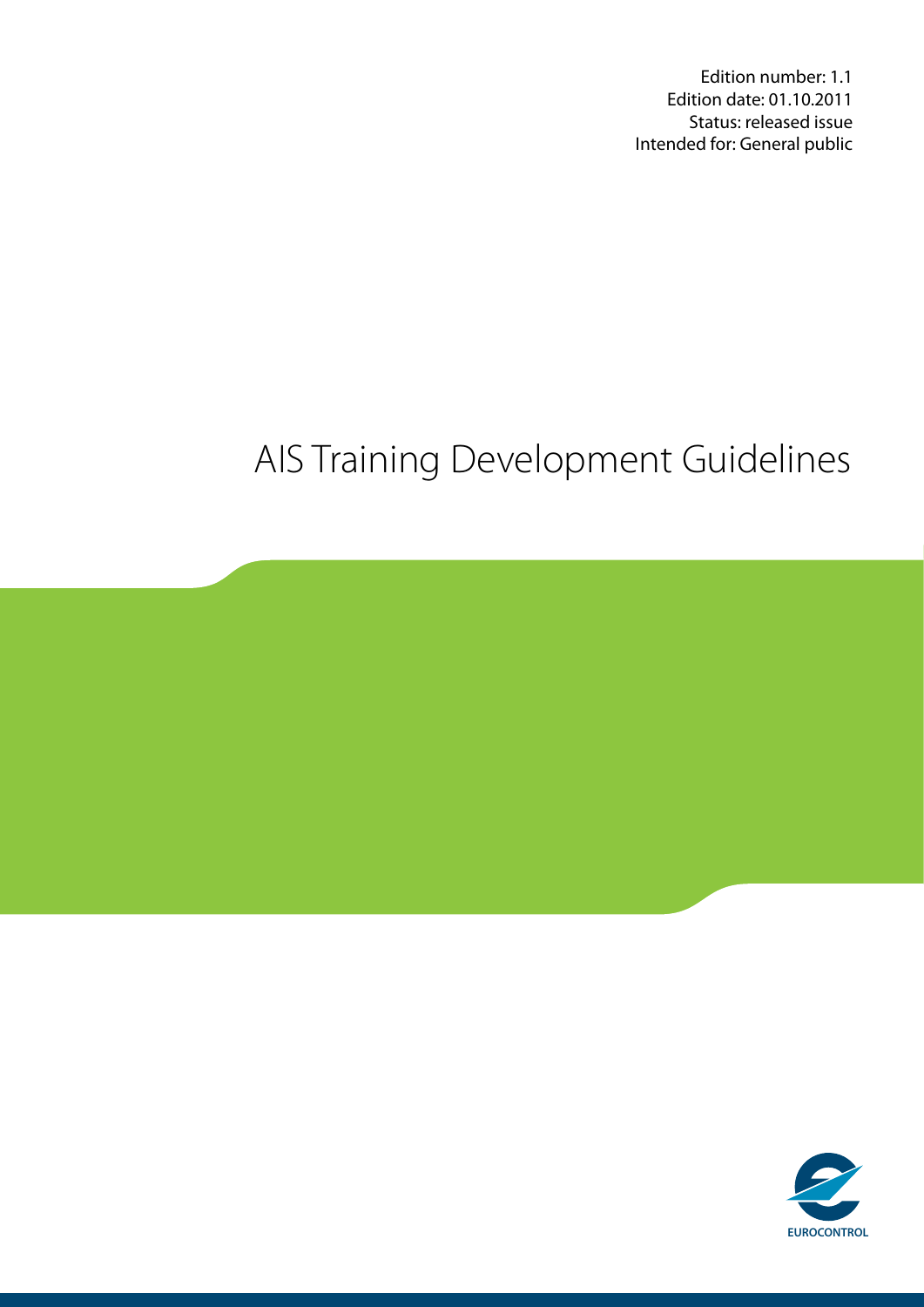## **EUROPEAN ORGANISATION FOR THE SAFETY OF AIR NAVIGATION**



## **AIS Training Development Guidelines**

| <b>Edition Number</b> |                | 1.1                   |
|-----------------------|----------------|-----------------------|
| <b>Edition Date</b>   |                | 01.10.2011            |
| <b>Status</b>         | $\blacksquare$ | <b>Released Issue</b> |
| Intended for          | ٠              | <b>General Public</b> |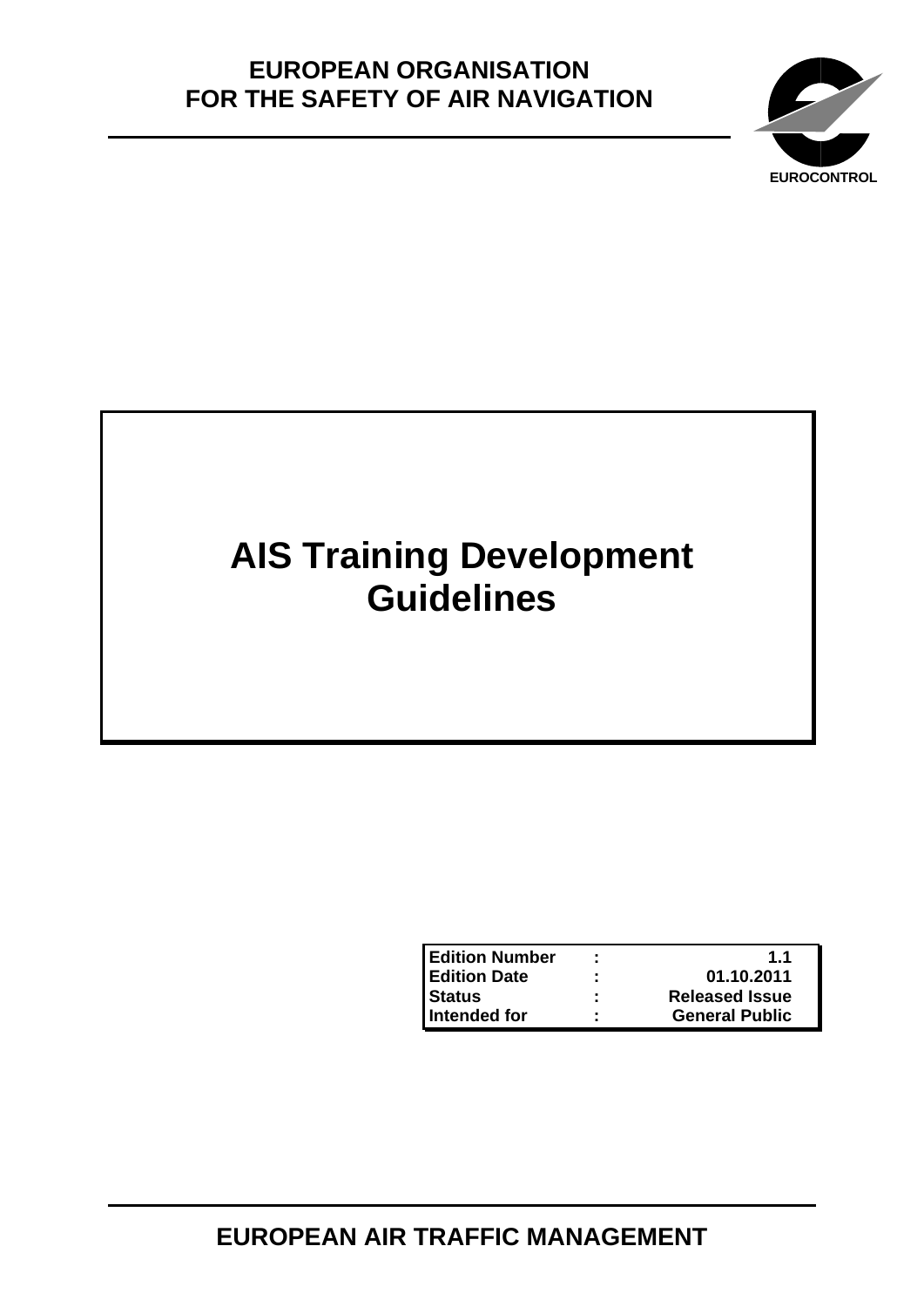## **DOCUMENT CHARACTERISTICS**

| <b>TITLE</b>                                                                                                                                                                                                                                                                                                                                                                                                                                                                                                                                                                                                                                                                                                                                |                                                                                                |                 |                                          |                   |
|---------------------------------------------------------------------------------------------------------------------------------------------------------------------------------------------------------------------------------------------------------------------------------------------------------------------------------------------------------------------------------------------------------------------------------------------------------------------------------------------------------------------------------------------------------------------------------------------------------------------------------------------------------------------------------------------------------------------------------------------|------------------------------------------------------------------------------------------------|-----------------|------------------------------------------|-------------------|
| <b>AIS Training Development Guidelines</b>                                                                                                                                                                                                                                                                                                                                                                                                                                                                                                                                                                                                                                                                                                  |                                                                                                |                 |                                          |                   |
|                                                                                                                                                                                                                                                                                                                                                                                                                                                                                                                                                                                                                                                                                                                                             |                                                                                                | (AIS TDG)       |                                          |                   |
|                                                                                                                                                                                                                                                                                                                                                                                                                                                                                                                                                                                                                                                                                                                                             |                                                                                                |                 | <b>Publications Reference:</b>           | 07/09/07-42       |
|                                                                                                                                                                                                                                                                                                                                                                                                                                                                                                                                                                                                                                                                                                                                             |                                                                                                |                 | <b>ISBN Number:</b>                      | 978-2-87497-003-0 |
|                                                                                                                                                                                                                                                                                                                                                                                                                                                                                                                                                                                                                                                                                                                                             | <b>Document Identifier</b>                                                                     |                 | <b>Edition Number:</b>                   | 1.1               |
|                                                                                                                                                                                                                                                                                                                                                                                                                                                                                                                                                                                                                                                                                                                                             | AIS_TDG_v11                                                                                    |                 | <b>Edition Date:</b>                     | 01.10.2011        |
|                                                                                                                                                                                                                                                                                                                                                                                                                                                                                                                                                                                                                                                                                                                                             |                                                                                                | <b>Abstract</b> |                                          |                   |
| This document provides guidelines for of the development of AIS training courses. The guidelines<br>present a harmonised approach to AIS training in a modular format in two phases. Phase 1<br>presents common core content and training objectives for a foundation or basic course for all AIS<br>students. Phase 2 emulates the AIS functions developed by the CASP (Common AIS Staff Profiling)<br>group. This provides sufficient flexibility to fulfil the training needs of most AIS organisations. The<br>guidelines allow transparency for designers, instructors and students alike. In particular, instructors<br>have the freedom to create their own lesson plans and adapt the common core content according<br>their needs. |                                                                                                |                 |                                          |                   |
|                                                                                                                                                                                                                                                                                                                                                                                                                                                                                                                                                                                                                                                                                                                                             | The guidelines are intended as working documents to form the basis of detailed training plans. | <b>Keywords</b> |                                          |                   |
| <b>AIS</b>                                                                                                                                                                                                                                                                                                                                                                                                                                                                                                                                                                                                                                                                                                                                  | Training                                                                                       | Development     |                                          |                   |
| Guidelines                                                                                                                                                                                                                                                                                                                                                                                                                                                                                                                                                                                                                                                                                                                                  | Common core<br>content                                                                         |                 | <b>Aeronautical Information Services</b> |                   |
|                                                                                                                                                                                                                                                                                                                                                                                                                                                                                                                                                                                                                                                                                                                                             |                                                                                                |                 |                                          |                   |
| <b>Contact Persons</b>                                                                                                                                                                                                                                                                                                                                                                                                                                                                                                                                                                                                                                                                                                                      | <b>Tel</b>                                                                                     |                 | <b>Unit</b>                              |                   |
| Katarina<br><b>NEUSCHLOVA</b>                                                                                                                                                                                                                                                                                                                                                                                                                                                                                                                                                                                                                                                                                                               | +32 2729 3310                                                                                  |                 | Information Management (DSR/CMN/IM)      |                   |
| <b>Philippe SACRE</b>                                                                                                                                                                                                                                                                                                                                                                                                                                                                                                                                                                                                                                                                                                                       | +352 43 60 61 506                                                                              |                 | ATM Training (DNM/COO/TRG/ATR)           |                   |

| <b>STATUS, AUDIENCE AND ACCESSIBILITY</b>       |   |                                                                                                                               |  |                                |  |  |
|-------------------------------------------------|---|-------------------------------------------------------------------------------------------------------------------------------|--|--------------------------------|--|--|
| Accessible via<br>Intended for<br><b>Status</b> |   |                                                                                                                               |  |                                |  |  |
| <b>Working Draft</b>                            |   | <b>General Public</b>                                                                                                         |  | Intranet                       |  |  |
| Draft                                           |   | <b>EATM Stakeholders</b>                                                                                                      |  | Extranet                       |  |  |
| Proposed Issue                                  | ш | <b>Restricted Audience</b>                                                                                                    |  | Internet (www.eurocontrol.int) |  |  |
| <b>Released Issue</b>                           | ✓ | Electronic copies of this document can be downloaded from<br>http://www.eurocontrol.int/aim/public/standard_page/hrm_new.html |  |                                |  |  |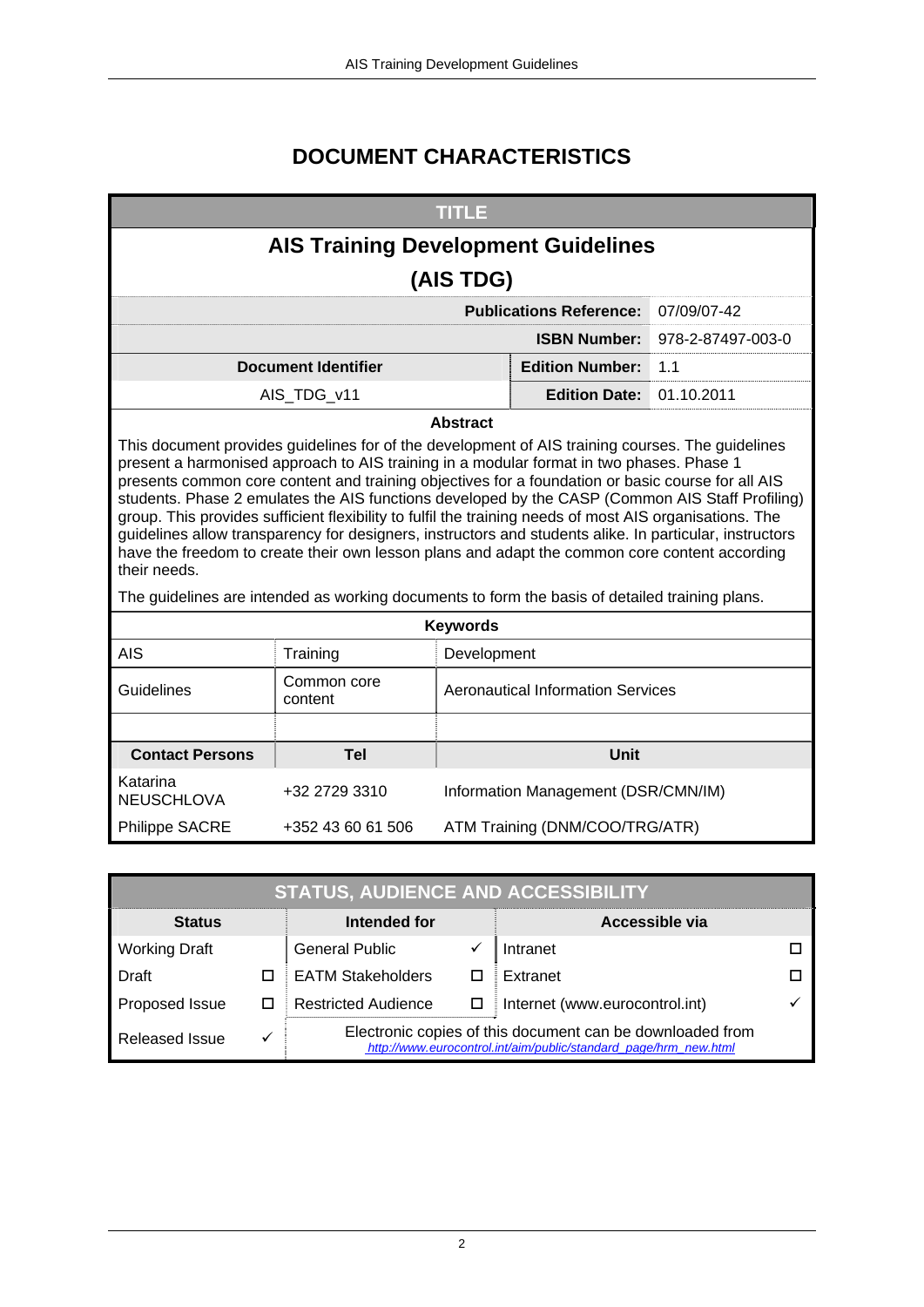## **DOCUMENT APPROVAL**

The following table identifies all management authorities who have successively approved the original issue of this document.

| <b>AUTHORITY</b>                                                                      | <b>NAME AND SIGNATURE</b> | <b>DATE</b> |
|---------------------------------------------------------------------------------------|---------------------------|-------------|
| Project Leader                                                                        | 1. l. Engel<br>A. ENRIGHT | 2.10.2007   |
| Chairman<br><b>HRT Training Focus Group</b><br>(TFG)                                  | M. PISTRE                 | 2.10.2007   |
| Manager<br><b>SENSE Programme</b><br>Chairman Human Performance Focus Group<br>(HPFG) | M. BARBARINO              | 2.10.2007   |
| Chairman<br>EATM Human Resources Team<br>(HRT)                                        | A. SKONIEZKI              | 2.10.2      |
| Director<br><b>ATM Programmes</b><br>(DAP)                                            | <b>G. KERKHOFS</b>        | 2.10.200    |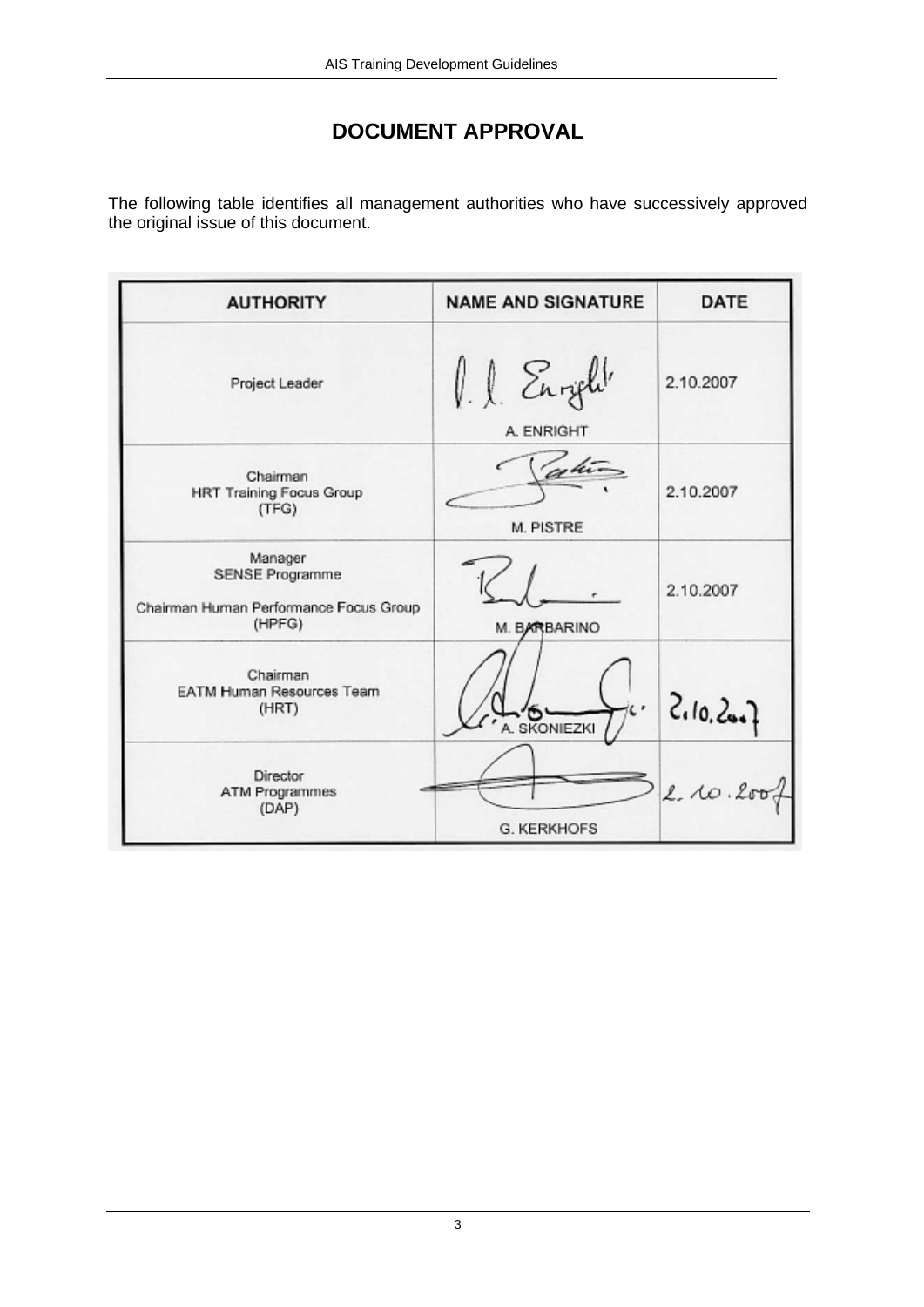### **DOCUMENT CHANGE RECORD**

The following table records the history of the successive editions of the present document.

| <b>EDITION</b><br><b>NUMBER</b> | <b>EDITION</b><br><b>DATE</b> | <b>PUBLICATIONS</b><br><b>REFERENCE</b> | <b>REASON FOR CHANGE</b>                                                                                                                                                                            | <b>PAGES</b><br><b>AFFECTED</b> |
|---------------------------------|-------------------------------|-----------------------------------------|-----------------------------------------------------------------------------------------------------------------------------------------------------------------------------------------------------|---------------------------------|
| 0.95                            | 05.03.2007                    | N/A                                     | Proposed Issue. Approved for release at HRT<br>27 March 2007.                                                                                                                                       | All                             |
| 1.0                             | 02.10.2007                    | 07/09/07-42                             | Released issue (document configuration).                                                                                                                                                            | All                             |
| 1.1                             | 01.10.2011                    | 07/09/07-42                             | Released issue (minor textual updates in all<br>Parts 1-4, revision of all Reference Documents<br>and Acronyms, revision of column 5 for all<br>tables, including input from INF06 Focus<br>Group). | All                             |

|              | <b>Publications</b><br><b>EUROCONTROL Headquarters</b><br>96 Rue de la Fusée<br><b>B-1130 BRUSSELS</b> |  |
|--------------|--------------------------------------------------------------------------------------------------------|--|
| Tel:<br>Fax: | +32 (0) 2729 4715<br>+32 (0)2 729 5149<br>E-mail: publications@eurocontrol.int                         |  |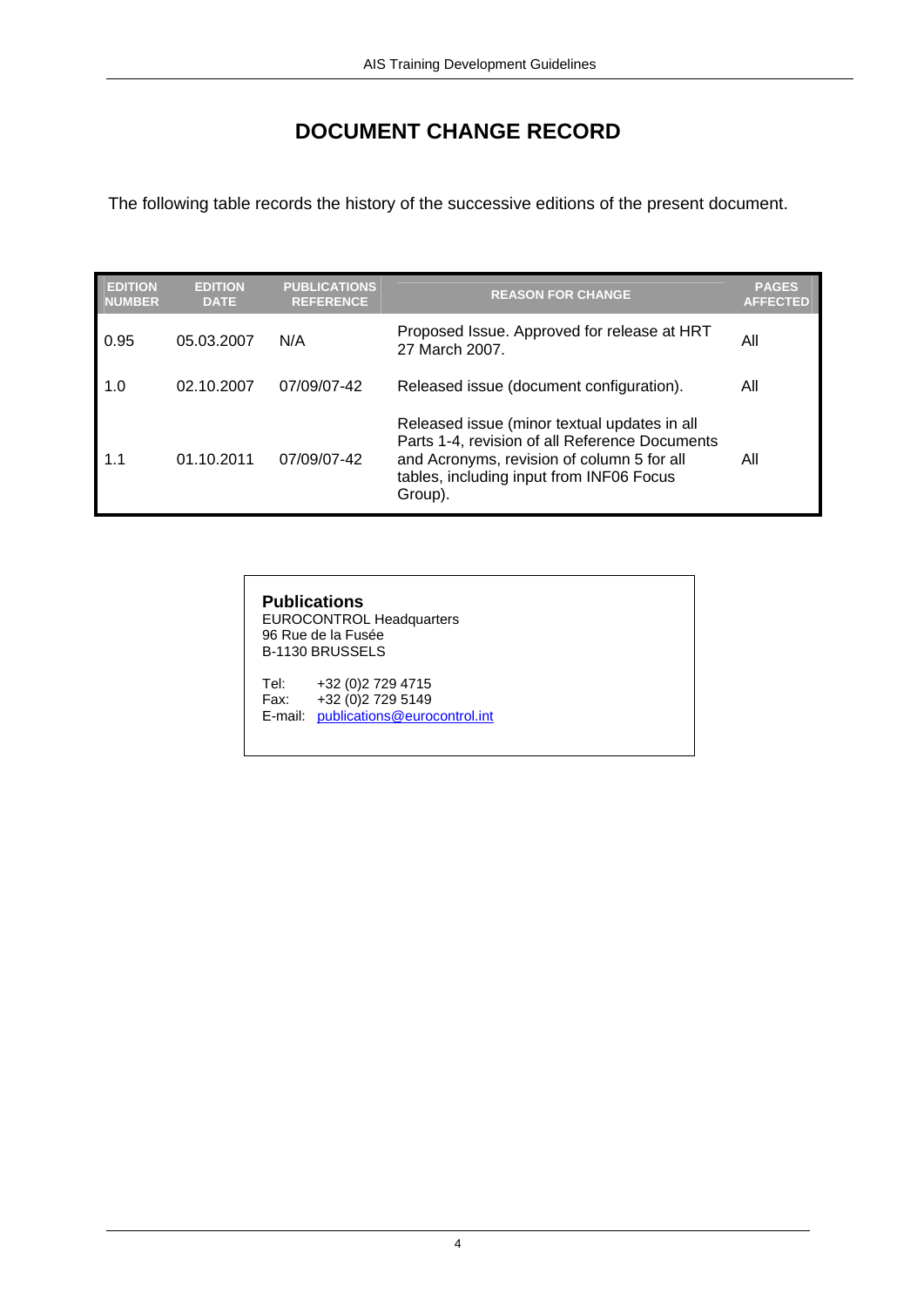## **CONTENTS**

| 1. |            |  |  |  |  |  |
|----|------------|--|--|--|--|--|
| 2. |            |  |  |  |  |  |
| 3. |            |  |  |  |  |  |
| 4. |            |  |  |  |  |  |
| 5. |            |  |  |  |  |  |
| 6. |            |  |  |  |  |  |
| 7. |            |  |  |  |  |  |
|    |            |  |  |  |  |  |
|    |            |  |  |  |  |  |
| 1. |            |  |  |  |  |  |
|    | 1.1        |  |  |  |  |  |
|    | 1.2        |  |  |  |  |  |
|    | 1.3<br>1.4 |  |  |  |  |  |
|    | 1.5        |  |  |  |  |  |
|    | 1.6        |  |  |  |  |  |
|    |            |  |  |  |  |  |
|    | 2.1        |  |  |  |  |  |
|    | 2.2        |  |  |  |  |  |
|    | 2.3        |  |  |  |  |  |
|    | 2.4        |  |  |  |  |  |
|    | 2.5        |  |  |  |  |  |
|    | 2.6        |  |  |  |  |  |
|    |            |  |  |  |  |  |
|    | 3.1        |  |  |  |  |  |
|    | 3.2        |  |  |  |  |  |
|    |            |  |  |  |  |  |
|    | 3.3        |  |  |  |  |  |
|    | 3.4        |  |  |  |  |  |
|    | 3.5        |  |  |  |  |  |
|    | 3.6        |  |  |  |  |  |
|    |            |  |  |  |  |  |
|    |            |  |  |  |  |  |
|    | 4.2        |  |  |  |  |  |
|    | 4.3        |  |  |  |  |  |
|    |            |  |  |  |  |  |
|    | 5.1        |  |  |  |  |  |
|    | 5.2        |  |  |  |  |  |
|    | 5.3        |  |  |  |  |  |
|    | 5.4        |  |  |  |  |  |
|    | 5.5        |  |  |  |  |  |
|    | 5.6        |  |  |  |  |  |
|    | 5.7        |  |  |  |  |  |
|    | 5.8        |  |  |  |  |  |
|    | 5.9        |  |  |  |  |  |
|    | 5.10       |  |  |  |  |  |
|    | 5.11       |  |  |  |  |  |
|    |            |  |  |  |  |  |
|    | 6.1        |  |  |  |  |  |
|    | 6.2        |  |  |  |  |  |
|    | 6.3<br>6.4 |  |  |  |  |  |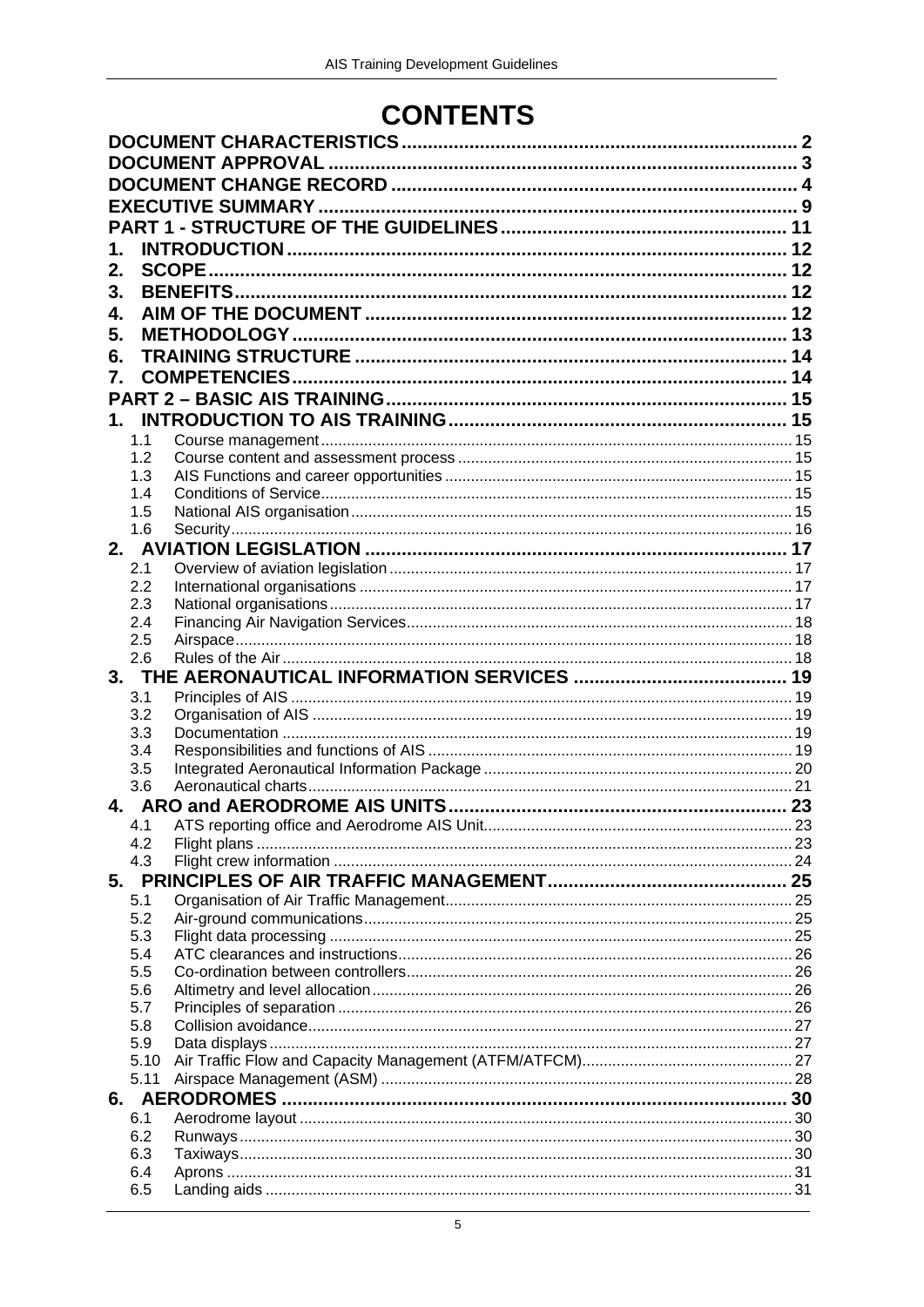| 6.6  |                                                          |  |
|------|----------------------------------------------------------|--|
| 6.7  |                                                          |  |
| 6.8  |                                                          |  |
| 6.9  |                                                          |  |
|      |                                                          |  |
| 7.1  |                                                          |  |
| 7.2  |                                                          |  |
| 7.3  |                                                          |  |
| 7.4  |                                                          |  |
| 7.5  |                                                          |  |
|      |                                                          |  |
|      |                                                          |  |
| 8.1  |                                                          |  |
| 8.2  |                                                          |  |
| 8.3  |                                                          |  |
| 8.4  |                                                          |  |
| 8.5  |                                                          |  |
| 8.6  |                                                          |  |
|      |                                                          |  |
| 9.1  |                                                          |  |
| 9.2  |                                                          |  |
| 9.3  |                                                          |  |
| 9.4  |                                                          |  |
| 9.5  |                                                          |  |
|      |                                                          |  |
| 10.1 |                                                          |  |
|      |                                                          |  |
|      |                                                          |  |
|      |                                                          |  |
|      |                                                          |  |
|      |                                                          |  |
|      |                                                          |  |
|      |                                                          |  |
|      |                                                          |  |
|      |                                                          |  |
|      |                                                          |  |
|      |                                                          |  |
|      |                                                          |  |
| 11.4 |                                                          |  |
|      |                                                          |  |
|      | <b>12. HUMAN PERFORMANCE</b>                             |  |
| 12.1 |                                                          |  |
| 12.2 |                                                          |  |
| 12.3 |                                                          |  |
| 12.4 |                                                          |  |
| 12.5 |                                                          |  |
| 12.6 |                                                          |  |
| 12.7 |                                                          |  |
|      |                                                          |  |
|      |                                                          |  |
| 13.1 |                                                          |  |
| 13.2 |                                                          |  |
|      |                                                          |  |
|      |                                                          |  |
|      |                                                          |  |
|      |                                                          |  |
|      | 14. ATM AND AIM CONCEPTS / STRATEGIES / TECHNOLOGIES  49 |  |
| 14.1 |                                                          |  |
| 14.2 |                                                          |  |
|      |                                                          |  |
|      |                                                          |  |
|      |                                                          |  |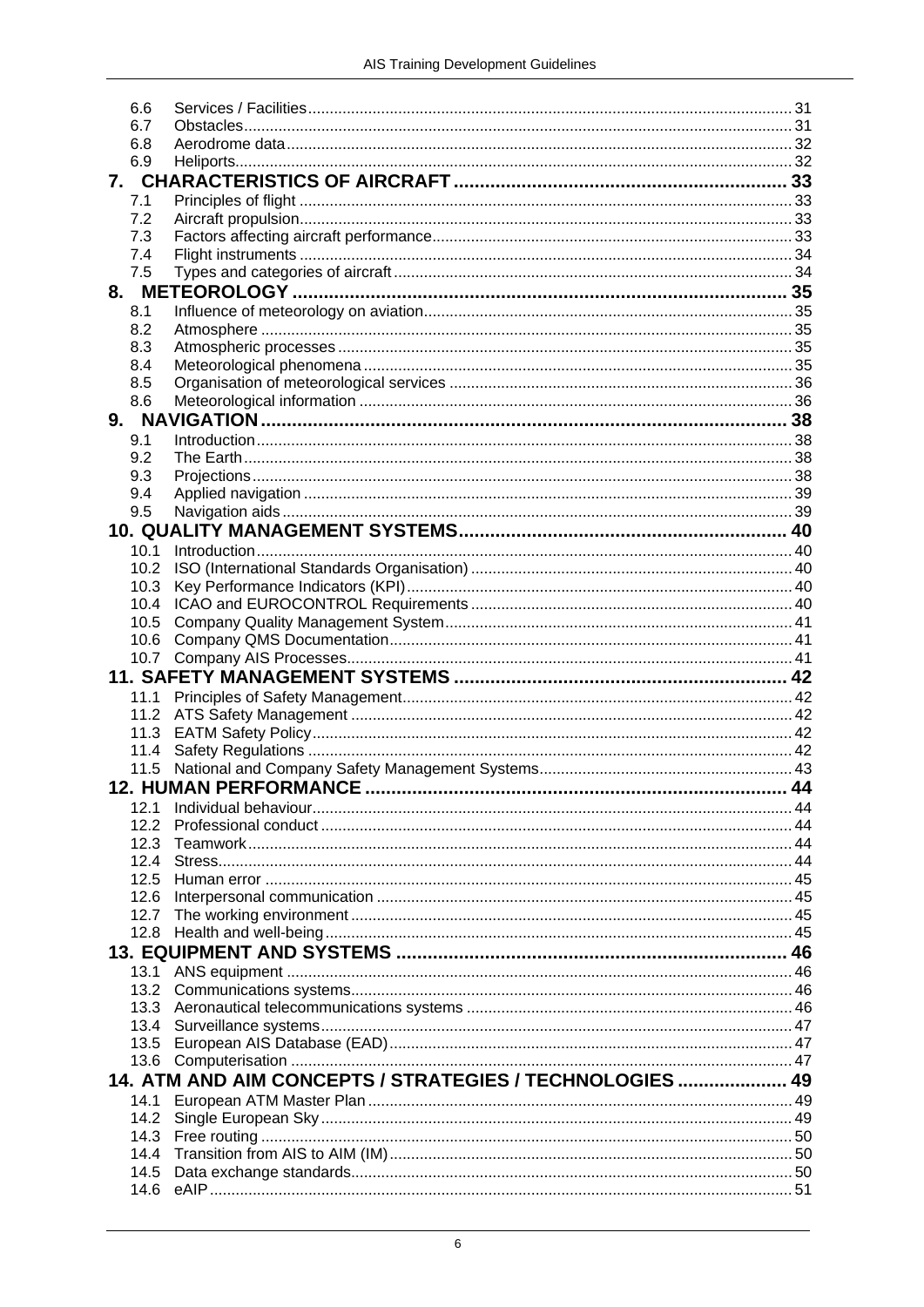|    | 15. ENGLISH FOR THE AERONAUTICAL INFORMATION SERVICES  52 |     |
|----|-----------------------------------------------------------|-----|
|    | 15.1                                                      |     |
|    |                                                           |     |
|    |                                                           |     |
| 1. |                                                           |     |
|    |                                                           |     |
|    |                                                           |     |
|    |                                                           |     |
|    |                                                           |     |
|    |                                                           |     |
|    |                                                           |     |
|    |                                                           |     |
|    |                                                           |     |
|    |                                                           |     |
|    |                                                           |     |
|    |                                                           |     |
|    |                                                           |     |
|    |                                                           |     |
|    |                                                           |     |
|    |                                                           |     |
|    |                                                           |     |
|    |                                                           |     |
|    |                                                           |     |
|    |                                                           |     |
|    |                                                           |     |
|    |                                                           |     |
|    |                                                           |     |
|    |                                                           |     |
|    |                                                           |     |
|    |                                                           |     |
|    |                                                           |     |
|    |                                                           |     |
|    |                                                           |     |
|    | <b>4. PUBLICATIONS</b>                                    | .65 |
|    |                                                           |     |
|    |                                                           |     |
|    |                                                           |     |
|    |                                                           |     |
|    |                                                           |     |
|    |                                                           |     |
|    | 5. CHARTING                                               |     |
|    |                                                           |     |
|    |                                                           |     |
|    |                                                           |     |
|    |                                                           |     |
|    |                                                           |     |
|    |                                                           |     |
|    |                                                           |     |
|    |                                                           |     |
|    |                                                           |     |
|    |                                                           |     |
|    |                                                           |     |
|    |                                                           |     |
|    |                                                           |     |
|    |                                                           |     |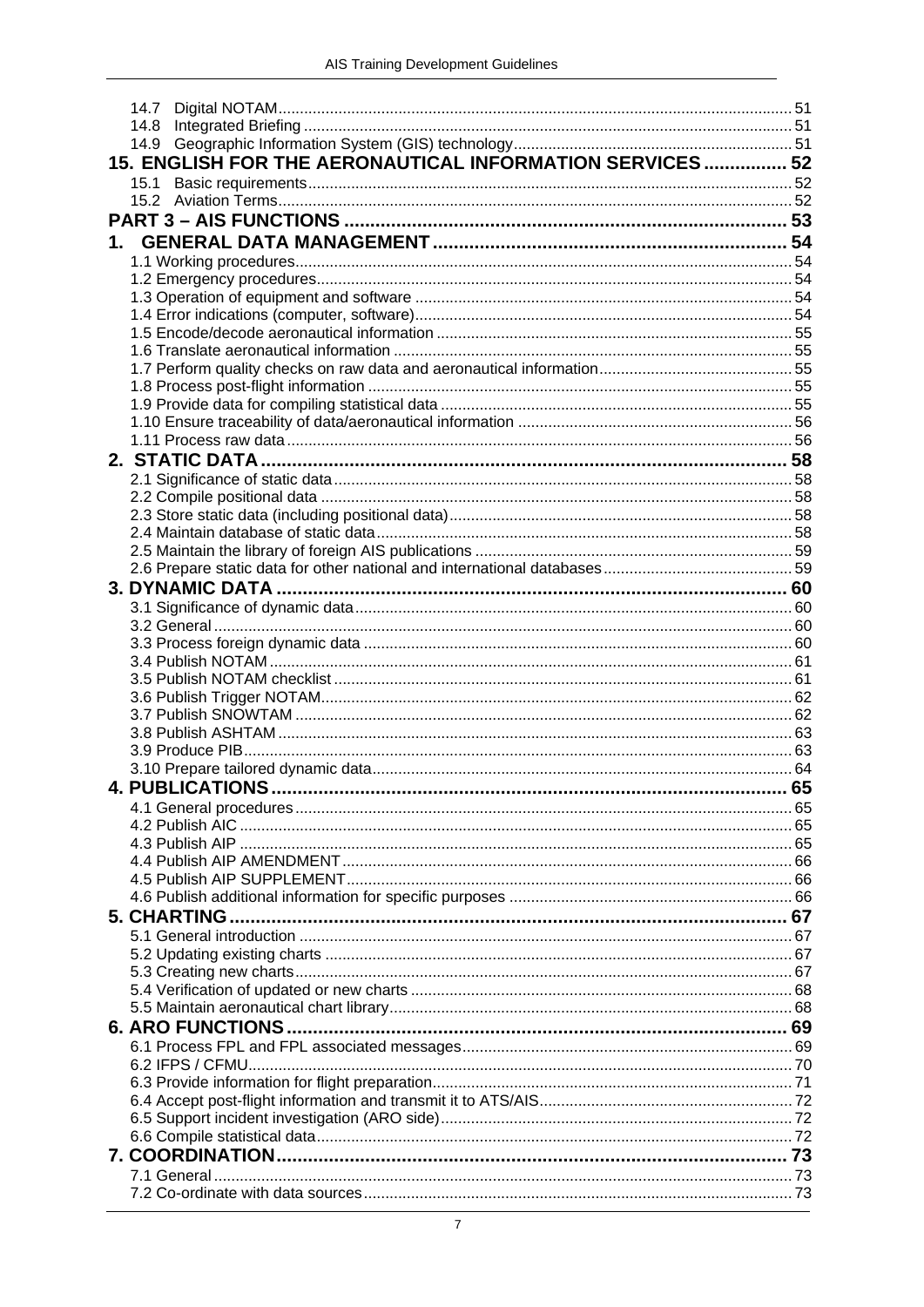| TERMS OF REFERENCE FOR THE AIS TRAINING TASK FORCE  88 |  |
|--------------------------------------------------------|--|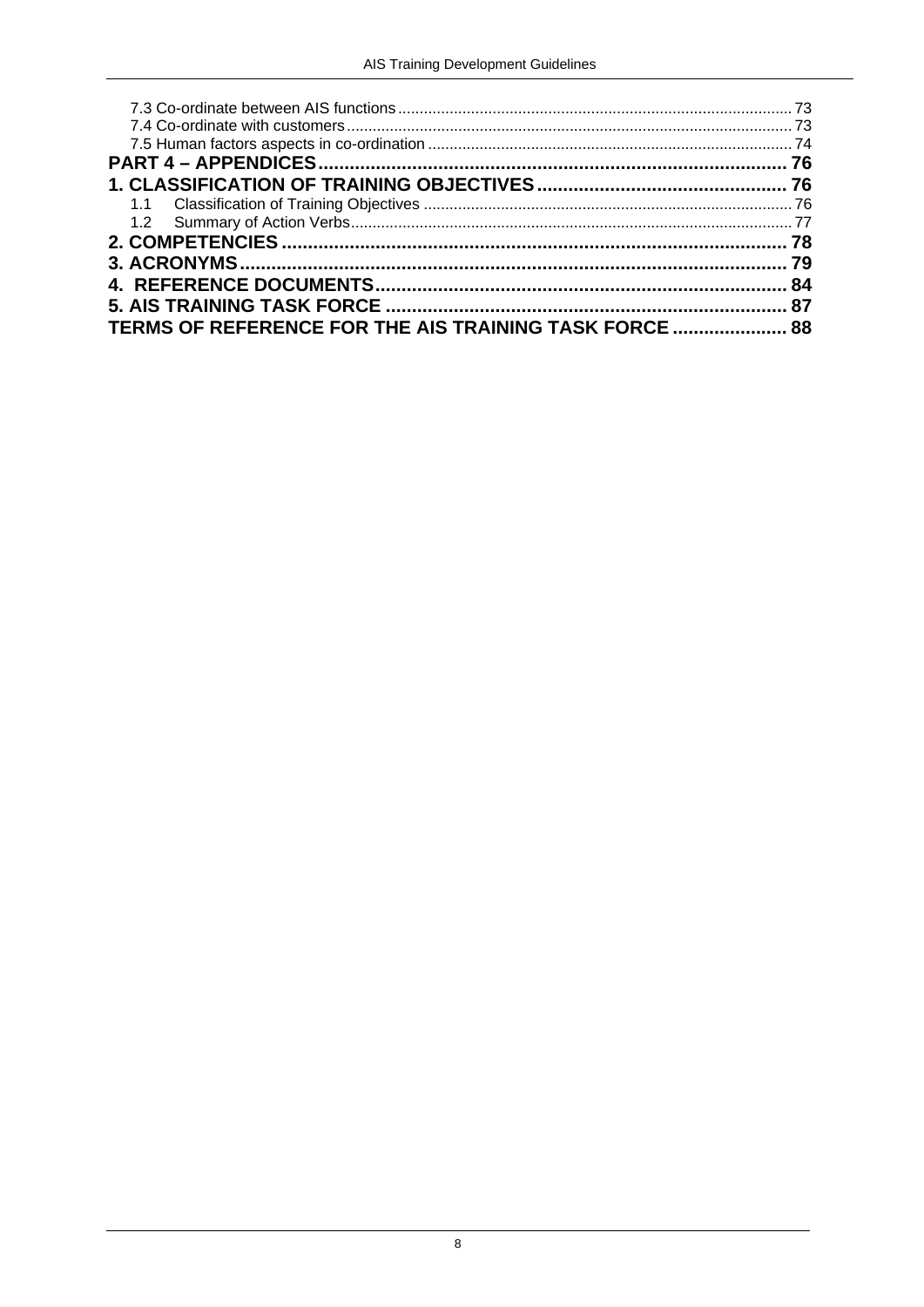### **EXECUTIVE SUMMARY**

These training guidelines have been developed to assist training managers and course designers to create efficient and effective training programmes to meet the operational requirements of the Aeronautical Information Services. Through development of a harmonised approach in modular format, the guidelines provide sufficient flexibility to fulfil the training needs of most AIS organisations. Presented in the form of common core content and training objectives, the guidelines allow transparency for designers, instructors and students alike. Instructors have the freedom to create their own lesson plans.

Two phases of AIS training are proposed. Phase 1 is the basic or foundation course intended for all AIS students irrespective of destination and is primarily knowledge based. Phase 2 follows the AIS Functions developed by the CASP (Common AIS Staff Profiling) group and is essentially on-the-job training with periods of classroom study. It is more practical in its approach.

The guidelines are intended as working documents to form the basis of detailed training plans.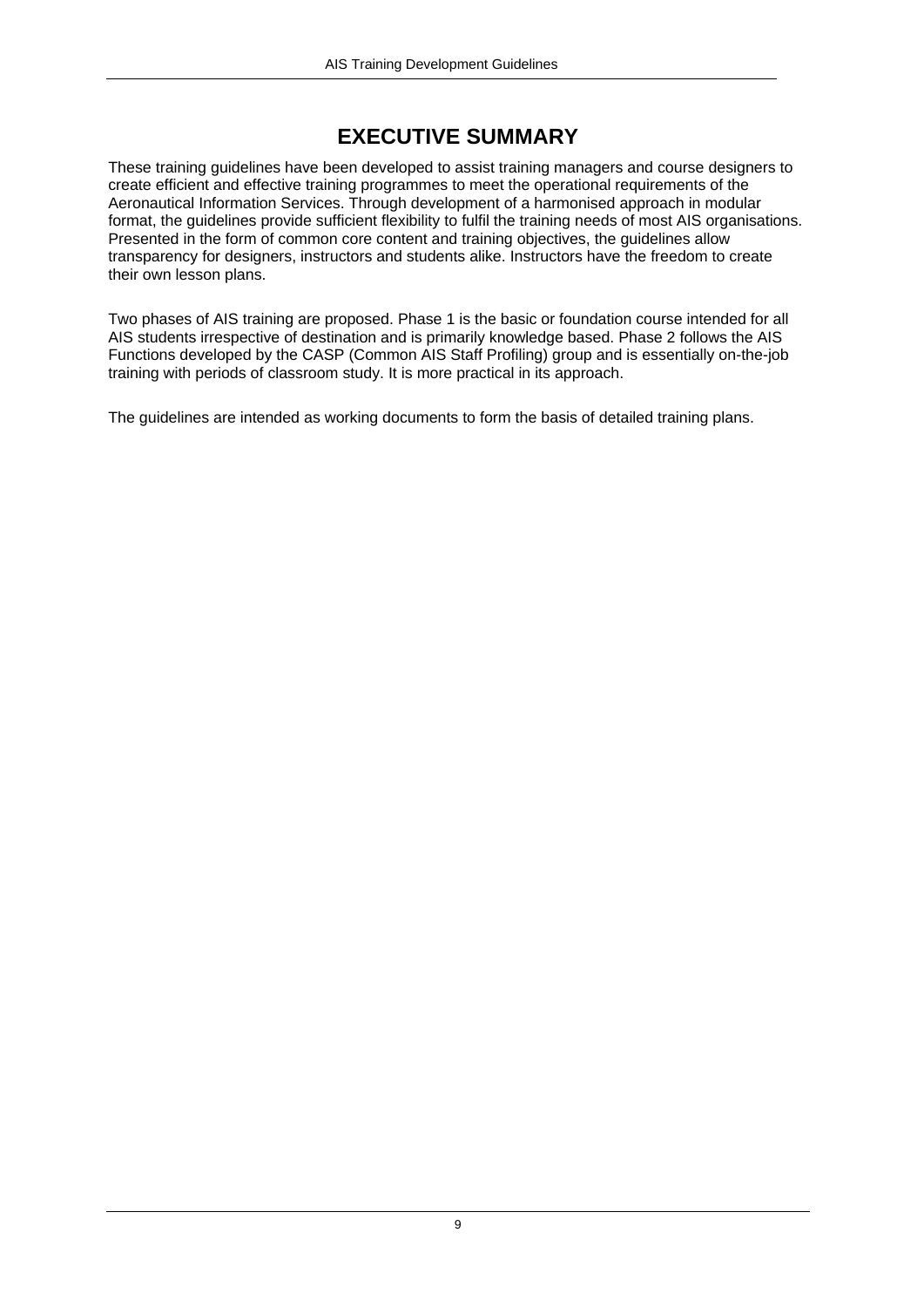Page intentionally left blank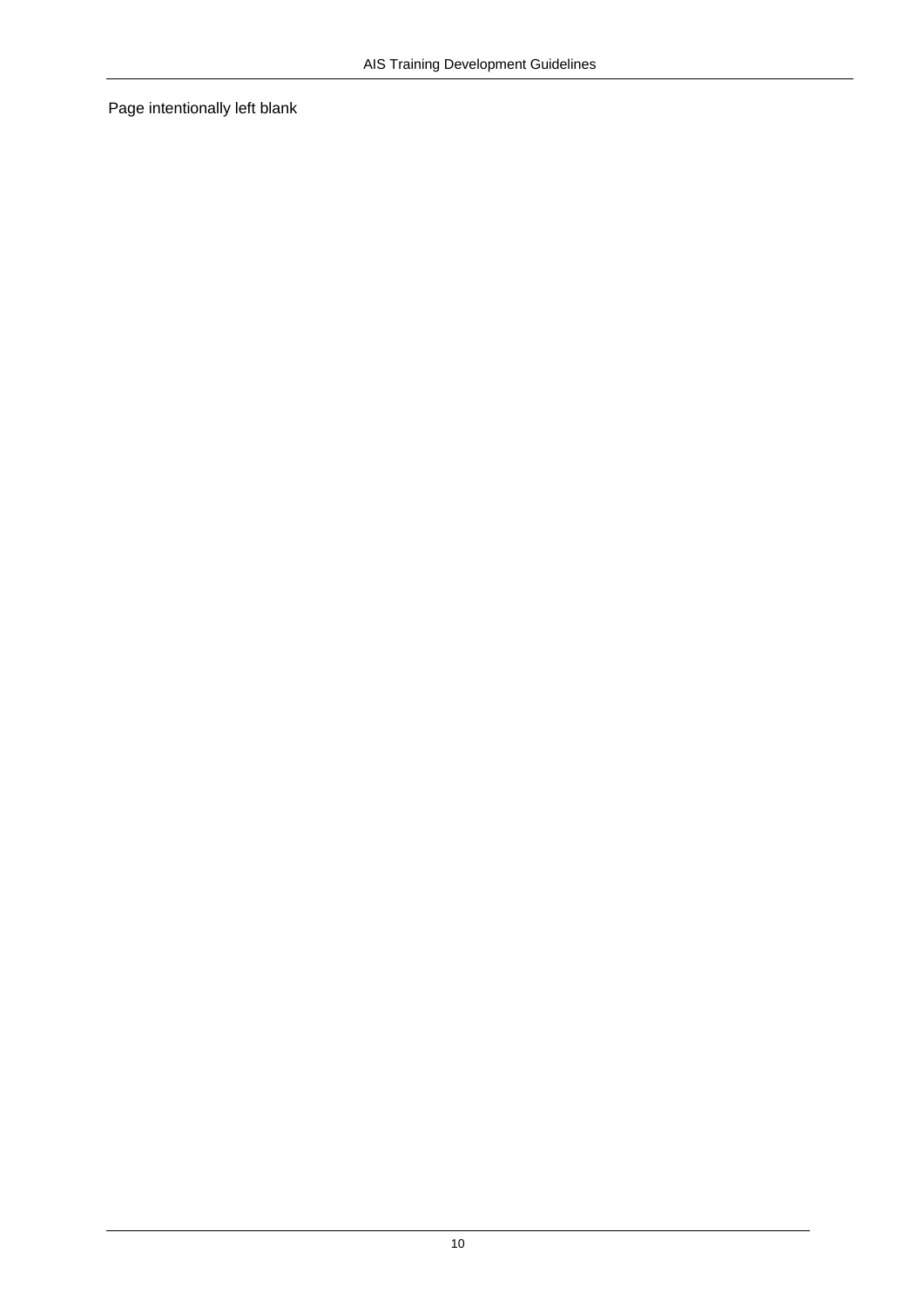## **PART 1 - STRUCTURE OF THE GUIDELINES**

#### **(Common Core Content and Training Objectives)**

The guidelines have been produced as one document in four parts:

- Part 1 Introduction, Scope, Benefits, Aim of the document, Methodology and Competencies;
- Part 2 Training guidelines for Basic AIS training (Phase 1);
- Part 3 Training guidelines for AIS operational functions (Phase 2);
- Part 4 Appendices (Classification of training objectives, competencies, glossary of acronyms, etc.).

The document is published in electronic format (PDF format) so that users can create their own loose-leaf folder giving easy access to the parts most relevant to them.

Note: The AIS training guidelines reflect the changes taking place as the Aeronautical Information Services move from manual operations to automated processes and data is easily and quickly exchanged. In Europe many of these advances are being led by EUROCONTROL in co-operation with its Member States. Thus there arise differences with ICAO in operating procedures because of the implementation of new technologies. These differences are most obvious in the acronyms and terminology used. Reference will be made in these guidelines to either ICAO or EUROCONTROL terms, and occasionally to both, depending on the document being referred to.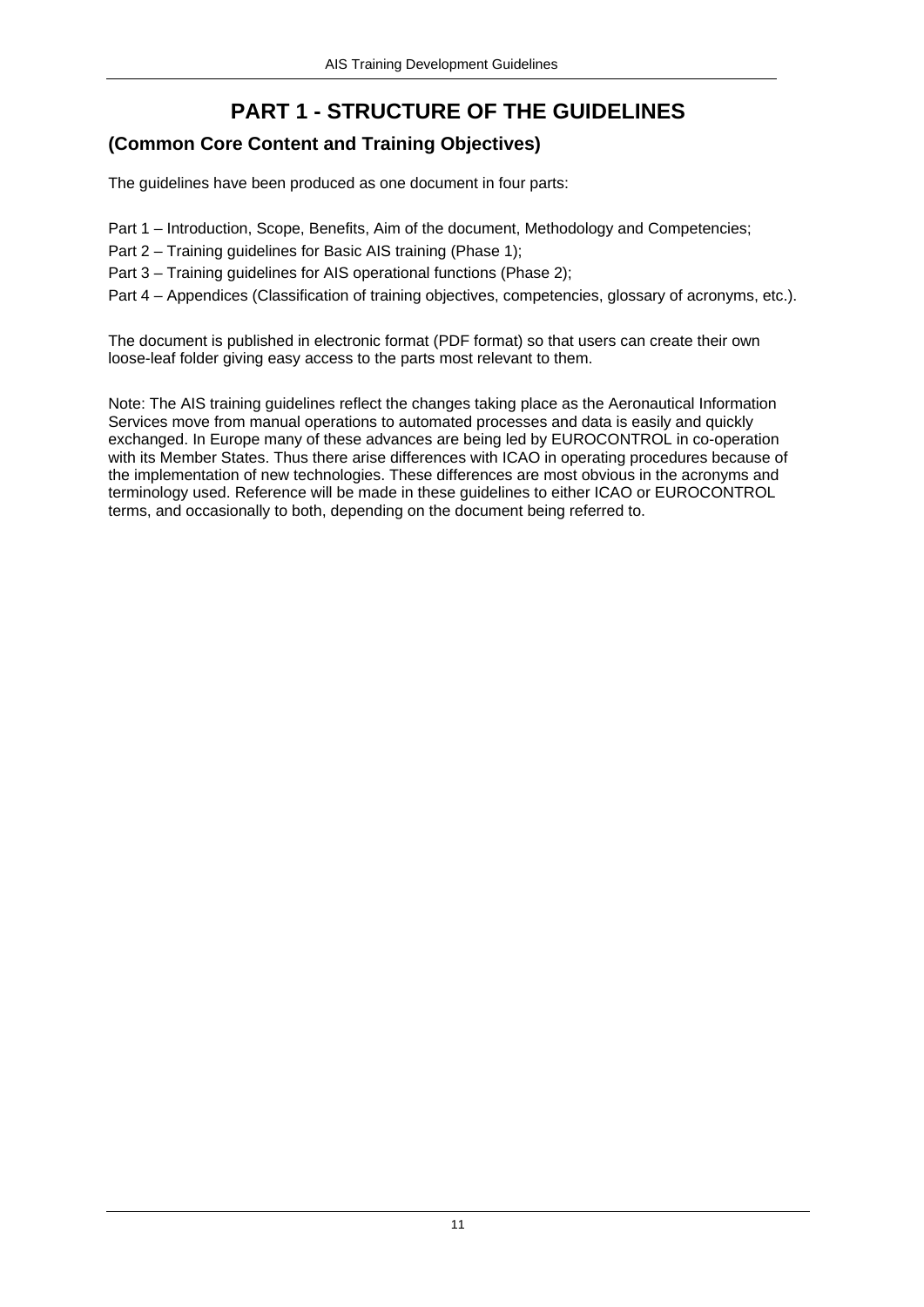#### **1. INTRODUCTION**

The AIS community has commented on the number of new developments and changes that have taken place since the original training guideline documents for AIS were developed in 1997. These changes reflect not only on new functions in AIS but also on the overall approach taken by the Service Providers to AIS training.

The AIS Team (at its 19<sup>th</sup> and 20<sup>th</sup> meetings) agreed on the Terms of Reference for the creation of an AIS Training Task Force (AIS-TF). These TOR were reviewed by TFG 20 and subsequently passed to HRT 21 for approval. The AIS Team members nominated participants to the Task Force.

HRT 21 "Agreed to establish the AIS Task Force to conduct an initial feasibility study to identify immediate benefits to be gained by reviewing, revising and updating the CCC, Training Objectives and Syllabi for AIS operational personnel"; and

"Agreed that the AIS-TF should report its findings and recommendations to the Training Focus Group (TFG), the Training Focus Group will report the results to the Human Resources Team".

The AIS Training Task Force shall keep the AIS community informed of its progress through presentations to the AIS OPS sub-group and the AIS Team.

#### **2. SCOPE**

The AIS Training task force revised and updated the EATCHIP guideline documents HUM.ET1.ST05.2000.GUI-01 (October 1997) Common Core Content and Training Objectives for basic AIS training and HUM.ET1.ST05.2000.GUI-02 (July1998) Common Core Content and Training Objectives for specialist AIS training. The content was updated in line with recent developments in AIS operating practices.

The Task Force decided that the EATCHIP document HUM.ET1.ST05.1000.GUI-03 (November 1998) Specification of Training Tools and Methods for AIS Training has limited appeal. Consequently this document was not revised and should no longer be used.

The revision of the scope and contents of the guideline document Common Core Content and Training Objectives is necessary because of:

Significant amendments to ICAO Annex 15 and Doc 8126;

The introduction of Quality and Safety Management in AIS as a mandatory requirement;

The AIS environment has largely changed from manual operations to automated processes (e.g. the provision of aeronautical information has changed from printed to electronic format);

New global strategies have been approved (AIS to AIM);

ICAO Annex 15 has introduced new requirements on skills and knowledge required for different AIS functions.

#### **3. BENEFITS**

Bringing AIS training guidelines in line with recent developments;

Preparing AIS personnel for recently developed operating practices;

Instilling a quality ethic in newly recruited personnel;

Being better prepared for the introduction of automated AIS systems;

Contributing to the global environment of AIM.

#### **4. AIM OF THE DOCUMENT**

This guideline document presents common core content and training objectives to assist course planners in the creation of appropriate training courses for ab-initio AIS students. The AIS Training Task Force has endeavoured to create a working document reflecting the training needs of the Aeronautical Information Services as it moves from manual operations to automated processes. It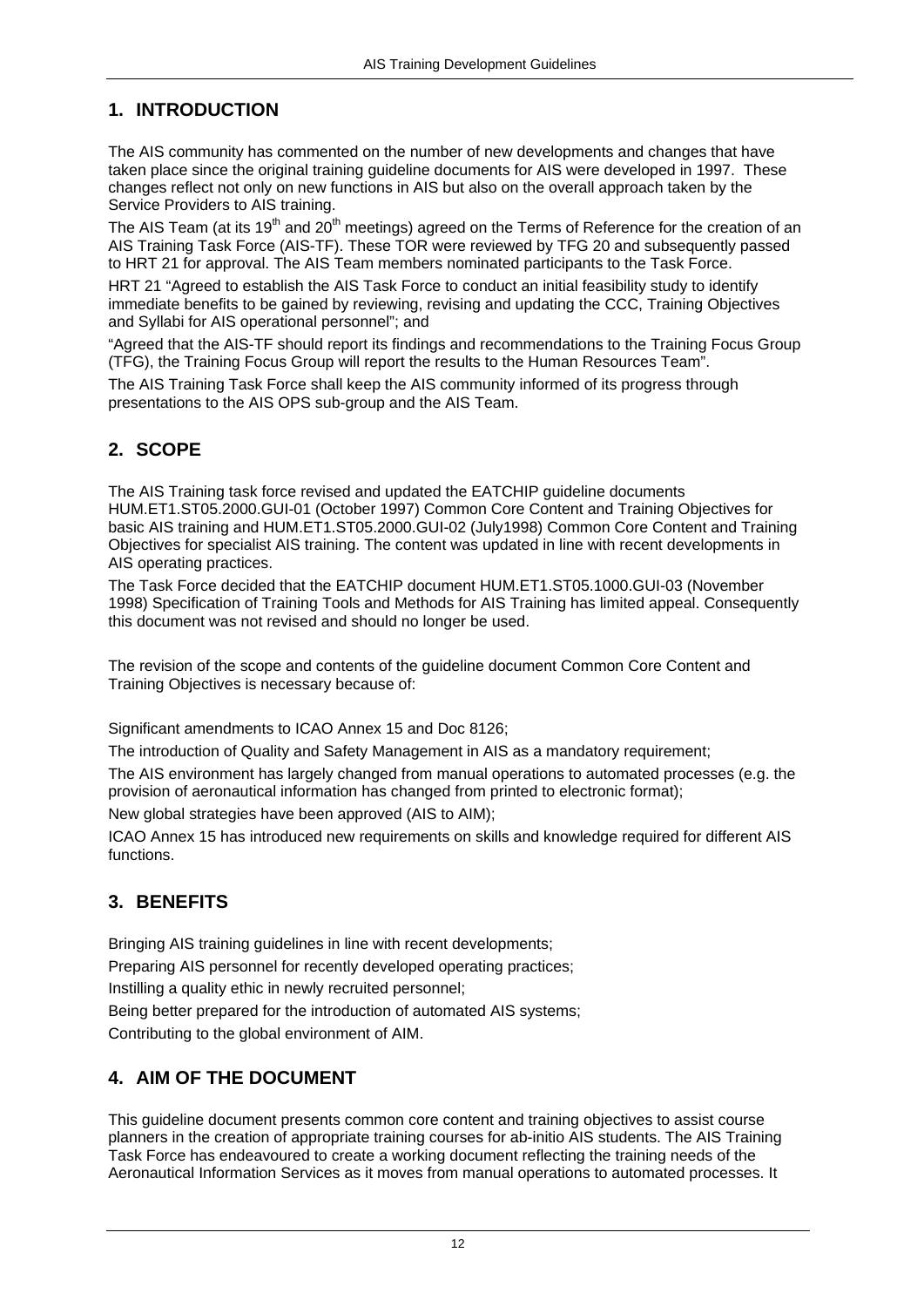also takes into account the mandatory requirement for Air Navigation Service Providers to introduce quality and safety management systems.

#### **5. METHODOLOGY**

An overview of the work of the activities of the drafting group for the Common AIS Staff Profiling (CASP) was presented to the members of the Task Force. The approach taken by CASP identifies work in terms of functions as opposed to jobs. This is considered to provide a more flexible means of developing training allowing any AIS provider, irrespective of its internal organisation, to select the optimum training module(s) for its requirements. After discussion and deliberation the Task Force agreed to accept this approach and apply it to the revision of the document Phase 2 – Specialist.



The diagram above illustrates the process of data flow from initial reception of raw data by AIS to the moment that data is accessed from the static data base for a specific requirement. The other operational functions (static data management, dynamic data management, publications and charting) would then treat data according to their needs. In a similar manner ARO personnel would receive knowledge of data processing - through SDO, NOF, PUB, CHARTS and other sources - until the moment that it requires specific treatment. The module General Data Management should be considered common to all students and a prerequisite for the other AIS Functions.

It was decided that Phase 1, considered as the foundation for all AIS training and a prerequisite to Phase 2, would remain essentially unchanged. Some topics have been transferred from Phase One to Phase Two and vice versa.

Thus, AIS ab-initio training comprises both Phase 1 and Phase 2. Phase 1 can be considered essentially as institutional training whereby the students receive the required knowledge and understanding before advancing to more specialised training. Phase 2 could take place during on-thejob training with time in the classroom / simulator to acquire the desired knowledge/skills for a particular AIS operational function. The diagram illustrates this approach:

Check-out/certification



Illustration of Phase 1 and Phase 2 AIS training

Start of ab-initio training

The members of the Task Force worked with the revised template created for the Common Core Content and Training Guidelines for ATC training thus providing harmonisation of training guidelines between the various ATM professions.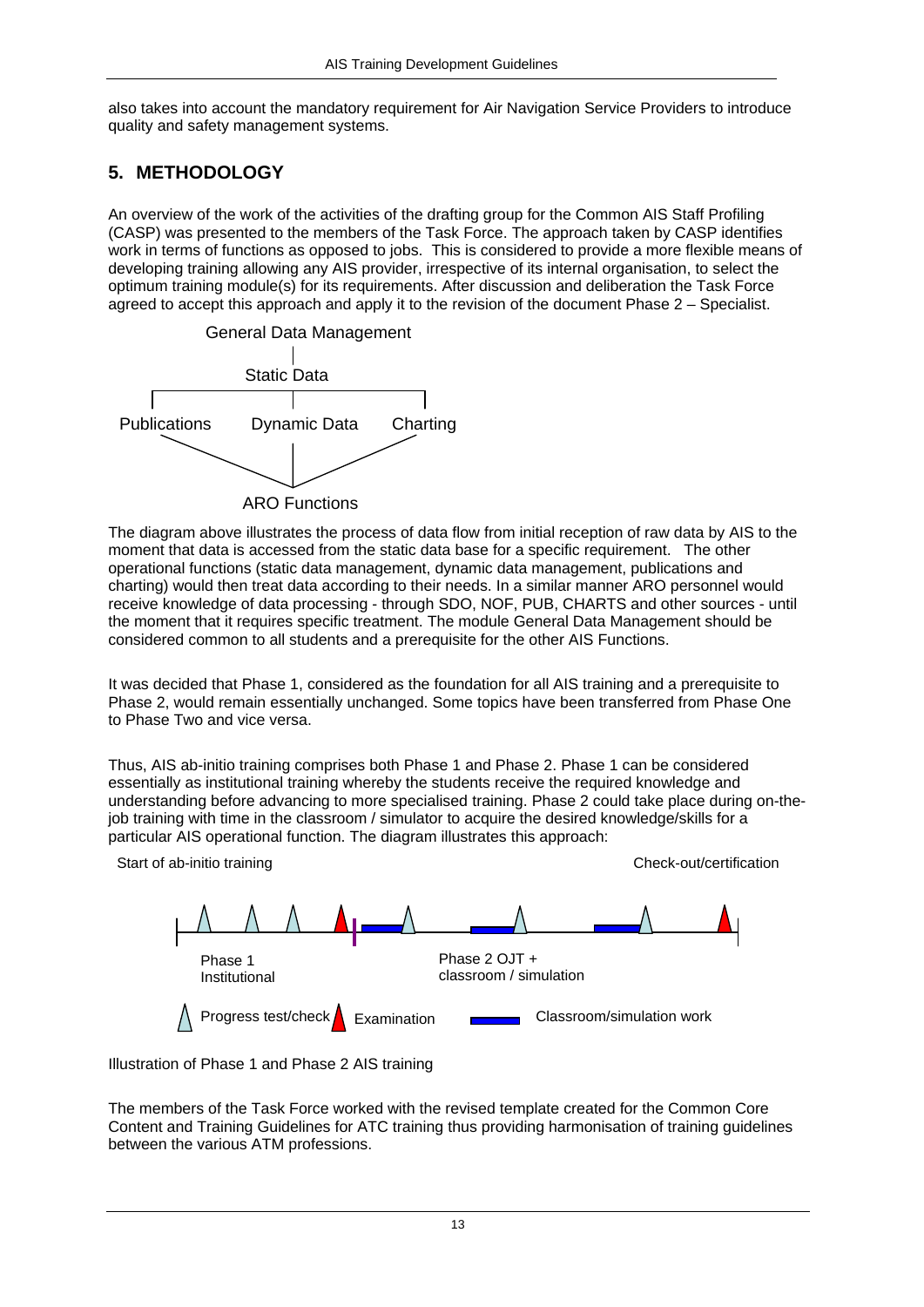The members of the Task Force felt that the time to complete Phase 1 - Basic AIS training would be approximately 12 weeks. It is difficult to estimate the time required to complete Phase 2 – AIS operational functions because it depends on several factors, e.g. service provided, the function, training tools available etc.

#### **6. TRAINING STRUCTURE**

These guidelines provide a listing of subjects and topics showing the training necessary to fill the training gap and achieve the course aim.

In both Phases 1 and 2 they are divided into subjects which are divided then into topics; these topics being themselves divided into sub-topics. Training objectives are aligned with sub-topics. A training objective should be a clear statement of what the student has to do, at a particular stage of training. The document is formatted in tables to present the "Topic" breakdown, an "Objective" which will lead to the "General Objective", "Content" and "Reference Documents". In some cases there is no corresponding entry in the "Content" column as the "Objective" is deemed to be self explanatory.

Four different levels, or grades, were allocated to the Training Objectives:

Level 0: "to be aware of" - Awareness

Level 1: "to know" - Knowledge

Level 2: "to understand" - Understanding

Level 3: "to practice" (skill development) - Application

A list of action verbs was written and an appropriate verb was chosen depending on the grading allocated to each objective.

The full list is attached in Part 4 - Appendices (1.2 Summary of Action Verbs).

#### **7. COMPETENCIES**

The Common AIS Staff Profiling (CASP) group developed competencies to assist Human Resources personnel with the recruitment of staff to AIS. The AIS Training Task Force decided to promote these competencies (mapped and prioritised by the CASP Consultation seminar July 2003) as being beneficial to training development in assisting OJT instructors to make the most effective use of the teaching techniques available to them. A list of the most relevant competencies for Phase 2 training (AIS Functions) can be found at the beginning of Part 3.

An explanation of competencies and definition of each competency can be found in Part 4 Appendices.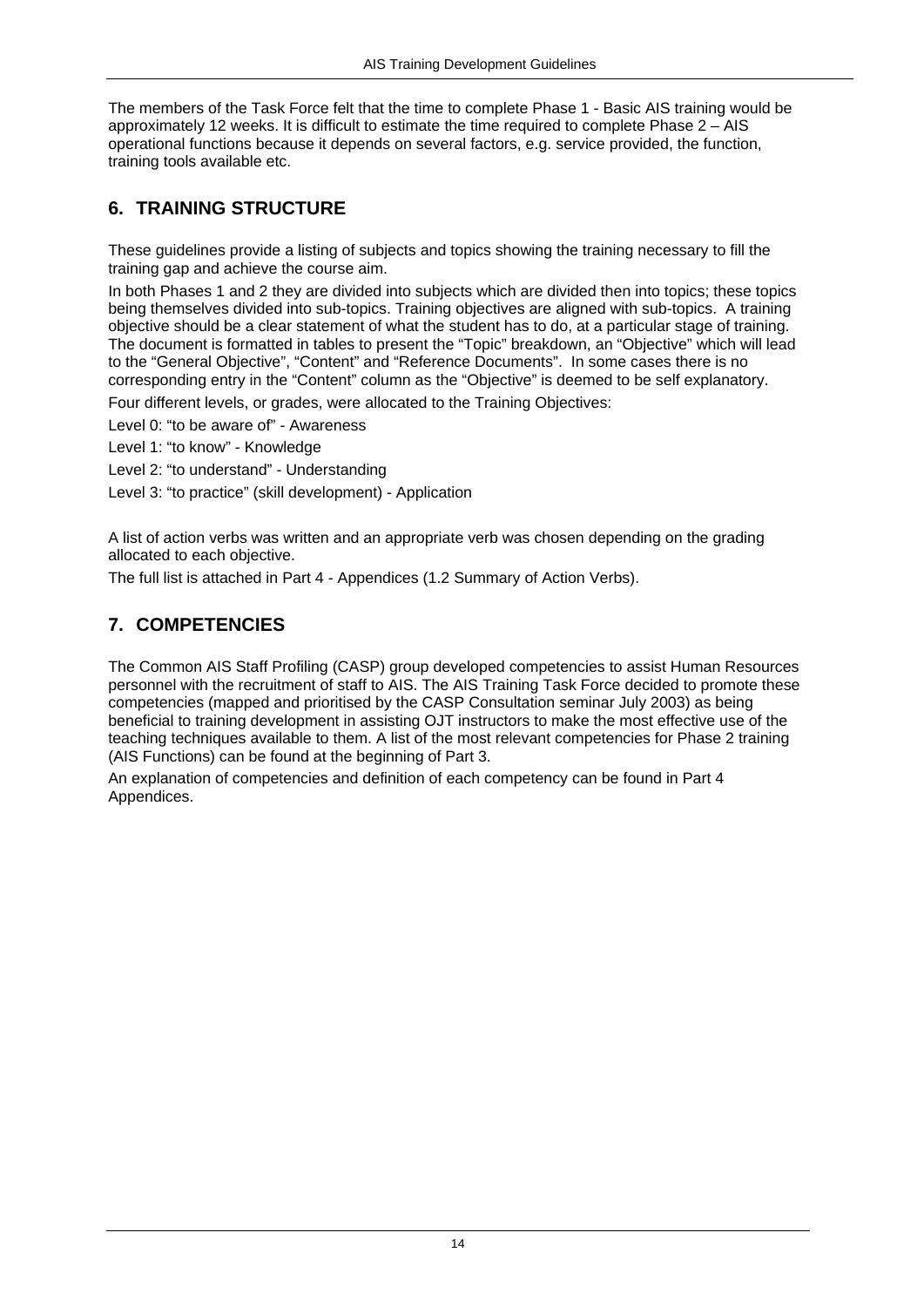## **PART 2 – BASIC AIS TRAINING**

#### **1. INTRODUCTION TO AIS TRAINING**

The general objective is to enable students to:

Gain an understanding of the training programme and their future career in AIS.

|       | 1.1 Course management                                                                                           |                |                                                                                                              |  |
|-------|-----------------------------------------------------------------------------------------------------------------|----------------|--------------------------------------------------------------------------------------------------------------|--|
| 1.1.1 | Name the course leader and<br>teachers/instructors.                                                             | $\mathbf{1}$   |                                                                                                              |  |
| 1.1.2 | State the aims and main objectives<br>of the course.                                                            | $\mathbf{1}$   | Course aim, course objectives.                                                                               |  |
| 1.1.3 | Use<br>the<br>appropriate<br>documentation for the course.                                                      | 3              | Library, training documentation,<br>CBT library, web access.                                                 |  |
|       | 1.2 Course content and assessment process                                                                       |                |                                                                                                              |  |
| 1.2.1 | Be aware of the different methods<br>used during the course to assist<br>learning.                              | $\Omega$       | Theoretical<br>practical<br>lessons,<br>simulations,<br>group work, self<br>study, CBT and course visits.    |  |
| 1.2.2 | Describe, in general terms, the<br>content of the course.                                                       | 2              | Aviation legislation, aeronautical<br>information services, principles of<br>ATM, etc.                       |  |
| 1.2.3 | Identify the feedback mechanisms<br>available.                                                                  | $\mathbf{1}$   | Instructor discussions, training<br>progress, assessments, results.                                          |  |
| 1.2.4 | Describe the assessment process.                                                                                | $\overline{2}$ | Written,<br>oral<br>practical<br>and<br>assessments pass marks, re-sit<br>procedures.                        |  |
|       | 1.3 AIS Functions and career opportunities                                                                      |                |                                                                                                              |  |
| 1.3.1 | Identify the operational functions of<br>AIS.                                                                   | $\mathbf{1}$   | Functions:<br>Data<br>management<br>dynamic<br>(static<br>data,<br>data,<br>charting and publications), ARO. |  |
| 1.3.2 | Explain<br>the<br>training<br>and<br>qualification of AIS personnel.                                            | $\overline{2}$ | Approved training<br>courses,<br>Qualifying Authority.                                                       |  |
| 1.3.3 | Identify<br>future<br>career<br>developments.                                                                   | $\mathbf{1}$   | <b>OJT</b><br>Instructor,<br>supervisor,<br>operational managerial posts,<br>non-operational posts.          |  |
|       | <b>1.4 Conditions of Service</b>                                                                                |                |                                                                                                              |  |
| 1.4.1 | Describe<br>the<br>administrative<br>Employment<br>Rules<br>and<br>Regulations which apply to AIS<br>personnel. | 2              | Employment<br>rules<br>and<br>regulations.                                                                   |  |
| 1.4.2 | Recognise the management/staff<br>discussion<br>negotiation<br>and<br>procedures.                               | $\mathbf{1}$   | Staff committee or similar.                                                                                  |  |
| 1.4.3 | Recognise the role of trade unions<br>other<br>professional<br>and<br>organisations.                            | $\mathbf{1}$   | National and international trade<br>unions.                                                                  |  |
|       | <b>National AIS organisation</b><br>$1.5^{\circ}$                                                               |                |                                                                                                              |  |
| 1.5.1 | Describe<br>the<br>and<br>structure                                                                             | $\sqrt{2}$     | In the context of national provision                                                                         |  |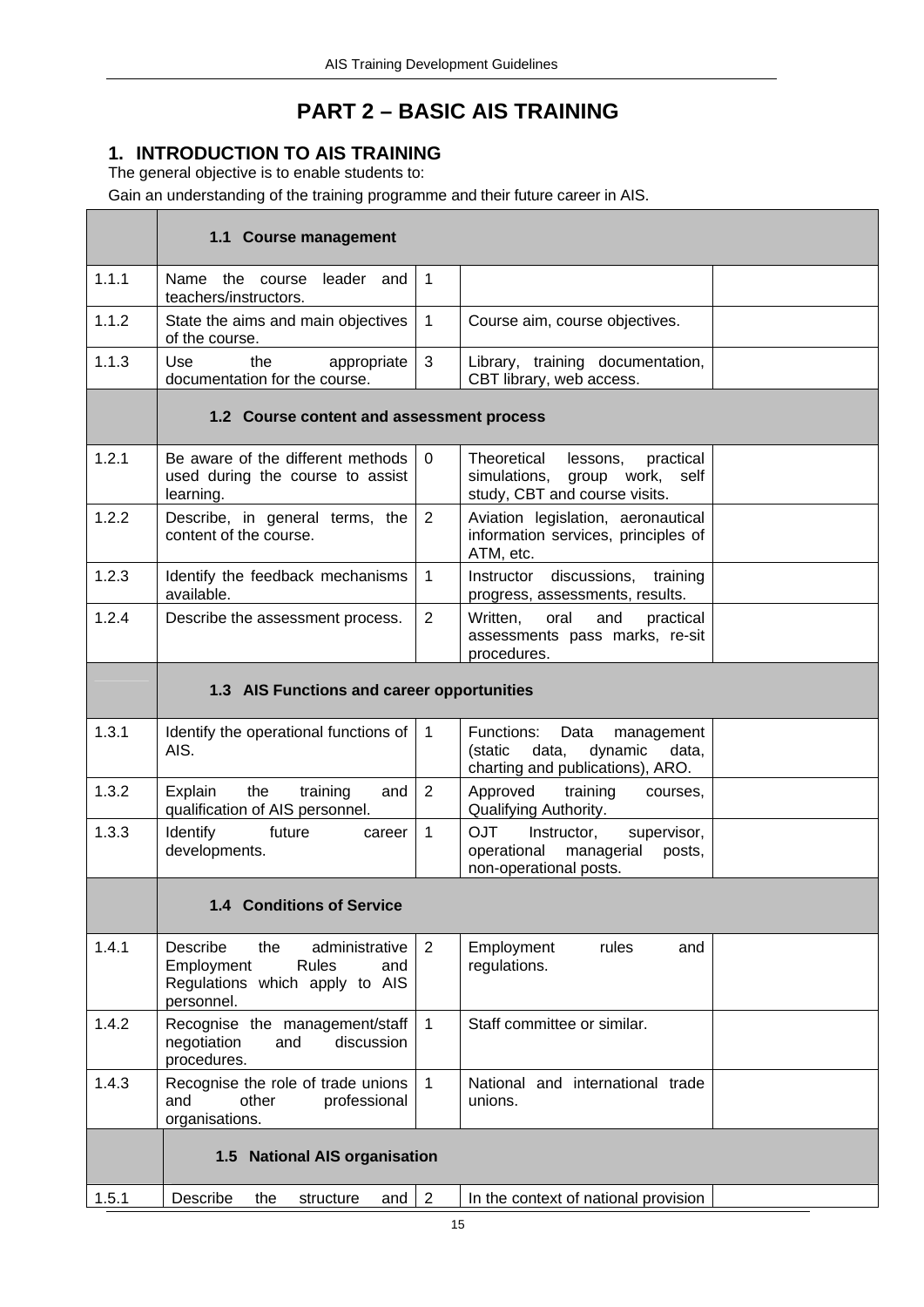|       | organisation of the national AIS.                                                                                               |    | of aeronautical services.             |  |
|-------|---------------------------------------------------------------------------------------------------------------------------------|----|---------------------------------------|--|
|       | 1.6 Security                                                                                                                    |    |                                       |  |
| 1.6.1 | Recognise security and safety<br>issues.                                                                                        | -1 | Personal, workplace, systems,<br>etc. |  |
| 1.6.2 | State the rules and regulations<br>concerning security at an AIS unit<br>within the Aeronautical<br>and<br>Information Service. | -1 | National and local security issues.   |  |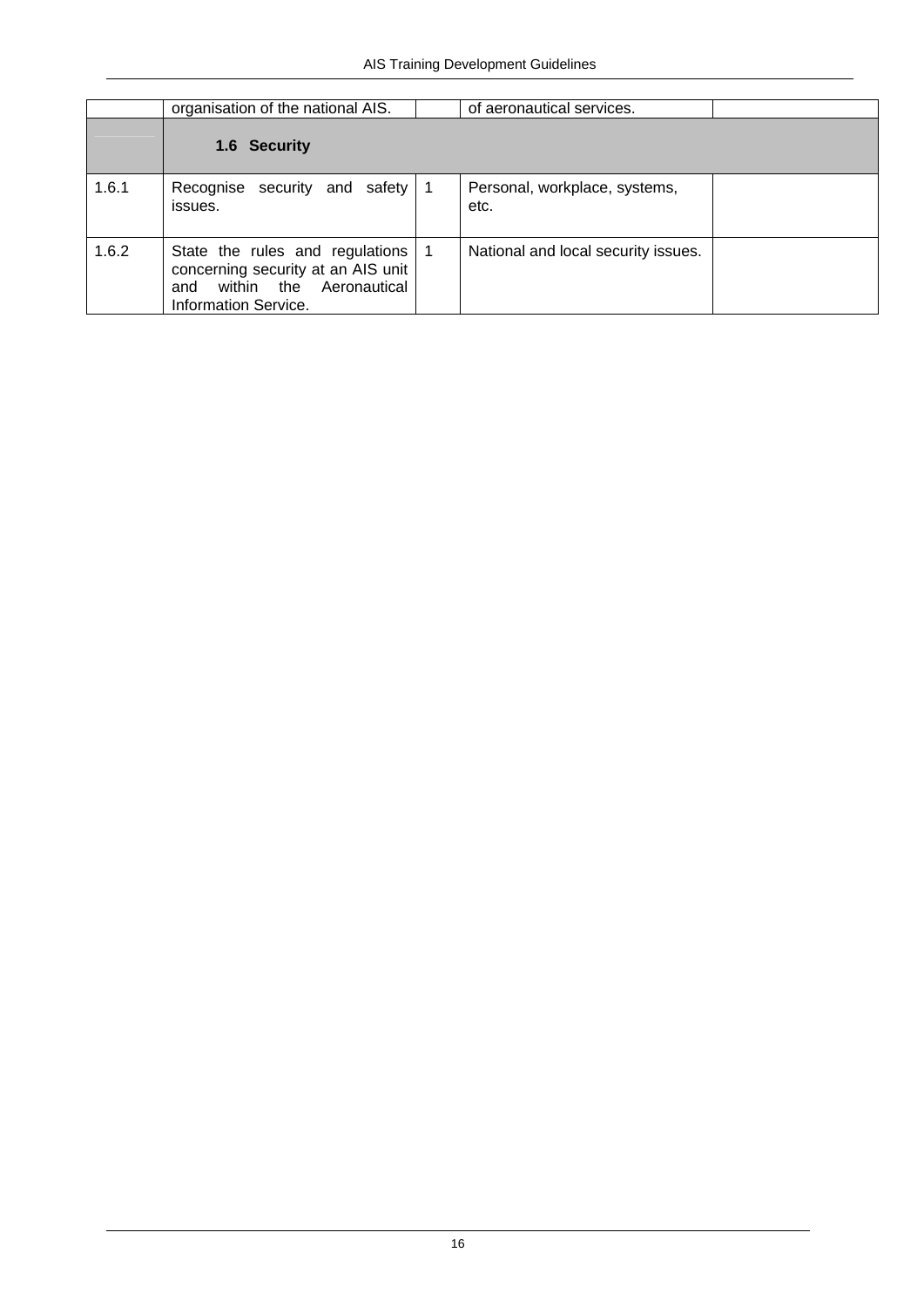#### **2. AVIATION LEGISLATION**

Г

The general objectives are to enable students to: Appreciate the development and application of Aviation Legislation;

Recognise the Rules of the Air and regulations governing airspace.

|       | 2.1 Overview of aviation legislation                                                                                                                                      |                |                                                                                                    |  |  |
|-------|---------------------------------------------------------------------------------------------------------------------------------------------------------------------------|----------------|----------------------------------------------------------------------------------------------------|--|--|
| 2.1.1 | State the necessity for Air Law.                                                                                                                                          | $\mathbf{1}$   | Standardisation; harmonisation.                                                                    |  |  |
| 2.1.2 | key<br>Name<br>the<br>National<br>&<br>International<br>aviation<br>organisations.                                                                                        | $\mathbf{1}$   | ECAC,<br>EU,<br>ICAO,<br>EASA,<br>EUROCONTROL,<br>National<br>Supervisory Authority (NSA).         |  |  |
| 2.1.3 | Describe<br>the<br>impact<br>these<br>Air<br>organisations<br>have<br>on<br>Navigation Services and air traffic<br>operations and their interaction<br>with each other.   | 2              | Regulatory process.                                                                                |  |  |
|       | 2.2 International organisations                                                                                                                                           |                |                                                                                                    |  |  |
| 2.2.1 | Explain the purpose, organisation<br>and function of ICAO.                                                                                                                | 2              | ICAO Convention, ICAO Council,<br>Air<br>Navigation<br>Commission<br>(ANC), ICAO Regional Offices. |  |  |
| 2.2.2 | Describe the methods by which<br>ICAO notifies and implements<br>legislation.                                                                                             | $\overline{2}$ | SARPS,<br>PANS,<br>Annexes,<br>SUPPS, Documents.                                                   |  |  |
| 2.2.3 | Describe the<br>purpose<br>and<br>function of other international<br>agencies and their relevance to<br>Air Navigation Services and Air<br>Traffic Operations.            | 2              | ECAC, EU,<br>EASA,<br>EUROCONTROL.                                                                 |  |  |
| 2.2.4 | Be l<br>of<br>the<br>various<br>aware<br>international<br>controller,<br>pilot,<br>airline operator and airspace user<br>associations.                                    | $\Omega$       | IFATCA, IFATSEA, IFALPA,<br>IATA, IAOPA, IACA, ACI,<br>CANSO, ACI.                                 |  |  |
|       | 2.3 National organisations                                                                                                                                                |                |                                                                                                    |  |  |
| 2.3.1 | State the National Organisations<br>responsible for the regulation of<br>aviation and their relevance to Air<br>Navigation Services and Air<br><b>Traffic Operations.</b> | $\mathbf{1}$   | National Supervisory Authorities,<br>Government Authorities, Military<br>Authorities.              |  |  |
| 2.3.2 | State the relationship between<br>service providers and regulators.                                                                                                       | $\mathbf 1$    | ANSP, NSA.                                                                                         |  |  |
| 2.3.3 | State the methods<br>by which<br>legislation is implemented and<br>notified.                                                                                              | $\mathbf 1$    | National legislation, Air Law.                                                                     |  |  |
| 2.3.4 | Specify the organisation of the<br>National Supervisory Authority.                                                                                                        | $\mathbf{1}$   | National Supervisory Authority.                                                                    |  |  |
| 2.3.5 | Describe how the body carries out<br>its regulation responsibilities.                                                                                                     | $\overline{2}$ | National legislation, audits and<br>inspections.                                                   |  |  |
| 2.3.6 | Be aware of the various national<br>controller, pilot, airline operator<br>and airspace user associations.                                                                | $\mathbf 0$    |                                                                                                    |  |  |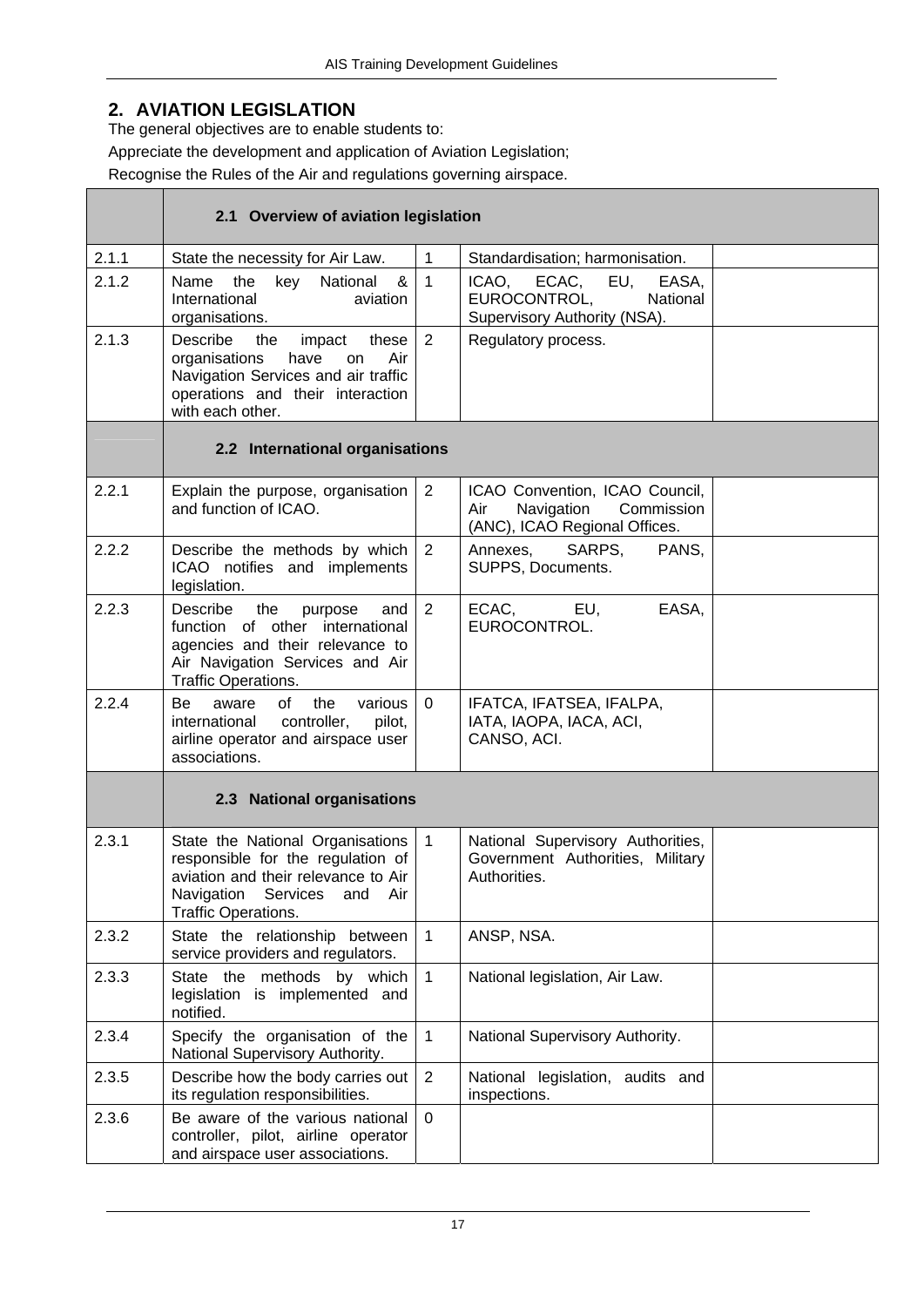|       | 2.4 Financing Air Navigation Services                                                                      |                |                                                                                        |                                                         |  |
|-------|------------------------------------------------------------------------------------------------------------|----------------|----------------------------------------------------------------------------------------|---------------------------------------------------------|--|
| 2.4.1 | Be aware of the cost of air<br>navigation services                                                         | 0              |                                                                                        |                                                         |  |
| 2.4.2 | Describe the principle of route<br>charges.                                                                | $\overline{2}$ | e.g. EUROCONTROL.                                                                      | www.eurocontrol.int                                     |  |
| 2.4.3 | Describe the principle of local<br>charges.                                                                | 2              | e.g. ATC charges, Navigation<br>charges, APP charges, DEP<br>charges.                  | National AIP and/or<br><b>AIC</b>                       |  |
| 2.4.4 | Be aware of charges for AIS<br>publications.                                                               | $\Omega$       | e.g. AIP, charts, etc.                                                                 | National AIP and/or<br><b>AIC</b>                       |  |
| 2.4.5 | Be aware of charges for web-<br>based products.                                                            | $\Omega$       | e.g. Home briefing.                                                                    | National AIP and/or<br><b>AIC</b>                       |  |
|       | 2.5 Airspace                                                                                               |                |                                                                                        |                                                         |  |
| 2.5.1 | List the different types of<br>airspace.                                                                   | 1              | Control zones, control areas,<br>airways, upper and lower<br>airspace, FIR, TMA, ATZ.  | <b>ICAO Annex11</b>                                     |  |
| 2.5.2 | Explain the function of each type<br>of airspace.                                                          | $\overline{2}$ | FIR, CTR, TMA, etc.                                                                    | <b>ICAO Annex11</b>                                     |  |
| 2.5.3 | Explain how airspace is applied<br>nationally.                                                             | $\overline{2}$ | FIR, CTR, TMA, etc.                                                                    | <b>National AIP</b>                                     |  |
| 2.5.4 | List the ICAO airspace classes.                                                                            | 1              | Classes A-G.                                                                           | <b>ICAO Annex 11</b>                                    |  |
| 2.5.5 | Explain the differences between<br>the airspace classes.                                                   | $\overline{2}$ | Classes A-G.                                                                           | <b>ICAO Annex 11</b>                                    |  |
| 2.5.6 | Explain the national application.                                                                          | $\overline{2}$ | Classes A-G.                                                                           | <b>National AIP</b>                                     |  |
|       | 2.6 Rules of the Air                                                                                       |                |                                                                                        |                                                         |  |
| 2.6.1 | State the categories of<br>International Rules of the Air.                                                 | 1              | General, visual, instrument.                                                           | ICAO Annex 2                                            |  |
| 2.6.2 | Be aware of the influence of<br>relevant general flight rules on<br>ATM.                                   | 0              | e.g. Applying separation.                                                              | ICAO Annex 2                                            |  |
| 2.6.3 | Explain those rules of the air that<br>have most relevance to AIS.                                         | $\overline{2}$ | Applicability, protection of persons<br>and property, flight plans, time,<br>VFR, IFR. | ICAO Annex 2                                            |  |
| 2.6.4 | Differentiate between flying in<br>accordance with visual and<br>instrument flight rules (VFR and<br>IFR). | $\overline{2}$ |                                                                                        | ICAO Annex 2                                            |  |
| 2.6.5 | Be aware of any notified national<br>differences with ICAO.                                                | $\pmb{0}$      |                                                                                        | National AIP;<br><b>GEN 1.7;</b><br><b>ICAO Annexes</b> |  |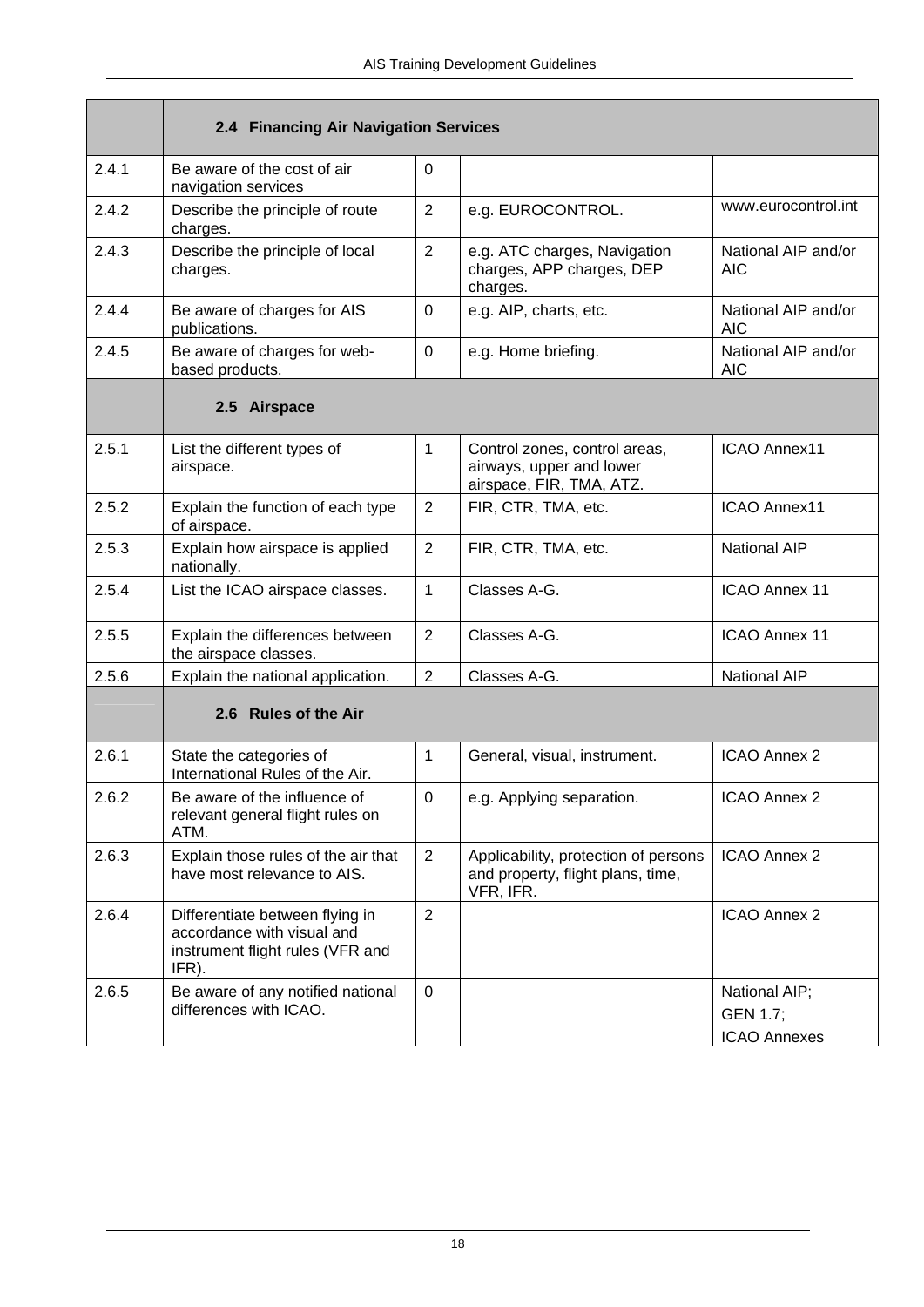#### **3. THE AERONAUTICAL INFORMATION SERVICES**

The general objectives are to enable students to:

Г

┓

Appreciate how the aeronautical information services function;

Explain how information is collected and distributed.

|       | 3.1 Principles of AIS                                                                                                                           |                |                                                                                                                                                                                          |                                             |
|-------|-------------------------------------------------------------------------------------------------------------------------------------------------|----------------|------------------------------------------------------------------------------------------------------------------------------------------------------------------------------------------|---------------------------------------------|
| 3.1.1 | Recognise the need for AIS.                                                                                                                     | 1              |                                                                                                                                                                                          | ICAO Annex;<br>ICAO Doc 8126                |
| 3.1.2 | Recognise the need for<br>aeronautical information in ATM.                                                                                      | 1              |                                                                                                                                                                                          | <b>ICAO Annex 11</b>                        |
| 3.1.3 | Identify the need for global<br>uniformity.                                                                                                     | 1              |                                                                                                                                                                                          | ICAO Annex 15;<br>ICAO Doc 8126             |
| 3.1.4 | Identify the volume and scope of<br>information handled by AIS.                                                                                 | 1              |                                                                                                                                                                                          | ICAO Doc 8126                               |
| 3.1.5 | Differentiate between permanent<br>and temporary information as well<br>as information of an explanatory,<br>advisory or administrative nature. | $\overline{2}$ | NOTAM and SUP versus AIP, AIP<br>Amendment and AIC.                                                                                                                                      | ICAO Doc 8126;<br><b>ICAO Annex 15</b>      |
|       | 3.2 Organisation of AIS                                                                                                                         |                |                                                                                                                                                                                          |                                             |
| 3.2.1 | Describe the status of AIS within<br>the aviation administration.                                                                               | $\overline{2}$ |                                                                                                                                                                                          | ICAO Doc 8126                               |
| 3.2.2 | Describe the organisation of the<br>Aeronautical Information Service.                                                                           | $\overline{2}$ |                                                                                                                                                                                          | ICAO Doc 8126                               |
| 3.2.3 | Explain the liaison with other<br>related services.                                                                                             | $\overline{2}$ |                                                                                                                                                                                          | ICAO Doc 8126                               |
| 3.2.4 | Illustrate the information flow<br>within AIS.                                                                                                  | $\overline{2}$ |                                                                                                                                                                                          | ICAO Doc 8126                               |
|       | <b>Documentation</b><br>3.3 <sub>1</sub>                                                                                                        |                |                                                                                                                                                                                          |                                             |
| 3.3.1 | Explain the need for<br>documentation.                                                                                                          | $\overline{2}$ |                                                                                                                                                                                          | ICAO Annex 15;<br>National<br>documentation |
| 3.3.2 | List the sources of documentation<br>available.                                                                                                 | 1              | ICAO publications,<br>EUROCONTROL, national<br>regulations.                                                                                                                              |                                             |
| 3.3.3 | List the documentation used in<br>AIS.                                                                                                          | 1              | National or local documentation,<br>OPADD, ADP and SDP.                                                                                                                                  | ICAO Doc 8126                               |
| 3.3.4 | Describe the content of the most<br>frequently used documents in<br>AIS.                                                                        | $\overline{2}$ | ICAO SARPs (Annexes), Docs<br>(Procedures for Air Navigation)<br>Services), Manuals, Air<br>Navigation Plan Publications,<br>other - IATA, ITU, WMO, local or<br>national documentation. | ICAO Doc 8126                               |
| 3.3.5 | List methods to store, locate and<br>retrieve documentation.                                                                                    | 1              | Electronic form (aeronautical<br>databases), paper copy (manual<br>library).                                                                                                             | ICAO Doc 8126                               |
|       | 3.4 Responsibilities and functions of AIS                                                                                                       |                |                                                                                                                                                                                          |                                             |
| 3.4.1 | Specify the responsibilities of a<br>contracting state.                                                                                         | 1              | Provision of AIS.                                                                                                                                                                        | ICAO Annex 15                               |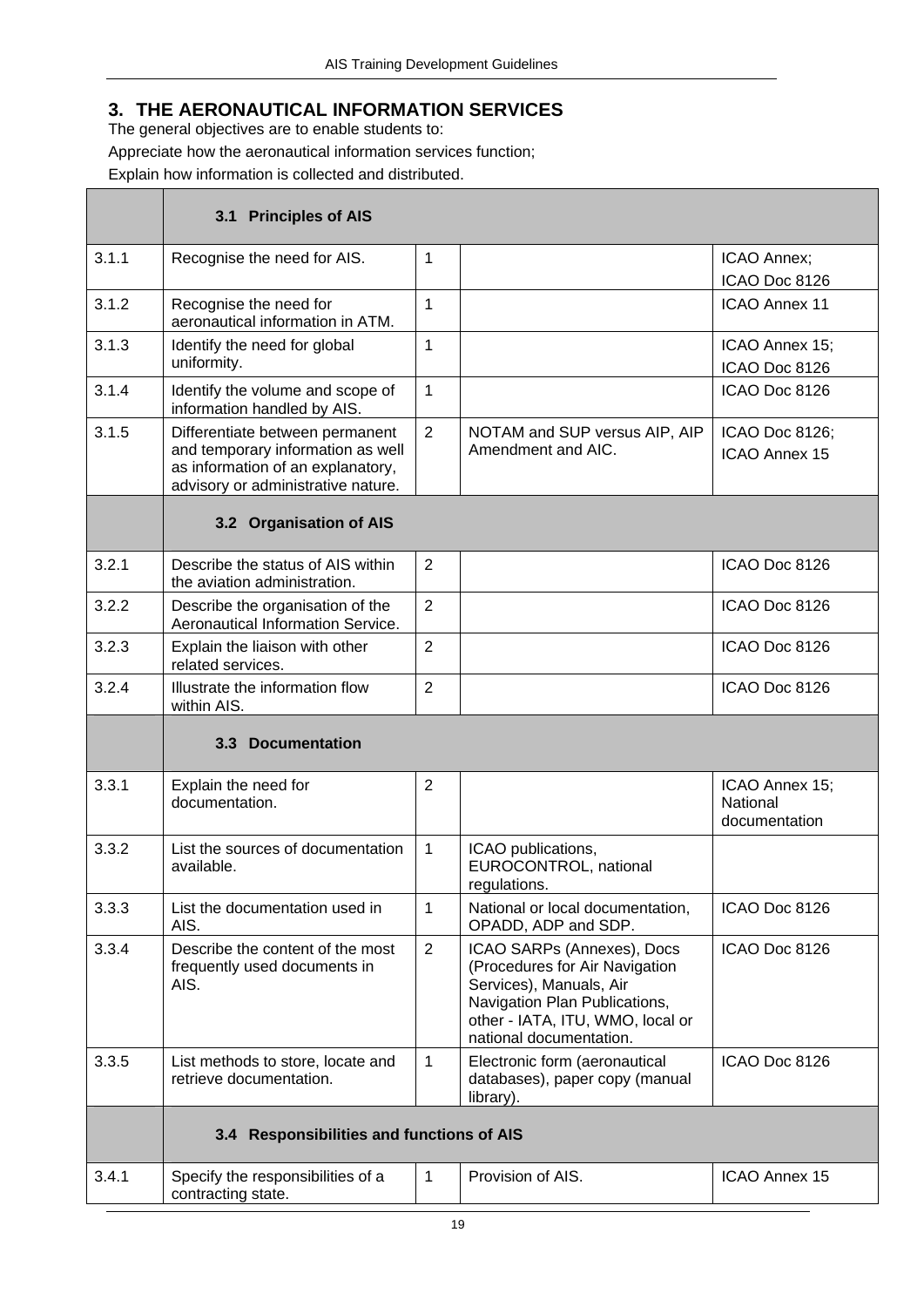| 3.4.2  | Describe the functions of AIS.                                                                                        | $\overline{2}$ |                                                                                                                                                         | ICAO Annex 15                      |
|--------|-----------------------------------------------------------------------------------------------------------------------|----------------|---------------------------------------------------------------------------------------------------------------------------------------------------------|------------------------------------|
| 3.4.3  | Appreciate the need for the                                                                                           | $\overline{2}$ |                                                                                                                                                         | ICAO Annex 15;                     |
|        | distribution of appropriate                                                                                           |                |                                                                                                                                                         | ICAO Doc 8126;                     |
|        | information.                                                                                                          |                |                                                                                                                                                         | <b>EUROCONTROL</b><br><b>OPADD</b> |
| 3.4.4  | Appreciate the need for the                                                                                           | $\overline{2}$ | Quality Management Systems.                                                                                                                             | ICAO Annex 15;                     |
|        | authenticity of information to be<br>distributed.                                                                     |                |                                                                                                                                                         | ICAO Doc 8126                      |
| 3.4.5  | State the originators of raw data.                                                                                    | 1              | Local originators.                                                                                                                                      | ICAO Doc 8126                      |
| 3.4.6  | List the various types of raw data.                                                                                   | 1              |                                                                                                                                                         | ICAO Doc 8126                      |
| 3.4.7  | Describe the exchange of<br>aeronautical information with<br>other services or States.                                | $\overline{2}$ | e.g. EAD.                                                                                                                                               | ICAO Annex 15                      |
| 3.4.8  | Describe the means by which<br>aeronautical information is<br>distributed.                                            | $\overline{2}$ | NOTAM, AIP, AIC, AIRAC, SUP.                                                                                                                            |                                    |
| 3.4.9  | Recognise the information<br>distributed through the AFS.                                                             | 1              | ATS messages, NOTAM, MET,<br>AO, service messages, etc.                                                                                                 |                                    |
|        | <b>Integrated Aeronautical Information Package</b><br>$3.5^{\circ}$                                                   |                |                                                                                                                                                         |                                    |
| 3.5.1  | Explain the need for the<br>Integrated Aeronautical Package.                                                          | $\overline{2}$ | Collect, collate, edit, format,<br>publish and distribute aeronautical<br>information.                                                                  | ICAO Annex 15                      |
| 3.5.2  | List the principle users of the<br>Integrated Aeronautical Package.                                                   | 1              | Flight operations, ATS units, third<br>party suppliers.                                                                                                 |                                    |
| 3.5.3  | List the contents of the Integrated<br>Aeronautical Package.                                                          | 1              | AIP, AIP AMDT, AIP SUP,<br>NOTAM, PIB, AIC and checklists,<br>list of valid NOTAM.                                                                      | ICAO Annex 15;<br>ICAO Doc 8126    |
| 3.5.4  | State the authority responsible for<br>the publication and distribution of<br>the Integrated Aeronautical<br>Package. | 1              | National AIS/ANSP/NSA or<br>delegated authority.                                                                                                        | ICAO Annex 15;<br>ICAO Doc 8126    |
| 3.5.5  | Describe the methods of<br>distribution of the Integrated<br>Aeronautical Package.                                    | $\overline{2}$ | Distribution list, mailing, fax,<br>AFTN, email, other electronic<br>means.                                                                             |                                    |
| 3.5.6  | Explain the purpose of the AIP.                                                                                       | $\overline{2}$ | Essential information of a lasting<br>character, permanent information<br>and temporary changes of a long<br>duration.                                  | ICAO Annex 15;<br>ICAO Doc 8126    |
| 3.5.7  | Explain the structure of the AIP.                                                                                     | 2              | General (GEN), En route (ENR)<br>and Aerodromes (AD).                                                                                                   | ICAO Annex 15;<br>ICAO Doc 8126    |
| 3.5.8  | List the basic contents of Part 1<br>General (GEN).                                                                   | 1              | National regulations and<br>requirements, tables and codes,<br>services, charges for<br>ADs/Heliports and air navigation<br>services.                   | ICAO Annex 15;<br>ICAO Doc 8126    |
| 3.5.9  | List the basic contents of Part 2<br>En route (ENR).                                                                  | 1              | General rules and procedures,<br>airspace classification, ATS<br>routes, radio navigation aids and<br>systems, navigation warnings, en<br>route charts. | ICAO Annex 15;<br>ICAO Doc 8126    |
| 3.5.10 | List the basic contents of Part 3<br>Aerodromes (AD).                                                                 | 1              | Aerodromes, heliports, charts.                                                                                                                          | ICAO Annex 15;<br>ICAO Doc 8126    |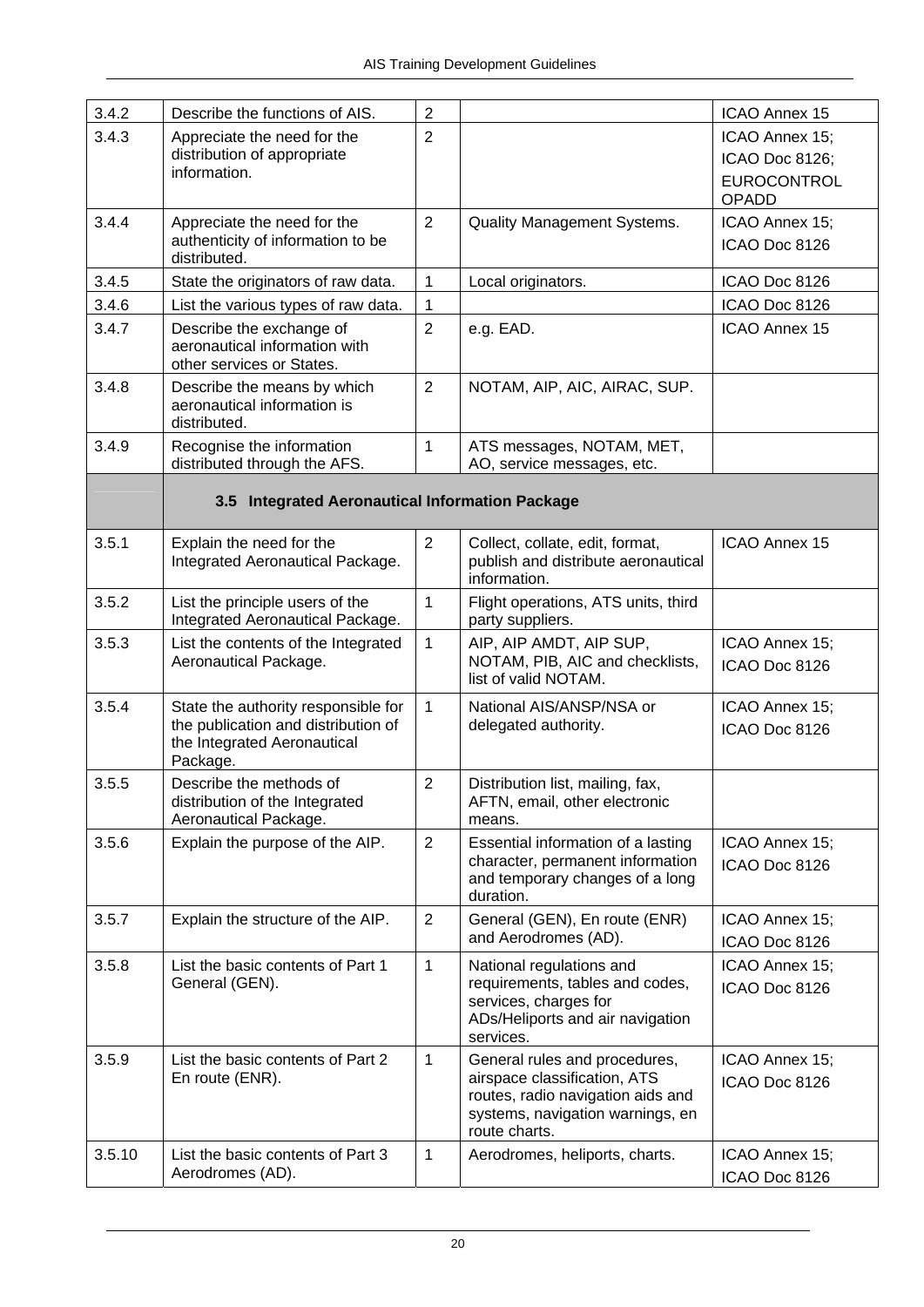| 3.5.11 | Explain how an AIP is updated.                                                   | $\overline{2}$ | AIP amendments, AIRAC, AIP<br>supplements, NOTAM.                                                                                                               | <b>ICAO Annex 15</b>                              |
|--------|----------------------------------------------------------------------------------|----------------|-----------------------------------------------------------------------------------------------------------------------------------------------------------------|---------------------------------------------------|
| 3.5.12 | Explain the purpose of the AIP<br>Amendment.                                     | $\overline{2}$ | Permanent changes.                                                                                                                                              | ICAO Annex 15;<br>ICAO Doc 8126                   |
| 3.5.13 | Describe how AIP Amendments<br>are produced.                                     | $\overline{2}$ | Specifications, format, colour<br>coding.                                                                                                                       | ICAO Annex 15                                     |
| 3.5.14 | Explain the purpose of the AIP<br>Supplement.                                    | $\overline{2}$ | Temporary changes of long<br>duration, information of short<br>duration with extensive<br>text/graphics.                                                        | ICAO Annex 15;<br>ICAO Doc 8126                   |
| 3.5.15 | Describe how AIP Supplements<br>are produced.                                    | $\overline{2}$ | Specifications, format, colour<br>coding.                                                                                                                       | ICAO Annex 15;<br>ICAO Doc 8126                   |
| 3.5.16 | Explain the purpose of NOTAM.                                                    | $\overline{2}$ | Information of a temporary nature<br>and of short duration or when<br>operationally significant<br>permanent changes, or temporary<br>changes of long duration. | ICAO Annex 15;<br>ICAO Doc 8126                   |
| 3.5.17 | List the information contained in a<br>NOTAM.                                    | 1              |                                                                                                                                                                 | ICAO Annex 15;<br>ICAO Doc 8126                   |
| 3.5.18 | Describe the NOTAM format.                                                       | $\overline{2}$ |                                                                                                                                                                 | ICAO Annex 15;<br>ICAO Doc 8126                   |
| 3.5.19 | List special series NOTAM.                                                       | 1              | SNOWTAM, ASHTAM,<br><b>BIRDTAM.</b>                                                                                                                             | ICAO Annex 15;<br>ICAO Doc 8126                   |
| 3.5.20 | Explain the purpose of the Pre-<br>flight Information Bulletin (PIB).            | $\overline{2}$ | Plain language bulletins, current<br>information on the status of<br>facilities.                                                                                | ICAO Annex 15;<br>ICAO Doc 8126                   |
| 3.5.21 | State sources of information in a<br>PIB.                                        | 1              | NOTAM, SNOWTAM and Met.                                                                                                                                         | ICAO Annex 15;<br>ICAO Doc 8126                   |
| 3.5.22 | Recognise the scope of a PIB.                                                    | 1              | Area to be covered.                                                                                                                                             | ICAO Doc 8126                                     |
| 3.5.23 | Describe the contents of a PIB.                                                  | $\overline{2}$ | Navigation warnings, general<br>information, date and time of<br>issue.                                                                                         | ICAO Doc 8126                                     |
| 3.5.24 | List the bulletin types.                                                         | 1              | Area, route, aerodrome, urgent<br>operational significance.                                                                                                     | ICAO Doc 8126                                     |
| 3.5.25 | Identify the structure of the PIB<br>output.                                     | 1              | Heading, en route and aerodrome<br>information, navigation warnings.                                                                                            | ICAO Doc 8126                                     |
| 3.5.26 | Explain the purpose of the<br><b>Aeronautical Information Circular</b><br>(AIC). | $\overline{2}$ | Administrative information,<br>advanced notice of major<br>changes.                                                                                             | ICAO Annex 15;<br>ICAO Doc 8126                   |
| 3.5.27 | Explain the structure of the AIC.                                                | $\overline{2}$ |                                                                                                                                                                 | ICAO Annex 15;<br>ICAO Doc 8126                   |
| 3.5.28 | List information appropriate to an<br>AIC.                                       | 1              |                                                                                                                                                                 | ICAO Annex 15 ;<br>ICAO Doc 8126                  |
| 3.5.29 | Explain the purpose of Checklists.                                               | $\overline{2}$ |                                                                                                                                                                 | ICAO Doc 8126                                     |
| 3.5.30 | Explain the purpose of lists of<br>valid NOTAM.                                  | $\overline{2}$ |                                                                                                                                                                 | ICAO Doc 8126                                     |
|        | 3.6 Aeronautical charts                                                          |                |                                                                                                                                                                 |                                                   |
| 3.6.1  | Explain the need for aeronautical<br>charts.                                     | $\overline{2}$ |                                                                                                                                                                 | ICAO Annex 15;<br>ICAO Doc 8126;<br>ICAO Doc 8697 |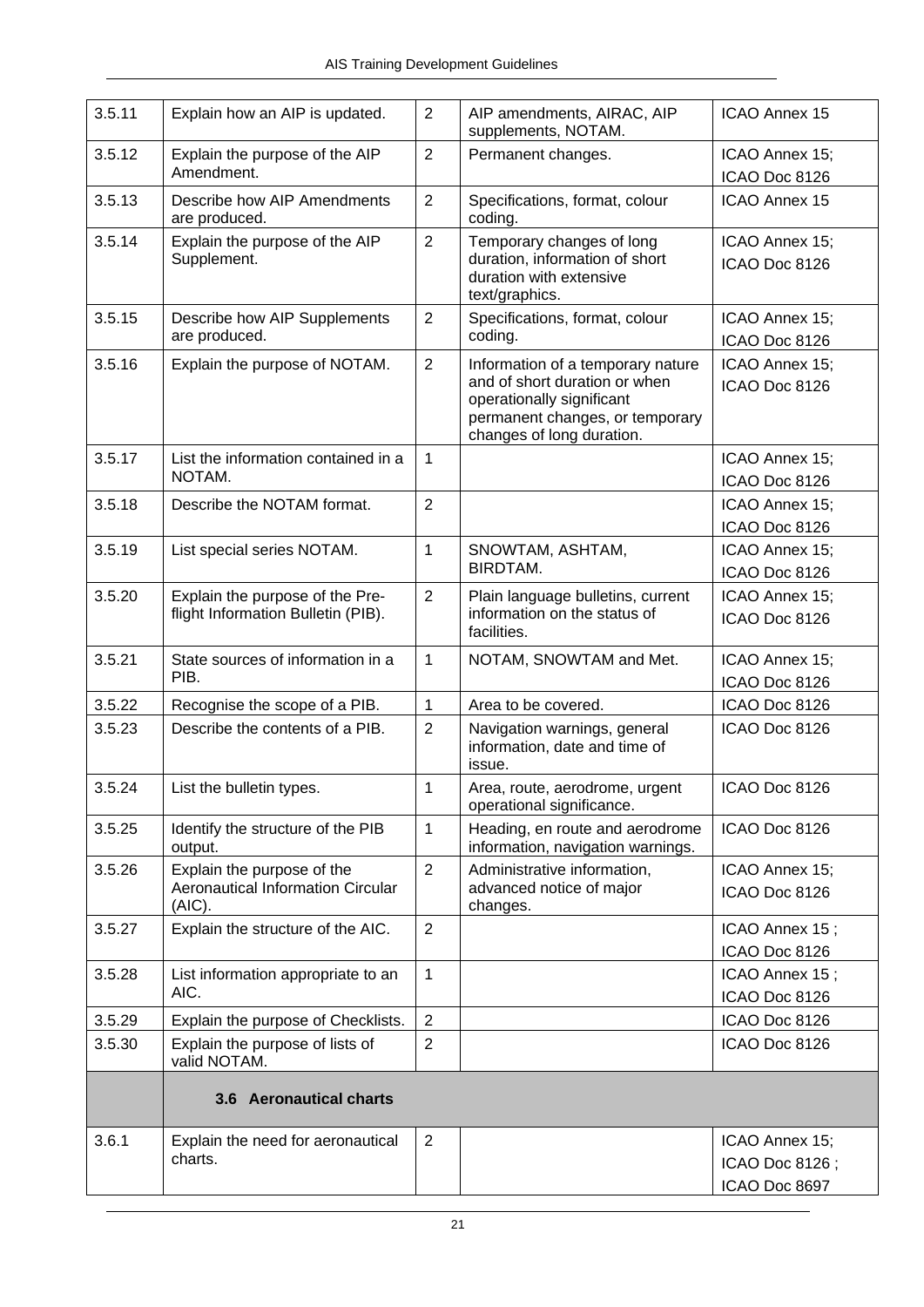| 3.6.2 | List the types of aeronautical<br>charts.                                             | 1 |                                                                                      | ICAO Annex 15;<br>ICAO Annex 4:<br>ICAO Doc 8697 |
|-------|---------------------------------------------------------------------------------------|---|--------------------------------------------------------------------------------------|--------------------------------------------------|
| 3.6.3 | State the information contained in<br>aeronautical charts.                            | 1 |                                                                                      | ICAO Annex 4;<br>ICAO Doc 8697                   |
| 3.6.4 | Identify symbols and information<br>found on maps and charts.                         | 1 |                                                                                      | ICAO Annex 4                                     |
| 3.6.5 | Describe the operational function<br>of aeronautical charts.                          | 2 |                                                                                      | ICAO Annex 4;<br>ICAO Doc 8697                   |
| 3.6.6 | Differentiate between the various<br>relevant charts and state their<br>specific use. | 2 | Charts provided by AIS, AIP<br>charts, national and military<br>aeronautical charts. |                                                  |
| 3.6.7 | State the ICAO categories for<br>instrument approach charts.                          | 1 | Categories A, B, C, D - approach<br>speeds.                                          | ICAO Doc 8168                                    |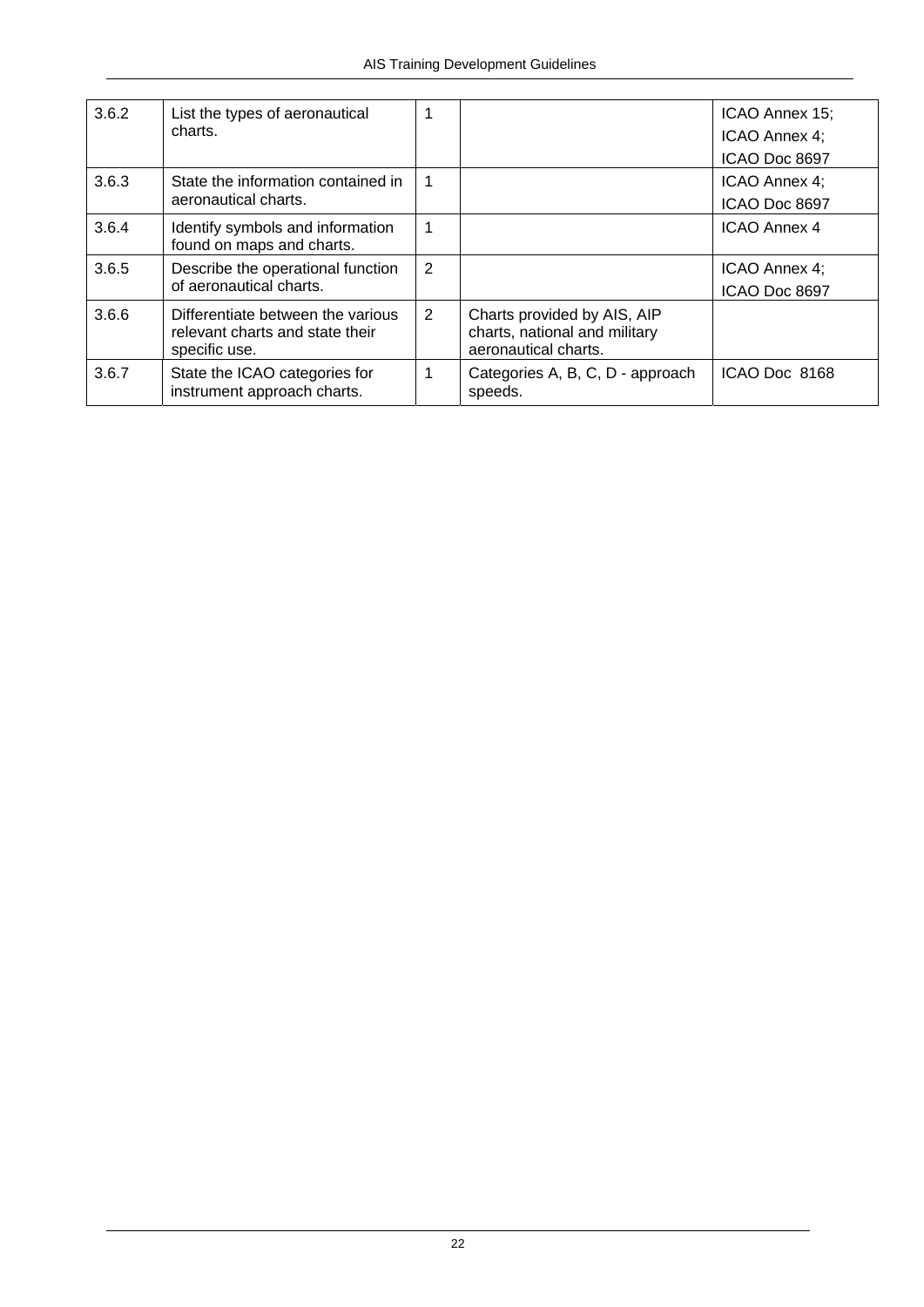#### **4. ARO and AERODROME AIS UNITS**

The general objectives are to enable students to:

Understand the function of the Air Traffic Services Reporting Office (ARO);

Understand the function of the Aerodrome AIS Unit;

Recognise the information required by pilots prior to a flight.

|        | 4.1 ATS reporting office and Aerodrome AIS Unit                                          |                |                                                                 |                                                                                 |  |  |
|--------|------------------------------------------------------------------------------------------|----------------|-----------------------------------------------------------------|---------------------------------------------------------------------------------|--|--|
| 4.1.1  | State the main functions of an Air<br><b>Traffic Services Reporting Office</b><br>(ARO). | $\mathbf{1}$   | Flight plan acceptance.                                         |                                                                                 |  |  |
| 4.1.2  | State the main functions of an<br>Aerodrome AIS Unit.                                    | $\mathbf{1}$   | Pre-flight briefing, post flight<br>information.                |                                                                                 |  |  |
| 4.1.3  | Specify the requirements for the<br>physical location of an<br>ARO/Aerodrome AIS Unit.   | $\mathbf{1}$   |                                                                 | Doc 8126                                                                        |  |  |
| 4.1.4  | Describe the coverage zone of an<br>ARO/Aerodrome AIS Unit.                              | $\overline{2}$ |                                                                 | Doc 8126                                                                        |  |  |
| 4.1.5  | List the detailed information to be<br>held.                                             | 1              |                                                                 | ICAO Annex 15;<br>ICAO Doc 8126                                                 |  |  |
|        | 4.2 Flight plans                                                                         |                |                                                                 |                                                                                 |  |  |
| 4.2.1  | Define flight plan.                                                                      | 1              |                                                                 | <b>ICAO Annex 2</b>                                                             |  |  |
| 4.2.2  | Differentiate the types of flight<br>plan.                                               | $\overline{2}$ | FPL, AFIL, RPL.                                                 | ICAO Doc 4444                                                                   |  |  |
| 4.2.3  | Recognise ICAO model flight plan<br>form.                                                | $\mathbf{1}$   |                                                                 | ICAO Doc 4444                                                                   |  |  |
| 4.2.4  | List the items contained in a flight<br>plan.                                            | 1              | Items and their denomination.                                   | ICAO Annex 2;<br>ICAO Doc 4444                                                  |  |  |
| 4.2.5  | Differentiate the three parts of a<br>flight plan form.                                  | $\overline{2}$ | Section COM, ATS data and<br>supplementary information.         |                                                                                 |  |  |
| 4.2.6  | Recognise the AFTN format<br>(including supplementary<br>information).                   | $\mathbf{1}$   | AFTN format, Flight plan AFTN<br>message.                       | ICAO Doc 4444                                                                   |  |  |
| 4.2.7  | Describe the conditions under<br>which a flight plan shall be<br>submitted.              | $\overline{2}$ | Rules of the Air; national<br>differences.                      | <b>ICAO Annex 2</b>                                                             |  |  |
| 4.2.8  | State the times when a flight plan<br>has to be submitted.                               | 1              | Rules of the Air; national and<br>regional differences.         | ICAO Annex 2;<br>ICAO Doc 7030                                                  |  |  |
| 4.2.9  | Explain the procedure for the<br>submission of a flight plan.                            | $\overline{2}$ |                                                                 | ICAO Doc 4444                                                                   |  |  |
| 4.2.10 | List the categories of ATS<br>messages.                                                  | $\mathbf{1}$   | Emergency, movement/control<br>and flight information messages. | ICAO Doc 4444                                                                   |  |  |
| 4.2.11 | List the flight plan associated<br>messages.                                             | $\mathbf{1}$   |                                                                 | ICAO Doc 4444                                                                   |  |  |
| 4.2.12 | Describe the organisation and<br>function of the IFPS.                                   | $\overline{2}$ |                                                                 | <b>EUROCONTROL</b><br><b>Basic CFMU</b><br>Handbook - General<br>& CFMU Systems |  |  |
| 4.2.13 | List the air traffic affected by the<br>IFPS.                                            | $\mathbf{1}$   | IFR, GAT and mixed flights<br>(IFR/VFR, GAT/OAT).               | EUROCONTROL<br><b>Basic CFMU</b><br>Handbook - IFPS<br><b>Users Manual</b>      |  |  |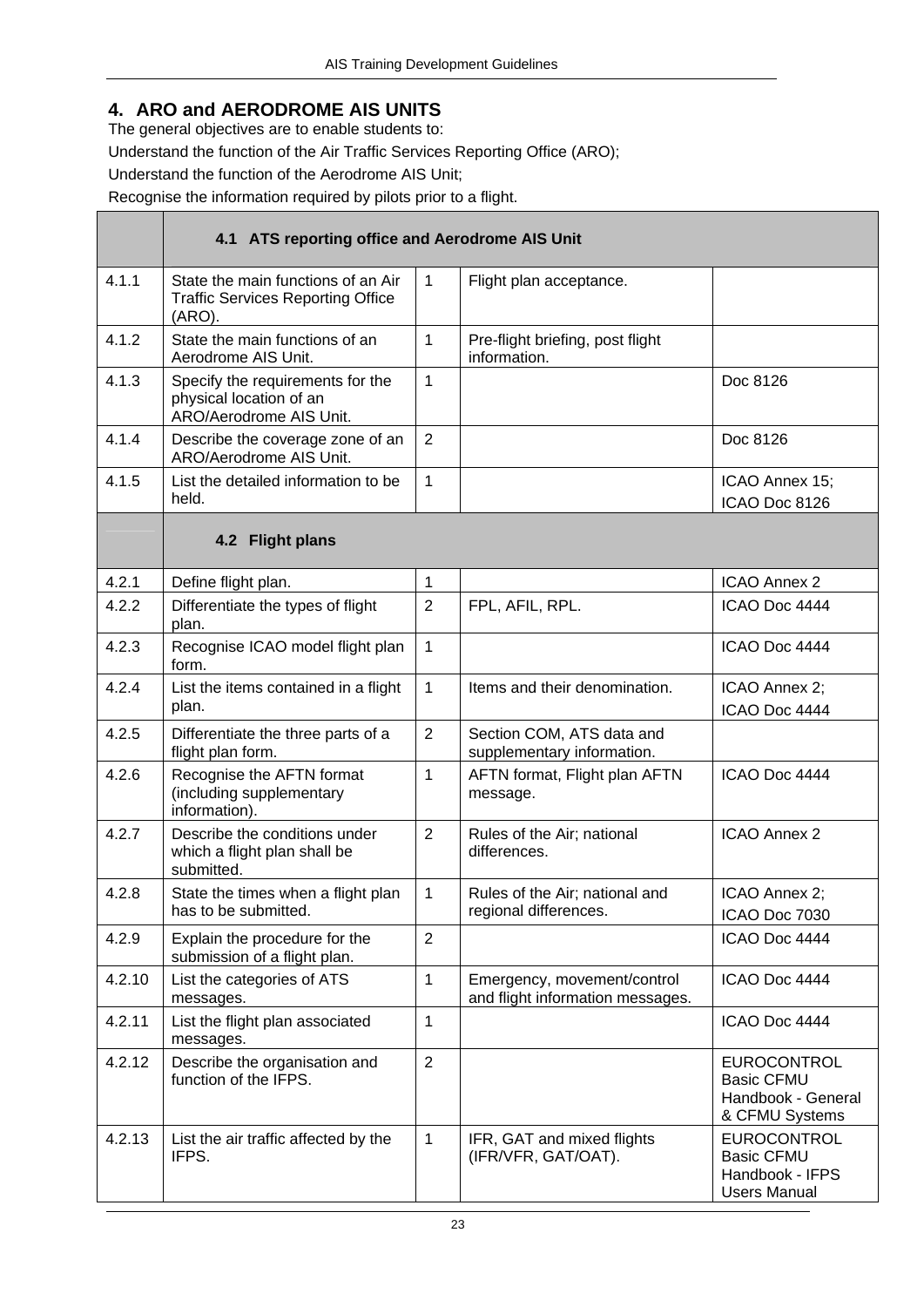| 4.2.14 | Recognise the ADEXP format.                                          | 1           | The ADEXP format.                                                                                         | <b>EUROCONTROL</b><br><b>Basic CFMU</b><br>Handbook - IFPS<br><b>Users Manual</b> |
|--------|----------------------------------------------------------------------|-------------|-----------------------------------------------------------------------------------------------------------|-----------------------------------------------------------------------------------|
| 4.2.15 | Identify the operational reply<br>message (ORM).                     | 1           | ACK, MAN and REJ.                                                                                         | <b>EUROCONTROL</b><br><b>Basic CFMU</b><br>Handbook - IFPS<br>Users Manual        |
| 4.2.16 | State the function of an ORM.                                        | 1           |                                                                                                           | <b>EUROCONTROL</b><br><b>Basic CFMU</b><br>Handbook - IFPS<br><b>Users Manual</b> |
|        | 4.3 Flight crew information                                          |             |                                                                                                           |                                                                                   |
| 4.3.1  | State the responsibility of pilots to<br>obtain pre-flight briefing. | 1           |                                                                                                           | ICAO Annex 2;<br>ICAO Annex 6                                                     |
| 4.3.2  | Be familiar with the flight<br>preparation of a pilot.               | $\Omega$    | Aircraft and equipment<br>serviceability. Fuel, passenger<br>and cargo manifest. AIS and MET<br>briefing. | ICAO Annex 6                                                                      |
| 4.3.3  | List methods of briefing.                                            | 1           | Self-briefing (internet); personal,<br>telephone, fax.                                                    |                                                                                   |
| 4.3.4  | State the purpose of post-flight<br>information.                     | $\mathbf 1$ |                                                                                                           | ICAO Annex 15;<br>ICAO Doc 8126                                                   |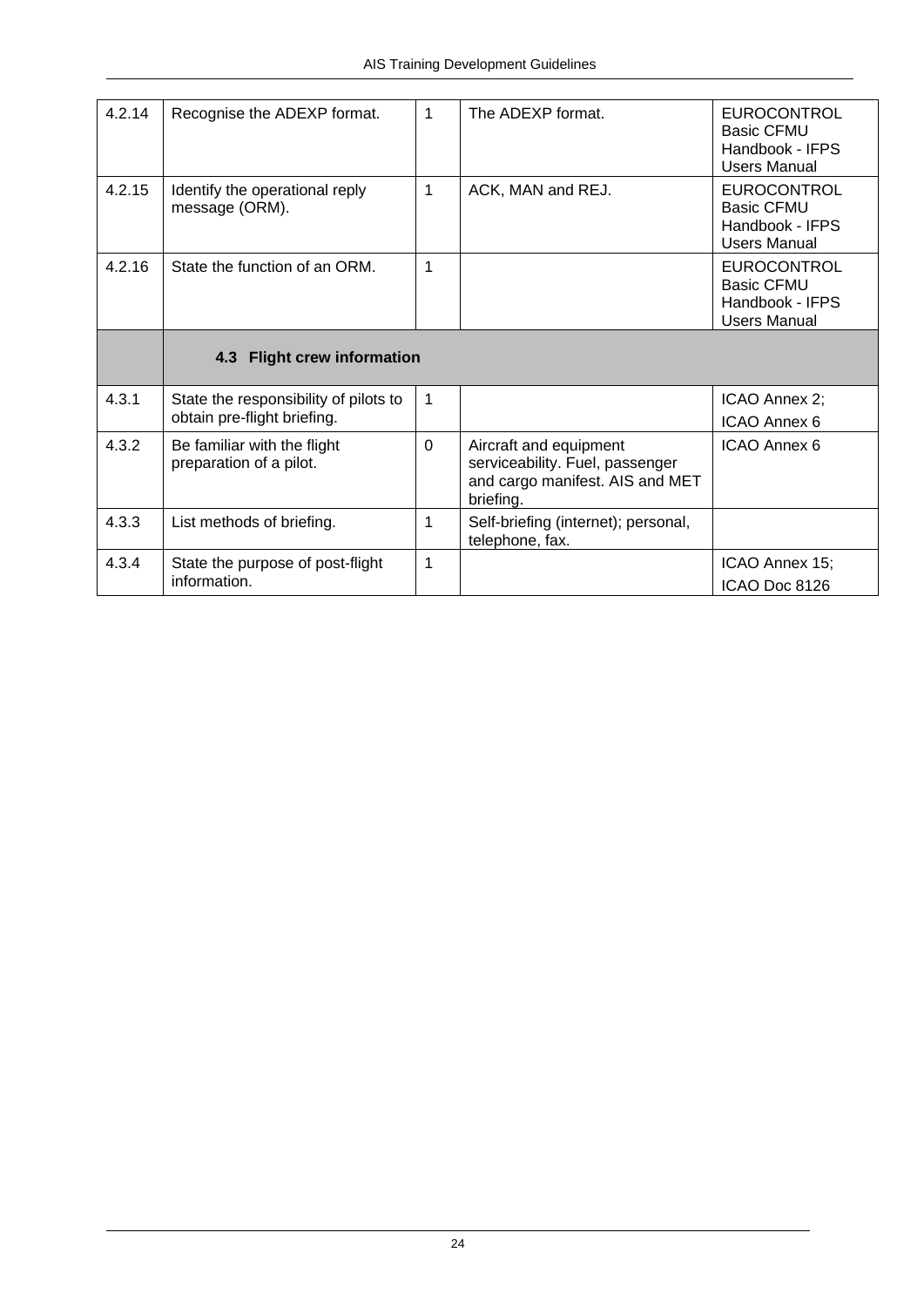#### **5. PRINCIPLES OF AIR TRAFFIC MANAGEMENT**

The general objectives are to enable students to:

Understand the basic operational procedures used by the air traffic control service in providing separation to aircraft;

Be aware of the necessity for ATC to apply these procedures to ensure a safe and expeditious service to airspace users.

|        | <b>Organisation of Air Traffic Management</b><br>5.1                                             |                |                                                                    |                                                                     |  |
|--------|--------------------------------------------------------------------------------------------------|----------------|--------------------------------------------------------------------|---------------------------------------------------------------------|--|
| 5.1.1  | List the types of Air Navigation<br>Services.                                                    | $\mathbf{1}$   | Definitions: ATM (ATS,<br>ATFM/ATFCM, ASM), AIS, MET,<br>CNS, SAR. | ICAO Doc 9713;<br>ICAO Annex 11:<br>ICAO Annex 15;<br>ICAO Annex 3; |  |
| 5.1.2  | State the objectives of the Air                                                                  | 1              |                                                                    | ICAO Annex 12<br><b>ICAO Annex 11</b>                               |  |
|        | <b>Traffic Services.</b>                                                                         |                |                                                                    |                                                                     |  |
| 5.1.3  | List the types of Air Traffic<br>Services.                                                       | 1              | ATC, Advisory Service, FIS,<br>ALRS.                               | ICAO Annex 11                                                       |  |
| 5.1.4  | Define ATC Service.                                                                              | $\mathbf{1}$   |                                                                    | <b>ICAO Annex</b>                                                   |  |
| 5.1.5  | Explain specific areas of<br>responsibility of ATC Services.                                     | $\overline{2}$ | Area Control, Approach Control,<br>Aerodrome Control.              | ICAO Annex 11                                                       |  |
| 5.1.6  | Be aware of different types of<br>control services.                                              | 0              | Radar, non-radar.                                                  |                                                                     |  |
| 5.1.7  | Define Flight Information Service.                                                               | $\mathbf{1}$   |                                                                    | ICAO Annex 11                                                       |  |
| 5.1.8  | State the information that shall be<br>passed to aircraft by a controller.                       | $\mathbf{1}$   |                                                                    | ICAO Annex 11                                                       |  |
| 5.1.9  | Define Alerting Service.                                                                         | 1              |                                                                    | ICAO Annex 11                                                       |  |
| 5.1.10 | Describe the phases of<br>emergency.                                                             | $\overline{2}$ | Uncertainty, alert, distress phase.                                | ICAO Annex 11                                                       |  |
| 5.1.11 | Describe the organisation,<br>responsibilities and structure of<br>Rescue Co-ordination Centres. | $\overline{2}$ | National AIP, National RCC.                                        |                                                                     |  |
| 5.1.12 | State the purpose of<br>ATFM/ATFCM.                                                              | 1              | Flow management.                                                   | ICAO Annex 11;<br>ICAO Doc 4444                                     |  |
| 5.1.13 | State the purpose of ASM.                                                                        | 1              | Flexible use of airspace (FUA).                                    | ICAO Doc 4444                                                       |  |
|        | 5.2 Air-ground communications                                                                    |                |                                                                    |                                                                     |  |
| 5.2.1  | State the different methods of air-<br>ground communications.                                    | $\mathbf{1}$   | Radiotelephony, ADS-B, Mode S,<br>ACARS, CPDLC, SELCAL, etc.       | ICAO Annex 11;<br>ICAO Doc 4444                                     |  |
| 5.2.2  | Be aware of the need for standard<br>ICAO phraseology.                                           | 0              |                                                                    | ICAO Annex 10;<br>ICAO Doc 4444                                     |  |
| 5.2.3  | Be aware of the ICAO phonetic<br>alphabet and expressions for<br>numerals and time.              | $\mathbf 0$    |                                                                    | ICAO Annex 10                                                       |  |
|        | 5.3 Flight data processing                                                                       |                |                                                                    |                                                                     |  |
| 5.3.1  | State the need for Flight Data<br>Processing.                                                    | 1              |                                                                    | ICAO Doc 4444                                                       |  |
| 5.3.2  | List the stages of the flight plan<br>process.                                                   | 1              | FPL+estimate+clearance.                                            | ICAO Doc 4444                                                       |  |
| 5.3.3  | Specify the methods of exchange                                                                  | $\mathbf{1}$   | Telephone, OLDI-System, etc.                                       | ICAO Doc 4444                                                       |  |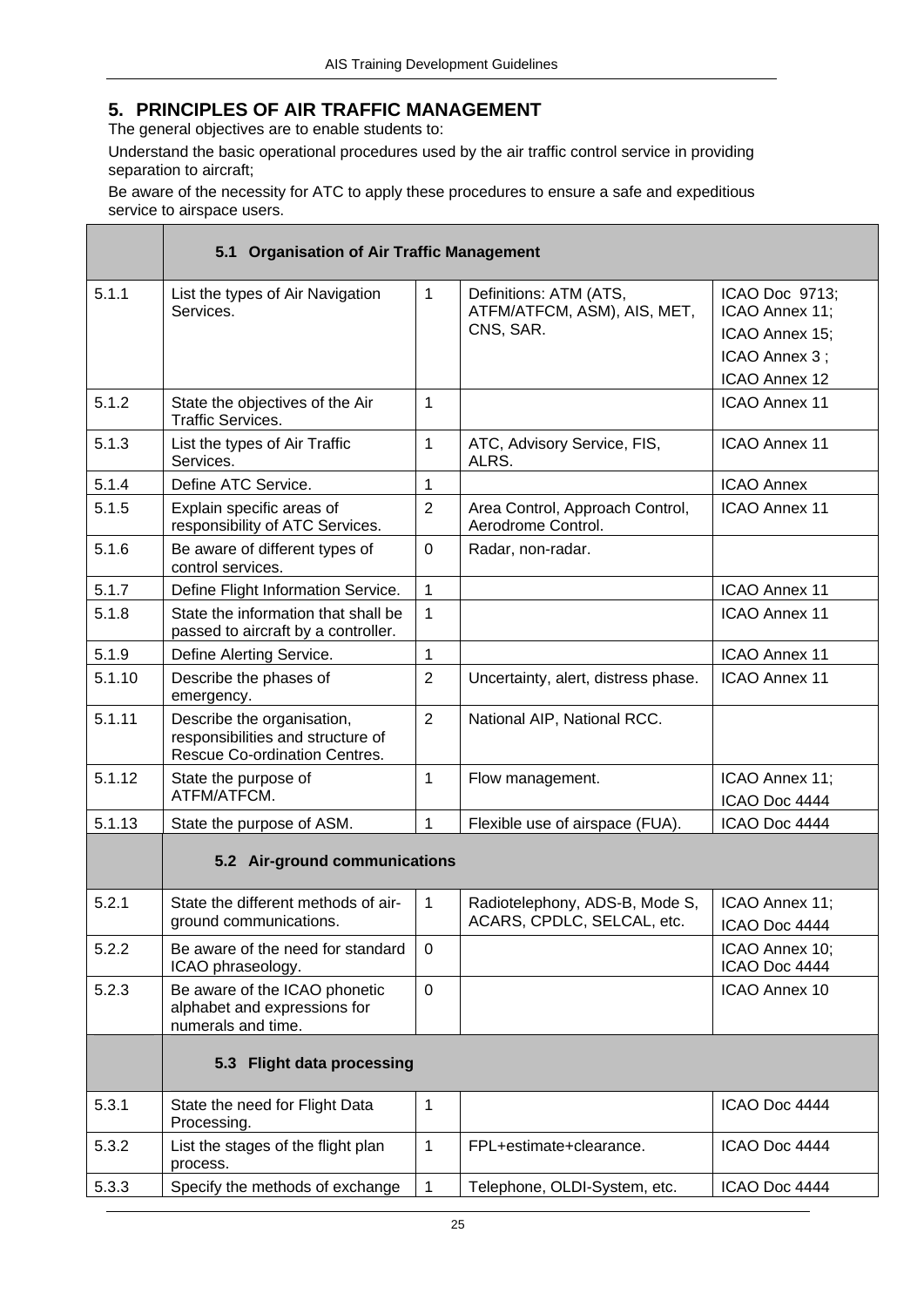|       | of estimates.                                                                   |                |                                                                                                                   |                                 |
|-------|---------------------------------------------------------------------------------|----------------|-------------------------------------------------------------------------------------------------------------------|---------------------------------|
|       | 5.4 ATC clearances and instructions                                             |                |                                                                                                                   |                                 |
| 5.4.1 | Define ATC Clearance.                                                           | 1              |                                                                                                                   | ICAO Annex 11                   |
| 5.4.2 | State the contents of an ATC<br>clearance.                                      | 1              |                                                                                                                   | <b>ICAO Annex 11</b>            |
| 5.4.3 | Define ATC Instructions.                                                        | 1              |                                                                                                                   | ICAO Doc 4444                   |
| 5.4.4 | State the contents of an ATC<br>Instruction.                                    | 1              |                                                                                                                   | ICAO Doc 4444                   |
|       | <b>Co-ordination between controllers</b><br>5.5                                 |                |                                                                                                                   |                                 |
| 5.5.1 | Be aware of the necessity of co-<br>ordination.                                 | 0              | Safe conduct of flight.                                                                                           | <b>ICAO Annex 11</b>            |
| 5.5.2 | Describe the principles of co-<br>ordination.                                   | $\overline{2}$ | Negotiation, notification,<br>agreement.                                                                          |                                 |
| 5.5.3 | State methods of co-ordination.                                                 | 1              | Data link, Telephone, Intercom,<br>Voice, etc.                                                                    | <b>ICAO Annex 11</b>            |
|       | 5.6 Altimetry and level allocation                                              |                |                                                                                                                   |                                 |
| 5.6.1 | Explain the relationship between<br>flight level, height and altitude.          | $\overline{2}$ | QNH, QFE, Standard Pressure<br>Setting.                                                                           | ICAO Doc 4444                   |
| 5.6.2 | Define transition level, transition<br>altitude and transition layer.           | $\mathbf{1}$   |                                                                                                                   | ICAO Doc 8168                   |
| 5.6.3 | Be aware of the consequences of<br>the variability of the transition.<br>Level. | $\mathbf 0$    | <b>Broadcast of Transition Level.</b>                                                                             | ICAO Doc 4444                   |
| 5.6.4 | State the cruising level allocation<br>system.                                  | $\mathbf{1}$   | Table of cruising levels.                                                                                         | <b>ICAO Annex 2</b>             |
| 5.6.5 | Describe the factors that<br>determine lowest useable flight<br>level.          | $\overline{2}$ |                                                                                                                   | ICAO Doc 4444;<br>ICAO Doc 8168 |
| 5.6.6 | Describe the concept of RVSM.                                                   | 2              | Table of cruising levels.                                                                                         | ICAO Annex 2;<br>ICAO Doc 7030  |
|       | <b>Principles of separation</b><br>5.7                                          |                |                                                                                                                   |                                 |
| 5.7.1 | State the vertical separation<br>minima.                                        | 1              | Vertical separation minima (500,<br>1000 and 2000 ft).                                                            | ICAO Doc 4444                   |
| 5.7.2 | Describe the use of vertical<br>separation.                                     | $\overline{2}$ | Vertical separation minima as per<br>Flight Level Allocation, Use of<br>Mode C and Mode S derived<br>information. | ICAO Doc 4444                   |
| 5.7.3 | Be aware of longitudinal<br>separation based on time and<br>distance.           | 0              | Longitudinal separations.                                                                                         | ICAO Doc 4444;<br><b>RNAV</b>   |
| 5.7.4 | Be aware of the use of lateral<br>separation.                                   | $\mathbf 0$    | Lateral separations.                                                                                              | ICAO Doc 4444                   |
| 5.7.5 | State the general radar separation<br>minima.                                   | $\mathbf 1$    | Radar separation (3NM, 5NM,<br>10NM).                                                                             | ICAO Doc 4444                   |
| 5.7.6 | Be aware of the influence of wake<br>turbulence on separation.                  | 0              | Aircraft spacing -<br>time/distance/altitude.                                                                     | ICAO Doc 4444                   |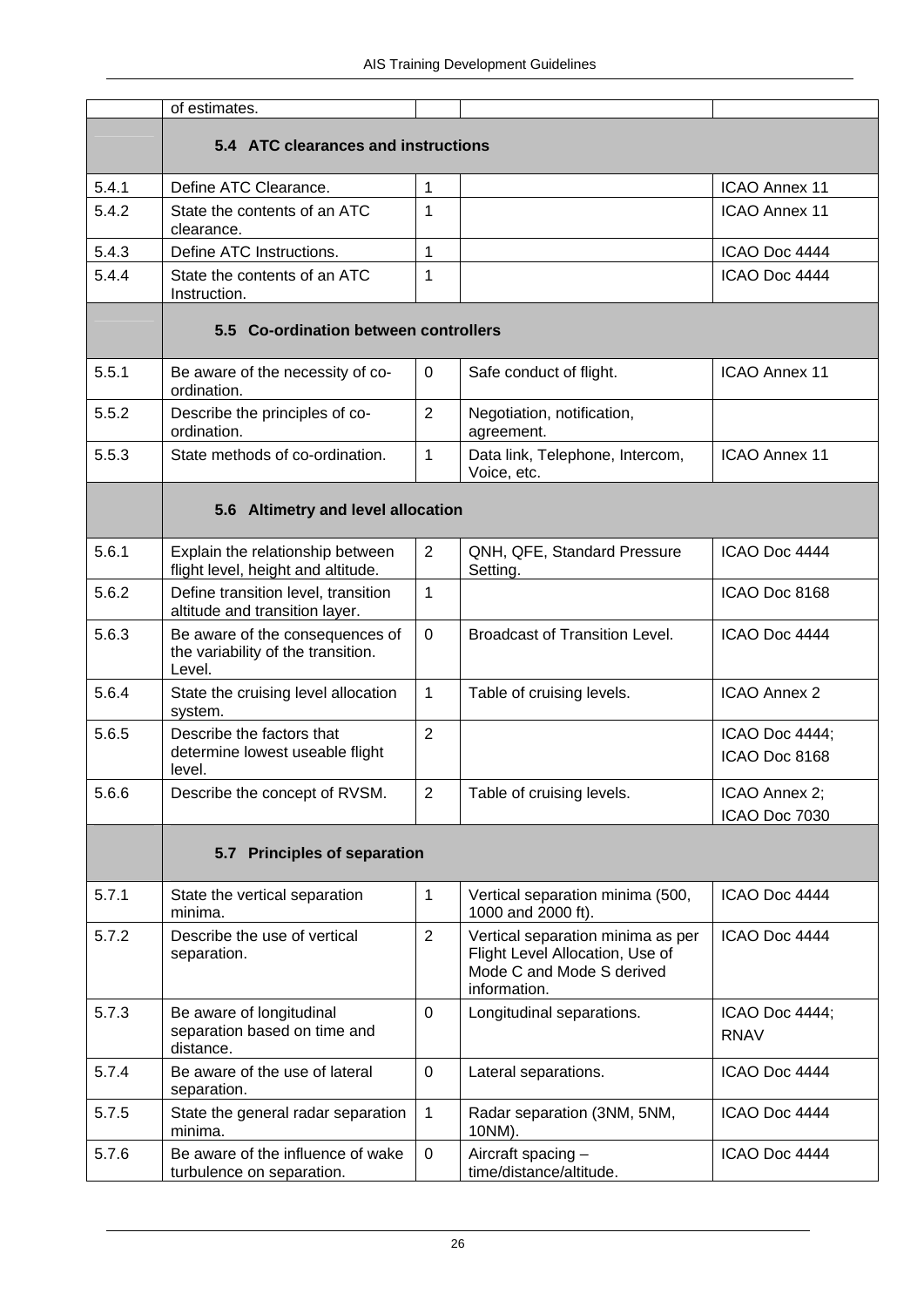|        | 5.8 Collision avoidance                                                                                |                |                                                             |                                                                                                                                                                                |
|--------|--------------------------------------------------------------------------------------------------------|----------------|-------------------------------------------------------------|--------------------------------------------------------------------------------------------------------------------------------------------------------------------------------|
| 5.8.1  | State the working principle of the<br>available airborne collision<br>avoidance systems.               | $\mathbf{1}$   | ACAS, TCAS.                                                 | ICAO Doc 8168                                                                                                                                                                  |
| 5.8.2  | State the working principle of the<br>available ground based collision<br>avoidance systems.           | $\mathbf{1}$   | MTCA, STCA.                                                 |                                                                                                                                                                                |
|        | Data displays<br>5.9                                                                                   |                |                                                             |                                                                                                                                                                                |
| 5.9.1  | Explain the purpose of the<br>controller's flight progress display.                                    | $\overline{2}$ | Flight Progress Strips, Electronic<br>Data Display.         | ICAO Doc 4444                                                                                                                                                                  |
| 5.9.2  | List the pertinent data to be<br>extracted from a flight plan to<br>produce a flight progress display. | 1              |                                                             | ICAO Doc 4444                                                                                                                                                                  |
| 5.9.3  | State the pertinent data from<br>other sources to produce a flight<br>progress display.                | 1              | Pilot Reports, Controller Co-<br>ordination, Data Exchange. | ICAO Doc 4444                                                                                                                                                                  |
| 5.9.4  | Describe how a controller updates<br>the data display to accurately<br>reflect the traffic situation.  | $\overline{2}$ | Strip display update procedures.                            |                                                                                                                                                                                |
|        |                                                                                                        |                | 5.10 Air Traffic Flow and Capacity Management (ATFM/ATFCM)  |                                                                                                                                                                                |
| 5.10.1 | Define air traffic flow<br>management/air traffic flow and<br>capacity management.                     | 1              |                                                             | ICAO Doc 4444                                                                                                                                                                  |
| 5.10.2 | Be aware of the need for ATS<br>system capacity management.                                            | 0              |                                                             | ICAO Doc 4444                                                                                                                                                                  |
| 5.10.3 | List the main factors influencing<br>ATS capacity.                                                     | 1              |                                                             | ICAO Doc 4444                                                                                                                                                                  |
| 5.10.4 | Explain the objectives of the<br>ATFCM service.                                                        | $\overline{2}$ |                                                             | <b>EUROCONTROL</b><br><b>Basic CFMU</b><br>Handbook -<br><b>ATFCM Users</b><br>Manual                                                                                          |
| 5.10.5 | State the CFMU Mission.                                                                                | 1              |                                                             | <b>EUROCONTROL</b><br><b>Basic CFMU</b><br>Handbook - General<br>and CFMU Systems                                                                                              |
| 5.10.6 | Identify the area of responsibility.                                                                   | 1              |                                                             | <b>EUROCONTROL</b><br><b>Basic CFMU</b><br>Handbook - General<br>and CFMU<br>Systems;<br><b>EUROCONTROL</b><br><b>Basic CFMU</b><br>Handbook -<br><b>ATFCM Users</b><br>manual |
| 5.10.7 | Draw the operational structure of<br>the CFMU.                                                         | $\mathbf 1$    | FDOD, FMD - operational<br>divisions.                       | <b>EUROCONTROL</b><br><b>Basic CFMU</b><br>Handbook - General<br>and CFMU Systems                                                                                              |
| 5.10.8 | List the CFMU system elements                                                                          | 1              | ENV, RPL, IFPS, TACT, ARC,                                  | <b>EUROCONTROL</b>                                                                                                                                                             |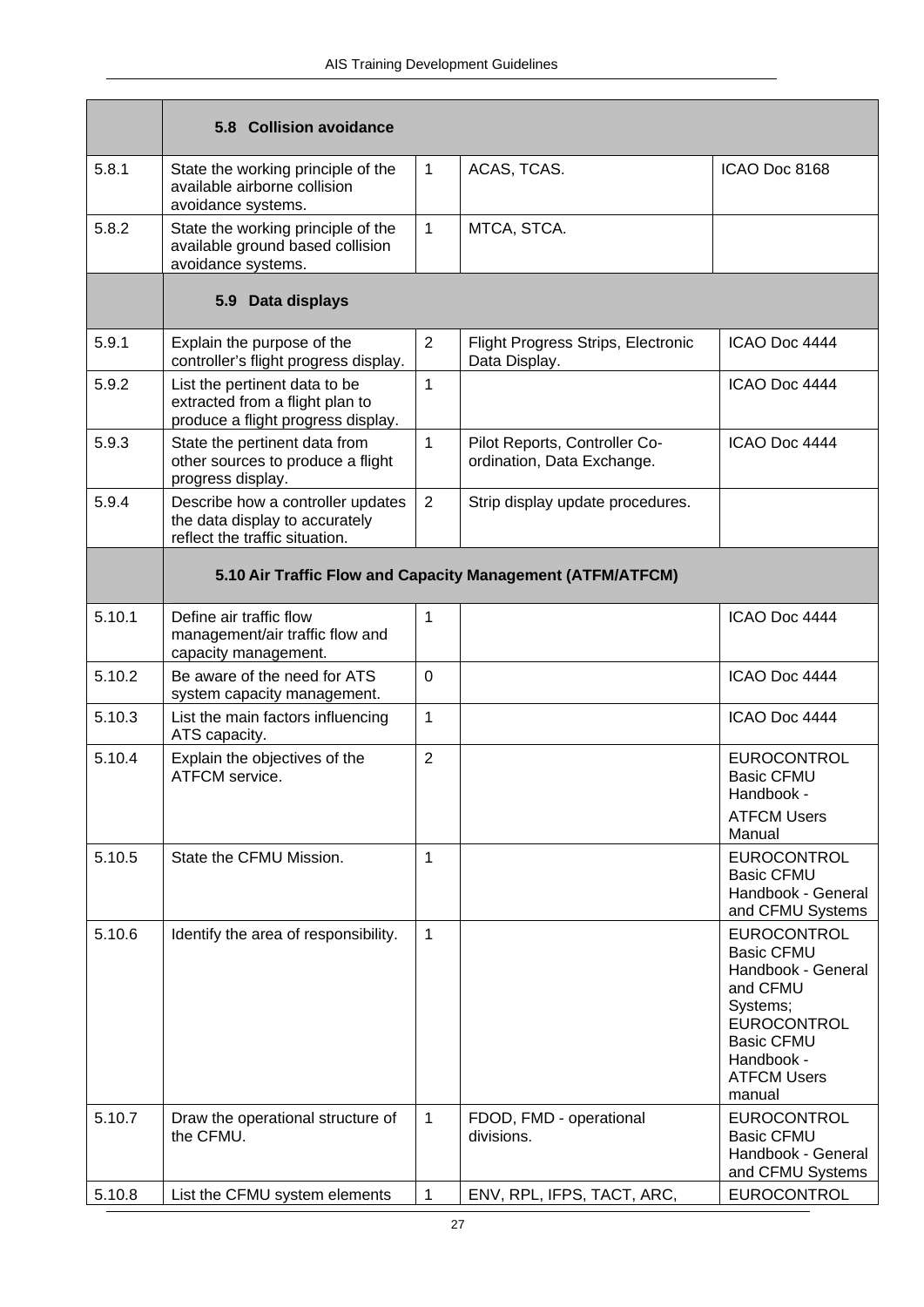|         | and interfaces.                                        |                | IFPUV, PREDICT, ATC and FMPs,<br>AO <sub>S</sub> .                                            | <b>Basic CFMU</b><br>Handbook - General<br>and CFMU Systems                                                                                                                                                                               |
|---------|--------------------------------------------------------|----------------|-----------------------------------------------------------------------------------------------|-------------------------------------------------------------------------------------------------------------------------------------------------------------------------------------------------------------------------------------------|
| 5.10.9  | Describe the function of the<br>CFMU system elements.  | $\overline{2}$ |                                                                                               | <b>EUROCONTROL</b><br><b>Basic CFMU</b><br>Handbook - General<br>and CFMU Systems                                                                                                                                                         |
| 5.10.10 | List exemptions from ATFCM.                            | 1              | Types of flights excluded from<br>ATFCM measures.                                             |                                                                                                                                                                                                                                           |
| 5.10.11 | Identify the phases of ATFCM<br>activities.            | $\mathbf{1}$   | Strategic, pre-tactical and tactical.                                                         | ICAO Doc 4444;<br><b>EUROCONTROL</b><br><b>Basic CFMU</b><br>Handbook - ATFCM<br>Users manual                                                                                                                                             |
| 5.10.12 | Explain strategic planning.                            | $\overline{2}$ | Research, planning, co-ordination<br>activities, route allocation plans,<br>Period of action. | ICAO Doc 4444;<br><b>EUROCONTROL</b><br><b>Basic CFMU</b><br>Handbook -<br><b>ATFCM Users</b><br>Manual                                                                                                                                   |
| 5.10.13 | Explain pre-tactical planning.                         | $\overline{2}$ | Period of action, tasks (calculation<br>of rates, post tactical analysis),<br>ANM, AIM.       | ICAO Doc 4444;<br><b>EUROCONTROL</b><br><b>Basic CFMU</b><br>Handbook -<br><b>ATFCM Users</b><br>Manual                                                                                                                                   |
| 5.10.14 | Explain tactical operations.                           | $\overline{2}$ | Period of action, tasks, re-routing,<br>slot allocation procedures and<br>messages.           | ICAO Doc 4444;<br><b>EUROCONTROL</b><br><b>Basic CFMU</b><br>Handbook -<br><b>ATFCM Users</b>                                                                                                                                             |
|         | 5.11 Airspace Management (ASM)                         |                |                                                                                               | Manual                                                                                                                                                                                                                                    |
| 5.11.1  | State the need for airspace<br>management.             | 1              |                                                                                               | <b>EUROCONTROL</b><br>2015 Airspace<br>Concept & Strategy<br>for the ECAC Area<br>& Key Enablers;<br><b>EC Regulation No</b><br>730/2006;<br>ICAO Annex 2;<br>ICAO Annex 11;<br><b>EUROCONTROL</b><br>ASM Handbook;<br><b>EUROCONTROL</b> |
| 5.11.2  | Explain the need for Flexible Use                      | $\overline{2}$ |                                                                                               | European ARN<br>ICAO Doc 4444;                                                                                                                                                                                                            |
|         | of Airspace (FUA).                                     |                |                                                                                               | <b>EC Regulation No</b><br>2150/2005;<br><b>EUROCONTROL</b><br>European ARN                                                                                                                                                               |
| 5.11.3  | State the responsibilities for<br>airspace management. | 1              |                                                                                               | <b>EUROCONTROL</b><br><b>ASM Handbook</b>                                                                                                                                                                                                 |
| 5.11.4  | List the objectives of airspace                        | 1              |                                                                                               | <b>EUROCONTROL</b>                                                                                                                                                                                                                        |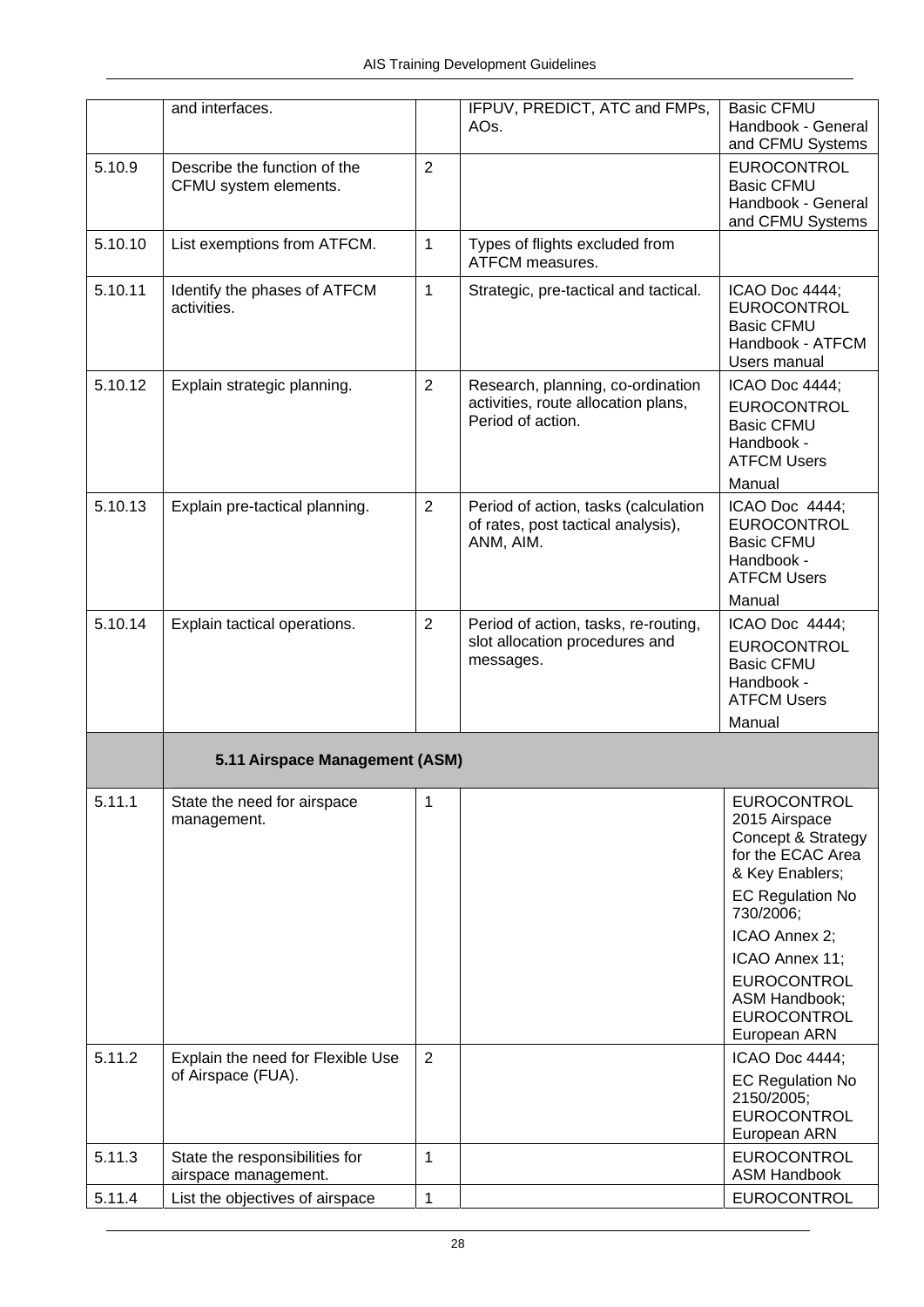|        | management.                                                         |   | ASM Handbook                |
|--------|---------------------------------------------------------------------|---|-----------------------------|
| 5.11.5 | Explain the basic procedures for<br>airspace management.            | 2 | EUROCONTROL<br>ASM Handbook |
| 5.11.6 | Differentiate between the different<br>types of Conditional Routes. |   | EUROCONTROL<br>ASM Handbook |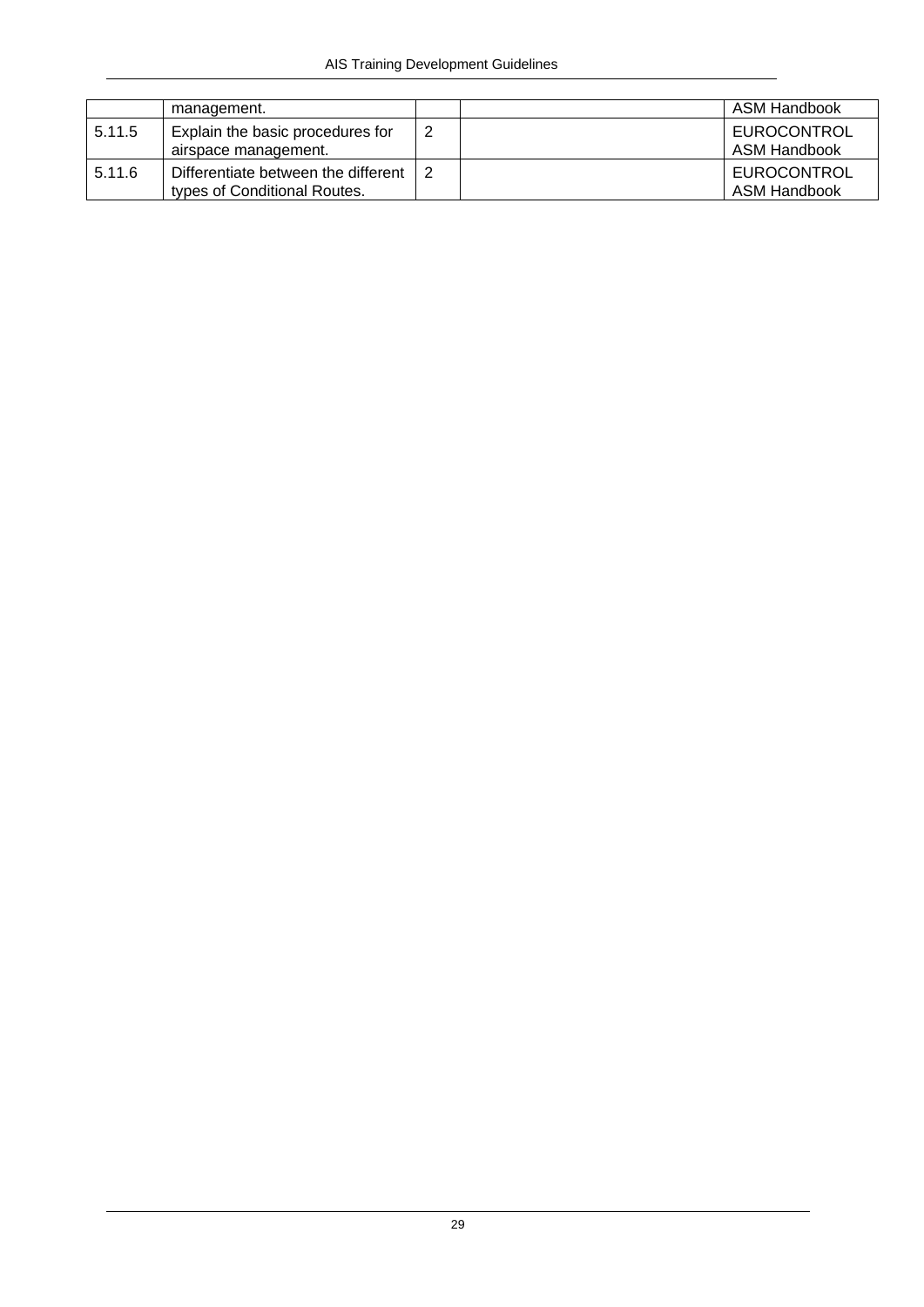#### **6. AERODROMES**

The general objectives are to enable students to: Be familiar with the layout of an aerodrome;

Describe aerodrome marking and lighting systems.

|        | 6.1 Aerodrome layout                                              |                |                                                                                                                              |                      |  |  |
|--------|-------------------------------------------------------------------|----------------|------------------------------------------------------------------------------------------------------------------------------|----------------------|--|--|
| 6.1.1  | Define "aerodrome".                                               | $\mathbf 1$    |                                                                                                                              | ICAO Annex 14        |  |  |
| 6.1.2  | Differentiate aerodrome areas.                                    | $\overline{2}$ | Movement and manoeuvring areas.                                                                                              | <b>ICAO Annex 14</b> |  |  |
| 6.1.3  | Identify the parts of the<br>manoeuvring area.                    | 1              | Runways and taxiways.                                                                                                        |                      |  |  |
| 6.1.4  | Be aware of the terms<br>airside/landside.                        | $\mathbf 0$    | The movement area of an airport,<br>adjacent terrain and buildings or<br>portions thereof, access to which is<br>controlled. | <b>ICAO Annex 17</b> |  |  |
|        | 6.2 Runways                                                       |                |                                                                                                                              |                      |  |  |
| 6.2.1  | Define "runway".                                                  | $\mathbf 1$    |                                                                                                                              | ICAO Annex 14        |  |  |
| 6.2.2  | List the elements of a runway.                                    | $\mathbf 1$    | Threshold, end, TDZ, etc.                                                                                                    | ICAO Annex 14        |  |  |
| 6.2.3  | Describe the physical                                             | $\overline{2}$ |                                                                                                                              | ICAO Annex 15;       |  |  |
|        | characteristics of a runway.                                      |                |                                                                                                                              | <b>ICAO Annex 14</b> |  |  |
| 6.2.4  | Define "runway shoulder".                                         | $\mathbf{1}$   |                                                                                                                              | <b>ICAO Annex 14</b> |  |  |
| 6.2.5  | State the characteristics of<br>runway shoulders.                 | $\mathbf{1}$   |                                                                                                                              | <b>ICAO Annex 14</b> |  |  |
| 6.2.6  | Define "runway strip".                                            | $\mathbf{1}$   |                                                                                                                              | <b>ICAO Annex 14</b> |  |  |
| 6.2.7  | State the dimensions of a runway<br>strip.                        | $\mathbf{1}$   |                                                                                                                              | ICAO Annex 14        |  |  |
| 6.2.8  | Define "RESA" (Runway End<br>Safety Area).                        | $\mathbf{1}$   |                                                                                                                              | ICAO Annex 14        |  |  |
| 6.2.9  | State the dimensions of a RESA.                                   | $\mathbf{1}$   |                                                                                                                              | ICAO Annex 14        |  |  |
| 6.2.10 | Explain the purpose of aerodrome<br>marking and lighting systems. | $\overline{2}$ | Visual guidance to pilots.                                                                                                   | <b>ICAO Annex 14</b> |  |  |
| 6.2.11 | Describe runway markings.                                         | $\overline{2}$ | RWY designation, centre line,<br>threshold, fixed distance, TDZ.                                                             | <b>ICAO Annex 14</b> |  |  |
| 6.2.12 | Describe runway lighting systems.                                 | $\overline{2}$ | Runway, threshold identification,<br>edge, end, centre line, touchdown<br>zone and SWY.                                      |                      |  |  |
| 6.2.13 | Define "clearway".                                                | $\mathbf 1$    |                                                                                                                              | ICAO Annex 14        |  |  |
| 6.2.14 | State the dimensions of a<br>clearway.                            | $\mathbf{1}$   |                                                                                                                              | ICAO Annex 14        |  |  |
| 6.2.15 | Define "stopway".                                                 | $\mathbf{1}$   |                                                                                                                              | ICAO Annex 14        |  |  |
| 6.2.16 | State the dimensions of a<br>stopway.                             | $\mathbf{1}$   |                                                                                                                              | ICAO Annex 14        |  |  |
|        | 6.3 Taxiways                                                      |                |                                                                                                                              |                      |  |  |
| 6.3.1  | Define "taxiway".                                                 | $\mathbf 1$    |                                                                                                                              | ICAO Annex 14        |  |  |
| 6.3.2  | Describe the main characteristics<br>of taxiways.                 | $\overline{2}$ | Rapid exit, taxiway shoulders, etc.                                                                                          | ICAO Annex 14        |  |  |
| 6.3.3  | State the dimensions of a taxiway.                                | $\mathbf{1}$   |                                                                                                                              | ICAO Annex 14        |  |  |
| 6.3.4  | Describe taxiway markings.                                        | $\overline{2}$ | Centre line, taxi holding point and                                                                                          | ICAO Annex 14        |  |  |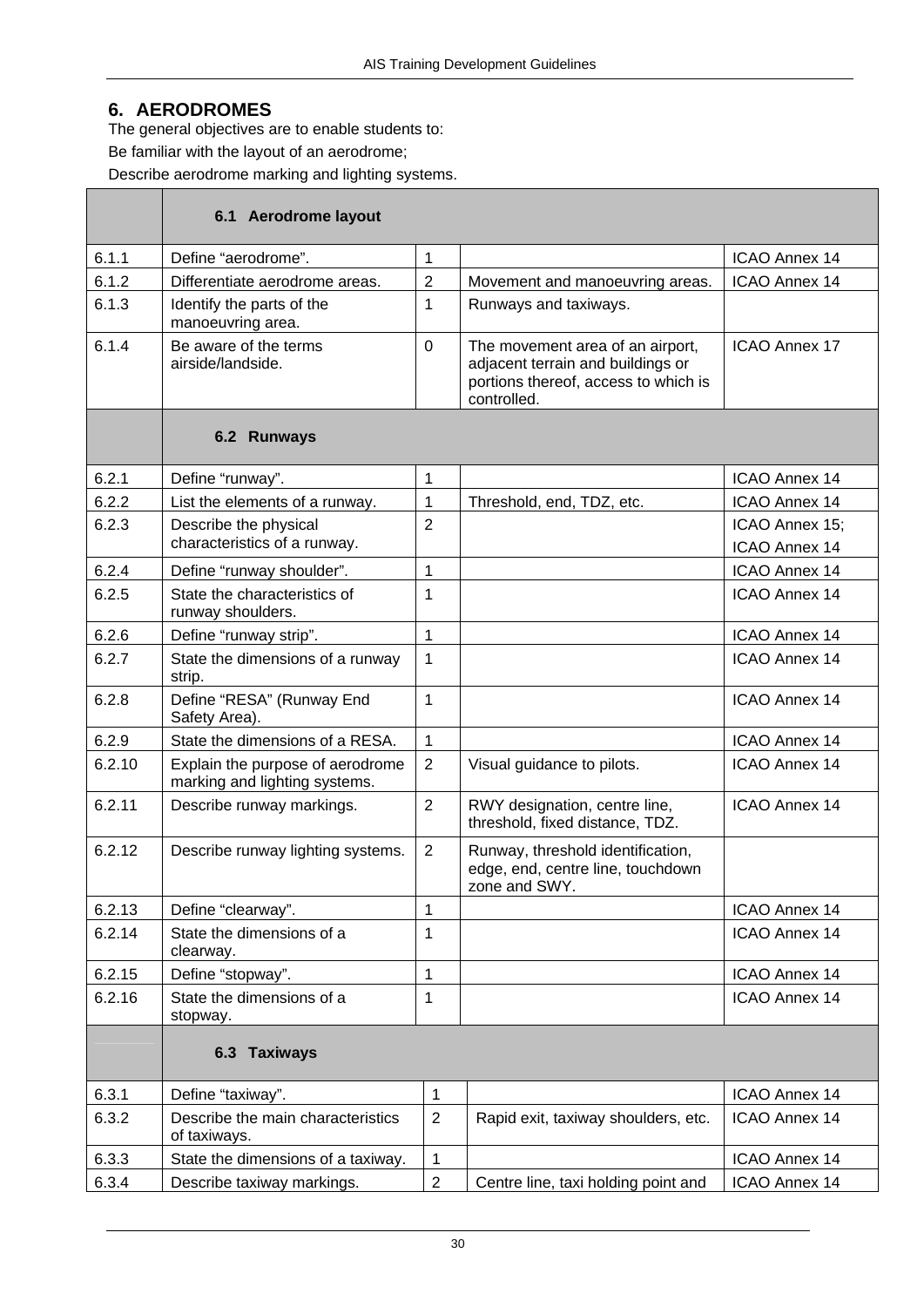|       |                                                                                                                                      |                | taxiway intersection.                                                                            |                                                |
|-------|--------------------------------------------------------------------------------------------------------------------------------------|----------------|--------------------------------------------------------------------------------------------------|------------------------------------------------|
| 6.3.5 | Describe taxiway lighting.                                                                                                           | $\overline{2}$ | Centre line, edge lights and stop<br>bars.                                                       | ICAO Annex 14                                  |
|       | 6.4 Aprons                                                                                                                           |                |                                                                                                  |                                                |
| 6.4.1 | Define "apron".                                                                                                                      | 1              |                                                                                                  | ICAO Annex 14                                  |
| 6.4.2 | List the elements of an apron.                                                                                                       | 1              | Apron taxiway, aircraft stand,<br>aircraft stand taxi lane.                                      | <b>ICAO Annex 14</b>                           |
| 6.4.3 | Describe the main characteristics<br>of an apron.                                                                                    | $\overline{2}$ |                                                                                                  | ICAO Annex 14                                  |
| 6.4.4 | Be aware of visual docking/parking<br>guidance systems.                                                                              | $\mathbf 0$    |                                                                                                  | ICAO Annex 14                                  |
|       | 6.5 Landing aids                                                                                                                     |                |                                                                                                  |                                                |
| 6.5.1 | List visual landing aids.                                                                                                            | 1              | VASIS, PAPI and APAPI.                                                                           | ICAO Annex 14                                  |
| 6.5.2 | Describe visual landing aids.                                                                                                        | $\overline{2}$ | VASIS, PAPI and APAPI.                                                                           | <b>ICAO Annex 14</b>                           |
| 6.5.3 | List approach lighting systems.                                                                                                      | 1              | Simple, precision and Category I,<br>II and III systems, CALVERT.                                | <b>ICAO Annex 14</b>                           |
| 6.5.4 | Describe approach lighting<br>systems.                                                                                               | $\overline{2}$ | Simple, precision and Category I,<br>II and III systems, CALVERT.                                | ICAO Annex 14                                  |
| 6.5.5 | Be aware of the effect of<br>partial/total unserviceability of<br>landing aids on aircraft operations.                               | $\Omega$       | Airport operations minima.                                                                       | ICAO Annex 14;<br>ICAO Annex;<br>ICAO Doc 8168 |
| 6.5.6 | State the function of the signal<br>area.                                                                                            | 1              |                                                                                                  | ICAO Annex 14                                  |
| 6.5.7 | Describe a wind direction indicator.                                                                                                 | $\overline{2}$ | e.g. Wind sock (description,<br>position, relative wind speed<br>indication).                    | ICAO Annex 14                                  |
|       | <b>6.6 Services / Facilities</b>                                                                                                     |                |                                                                                                  |                                                |
| 6.6.1 | List the different services found at<br>an airport.                                                                                  | $\mathbf 1$    | Fuel,<br>de-icing,<br>fire<br>customs,<br>fighting<br>service,<br>security,<br>maintenance, etc. | <b>ICAO Annex 9</b>                            |
| 6.6.2 | Be aware of the impact of the<br>degradation of services on airport<br>operations.                                                   | $\Omega$       | de-icing,<br>customs,<br>fire<br>Fuel,<br>fighting service, security, etc.                       | ICAO Annex 9                                   |
| 6.6.3 | Identify the information that has to<br>be passed between aeronautical<br>information services (AIS) and the<br>airport authorities. | $\mathbf{1}$   | Aerodrome conditions, fire/rescue<br>category, condition of ground<br>equipment and NAVAIDs.     | ICAO Annex 14                                  |
|       | 6.7 Obstacles                                                                                                                        |                |                                                                                                  |                                                |
| 6.7.1 | Define "obstacle".                                                                                                                   | 1              |                                                                                                  | ICAO Annex 14                                  |
| 6.7.2 | Describe<br>obstacles<br>how<br>are<br>identified.                                                                                   | 2              | Marking/lighting of objects.                                                                     | ICAO Annex 14,                                 |
| 6.7.3 | List the obstacle limitation surfaces.                                                                                               | $\mathbf{1}$   |                                                                                                  | ICAO Annex 14                                  |
| 6.7.4 | Explain the purpose of obstacle<br>limitation surfaces.                                                                              | $\overline{2}$ |                                                                                                  | ICAO Annex 14                                  |
| 6.7.5 | limitation<br>State<br>the<br>obstacle                                                                                               | $\mathbf 1$    |                                                                                                  | ICAO Annex 14                                  |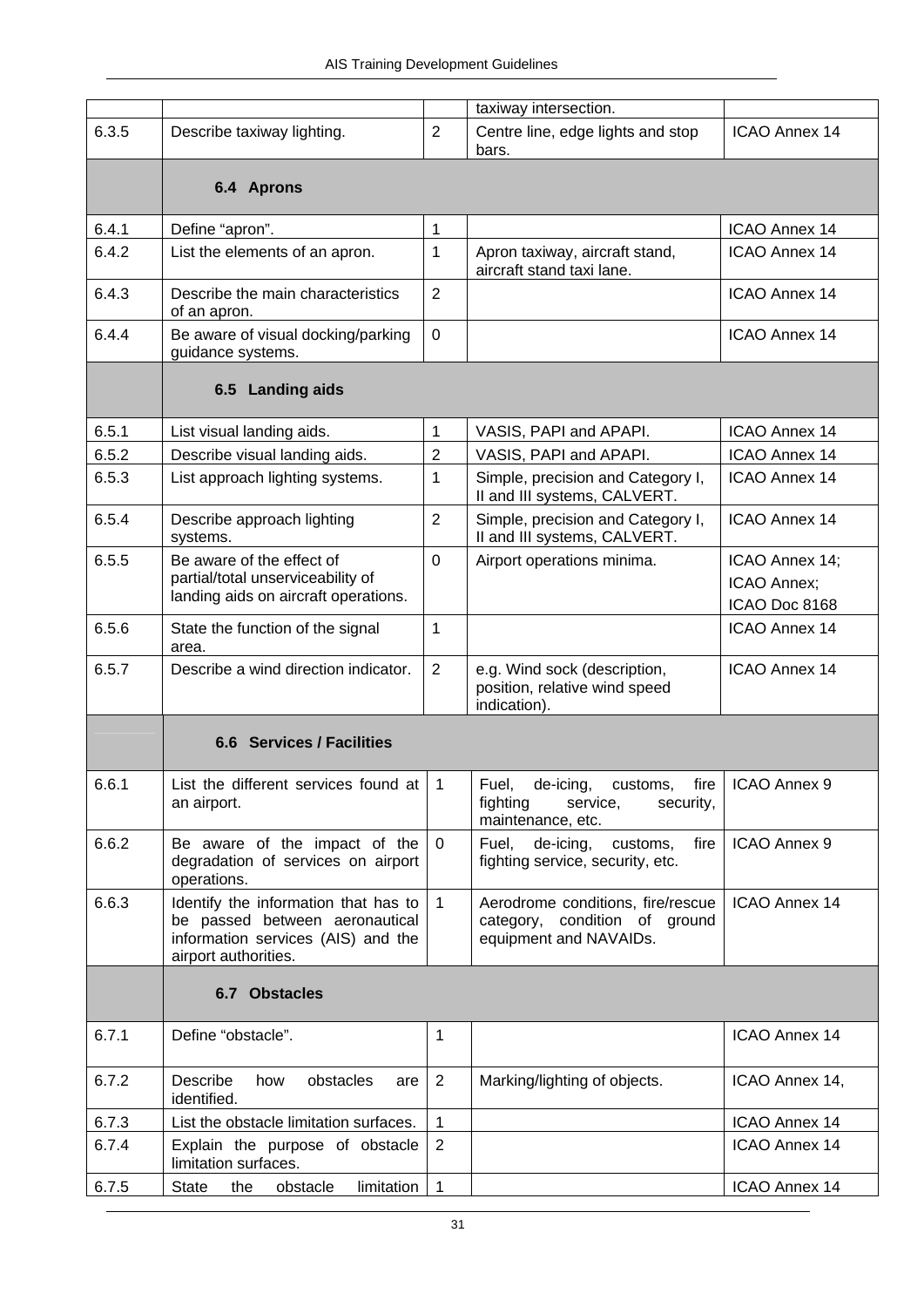|        | requirements.                                                                          |                |                                                                                                                                                                                                     |                      |
|--------|----------------------------------------------------------------------------------------|----------------|-----------------------------------------------------------------------------------------------------------------------------------------------------------------------------------------------------|----------------------|
| 6.7.6  | Describe the marking of unusable<br>or unserviceable areas<br>on the<br>movement area. | $\overline{2}$ | Closed runways/taxiways, apron.                                                                                                                                                                     | ICAO Annex 14        |
|        | 6.8 Aerodrome data                                                                     |                |                                                                                                                                                                                                     |                      |
| 6.8.1  | <b>of</b><br>significant<br>List<br>elements<br>aerodrome data.                        | $\mathbf{1}$   | Aerodrome<br>reference<br>point,<br>reference<br>Aerodrome<br>Aerodrome<br>temperature,<br>dimensions,<br>strength<br>0f<br>pavements, declared distances,<br>rescue and fire fighting, etc.        | <b>ICAO Annex 14</b> |
| 6.8.2  | "Aerodrome<br>Reference<br>Define<br>Point" (ARP).                                     | $\mathbf{1}$   |                                                                                                                                                                                                     | ICAO Annex 14        |
| 6.8.3  | Explain the significance of the ARP.                                                   | $\overline{2}$ |                                                                                                                                                                                                     | <b>ICAO Annex 14</b> |
| 6.8.4  | Define "aerodrome elevation".                                                          | 1              |                                                                                                                                                                                                     | <b>ICAO Annex 14</b> |
| 6.8.5  | Explain the significance of the<br>aerodrome elevation.                                | $\overline{2}$ |                                                                                                                                                                                                     | ICAO Annex 14        |
| 6.8.6  | Define "runway elevation".                                                             | $\mathbf{1}$   |                                                                                                                                                                                                     | ICAO Annex 14        |
| 6.8.7  | Explain the significance of the<br>runway elevation.                                   | $\overline{2}$ |                                                                                                                                                                                                     | <b>ICAO Annex 14</b> |
| 6.8.8  | Define "threshold elevation".                                                          | $\mathbf{1}$   |                                                                                                                                                                                                     | <b>ICAO Annex 14</b> |
| 6.8.9  | Explain<br>the<br>significance<br>of<br>threshold elevation.                           | $\overline{2}$ |                                                                                                                                                                                                     | <b>ICAO Annex 14</b> |
| 6.8.10 | Define "strength of pavements".                                                        | $\mathbf{1}$   | PCN/ACN.                                                                                                                                                                                            | ICAO Annex 14        |
| 6.8.11 | Explain the significance of the<br>strength of pavements.                              | 2              |                                                                                                                                                                                                     | <b>ICAO Annex 14</b> |
| 6.8.12 | Define the terms TORA, TODA,<br>ASDA and LDA.                                          | $\mathbf{1}$   |                                                                                                                                                                                                     | ICAO Annex 14        |
| 6.8.13 | Explain the significance of these<br>distances.                                        | $\overline{2}$ |                                                                                                                                                                                                     | ICAO Annex 14        |
|        | 6.9 Heliports                                                                          |                |                                                                                                                                                                                                     |                      |
| 6.9.1  | Define"heliport".                                                                      | $\mathbf 1$    |                                                                                                                                                                                                     | ICAO Annex 14        |
| 6.9.2  | List the physical characteristics of a<br>heliport.                                    | $\mathbf{1}$   | Final approach and take-off areas<br>helicopter<br>(FATO),<br>clearways,<br>touchdown<br>and<br>lift-off<br>areas,<br>safety areas, helicopter ground<br>taxiways, helicopter air taxiways,<br>etc. | <b>ICAO Annex 14</b> |
| 6.9.3  | Recognise the different visual aids<br>at a heliport.                                  | $\mathbf{1}$   | Wind<br>direction<br>indicators,<br>markings and markers, lights, etc.                                                                                                                              | ICAO Annex 14        |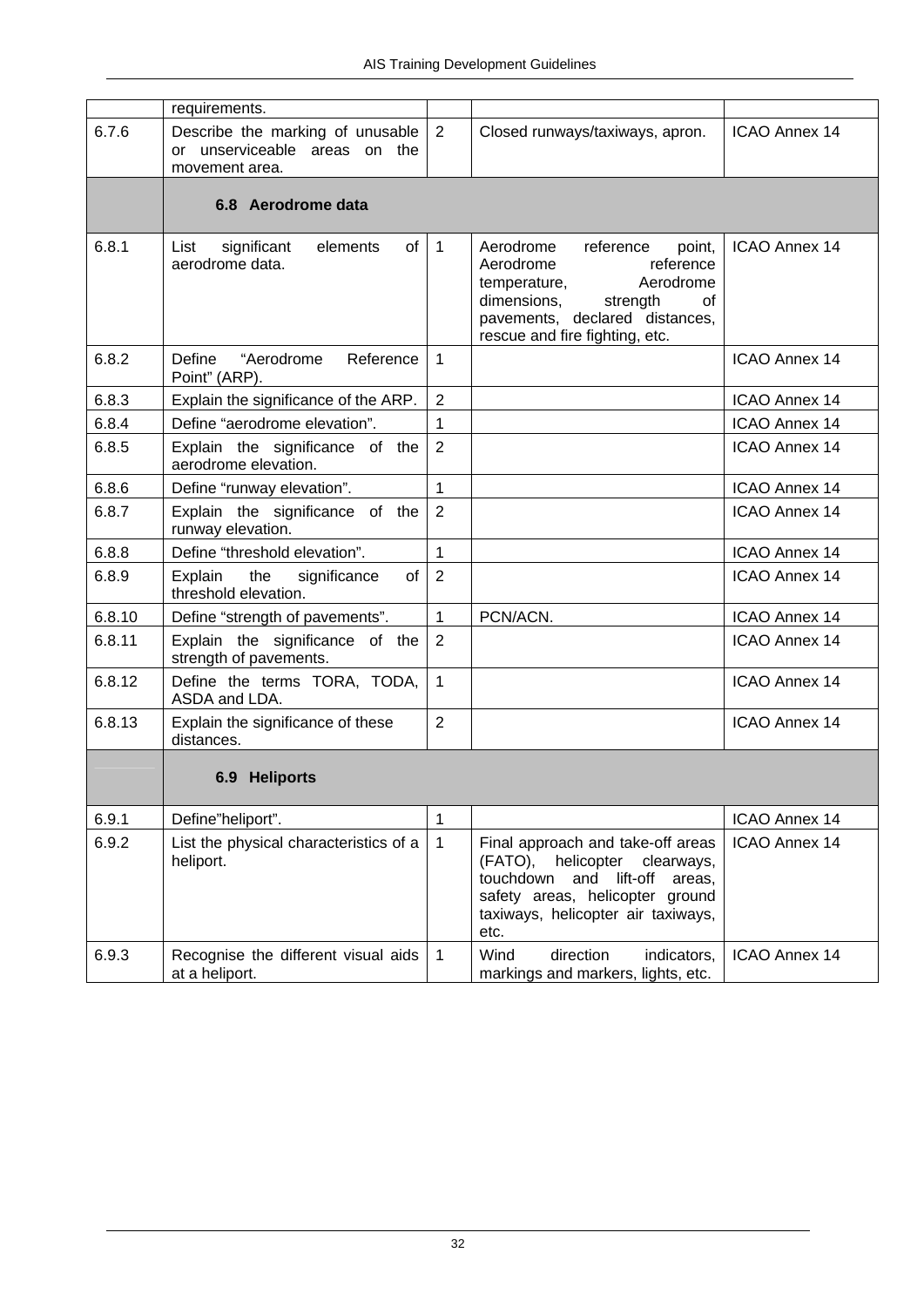#### **7. CHARACTERISTICS OF AIRCRAFT**

The general objectives are to enable students to: Understand the basic principles of the theory of flight; Be familiar with factors affecting aircraft performance.

|       | 7.1 Principles of flight                                                        |                |                                                                                                                                                             |  |
|-------|---------------------------------------------------------------------------------|----------------|-------------------------------------------------------------------------------------------------------------------------------------------------------------|--|
| 7.1.1 | Describe the forces acting on an<br>aircraft in flight.                         | $\overline{2}$ | Lift, thrust, drag, weight.                                                                                                                                 |  |
| 7.1.2 | List the factors affecting these<br>forces.                                     | $\mathbf{1}$   | Streamline airflow, airfoil, angle of<br>attack.                                                                                                            |  |
| 7.1.3 | List the main structural components<br>of an aircraft.                          | $\mathbf{1}$   | Wings, tail plane, fuselage, flaps,<br>elevator, rudder.                                                                                                    |  |
| 7.1.4 | Describe how the control surfaces<br>influence the movements of an<br>aircraft. | $\overline{2}$ | Flaps, elevator, rudder.                                                                                                                                    |  |
| 7.1.5 | Identify the critical factors that<br>affect aircraft performance.              | $\mathbf{1}$   | Maximum speed, stall speed,<br>ceiling, streamline flow, turbulent<br>flow.                                                                                 |  |
|       | 7.2 Aircraft propulsion                                                         |                |                                                                                                                                                             |  |
| 7.2.1 | Explain the operating principles, of<br>the piston engine and propeller.        | $\overline{2}$ | Piston engines, fixed pitch,<br>variable pitch, number of blades.                                                                                           |  |
| 7.2.2 | List the advantages and<br>disadvantages of piston engines.                     | $\mathbf{1}$   | Quick reaction, cost effective,<br>short runway operations - less<br>power at high altitude, slow, high<br>maintenance, unfavourable<br>power/weight ratio. |  |
| 7.2.3 | List the different types of gas<br>turbines.                                    | 1              | Straight jet, turbofan, afterburner.                                                                                                                        |  |
| 7.2.4 | Explain the operating principles of<br>turbine engines.                         | $\overline{2}$ | Inlet compression, combustion,<br>exhaust.                                                                                                                  |  |
| 7.2.5 | List the advantages and<br>disadvantages of turbine engines.                    | $\mathbf{1}$   | Efficient at high level, very<br>powerful, high speed, reliable -<br>expensive.                                                                             |  |
| 7.2.6 | Explain the operating principles of<br>turbo-prop propulsion.                   | $\overline{2}$ |                                                                                                                                                             |  |
| 7.2.7 | List the advantages and<br>disadvantages of turbo prop<br>propulsion.           | $\mathbf{1}$   | Efficient at medium altitudes,<br>short runway operations, fast and<br>economical - older types are<br>slow, less efficient, noise and<br>vibrations.       |  |
|       | 7.3 Factors affecting aircraft performance                                      |                |                                                                                                                                                             |  |
| 7.3.1 | Be familiar with the factors affecting<br>aircraft on take-off.                 | 0              | Runway characteristics and<br>conditions, wind, temperature and<br>aircraft weight.                                                                         |  |
| 7.3.2 | Be familiar with the factors affecting<br>aircraft during climb.                | $\mathbf 0$    | Speed, weight, altitude, wind and<br>temperature.                                                                                                           |  |
| 7.3.3 | Be familiar with the factors affecting<br>aircraft at cruise.                   | $\mathbf 0$    | Altitude, cruising speed, wind,<br>effect of weight and air density on<br>ceiling, cruising systems, i.e.<br>LRC, cost index.                               |  |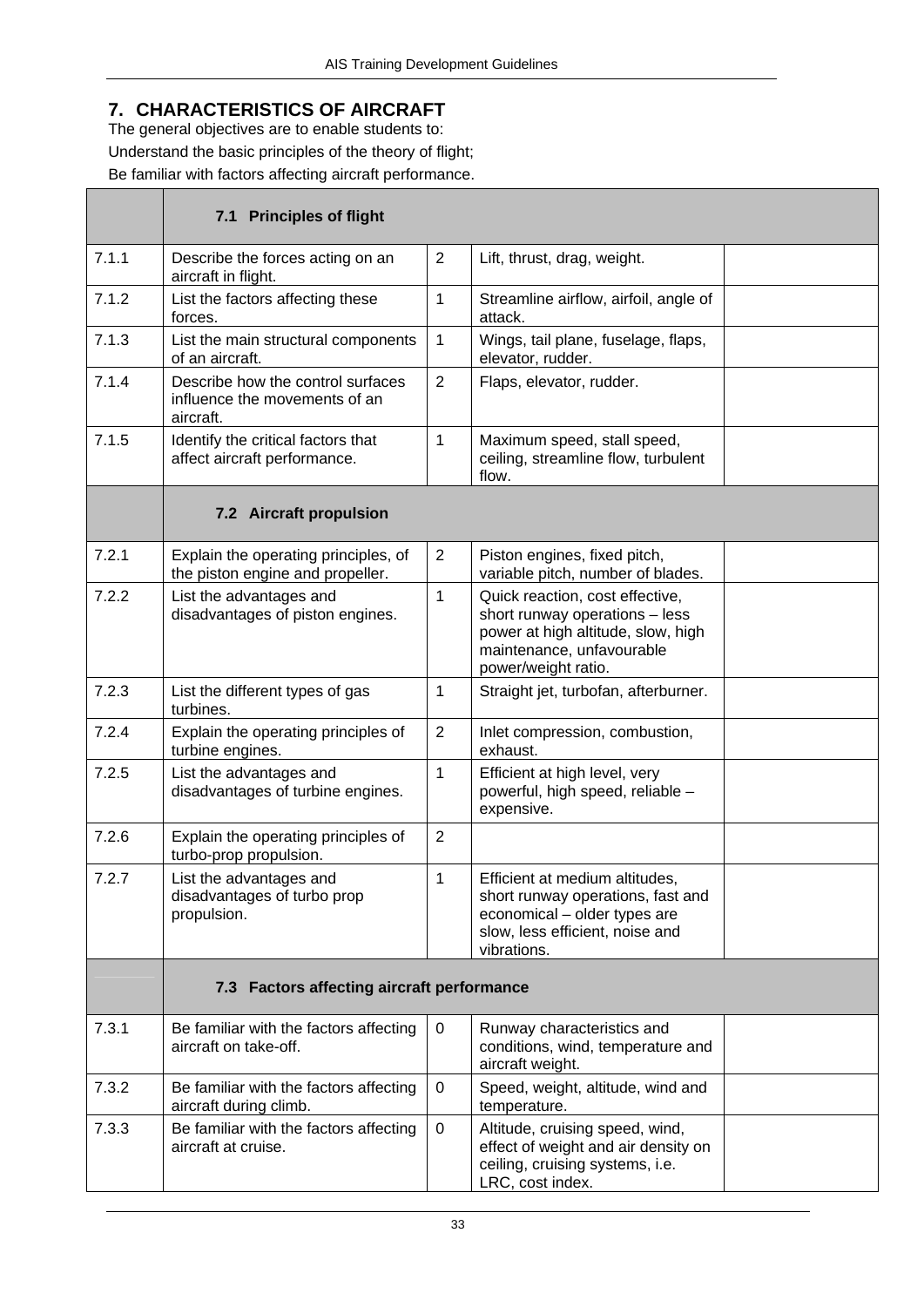| 7.3.4 | Be familiar with the factors affecting<br>aircraft during descent.                        | 0              | Wind, speed, rate of descent,<br>aircraft configuration and<br>pressurisation.                                                          |                                 |
|-------|-------------------------------------------------------------------------------------------|----------------|-----------------------------------------------------------------------------------------------------------------------------------------|---------------------------------|
| 7.3.5 | Be familiar with the factors affecting<br>aircraft during final approach and<br>landing.  | $\mathbf 0$    | Wind, aircraft configuration,<br>weight, meteorological and<br>runway conditions.                                                       |                                 |
| 7.3.6 | Be familiar with the factors affecting<br>aircraft during missed approach<br>and holding. | $\overline{0}$ | Flap setting, power setting,<br>speeds.                                                                                                 |                                 |
| 7.3.7 | Be familiar with performance<br>restrictions due to ecological<br>constraints.            | $\overline{0}$ | Fuel dumping, noise abatement<br>procedures.                                                                                            |                                 |
|       | 7.4 Flight instruments                                                                    |                |                                                                                                                                         |                                 |
| 7.4.1 | List the basic flight instruments for<br>VFR flights.                                     | $\mathbf{1}$   | Magnetic compass, timepiece,<br>pressure altimeter, airspeed<br>indicator, etc.                                                         | <b>ICAO Annex 6</b>             |
| 7.4.2 | List the additional flight instruments<br>for IFR flights.                                | 1              | Turn and slip indicator, artificial<br>horizon, directional gyroscope,<br>rate of climb/descent, etc.                                   | <b>ICAO Annex 6</b>             |
| 7.4.3 | List the basic onboard navigation<br>instruments.                                         | 1              | To include: ADF, VOR (TACAN),<br>DME, ILS, MLS, GNSS, INS, IRS.                                                                         |                                 |
| 7.4.4 | Be familiar with vital engine<br>monitoring parameters.                                   | $\mathbf 0$    | Oil pressure and temperature,<br>engine temperature, rpm, fuel<br>state and flow, EGT, vibration,<br>etc.                               |                                 |
| 7.4.5 | Be familiar with the use of other<br>cockpit instruments.                                 | 0              | e.g. TCAS, Transponder mode C-<br>S, Head up display,<br>(E)GPWS/TAWS, Wind Shear<br>Indicator, Weather Radar,<br>Autopilot, FMS, EFIS. | ICAO Annex 10                   |
|       | 7.5 Types and categories of aircraft                                                      |                |                                                                                                                                         |                                 |
| 7.5.1 | List the different groups of aircraft.                                                    | 1              | Fixed wing, rotary wing, balloons,<br>gliders, etc.                                                                                     |                                 |
| 7.5.2 | State the wake-turbulence<br>categories.                                                  | $\mathbf{1}$   | ICAO categories, national<br>categories.                                                                                                | Note: reference to<br>FPL items |
| 7.5.3 | Identify the most common types of<br>aircraft in operational use.                         | 1              | Especially the most common local<br>aircraft typical to the state/region.                                                               | Note: reference to<br>FPL items |
| 7.5.4 | State the ICAO aircraft type<br>designators and categories.                               | $\mathbf{1}$   | The most common local aircraft<br>typical to the state/region.                                                                          | ICAO Doc 8643                   |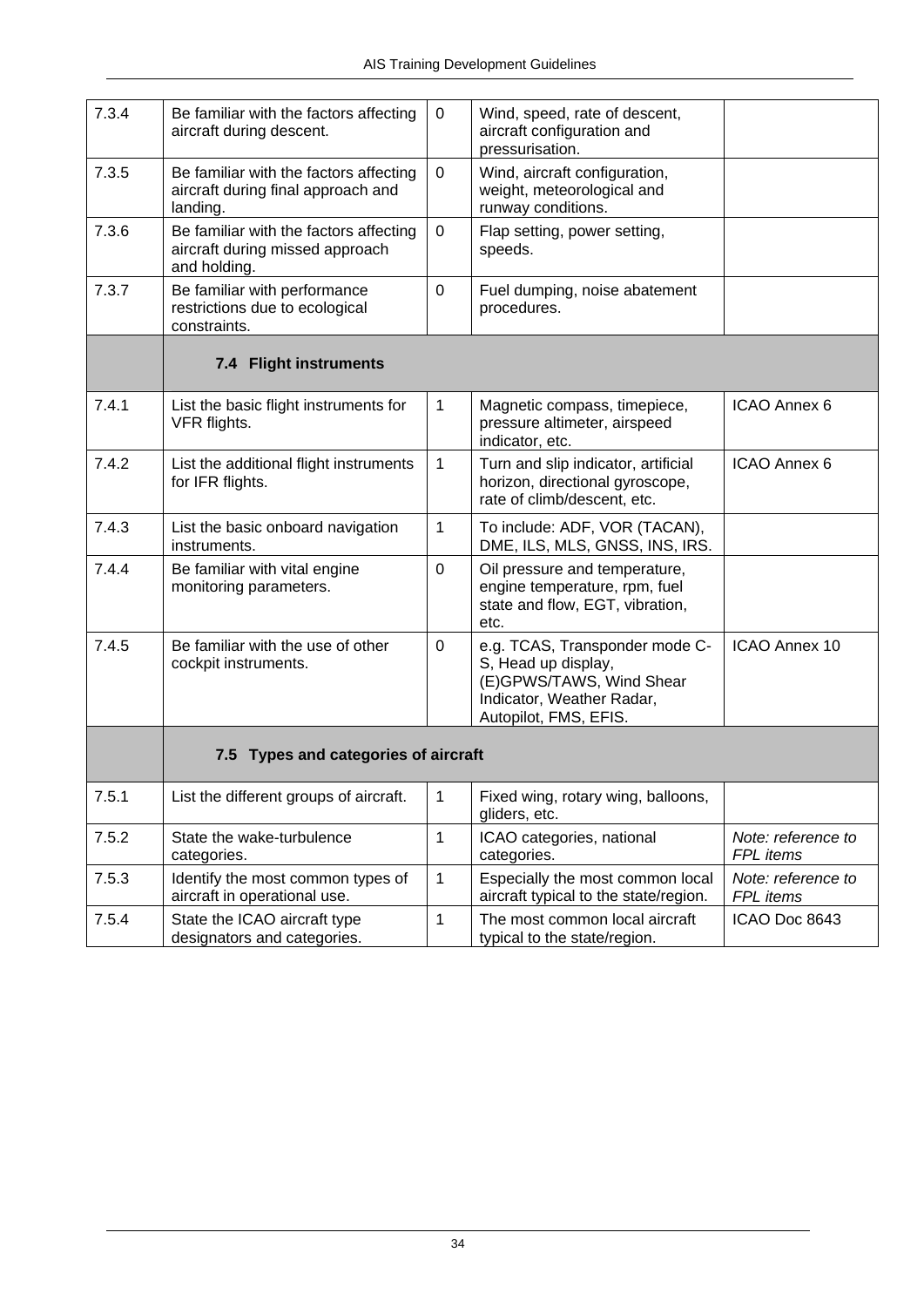#### **8. METEOROLOGY**

The general objectives are to enable students to: Understand the basics of meteorology;

Appreciate how meteorological phenomena affect airline operations and aircraft performance.

|       | 8.1 Influence of meteorology on aviation                                                   |                |                                                                                                                                    |                                |  |
|-------|--------------------------------------------------------------------------------------------|----------------|------------------------------------------------------------------------------------------------------------------------------------|--------------------------------|--|
| 8.1.1 | Explain the relevance of<br>meteorology to aviation.                                       | $\overline{2}$ |                                                                                                                                    | <b>ICAO Annex 3</b>            |  |
|       | 8.2 Atmosphere                                                                             |                |                                                                                                                                    |                                |  |
| 8.2.1 | State the composition and structure<br>of the atmosphere.                                  | $\mathbf{1}$   | Gases, layers.                                                                                                                     |                                |  |
| 8.2.2 | Describe the main elements of the<br>International Standard Atmosphere<br>(ISA).           | $\overline{2}$ | Temperature, pressure and<br>density.                                                                                              | ICAO Doc 7488;<br>ICAO Annex 8 |  |
| 8.2.3 | State the reasons why the ISA has<br>been defined.                                         | $\mathbf{1}$   | Standardisation, reference data.                                                                                                   |                                |  |
| 8.2.4 | Describe the characteristics of<br>different types of air masses and<br>their origin.      | $\overline{2}$ | Polar, arctic, tropical, continental,<br>maritime.                                                                                 |                                |  |
| 8.2.5 | Describe the major wind systems.                                                           | $\overline{2}$ | Polar east winds, west wind zone,<br>trade winds, inner-tropical<br>convergence zone.                                              |                                |  |
| 8.2.6 | Describe high and low pressure<br>systems.                                                 | $\overline{2}$ | Cyclones and anticyclones, ridges<br>troughs.                                                                                      |                                |  |
| 8.2.7 | Describe the different types of<br>fronts and the weather associated<br>with them.         | $\overline{2}$ | Fronts, warm, cold, occluded,<br>squalls.                                                                                          |                                |  |
|       |                                                                                            |                |                                                                                                                                    |                                |  |
|       | 8.3 Atmospheric processes                                                                  |                |                                                                                                                                    |                                |  |
| 8.3.1 | Explain the processes by which<br>heat is transferred and how the<br>atmosphere is heated. | $\overline{2}$ | Radiation, convection, advection,<br>conduction, turbulence.                                                                       |                                |  |
| 8.3.2 | Describe temperature variation.                                                            | $\overline{2}$ | Lapse rates, land/sea variations,<br>diurnal variation, inversion,<br>freezing level.                                              |                                |  |
| 8.3.3 | Differentiate between the different<br>terms relating to air saturation<br>levels.         | $\overline{2}$ | Saturation, condensation,<br>evaporation, relative humidity,<br>dew point, sublimation, latent<br>heat, spread super-cooled water. | ICAO Annex 3;<br>ICAO Doc 8896 |  |
| 8.3.4 | Explain the measurement of air<br>pressure.                                                | $\overline{2}$ | Barometer, hPa.                                                                                                                    | ICAO Annex 3;<br>ICAO Doc 8896 |  |
| 8.3.5 | Describe the relationship between<br>pressure, temperature and height.                     | $\overline{2}$ | Boyle's Law, influence of<br>changing density on engine<br>performance.                                                            |                                |  |
| 8.3.6 | Define the various Pressure Data.                                                          | $\mathbf{1}$   | QFE, QNH, Standard Pressure<br>Setting, altitude, height, flight<br>level.                                                         |                                |  |
|       | Meteorological phenomena<br>8.4                                                            |                |                                                                                                                                    |                                |  |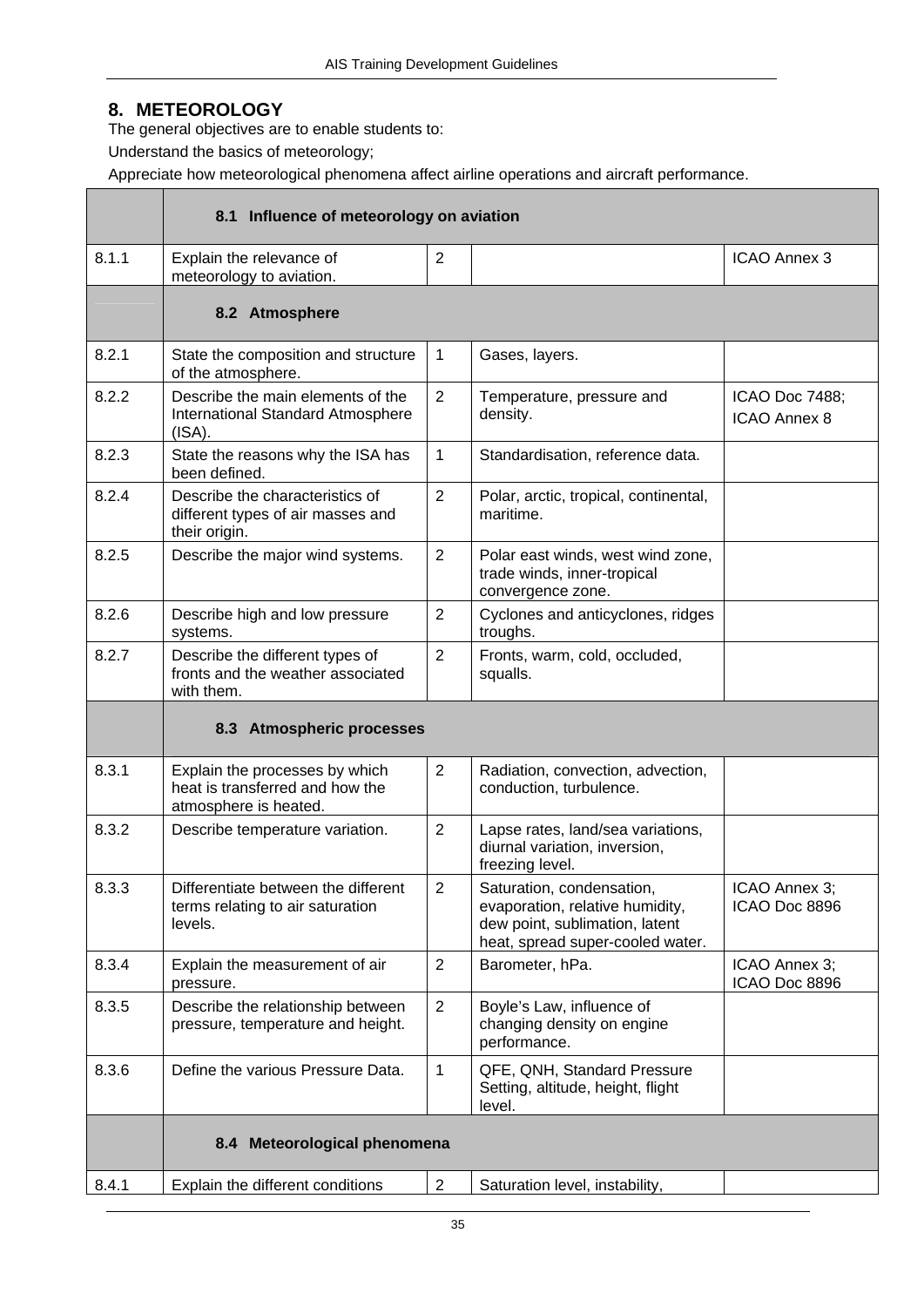|        | necessary for the formation of<br>clouds.                                               |                  | adiabatic lifting processes.                                                                                                                    |                                                  |
|--------|-----------------------------------------------------------------------------------------|------------------|-------------------------------------------------------------------------------------------------------------------------------------------------|--------------------------------------------------|
| 8.4.2  | Explain how clouds are formed.                                                          | $\overline{2}$   | Advection, orographic lift,<br>convection, rising along a warm<br>front.                                                                        |                                                  |
| 8.4.3  | Identify different cloud types and<br>state their characteristics.                      | 1                | Stratus, Cumulus, etc.                                                                                                                          |                                                  |
| 8.4.4  | State how the amount of cloud is<br>measured.                                           | $\mathbf{1}$     | Okta, FEW, SCT, BKN, OVC,<br>SKC.                                                                                                               | ICAO Annex 3;<br>ICAO Doc 8896                   |
| 8.4.5  | Explain the significance of<br>precipitation in aviation.                               | $\overline{2}$   | Runway Conditions, icing.                                                                                                                       |                                                  |
| 8.4.6  | Describe all types of precipitation.                                                    | $\boldsymbol{2}$ | Rain, snow, sleet, hail, etc.                                                                                                                   | ICAO Doc 9328                                    |
| 8.4.7  | Explain the causes of atmospheric<br>obscurity.                                         | $\overline{2}$   | Advection fog, radiation fog,<br>mixing, evaporation, mist, drizzle,<br>haze.                                                                   | ICAO Doc 9328                                    |
| 8.4.8  | State how visibility is measured.                                                       | $\mathbf{1}$     | Human eye, transmissometer.                                                                                                                     | ICAO Annex 3;<br>ICAO Doc 8896;<br>ICAO Doc 9328 |
| 8.4.9  | Explain different types of visibility.                                                  | $\overline{2}$   | Meteorological visibility, RVR,<br>slant visibility, prevailing visibility,<br>flight visibility.                                               | ICAO Doc 9328                                    |
| 8.4.10 | Explain the different types of wind<br>phenomena and their significance<br>to aviation. | $\overline{2}$   | Veering, backing, gusting, jet<br>streams, land/sea breezes,<br>mountain/valley breezes, Föhn,<br>surface wind, upper winds,<br>Coriolis force. |                                                  |
| 8.4.11 | State how wind is measured.                                                             | $\mathbf{1}$     | Anemometer.                                                                                                                                     | ICAO Annex 3;<br>ICAO Doc 8896                   |
| 8.4.12 | List the significant meteorological<br>phenomena hazardous to flight.                   | $\mathbf{1}$     | Turbulence, thunderstorms, icing,<br>wind shear, micro bursts, wake<br>turbulence, hail, CAT, freezing<br>precipitation.                        |                                                  |
| 8.4.13 | Describe their origins and impact<br>on flight operations.                              | $\overline{2}$   |                                                                                                                                                 |                                                  |

|       | 8.5 Organisation of meteorological services                                                         |          |                                                                                                                 |                                                                           |  |
|-------|-----------------------------------------------------------------------------------------------------|----------|-----------------------------------------------------------------------------------------------------------------|---------------------------------------------------------------------------|--|
| 8.5.1 | Name the basic duties, organisation<br>and working methods of MET<br>offices.                       | 1        | Collating MET reports and making<br>forecasts, drawing weather<br>charts.                                       | ICAO Annex 3;<br>ICAO Doc 8896;<br>AIP GEN 1.1.2, 3.5<br>AD 2.11 and 3.11 |  |
| 8.5.2 | Be aware of the international and<br>national standards for the exchange<br>of meteorological data. | $\Omega$ |                                                                                                                 | ICAO Annex 3;<br>ICAO Doc 8896                                            |  |
| 8.5.3 | Specify methods of collection and<br>recovery of meteorological data.                               | 1        | Barometer, thermometer,<br>ceilometers, anemometer,<br>weather balloons.<br>transmissometer, radar, satellites. | ICAO Annex 3                                                              |  |
|       | 8.6 Meteorological information                                                                      |          |                                                                                                                 |                                                                           |  |
| 8.6.1 | List the most common types of<br>weather reports and forecasts.                                     | 1        | METAR, SPECI, TAF, SIGMET,<br>AIRMET, GAMET.                                                                    | ICAO Annex 3;<br>ICAO Doc 8896                                            |  |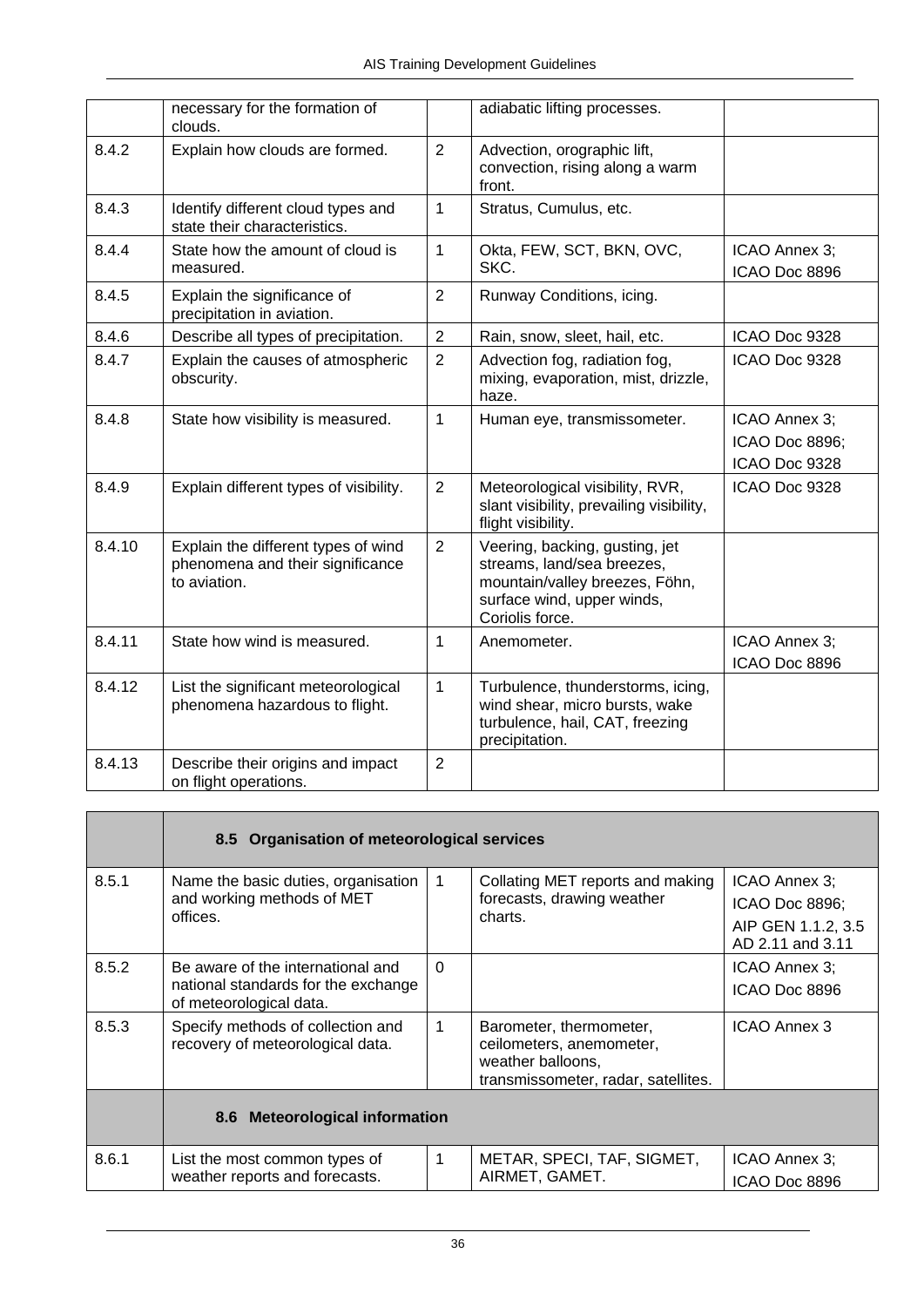| 8.6.2 | Explain the contents of weather<br>reports and forecasts.                     | Wind, visibility, clouds,<br>temperature/dew point, pressure.                                     |                                |
|-------|-------------------------------------------------------------------------------|---------------------------------------------------------------------------------------------------|--------------------------------|
| 8.6.3 | List the most common types of<br>weather charts.                              | Low level charts, High level charts<br>significant weather charts.                                | ICAO Annex 3;<br>ICAO Doc 8896 |
| 8.6.4 | List the information depicted on the<br>most commonly used weather<br>charts. | Isobars, icing, turbulence, clouds,<br>fronts, jet streams, temperature,<br>wind signatures, etc. |                                |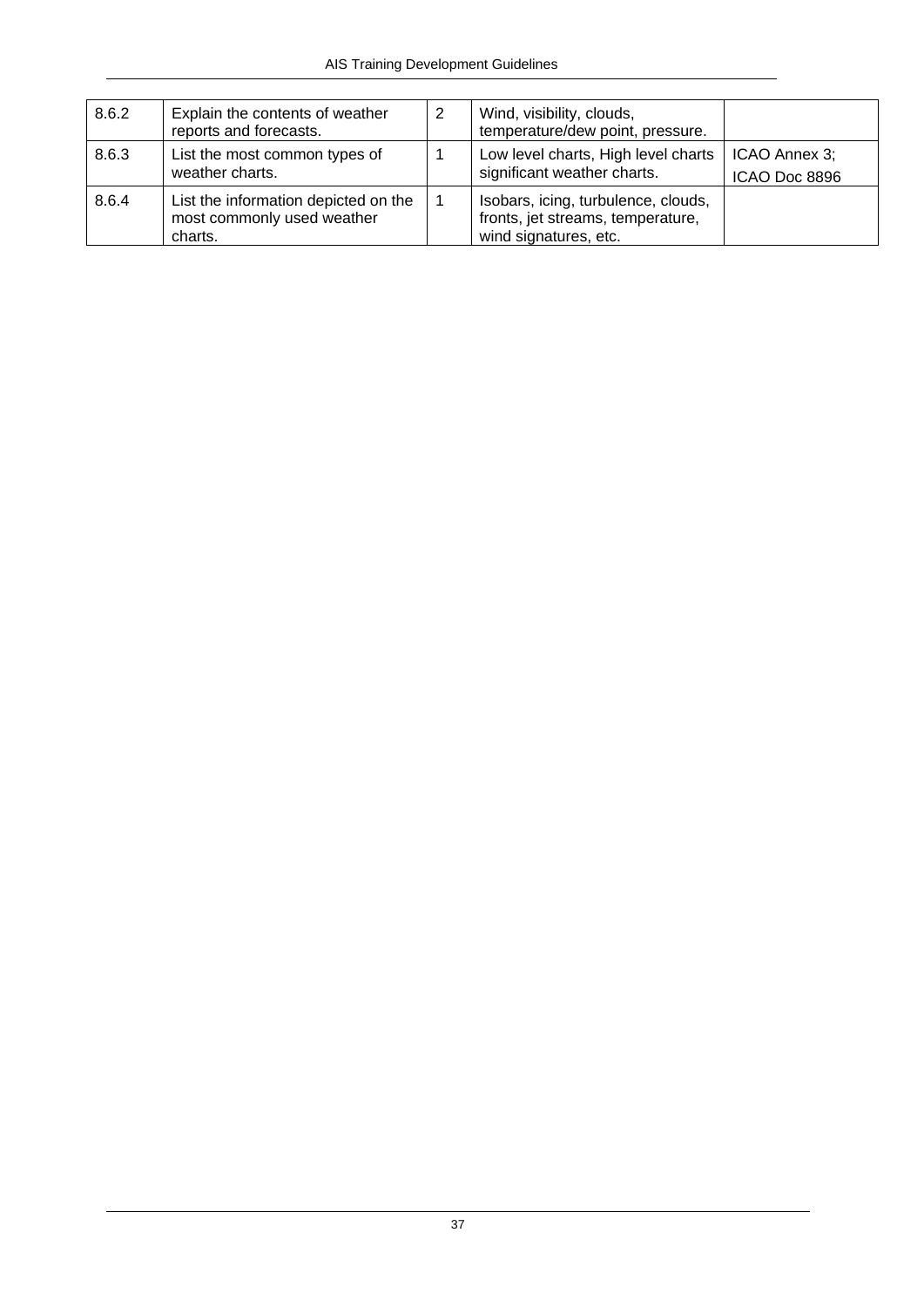# **9. NAVIGATION**

The general objective is to enable students to: Understand the basic principles of navigation and air navigation systems.

|        | 9.1 Introduction                                                                           |                |                                                                                                                                                                                                                          |                                                                    |
|--------|--------------------------------------------------------------------------------------------|----------------|--------------------------------------------------------------------------------------------------------------------------------------------------------------------------------------------------------------------------|--------------------------------------------------------------------|
| 9.1.1  | Explain the need for navigation in<br>aviation.                                            | $\overline{2}$ | Most economic route, safety,<br>accuracy.                                                                                                                                                                                |                                                                    |
| 9.1.2  | Be aware of navigation methods<br>used in aviation.                                        | $\mathbf 0$    | e.g. Historical overview, celestial,<br>on-board, radio, satellites,<br>navigation systems.                                                                                                                              |                                                                    |
|        | 9.2 The Earth                                                                              |                |                                                                                                                                                                                                                          |                                                                    |
| 9.2.1  | Describe the physical<br>characteristics of the Earth.                                     | $\overline{2}$ | Shape, size, rotation, revolution in<br>space.                                                                                                                                                                           |                                                                    |
| 9.2.2  | State the different temporal<br>reference systems used in aviation.                        | $\mathbf{1}$   | Gregorian calendar, UTC, 24-hour<br>local mean time, daylight saving<br>time, time zones, dateline, atomic<br>clocks, units of time<br>measurement, beginning of the<br>day - 0000, end of the day -<br>2359, SR and SS. | ICAO Annex 2;<br>ICAO Annex 5;<br><b>National AIP</b>              |
| 9.2.3  | Differentiate between UTC and<br>local mean time.                                          | $\overline{2}$ |                                                                                                                                                                                                                          | National AIP GEN 2                                                 |
| 9.2.4  | List commonly used reference<br>points/lines on the Earth's surface.                       | $\mathbf{1}$   | Meridians, parallels, equator,<br>poles.                                                                                                                                                                                 |                                                                    |
| 9.2.5  | Explain direction and distance on<br>the earth.                                            | 2              | (Units of measurement) Cardinal<br>and inter-cardinal points, great<br>circle, small circle, thumb lines,<br>etc.                                                                                                        |                                                                    |
| 9.2.6  | Describe how a position on the<br>Earth's surface is determined.                           | $\overline{2}$ | Latitude and longitude, units of<br>measurement (degrees, minutes,<br>seconds, NM, KM).                                                                                                                                  |                                                                    |
| 9.2.7  | Identify the general principles of<br>horizontal reference system.                         | $\mathbf{1}$   | WGS-84 (World Geodetic System<br>$-1984$ ).                                                                                                                                                                              | ICAO Annex 4;<br>ICAO Annex 11;<br>ICAO Annex 15;<br>ICAO Doc 9674 |
| 9.2.8  | Identify the general principles of<br>vertical reference system.                           | 1              | Mean sea level datum, Earth<br>Gravitational Model 1996 (EGM -<br>96), local geoid models.                                                                                                                               | ICAO Annex 4;<br>ICAO Annex 15;<br>ICAO Doc 9674                   |
| 9.2.9  | Explain the general relationship<br>between the Earth's magnetic field<br>and the compass. | $\overline{2}$ | Magnetic variation, deviation,<br>inclination, isogonals.                                                                                                                                                                |                                                                    |
| 9.2.10 | Differentiate between the three<br>north designations.                                     | $\overline{2}$ | True north, magnetic north and<br>compass north.                                                                                                                                                                         |                                                                    |
|        | 9.3 Projections                                                                            |                |                                                                                                                                                                                                                          |                                                                    |
| 9.3.1  | Describe how the Earth is projected<br>as a map.                                           | $\overline{2}$ | Principle and types of projection.                                                                                                                                                                                       |                                                                    |
| 9.3.2  | Describe the properties of an ideal<br>map.                                                | $\overline{2}$ | Conformality, constant scale, true<br>azimuth, distance, topography,<br>accuracy.                                                                                                                                        |                                                                    |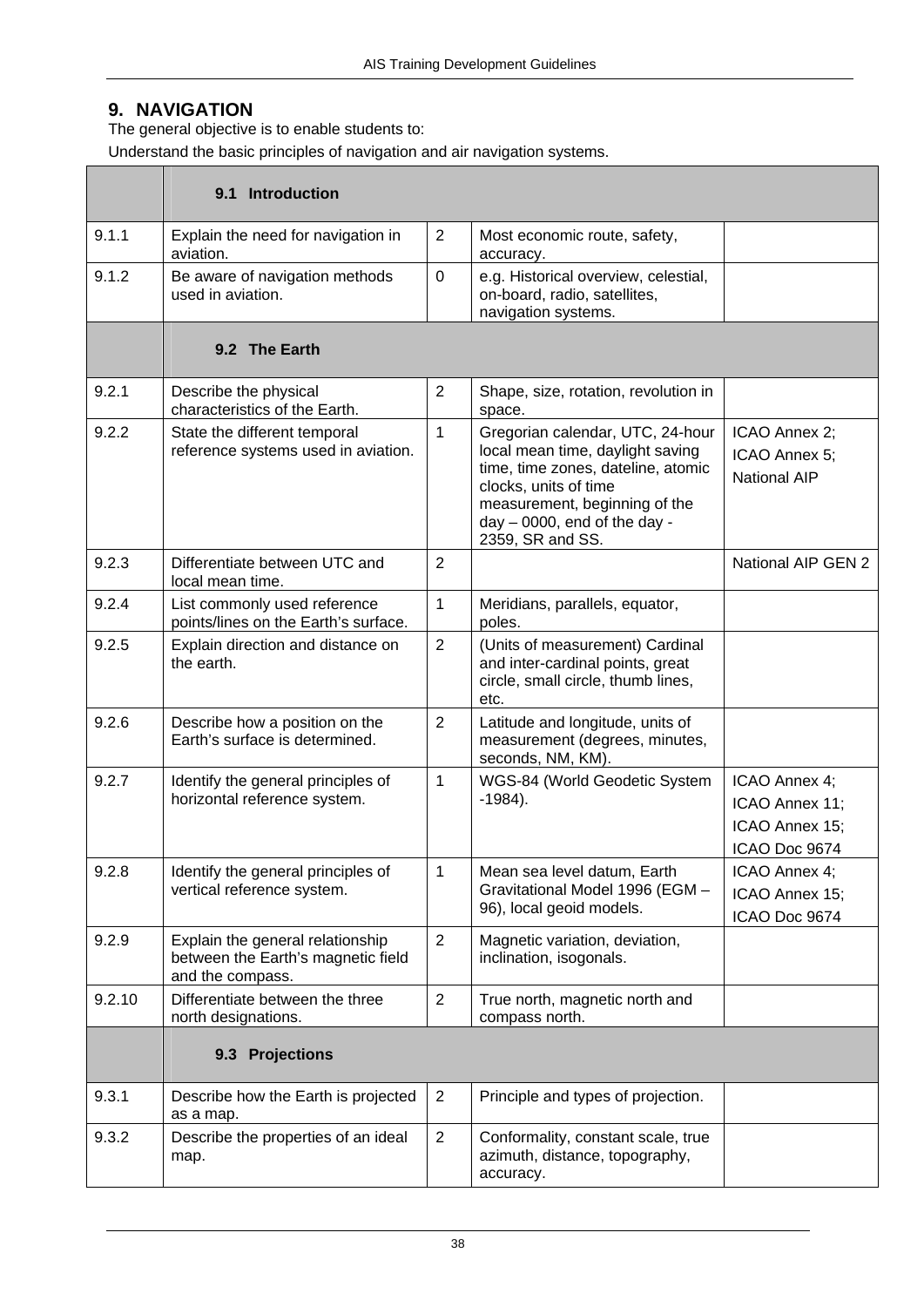| 9.3.3 | Explain the properties and uses of<br>different projections.                             | $\overline{2}$ | Conformal Lambert, Mercator,<br>Polar stereographic, middle<br>latitude chart.                                                   |               |
|-------|------------------------------------------------------------------------------------------|----------------|----------------------------------------------------------------------------------------------------------------------------------|---------------|
|       | Note: For objectives concerning aeronautical maps and charts see 3.6 Aeronautical Charts |                |                                                                                                                                  |               |
|       | 9.4 Applied navigation                                                                   |                |                                                                                                                                  |               |
| 9.4.1 | Explain how to measure the<br>distance between two points.                               | $\overline{2}$ | Co-ordinates/points, ruler,<br>protractor, computer, calculator<br>(NM and minutes of a meridian).                               |               |
| 9.4.2 | List types of aircraft speed.                                                            | 1              | True airspeed (Mach number),<br>Indicated airspeed, Ground speed<br>(knots, KM/h).                                               |               |
| 9.4.3 | Differentiate between air speeds.                                                        | $\overline{2}$ | True airspeed, Indicated airspeed.                                                                                               |               |
| 9.4.4 | Explain the influence of wind on the<br>flight path.                                     | $\overline{2}$ | Heading, track, drift angle, wind<br>correction angle, wind vector,<br>flying time.                                              |               |
|       | 9.5 Navigation aids                                                                      |                |                                                                                                                                  |               |
| 9.5.1 | List the most common ground<br>based aids to navigation.                                 | 1              | NDB, VOR, DVOR, TACAN,<br>DME, ILS & marker beacons,<br>MLS, LORAN-C.                                                            |               |
| 9.5.2 | Explain the working principles of<br>ground based systems.                               | $\overline{2}$ | NDB, VOR, DVOR, TACAN,<br>DME, ILS & marker beacons,<br>MLS.                                                                     |               |
| 9.5.3 | Describe the use, precision and<br>limitations of ground based<br>systems.               | $\overline{2}$ | NDB, VOR, DVOR, TACAN,<br>DME, ILS and marker beacons,<br>MLS, coverage and range.                                               |               |
| 9.5.4 | Identify the cockpit<br>instrument/displays of ground<br>based systems.                  | $\mathbf{1}$   | Analogue/multifunction displays<br>(ADF, VOR, TACAN, DME, ILS<br>and marker Beacons, MLS).                                       |               |
| 9.5.5 | Be aware of the working principles<br>of VDF.                                            | $\mathbf 0$    | VDF used with or without RADAR<br>(Controller's side) DRDF (Ref.<br>2.3.1 radio direction finding).                              |               |
| 9.5.6 | Be aware of the use of on-board<br>systems.                                              | $\mathbf 0$    | INS, IRS, FMS and navigational<br>computers (area navigation) B-<br>RNAV, P-RNAV, EFIS (Electronic<br>Flight Instrument System). | ICAO Doc 8168 |
| 9.5.7 | Be aware of the use of satellite<br>based navigational systems.                          | $\mathbf 0$    | GNSS, ADS-B and C (Station<br>holding).                                                                                          | ICAO Doc 8168 |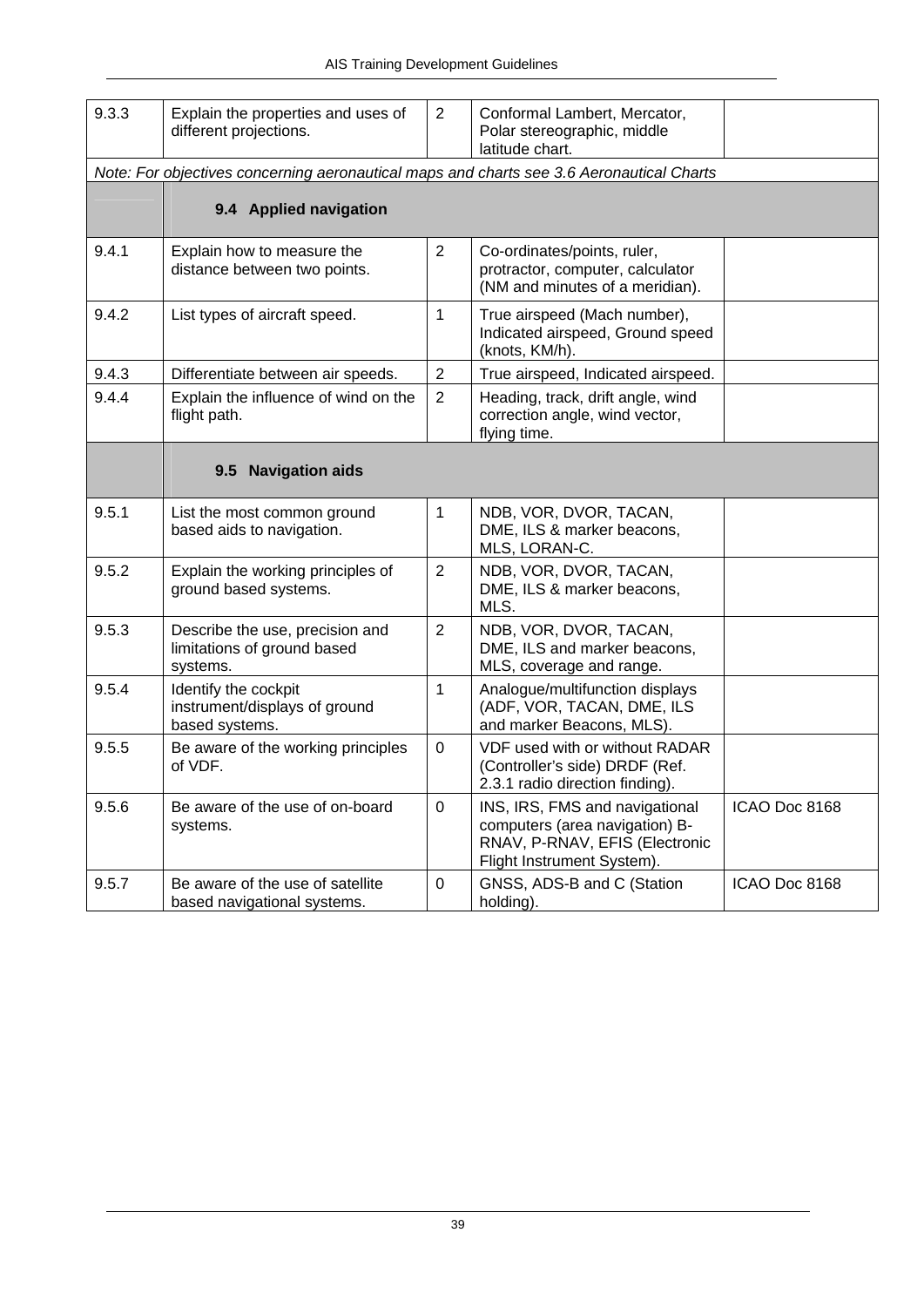### **10. QUALITY MANAGEMENT SYSTEMS**

The general objectives are to enable students to:

Understand the basic principles of quality management systems;

Being aware of the importance of quality management systems in air navigation services;

Describe the company's quality management system;

Apply pre-defined AIS processes within the quality management system.

|        | <b>10.1 Introduction</b>                                  |                |                                                                                                                                                                                                                                                        |                                                   |
|--------|-----------------------------------------------------------|----------------|--------------------------------------------------------------------------------------------------------------------------------------------------------------------------------------------------------------------------------------------------------|---------------------------------------------------|
| 10.1.1 | Define quality.                                           | 1              |                                                                                                                                                                                                                                                        | ICAO Annex 15;<br>www.iso.org;<br><b>ISO 8402</b> |
| 10.1.2 | Describe a process.                                       | $\overline{2}$ |                                                                                                                                                                                                                                                        | www.iso.org                                       |
| 10.1.3 | Explain the need for quality<br>management.               | $\overline{2}$ |                                                                                                                                                                                                                                                        |                                                   |
| 10.1.4 | Define a quality management<br>system.                    | $\mathbf{1}$   |                                                                                                                                                                                                                                                        |                                                   |
| 10.1.5 | List the benefits of a quality<br>management system.      | 1              |                                                                                                                                                                                                                                                        |                                                   |
|        | 10.2 ISO (International Standards Organisation)           |                |                                                                                                                                                                                                                                                        |                                                   |
| 10.2.1 | State the objectives of ISO.                              | $\mathbf{1}$   |                                                                                                                                                                                                                                                        | www.iso.org                                       |
| 10.2.2 | Describe ISO 9000 series.                                 | 2              |                                                                                                                                                                                                                                                        |                                                   |
| 10.2.3 | Describe how ISO 9000 works.                              | $\overline{2}$ |                                                                                                                                                                                                                                                        |                                                   |
| 10.2.4 | Explain the need for audits.                              | $\overline{2}$ | External, internal.                                                                                                                                                                                                                                    |                                                   |
| 10.2.5 | Describe the certification process.                       | $\overline{2}$ |                                                                                                                                                                                                                                                        |                                                   |
| 10.2.6 | State the importance of certification<br>for ANSPs.       | $\mathbf{1}$   |                                                                                                                                                                                                                                                        |                                                   |
|        | 10.3 Key Performance Indicators (KPI)                     |                |                                                                                                                                                                                                                                                        |                                                   |
| 10.3.1 | State company quality objectives.                         | $\mathbf{1}$   | e.g. Referring to core activities.                                                                                                                                                                                                                     |                                                   |
| 10.3.2 | Describe the role of a KPI.                               | $\overline{2}$ | Monitoring and continuous<br>improvement.                                                                                                                                                                                                              |                                                   |
| 10.3.3 | List AIS KPIs.                                            | 1              | e.g. Customer satisfaction index,<br>cost-effectiveness of AIS, staff<br>capability, staff continuity,<br>external co-ordination, re-work<br>level, time spent on the product,<br>security, traceability, user<br>enquiries, availability, timeliness. | www.eurocontrol.int<br>/aim                       |
| 10.3.4 | Describe the most important KPIs<br>for AIS customers.    | $\overline{2}$ | Timeliness of data, user<br>enquiries, traceability.                                                                                                                                                                                                   | www.eurocontrol.int<br>$/$ aim                    |
| 10.3.5 | Describe the most important KPIs<br>for AIS organisations | $\overline{2}$ | Customer satisfaction index, re-<br>work level                                                                                                                                                                                                         | www.eurocontrol.int<br>/aim                       |
|        | 10.4 ICAO and EUROCONTROL Requirements                    |                |                                                                                                                                                                                                                                                        |                                                   |
| 10.4.1 | Explain the need to control the<br>quality of data.       | $\overline{2}$ | Accuracy, integrity and relevance<br>of data, user requirements.                                                                                                                                                                                       | <b>ICAO Annex 15</b>                              |
| 10.4.2 | State the ICAO quality system                             | 1              |                                                                                                                                                                                                                                                        | ICAO Annex 15                                     |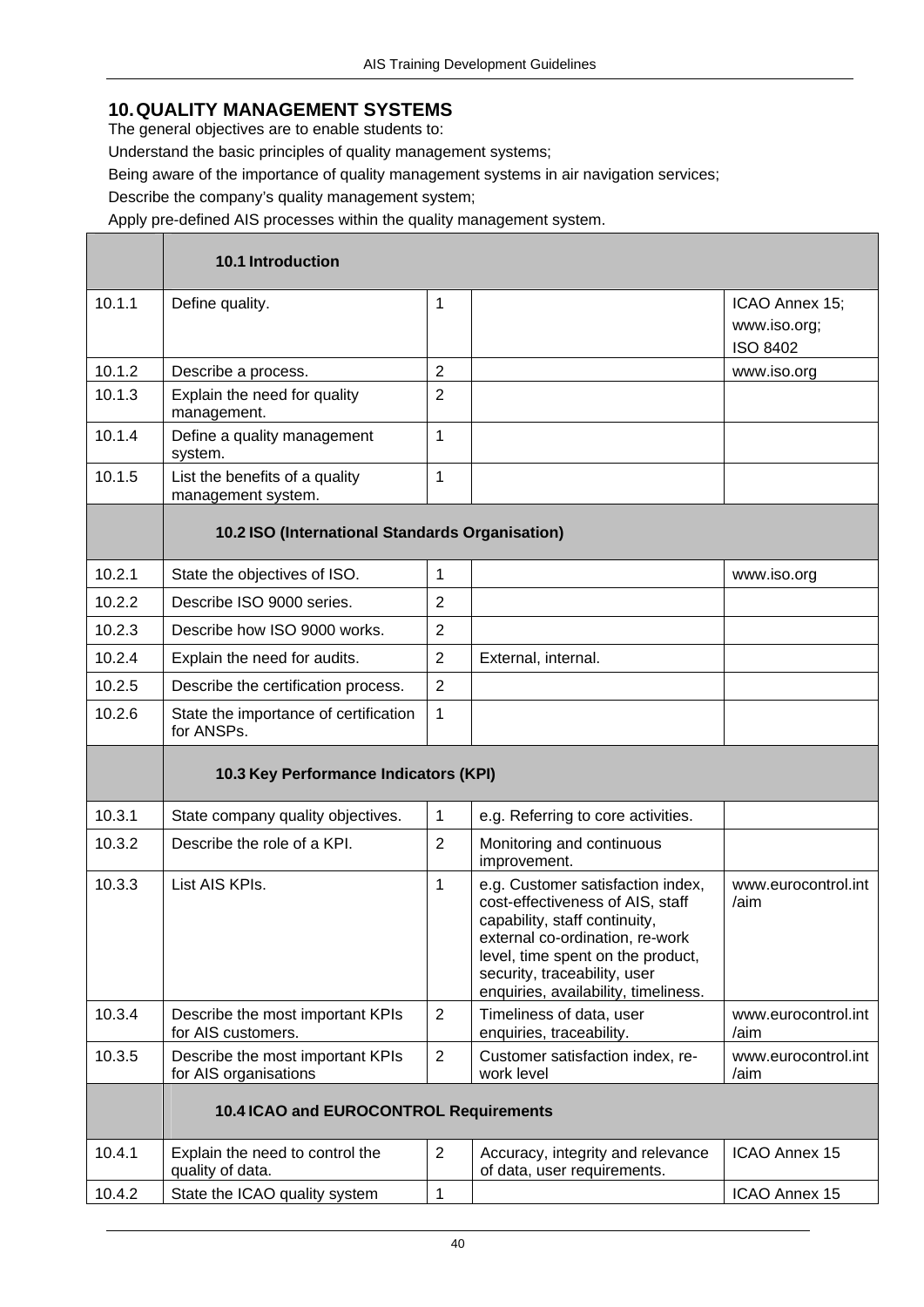|        | requirements.                                                                             |                |                                             |                                                                                                                                                         |
|--------|-------------------------------------------------------------------------------------------|----------------|---------------------------------------------|---------------------------------------------------------------------------------------------------------------------------------------------------------|
| 10.4.3 | Describe the EUROCONTROL<br>requirements for AIS data/<br>information quality management. | 2              | ESSIPs, European Commission                 | <b>EUROCONTROL</b><br><b>Strategic Guidance</b><br>in Support of the<br>Execution of the<br>European Master<br>Plan;<br><b>EC Regulation</b><br>73/2010 |
|        | 10.5 Company Quality Management System                                                    |                |                                             |                                                                                                                                                         |
| 10.5.1 | State the company policy on quality<br>management.                                        | $\mathbf{1}$   |                                             | Quality<br>management policy                                                                                                                            |
| 10.5.2 | Describe the company's process<br>model.                                                  | $\overline{2}$ |                                             | Process model                                                                                                                                           |
| 10.5.3 | List the process levels.                                                                  | $\mathbf 1$    |                                             | Process model                                                                                                                                           |
| 10.5.4 | Differentiate between process<br>owner, process manager and<br>process user.              | $\overline{2}$ |                                             | Process model                                                                                                                                           |
|        | 10.6 Company QMS Documentation                                                            |                |                                             |                                                                                                                                                         |
| 10.6.1 | Describe the structure of the QMS<br>documentation.                                       | $\overline{2}$ |                                             | Process description                                                                                                                                     |
| 10.6.2 | State where to find the process<br>document.                                              | $\mathbf{1}$   |                                             | Process description                                                                                                                                     |
| 10.6.3 | Describe the template.                                                                    | $\overline{2}$ | Identify QMS document, its<br>significance. | Process description                                                                                                                                     |
| 10.6.4 | Describe the notification of changes<br>in regulatory documents.                          | $\overline{2}$ |                                             | Process description                                                                                                                                     |
|        | <b>10.7 Company AIS Processes</b>                                                         |                |                                             |                                                                                                                                                         |
| 10.7.1 | Describe the AIS processes.                                                               | $\overline{2}$ |                                             | Process<br>documentation                                                                                                                                |
| 10.7.2 | List AIS quality indicators.                                                              | 1              | KPIs, balanced score card.                  | Process<br>documentation                                                                                                                                |
| 10.7.3 | Apply pre-defined AIS processes.                                                          | 3              | Relevant work instructions.                 | <b>Process</b><br>documentation                                                                                                                         |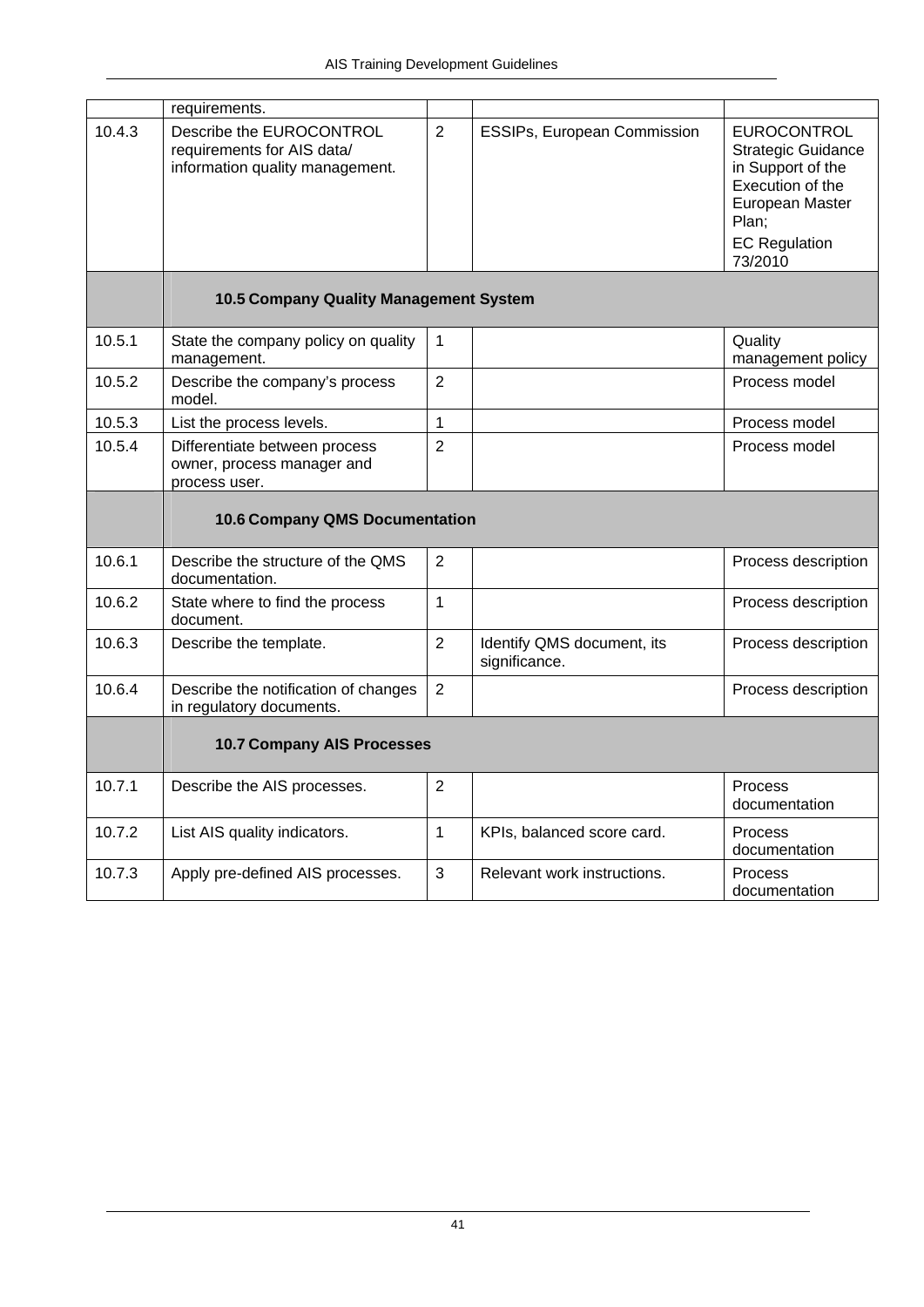## **11. SAFETY MANAGEMENT SYSTEMS**

The general objectives are to enable students to:

Understand the basic principles of safety management systems;

Describe the impact of safety management systems to AIS/AIM.

|        | 11.1 Principles of Safety Management                                                                 |                |                                                                                                                                                                                    |                                                                                         |  |
|--------|------------------------------------------------------------------------------------------------------|----------------|------------------------------------------------------------------------------------------------------------------------------------------------------------------------------------|-----------------------------------------------------------------------------------------|--|
| 11.1.1 | Be aware of the underlying need for<br>safety management policy and<br>principles.                   | $\mathbf 0$    | Lessons learnt from accidents,<br>rising traffic levels, best practice.                                                                                                            |                                                                                         |  |
| 11.1.2 | Be aware of the reactive and<br>proactive nature of safety<br>management policy and principles.      | $\mathbf 0$    | Nature of accidents, Reason<br>Model, incident investigation,<br>safety assessment.                                                                                                |                                                                                         |  |
|        | <b>11.2 ATS Safety Management</b>                                                                    |                |                                                                                                                                                                                    |                                                                                         |  |
| 11.2.1 | State the responsibilities of the<br>different authorities responsible for<br>ATS safety management. | 1              |                                                                                                                                                                                    | ICAO Annex 11;<br>ICAO Doc 4444                                                         |  |
| 11.2.2 | State the objectives of ATS safety<br>management.                                                    | $\mathbf{1}$   |                                                                                                                                                                                    | ICAO Doc 4444                                                                           |  |
| 11.2.3 | List the main elements of an ATS<br>safety management programme.                                     | $\mathbf{1}$   |                                                                                                                                                                                    | ICAO Doc 4444                                                                           |  |
| 11.2.4 | Be aware of the need for incident<br>reporting systems.                                              | $\mathbf 0$    |                                                                                                                                                                                    | ICAO Doc 4444                                                                           |  |
| 11.2.5 | State the need for safety reviews.                                                                   | $\mathbf{1}$   |                                                                                                                                                                                    | ICAO Doc 4444                                                                           |  |
| 11.2.6 | Be aware of the scope of safety<br>reviews.                                                          | $\overline{0}$ |                                                                                                                                                                                    | ICAO Doc 4444                                                                           |  |
| 11.2.7 | State the need for safety<br>assessments.                                                            | $\mathbf{1}$   |                                                                                                                                                                                    | ICAO Doc 4444                                                                           |  |
| 11.2.8 | Be aware of safety enhancing<br>measures.                                                            | $\mathbf 0$    |                                                                                                                                                                                    | ICAO Doc 4444                                                                           |  |
|        | 11.3 EATM Safety Policy                                                                              |                |                                                                                                                                                                                    |                                                                                         |  |
| 11.3.1 | Be aware of the EATM Safety<br>Policy Statement.                                                     | 0              | Safety management, safety<br>responsibility, the priority of<br>safety, the safety objective of an<br>air navigation system.                                                       | <b>European Safety</b><br>Programme for<br>ATM 2010-2014                                |  |
| 11.3.2 | Be aware of EATM safety<br>management principles.                                                    | $\Omega$       | Safety management system<br>framework, safety achievement,<br>safety assurance; safety<br>promotion, safety plan                                                                   | <b>EATM Safety</b><br>Management<br>Handbook                                            |  |
|        | <b>11.4 Safety Regulations</b>                                                                       |                |                                                                                                                                                                                    |                                                                                         |  |
| 11.4.1 | Be aware of the role of safety<br>regulations.                                                       | $\mathbf 0$    | Purpose of safety regulations,<br>objectives of the national<br>regulator, objectives of<br>international safety institutions,<br><b>European Aviation Safety Agency</b><br>(EASA) | <b>EC Regulations</b><br><b>EUROCONTROL</b><br><b>ESARR</b><br><b>EASA</b> publications |  |
| 11.4.2 | List the safety regulation<br>documents.                                                             | 1              | <b>EUROCONTROL Safety</b><br><b>Regulatory Requirements</b><br>(ESARRs), regulation advisory<br>documentation, national                                                            |                                                                                         |  |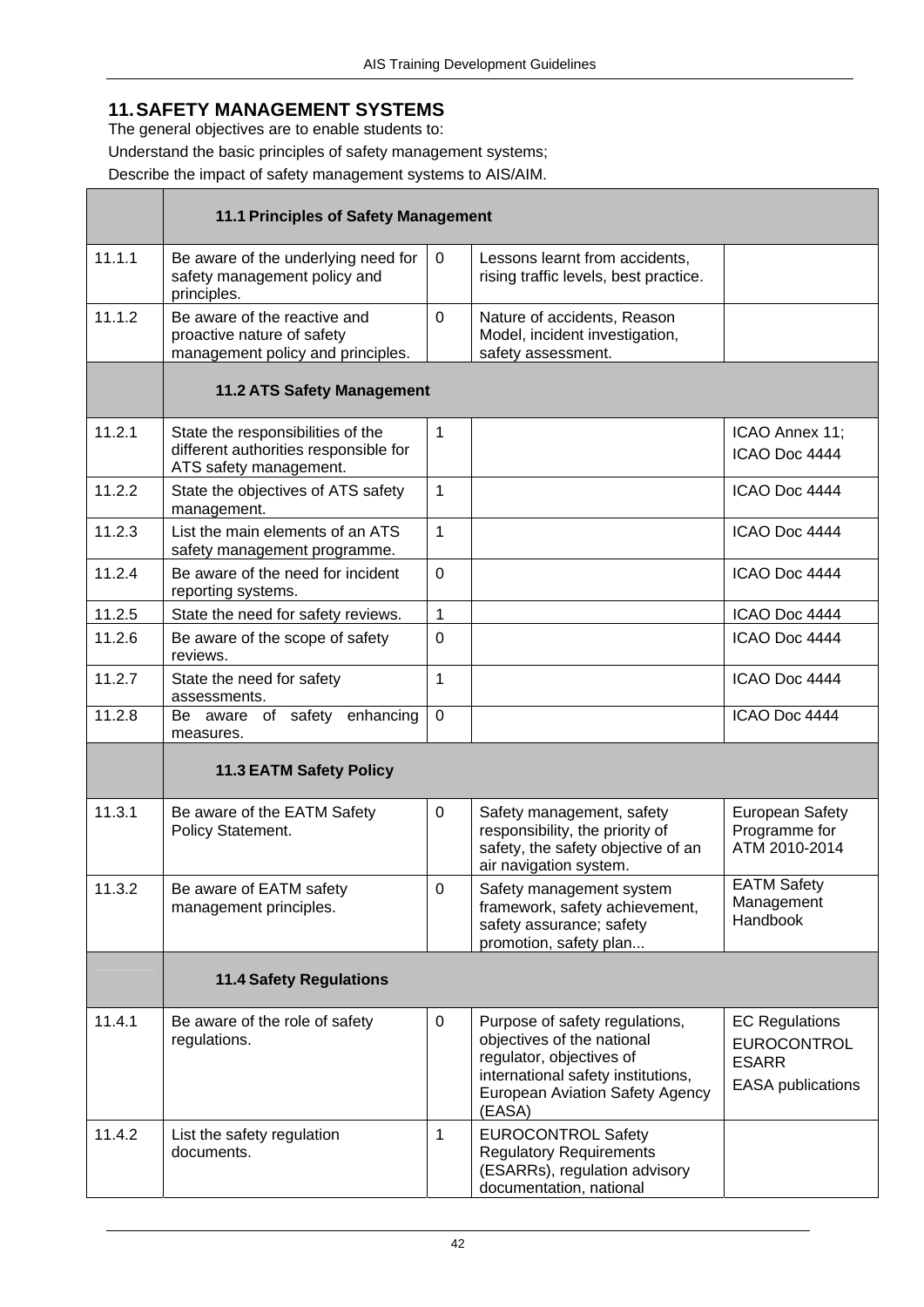|        |                                                                                                |                | regulations.  |
|--------|------------------------------------------------------------------------------------------------|----------------|---------------|
| 11.4.3 | Be aware of general safety<br>regulatory requirements for ATM<br>service personnel.            | $\Omega$       | <b>ESARR5</b> |
| 11.4.4 | Be aware of the impact of safety<br>regulations on AIS.                                        | $\overline{0}$ |               |
|        | 11.5 National and Company Safety Management Systems                                            |                |               |
| 11.5.1 | State the organisation of national<br>safety management systems.                               | 1              |               |
| 11.5.2 | Be aware of the working principles<br>of the national safety management<br>systems.            | $\Omega$       |               |
| 11.5.3 | State the organisation of the<br>company's safety management<br>system.                        | 1              |               |
| 11.5.4 | Be aware of the company's safety<br>management policy statement.                               | $\Omega$       |               |
| 11.5.5 | Describe the working principles of<br>the company's safety management<br>system.               | $\overline{2}$ |               |
| 11.5.6 | List the publications or information<br>provided by the company's safety<br>management system. | $\mathbf{1}$   |               |
| 11.5.7 | Describe the impact of safety<br>management on AIM.                                            | $\overline{2}$ |               |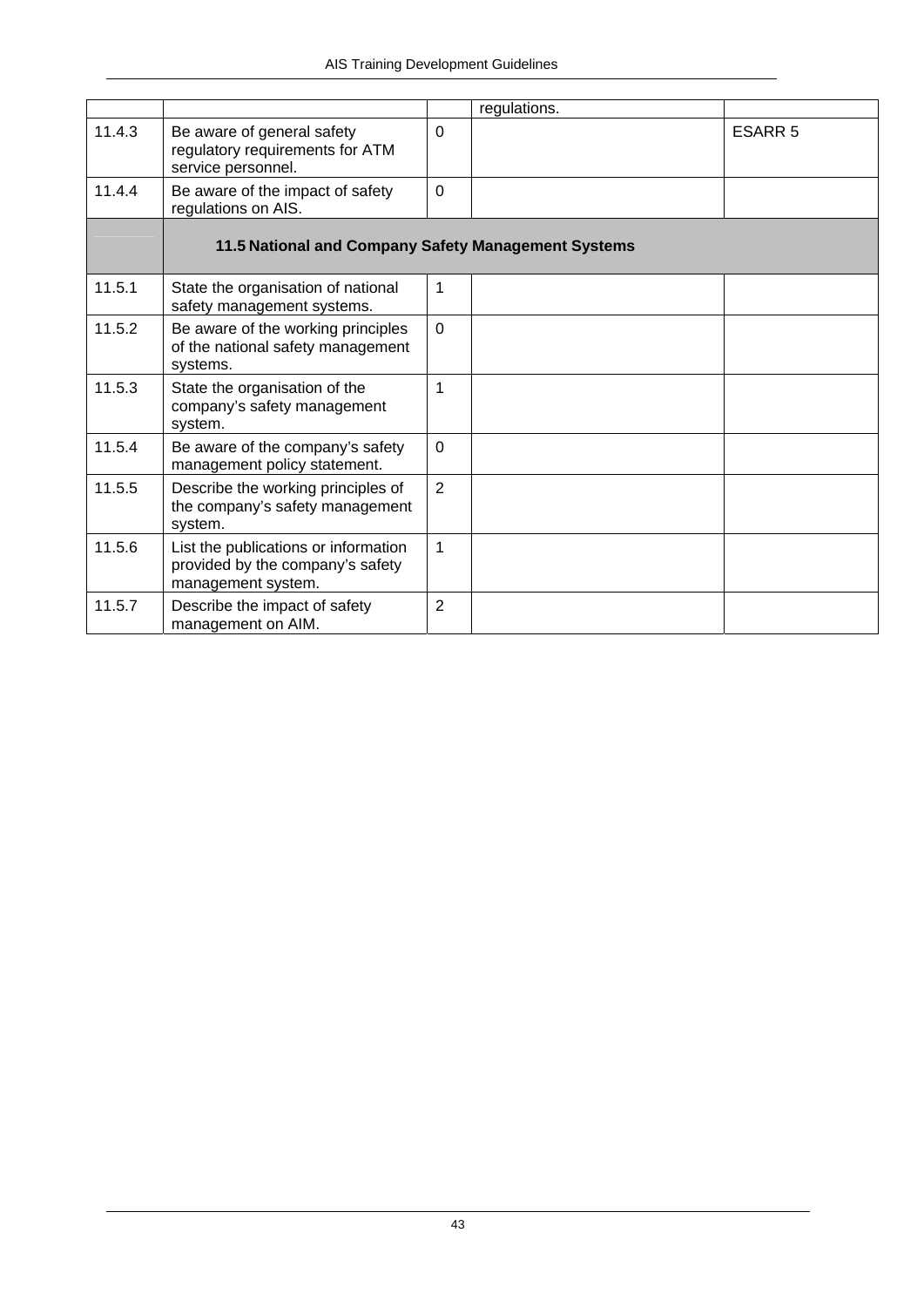## **12. HUMAN PERFORMANCE**

Г

The general objective is to enable students to: Appreciate the factors that affect personal performance;

#### Appreciate the factors that affect team performance.

|        | 12.1 Individual behaviour                                                        |                |                                                                                 |                                                                                                  |
|--------|----------------------------------------------------------------------------------|----------------|---------------------------------------------------------------------------------|--------------------------------------------------------------------------------------------------|
| 12.1.1 | Recognise the differences and<br>shared attributes that exist between<br>people. | $\mathbf{1}$   | Attitudes, culture, language, etc.                                              |                                                                                                  |
| 12.1.2 | Recognise the danger of boredom.                                                 | 1              |                                                                                 |                                                                                                  |
| 12.1.3 | Recognise the danger of<br>overconfidence and complacency.                       | $\mathbf{1}$   |                                                                                 |                                                                                                  |
| 12.1.4 | Recognise the danger of fatigue.                                                 | 1              | Sleep disturbance/deprivation,<br>heavy workload.                               |                                                                                                  |
| 12.1.5 | Identify factors involved in work<br>satisfaction.                               | 1              |                                                                                 |                                                                                                  |
| 12.1.6 | Apply appropriate learning<br>techniques.                                        | 3              | Interactive methods, self-study,<br>practical, etc.                             |                                                                                                  |
|        | <b>12.2 Professional conduct</b>                                                 |                |                                                                                 |                                                                                                  |
| 12.2.1 | Recognise the need for professional<br>conduct in AIS.                           | 1              | Adherence to rules and<br>regulations, quality and safety<br>issues.            |                                                                                                  |
|        | 12.3 Teamwork                                                                    |                |                                                                                 |                                                                                                  |
| 12.3.1 | Identify factors involved in human<br>relations.                                 | 1              | Team resource management.                                                       |                                                                                                  |
| 12.3.2 | Describe the positive effect of<br>learning and working together.                | $\overline{2}$ | Sharing knowledge and<br>experiences.                                           |                                                                                                  |
| 12.3.3 | Describe the principles of team work.                                            | $\overline{2}$ | Team membership, group<br>dynamics, conflict and conflict<br>solutions.         |                                                                                                  |
| 12.3.4 | Identify leader style and group<br>interaction.                                  | 1              |                                                                                 |                                                                                                  |
|        | 12.4 Stress                                                                      |                |                                                                                 |                                                                                                  |
| 12.4.1 | Define "stress".                                                                 | 1              |                                                                                 |                                                                                                  |
| 12.4.2 | Recognise the symptoms and<br>sources of stress.                                 | 1              | Behavioural changes, lifestyle<br>changes, physical symptoms,<br>crisis events. | <b>EUROCONTROL</b><br>Human Factors<br>Module: Critical<br><b>Incident Stress</b><br>Management. |
| 12.4.3 | Recognise the stages of stress.                                                  | 1              | Stress performance curve.                                                       |                                                                                                  |
| 12.4.4 | Name techniques for stress<br>management.                                        | 1              | Relaxation techniques, diet and<br>lifestyle, exercise.                         |                                                                                                  |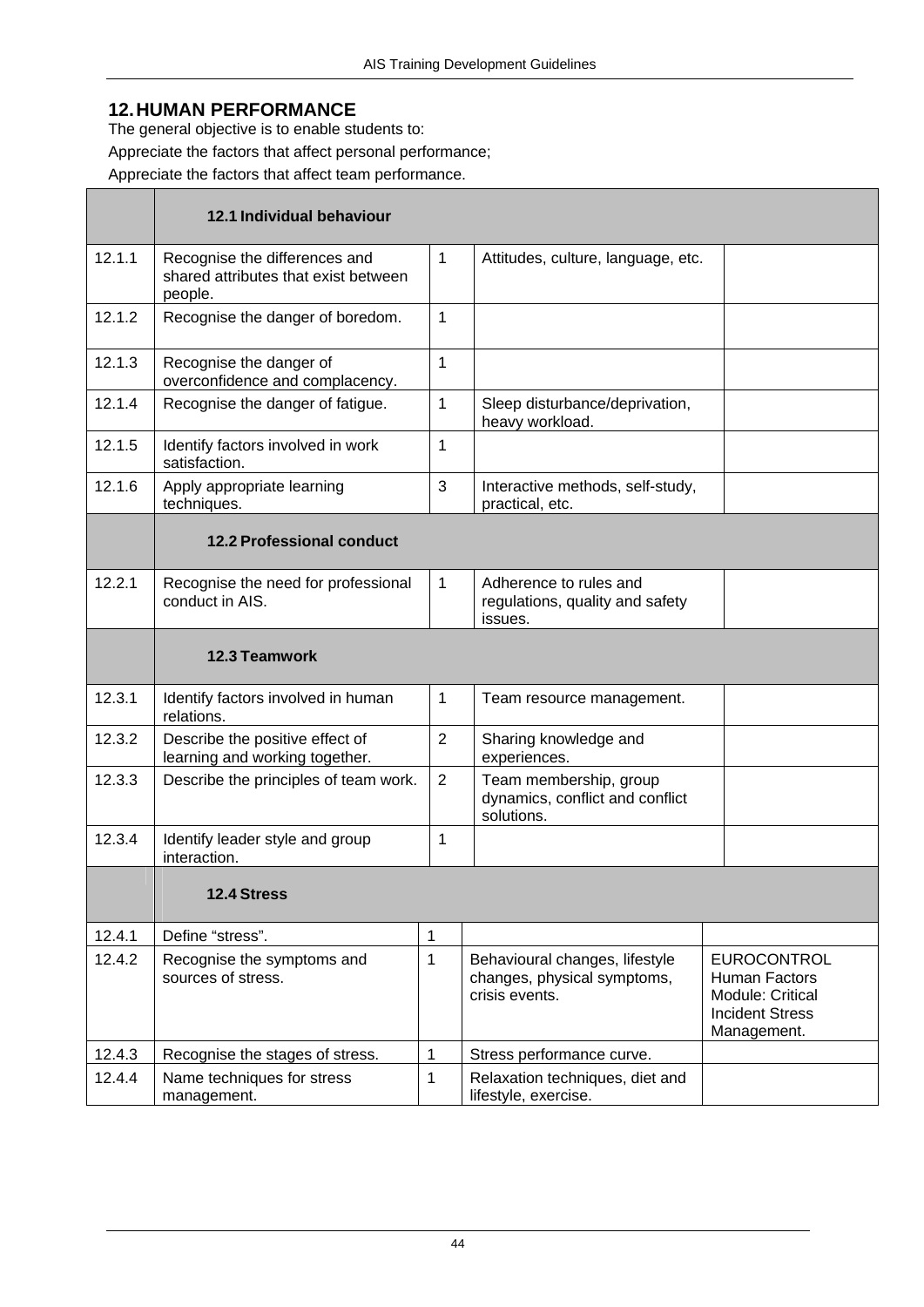|        | 12.5 Human error                                                   |                |                                                                                           |  |
|--------|--------------------------------------------------------------------|----------------|-------------------------------------------------------------------------------------------|--|
| 12.5.1 | Define "human error".                                              | 1              |                                                                                           |  |
| 12.5.2 | Describe the factors that help to<br>cause error.                  | $\overline{2}$ | Fatigue, lack of skill,<br>misunderstanding, distraction, etc.                            |  |
| 12.5.3 | List types of error.                                               | 1              | Mistakes, violations, lapse, etc.                                                         |  |
| 12.5.4 | Explain the danger of violations<br>becoming accepted as practice. | $\overline{2}$ |                                                                                           |  |
|        | 12.6 Interpersonal communication                                   |                |                                                                                           |  |
| 12.6.1 | Define "communication".                                            | 1              |                                                                                           |  |
| 12.6.2 | Define "the communication<br>process".                             | 1              | Sender, encoder, transmitter,<br>signal, interference, reception,<br>decoder, receiver.   |  |
| 12.6.3 | Describe the factors that affect<br>verbal communication.          | $\overline{2}$ | Word choice, intonation, speed,<br>tone, distortion, expectation,<br>noise, interruption. |  |
| 12.6.4 | Describe the factors that affect non-<br>verbal communication.     | $\overline{2}$ | Touch, sight, sound, choice, body<br>language, expectation, distortion,<br>interruption.  |  |
| 12.6.5 | List good communication practices.                                 | $\mathbf{1}$   | Speaking, listening, visual<br>communication.                                             |  |
|        | 12.7 The working environment                                       |                |                                                                                           |  |
| 12.7.1 | Define "ergonomics".                                               | 1              |                                                                                           |  |
| 12.7.2 | Recognise the need for good<br>workplace design.                   | 1              | Light, insulation, décor, space,<br>facilities, etc.                                      |  |
| 12.7.3 | Recognise the need for effective<br>design at the workstation.     | $\mathbf{1}$   | Good seating position, avoid<br>strain, etc.                                              |  |
| 12.7.4 | Identify equipment at a workstation.                               | $\mathbf{1}$   | Communication means.<br>information monitors, computer,<br>printer, etc.                  |  |
|        | 12.8 Health and well-being                                         |                |                                                                                           |  |
| 12.8.1 | Recognise the effect of health on<br>performance.                  | 1              | Fitness, diet, drugs, alcohol, etc.                                                       |  |
| 12.8.2 | Be aware of company policy on<br>healthcare.                       | $\mathbf 0$    | Preventive programmes.                                                                    |  |
| 12.8.3 | State the company programmes on<br>healthcare.                     | $\mathbf{1}$   |                                                                                           |  |
| 12.8.4 | Be aware of resources available for<br>counselling.                | $\overline{0}$ |                                                                                           |  |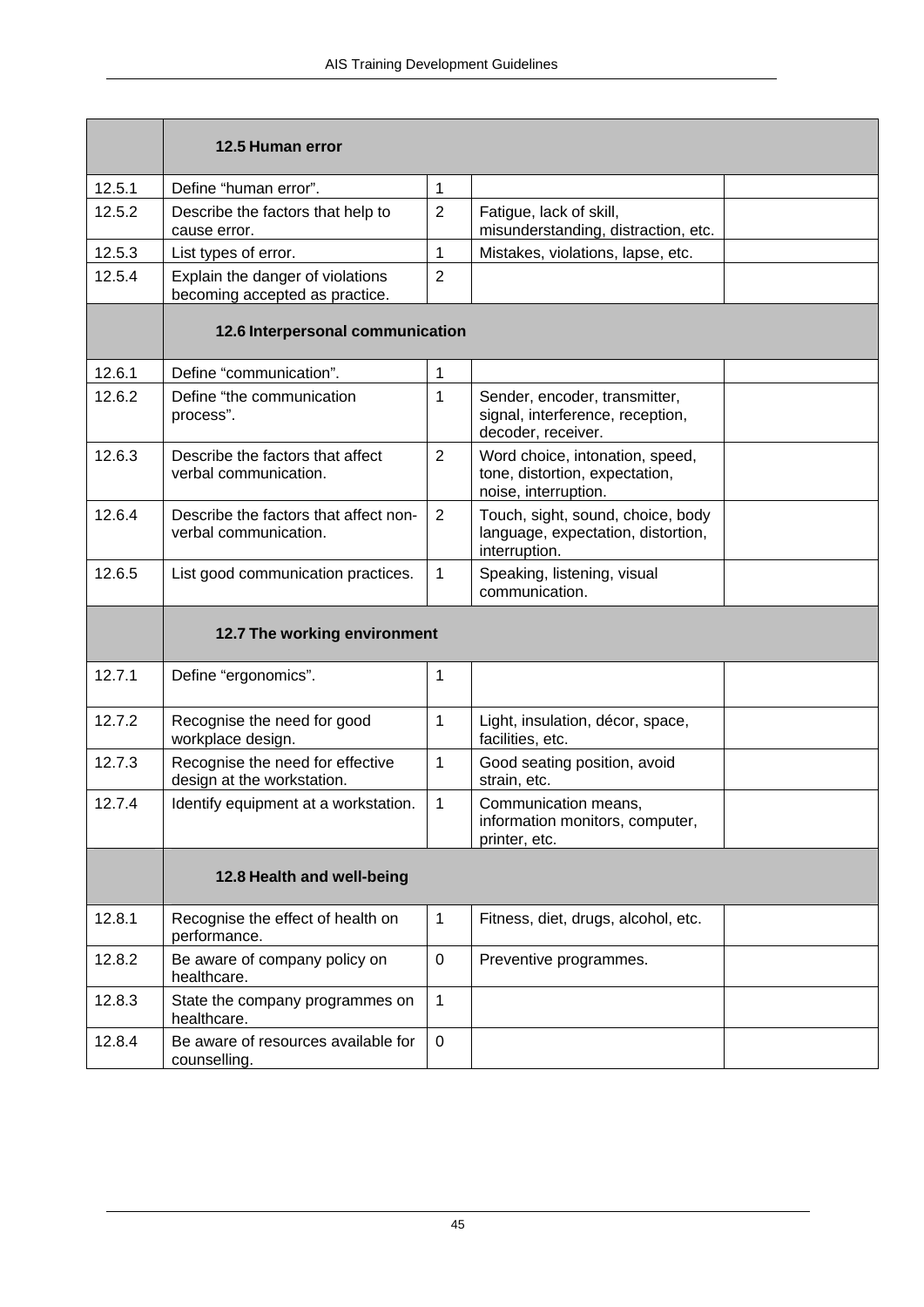## **13. EQUIPMENT AND SYSTEMS**

The general objectives are to enable students to:

Recognise the equipment and systems that are in general use in ANS;

Appreciate how this equipment and systems contribute to safe and efficient ANS;

Use computer and other equipment required for AIS functions.

|         | 13.1 ANS equipment                                                                          |                |                                                                                                                             |                                                   |  |
|---------|---------------------------------------------------------------------------------------------|----------------|-----------------------------------------------------------------------------------------------------------------------------|---------------------------------------------------|--|
| 13.1.1  | Recognise the main items of ANS<br>equipment.                                               | 1              | Communications systems,<br>surveillance systems, safety<br>systems.                                                         |                                                   |  |
| 13.1.2  | Recognise the main items of AIS<br>equipment.                                               | $\mathbf{1}$   | Communications systems, data<br>processing systems, plotting<br>systems.                                                    |                                                   |  |
|         | <b>13.2 Communications systems</b>                                                          |                |                                                                                                                             |                                                   |  |
| 13.2.1  | State the principles of radio.                                                              | 1              |                                                                                                                             |                                                   |  |
| 13.2.2  | Recognise the characteristics of<br>radio waves.                                            | 1              | Propagation limitations.                                                                                                    |                                                   |  |
| 13.2.3  | State the use, characteristics and<br>limitations of frequency bands.                       | $\mathbf{1}$   | Use in ATS, navigation and<br>communications, usage and<br>application in the Aeronautical<br>Mobile Service, VHF, UHF, HF. |                                                   |  |
| 13.2.4  | State the use of radio in ANS.                                                              | 1              |                                                                                                                             |                                                   |  |
| 13.2.5  | Describe the working principles of a<br>transmitting and receiving system.                  | $\overline{2}$ |                                                                                                                             |                                                   |  |
| 13.2.6  | Recognise, on a basic block<br>diagram, the components of a<br>transmitter/receiver system. | 1              |                                                                                                                             |                                                   |  |
| 13.2.7  | State the principles of VDF/UDF.                                                            | 1              | VDF/UDF, QDM, QDR, QTF.                                                                                                     |                                                   |  |
| 13.2.8  | State the precision of VDF/UDF<br>used in the national system.                              | 1              |                                                                                                                             |                                                   |  |
| 13.2.9  | State the use of other<br>communications systems in ANS.                                    | 1              | Telephone, interphone, intercom,<br>email, internet, fax, etc.                                                              |                                                   |  |
| 13.2.10 | State the use of SELCAL and<br>ACARS.                                                       | 1              | Airline operations.                                                                                                         |                                                   |  |
| 13.2.11 | State the use of data link<br>communications.                                               | 1              | CPDLC.                                                                                                                      |                                                   |  |
|         | 13.3 Aeronautical telecommunications systems                                                |                |                                                                                                                             |                                                   |  |
| 13.3.1  | List the main telecommunications<br>networks used for the exchange of<br>information.       | $\mathbf{1}$   | AFTN, SITA, CIDIN, ATN, AMHS.                                                                                               | ICAO Annex 10;<br>ICAO Annex 15;<br>ICAO Doc 8126 |  |
| 13.3.2  | Describe the main features of these<br>networks.                                            | $\overline{2}$ |                                                                                                                             | ICAO Annex 10                                     |  |
| 13.3.3  | Identify messages sent via these<br>networks.                                               | 1              | NOTAM, ATS and MET<br>messages, etc.                                                                                        |                                                   |  |
| 13.3.4  | Recognise the benefits of the<br>automatic exchange of AIS data.                            | $\mathbf{1}$   | Accuracy, speed, security, non-<br>verbal communication.                                                                    |                                                   |  |
| 13.3.5  | Recognise the limitations of the                                                            | $\mathbf{1}$   | Non-recognition of systems                                                                                                  |                                                   |  |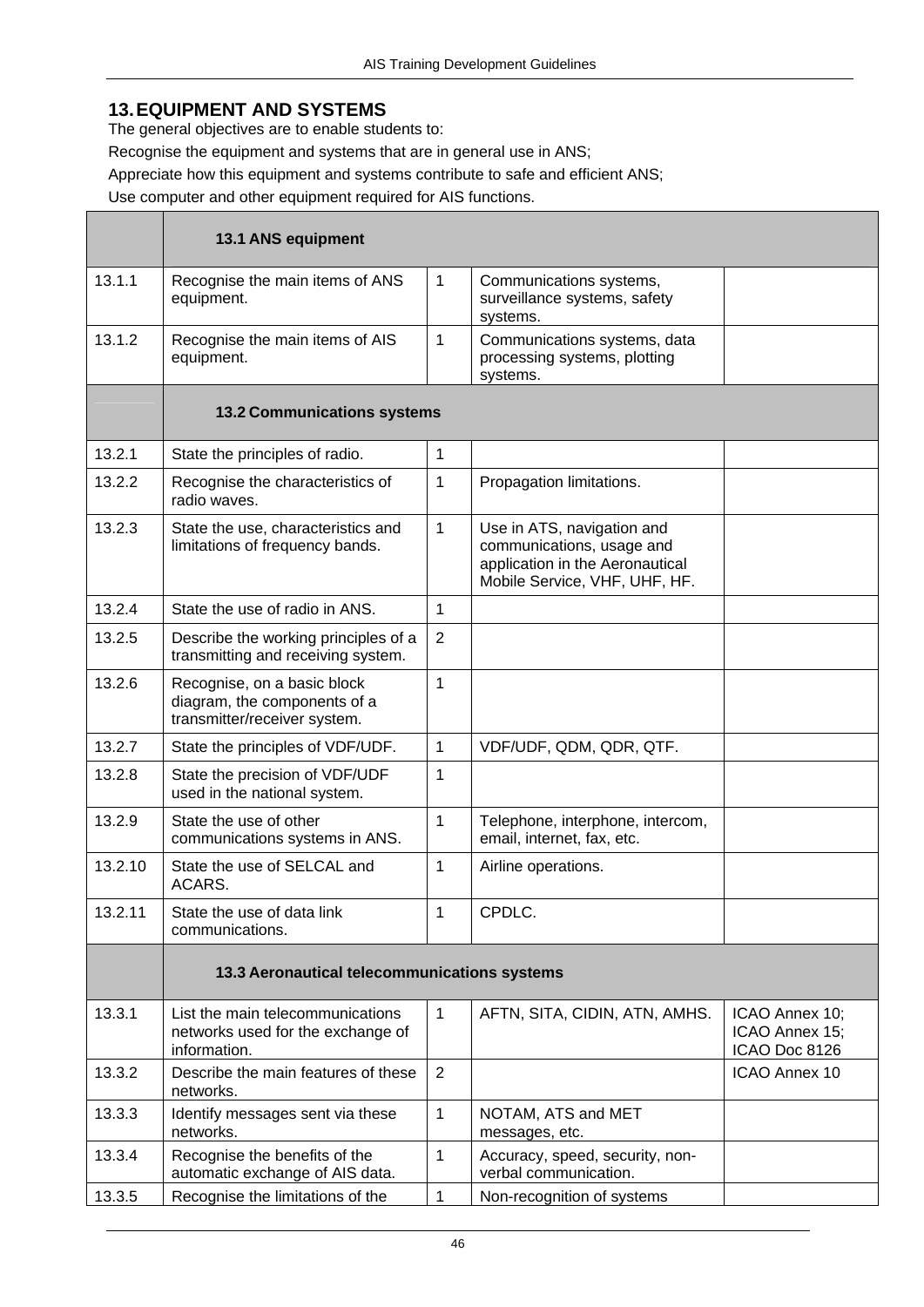|         | automatic exchange of AIS data.                                                          |                | failure.                                                                                   |                             |
|---------|------------------------------------------------------------------------------------------|----------------|--------------------------------------------------------------------------------------------|-----------------------------|
| 13.3.6  | State the working principles of<br>broadcasting systems.                                 | 1              | e.g. ATIS, VOLMET.                                                                         |                             |
| 13.3.7  | Explain the use of these<br>broadcasting systems in ATS.                                 | $\overline{2}$ |                                                                                            |                             |
| 13.3.8  | State the principles of closed circuit<br>information systems.                           | $\mathbf{1}$   | CCIS.                                                                                      |                             |
| 13.3.9  | Explain the use of CCIS in AIS.                                                          | $\overline{2}$ | Data carried on CCIS.                                                                      |                             |
|         | 13.4 Surveillance systems                                                                |                |                                                                                            |                             |
| 13.4.1  | State the principles of radar.                                                           | $\mathbf{1}$   |                                                                                            |                             |
| 13.4.2  | Recognise the characteristics of<br>radar waves.                                         | 1              |                                                                                            |                             |
| 13.4.3  | Recognise the use of different types<br>of radar.                                        | $\mathbf{1}$   | Long and short range radars,<br>weather radar, high resolution<br>radars.                  |                             |
| 13.4.4  | Recognise the characteristics,<br>including limitations, of different<br>types of radar. | $\mathbf{1}$   | Frequency bands, long and short<br>range radars, weather radar, high<br>resolution radars. |                             |
| 13.4.5  | Explain the working principles of<br>primary radar.                                      | $\overline{2}$ | PSR.                                                                                       |                             |
| 13.5.6  | Explain the working principles of<br>secondary surveillance radar.                       | $\overline{2}$ | SSR, Mode A, Mode C.                                                                       |                             |
| 13.4.7  | State the uses of PSR and SSR in<br>ATC.                                                 | $\mathbf{1}$   | Surface movement, DFTI,<br>PAR/GCA, aerodrome, approach<br>and en-route.                   |                             |
| 13.4.8  | List the advantages and<br>disadvantages of PSR and SSR.                                 | 1              |                                                                                            |                             |
| 13.4.9  | State the principles of Mode S.                                                          | $\mathbf{1}$   |                                                                                            |                             |
| 13.4.10 | Recognise the use of Mode S in<br>ATC systems.                                           | $\mathbf{1}$   |                                                                                            |                             |
| 13.4.11 | State the working principles of<br>Automatic Dependent Surveillance<br>systems.          | 1              | ADS, satellite systems (GPS,<br>GNSS), data links.                                         |                             |
| 13.4.12 | Be aware of the use and limitations<br>of ADS.                                           | $\overline{0}$ | Situational awareness, Update<br>times, no voice prompts, universal<br>availability.       |                             |
|         | 13.5 European AIS Database (EAD)                                                         |                |                                                                                            |                             |
| 13.5.1  | State the principles of the European<br>AIS Database.                                    | 1              | EAD.                                                                                       | www.ead.eurocontr<br>ol.int |
| 13.5.2  | Describe the main components of<br>the EAD.                                              | $\overline{2}$ | PAMS, INO, SDO.                                                                            |                             |
| 13.5.3  | Describe the data flow between the<br>EAD and its clients.                               | $\overline{2}$ | ESI, ECIT, internet.                                                                       |                             |
| 13.5.4  | Recognise the methods used to<br>exchange data between the EAD<br>and its clients.       | $\overline{2}$ | AICM/AIXM, xml.                                                                            |                             |
|         | <b>13.6 Computerisation</b>                                                              |                |                                                                                            |                             |
| 13.6.1  | State the difference between                                                             | 1              |                                                                                            |                             |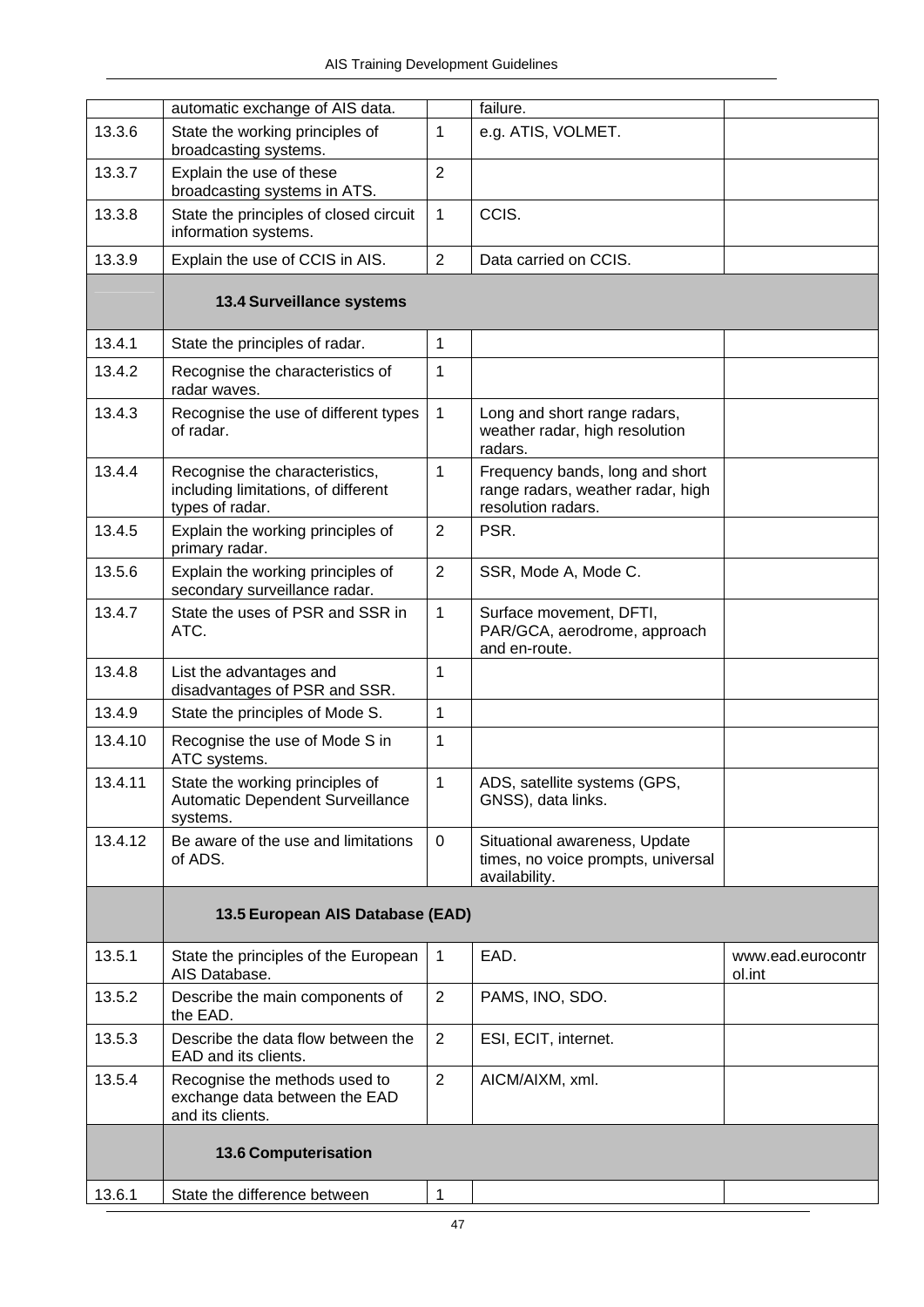|        | hardware and software.                |   |                                                                |  |
|--------|---------------------------------------|---|----------------------------------------------------------------|--|
| 13.6.2 | Recognise hardware components.        |   | Terminal, printer, keyboard,<br>monitor, modem, network, etc.  |  |
| 13.6.3 | Recognise software components.        |   | Programmes and applications,<br>operating systems, files, etc. |  |
| 13.6.4 | Describe common operating<br>systems. | 2 | DOS, UNIX, LINUX, WINDOWS,<br>etc.                             |  |
| 13.6.5 | Use input devices.                    | 3 | Mouse, keyboard, touch input<br>display, etc.                  |  |
| 13.6.6 | Use text processing applications.     | 3 | e.g. MS Word, Excel.                                           |  |
| 13.6.7 | Use information storage devices.      | 3 | File systems, CD-ROM, DVD,<br>memory stick, etc.               |  |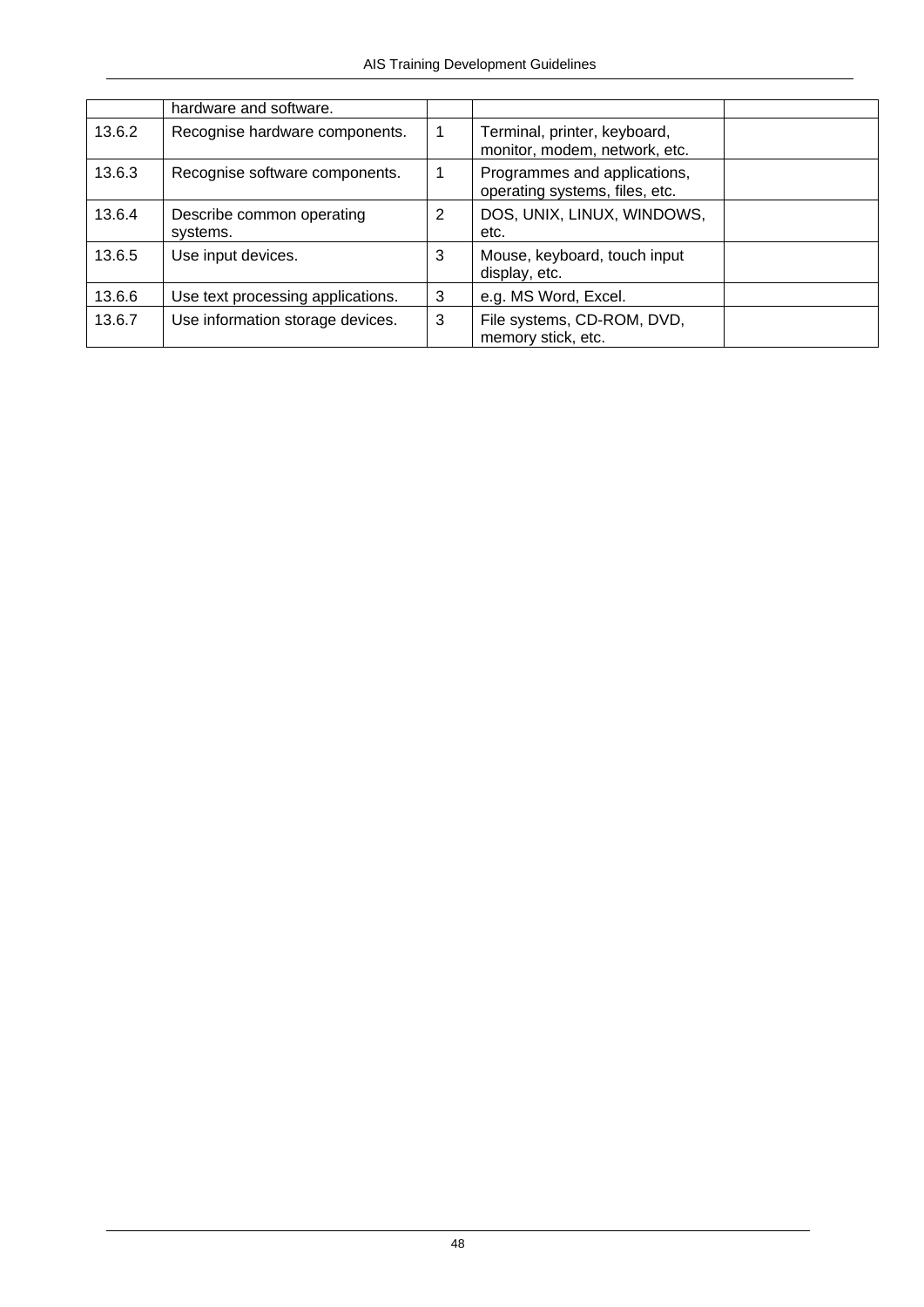# **14. ATM AND AIM CONCEPTS / STRATEGIES / TECHNOLOGIES**

The general objectives are to enable students to: Appreciate ongoing developments in ATM and AIS;

Be aware of their possible impact on AIS.

|        | 14.1 European ATM Master Plan                            |             |                                                                                                                                                                                                                                                                                                                         |                                                                                                                                                                                                                                                                                                                                                            |  |
|--------|----------------------------------------------------------|-------------|-------------------------------------------------------------------------------------------------------------------------------------------------------------------------------------------------------------------------------------------------------------------------------------------------------------------------|------------------------------------------------------------------------------------------------------------------------------------------------------------------------------------------------------------------------------------------------------------------------------------------------------------------------------------------------------------|--|
| 14.1.1 | Be aware of the European ATM<br>Master Plan              | $\mathbf 0$ | Future of ATM in Europe, SESAR,                                                                                                                                                                                                                                                                                         | European ATM<br>Master Plan;<br>EUROCONTROL<br><b>Strategic Guidance</b><br>in support of the<br>execution of the<br>European ATM<br>Master Plan                                                                                                                                                                                                           |  |
| 14.1.2 | Be aware of the impact on future<br>ATM systems.         | 0           | Performance, network,<br>information management,<br>infrastructure.                                                                                                                                                                                                                                                     |                                                                                                                                                                                                                                                                                                                                                            |  |
| 14.1.3 | Be aware of the impact on AIS.                           | 0           | Transition from AIS to AIM,<br>Information Management,<br>SWIM.                                                                                                                                                                                                                                                         | www.eurocontrol.int<br>/aim                                                                                                                                                                                                                                                                                                                                |  |
|        | 14.2 Single European Sky                                 |             |                                                                                                                                                                                                                                                                                                                         |                                                                                                                                                                                                                                                                                                                                                            |  |
| 14.2.1 | Be aware of the concept of SES.                          | 0           | <b>EC Regulatory Framework</b>                                                                                                                                                                                                                                                                                          | <b>EC Regulation No</b><br>549/2004 amended<br>by Regulation No<br>1070/2009 SES II;<br><b>EC Regulation No</b><br>550/2004 amended<br>by Regulation No<br>1070/2009 SES II;<br><b>EC Regulation No</b><br>551/2004 amended<br>by Regulation No<br>1070/2009 SES I;<br><b>EC Regulation No</b><br>552/2004 amended<br>by Regulation No<br>1070/2009 SES II |  |
| 14.2.2 | Be aware of the concept of FAB.                          | $\mathbf 0$ | FAB initiatives in Europe                                                                                                                                                                                                                                                                                               | www.eurocontrol.int<br>/articles/functional-<br>airspace-blocks-<br>fabs-and-single-<br>european-sky-ses;<br><b>EC Regulation No</b><br>1070/2009                                                                                                                                                                                                          |  |
| 14.2.3 | Be aware of the impact of SESAR<br>on future operations. | $\mathbf 0$ | The SESAR (Single European<br>Sky ATM Research) programme<br>building the future European air<br>traffic management system.<br>The technological and operational<br>dimension of the Single European<br>Sky (SES) initiative to meet future<br>airspace capacity and safety<br>needs.<br>The mission of the SESAR Joint | www.sesarju.eu;<br>www.eurocontrol.int<br>/content/sesar-and-<br>research                                                                                                                                                                                                                                                                                  |  |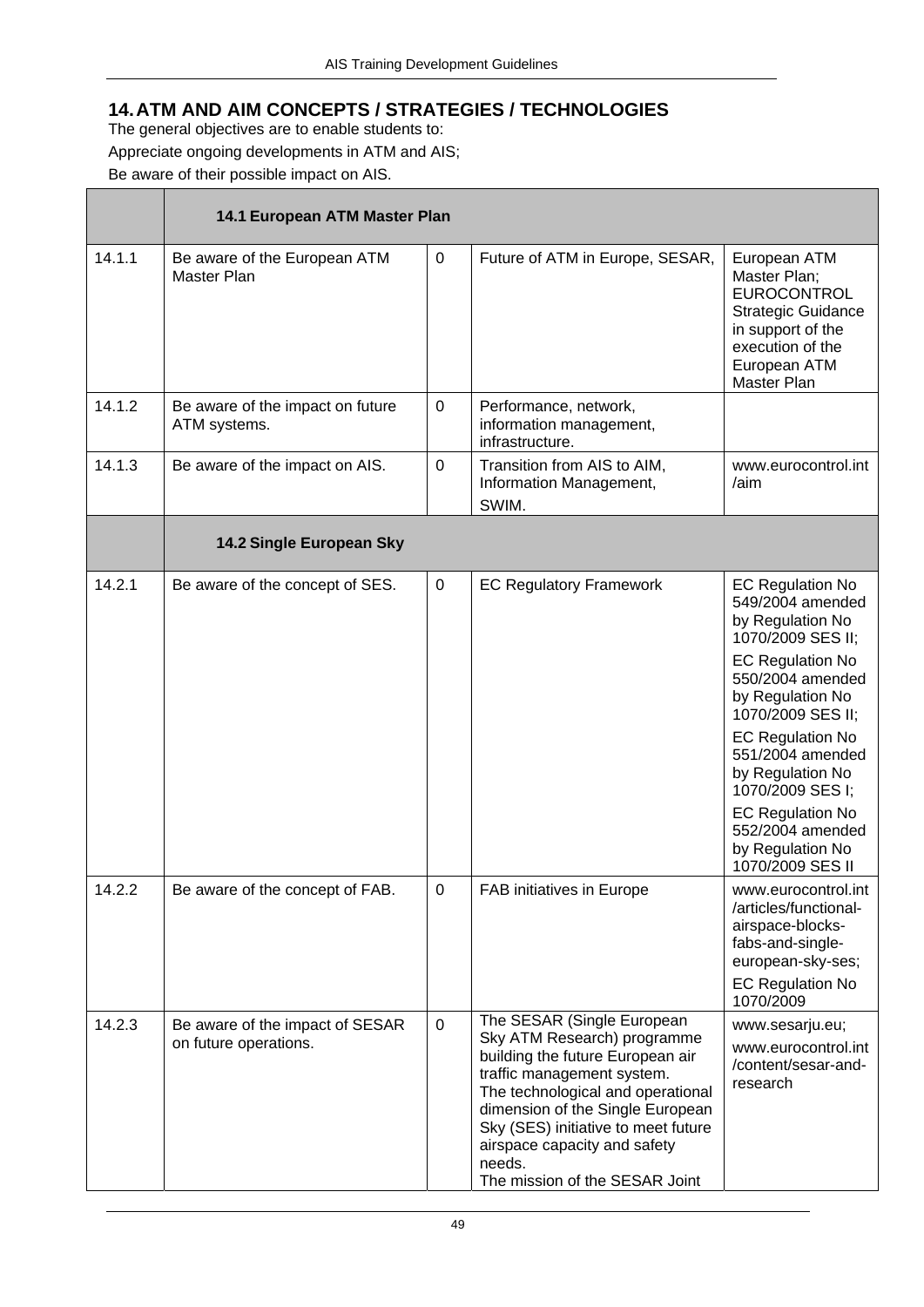|        |                                                                                                |                | Undertaking.                                                                                                         |                                                                                                                                                                                                                              |
|--------|------------------------------------------------------------------------------------------------|----------------|----------------------------------------------------------------------------------------------------------------------|------------------------------------------------------------------------------------------------------------------------------------------------------------------------------------------------------------------------------|
|        | 14.3 Free routing                                                                              |                |                                                                                                                      |                                                                                                                                                                                                                              |
| 14.3.1 | Be aware of the Free Route<br>Concept of Operations (FRA)                                      | $\mathbf 0$    | Specified airspace, route<br>planning, defined entry and exit<br>points.                                             | EUROCONTROL<br>European ARN                                                                                                                                                                                                  |
| 14.3.2 | Be aware of the concept of<br>Airspace Organisation regarding<br><b>FRA</b>                    | $\overline{0}$ | Airspace reservations, vertical<br>limits, horizontal limits,<br>sectorisation                                       | <b>EUROCONTROL</b><br>European ARN                                                                                                                                                                                           |
| 14.3.3 | Be aware of (publication)<br>coordination within FRA                                           | $\mathbf 0$    | AIP, Letters of Agreement                                                                                            | <b>EUROCONTROL</b><br>European ARN                                                                                                                                                                                           |
| 14.3.4 | Be aware of Flight Planning<br>procedures within FRA                                           | $\mathbf 0$    | Format, lat/long points, route<br>description, submission                                                            | EUROCONTROL<br>European ARN                                                                                                                                                                                                  |
|        | 14.4 Transition from AIS to AIM (IM)                                                           |                |                                                                                                                      |                                                                                                                                                                                                                              |
| 14.4.1 | Recognise the need for an AIM<br>Strategy.                                                     | 1              | From AIS to AIM, Digital AIM,<br><b>Towards Information</b><br>Management (AIM, SWIM),                               | ICAO Annex 15;<br>ICAO Roadmap for<br>transition from AIS<br>to AIM,<br><b>EUROCONTROL</b><br><b>Strategic Guidance</b><br>in support of the<br>execution of the<br>European ATM<br>Master Plan;<br>www.atmmasterpla<br>n.eu |
| 14.4.2 | Be aware of the objectives of AIM.                                                             | $\mathbf 0$    | Objectives of the transition to AIM                                                                                  | ICAO Roadmap for<br>transition from AIS<br>to AIM;<br><b>EUROCONTROL</b><br><b>Strategic Guidance</b><br>in support of the<br>execution of the<br>European ATM<br>Master Plan;<br>www.eurocontrol.int<br>/aim                |
| 14.4.3 | Be aware of the benefits and<br>impact of implementing AIM on the<br>existing AIS environment. | $\mathbf 0$    | Automation, digitize, metadata,<br>datasets, data models,<br>standardized data exchange<br>formats, new technologies | ICAO Roadmap for<br>transition from AIS<br>to AIM,<br><b>EUROCONTROL</b><br><b>Strategic Guidance</b><br>in support of the<br>execution of the<br>European ATM<br>Master Plan                                                |
|        | 14.5 Data exchange standards                                                                   |                |                                                                                                                      |                                                                                                                                                                                                                              |
| 14.5.1 | Be aware of a need to adopt a<br>common data model.                                            | $\overline{0}$ | Standardisation.                                                                                                     |                                                                                                                                                                                                                              |
| 14.5.2 | State data exchange standards<br>commonly used in AIS/AIM.                                     | $\mathbf{1}$   | EUROCONTROL standards, e.g.<br>AICM, AIXM, WXXM, ANXM<br>ISO standards, e.g. series 19100                            |                                                                                                                                                                                                                              |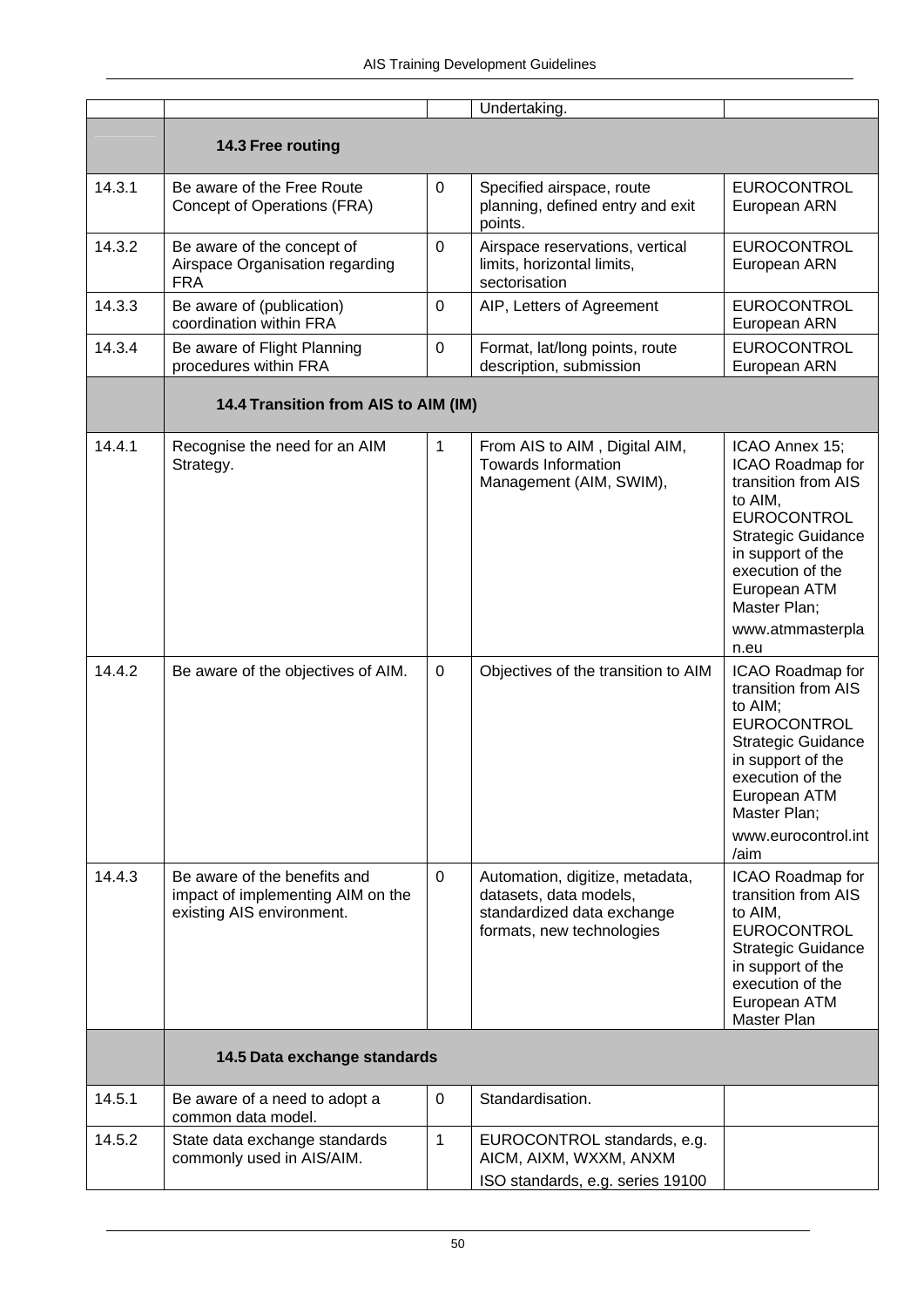|        | <b>14.6 eAIP</b>                                                                                              |                |                                                                                                                                             |                                                                                                         |  |
|--------|---------------------------------------------------------------------------------------------------------------|----------------|---------------------------------------------------------------------------------------------------------------------------------------------|---------------------------------------------------------------------------------------------------------|--|
| 14.6.1 | Be aware of the need for a<br>harmonized presentation of<br>aeronautical information in<br>electronic format. | $\overline{0}$ |                                                                                                                                             |                                                                                                         |  |
| 14.6.2 | Be aware of the EUROCONTROL<br>specification for an electronic AIP.                                           | $\mathbf{1}$   | <b>EUROCONTROL eAIP</b><br>Specification, html, DTD, xml,<br>SVG, EC Regulation 73/2010<br>(Means of compliance)                            |                                                                                                         |  |
|        | <b>14.7 Digital NOTAM</b>                                                                                     |                |                                                                                                                                             |                                                                                                         |  |
| 14.7.1 | Be aware of the concept for a<br>digital NOTAM.                                                               | $\mathbf 0$    | <b>EUROCONTROL Digital NOTAM</b><br>concept                                                                                                 | <b>EUROCONTROL</b><br>Digital NOTAM<br>concept                                                          |  |
|        | 14.8 Integrated Briefing                                                                                      |                |                                                                                                                                             |                                                                                                         |  |
| 14.8.1 | Describe the principle of integrated<br>briefing.                                                             | $\overline{2}$ | AIS, MET, ARO, ATFM/ATFCM,<br>etc.                                                                                                          | <b>ICAO EUR Doc</b><br>010;<br>ICAO Annex 2;<br>ICAO Annex 15;<br>ICAO Doc 8126;<br><b>ICAO Annex 3</b> |  |
|        | 14.9 Geographic Information System (GIS) technology                                                           |                |                                                                                                                                             |                                                                                                         |  |
| 14.9.1 | Define "GIS".                                                                                                 | 1              |                                                                                                                                             | OpenGIS;<br>ISO19100                                                                                    |  |
| 14.9.2 | List the elements of a GIS.                                                                                   | $\mathbf{1}$   | 3 essential components of<br>geographic information                                                                                         |                                                                                                         |  |
| 14.9.3 | Be aware of the use of GIS in AIM.                                                                            | $\Omega$       | interoperable aeronautical<br>geospatial information layers.<br>Electronic Terrain & Obstacle<br>Data, aerodrome data, electronic<br>charts |                                                                                                         |  |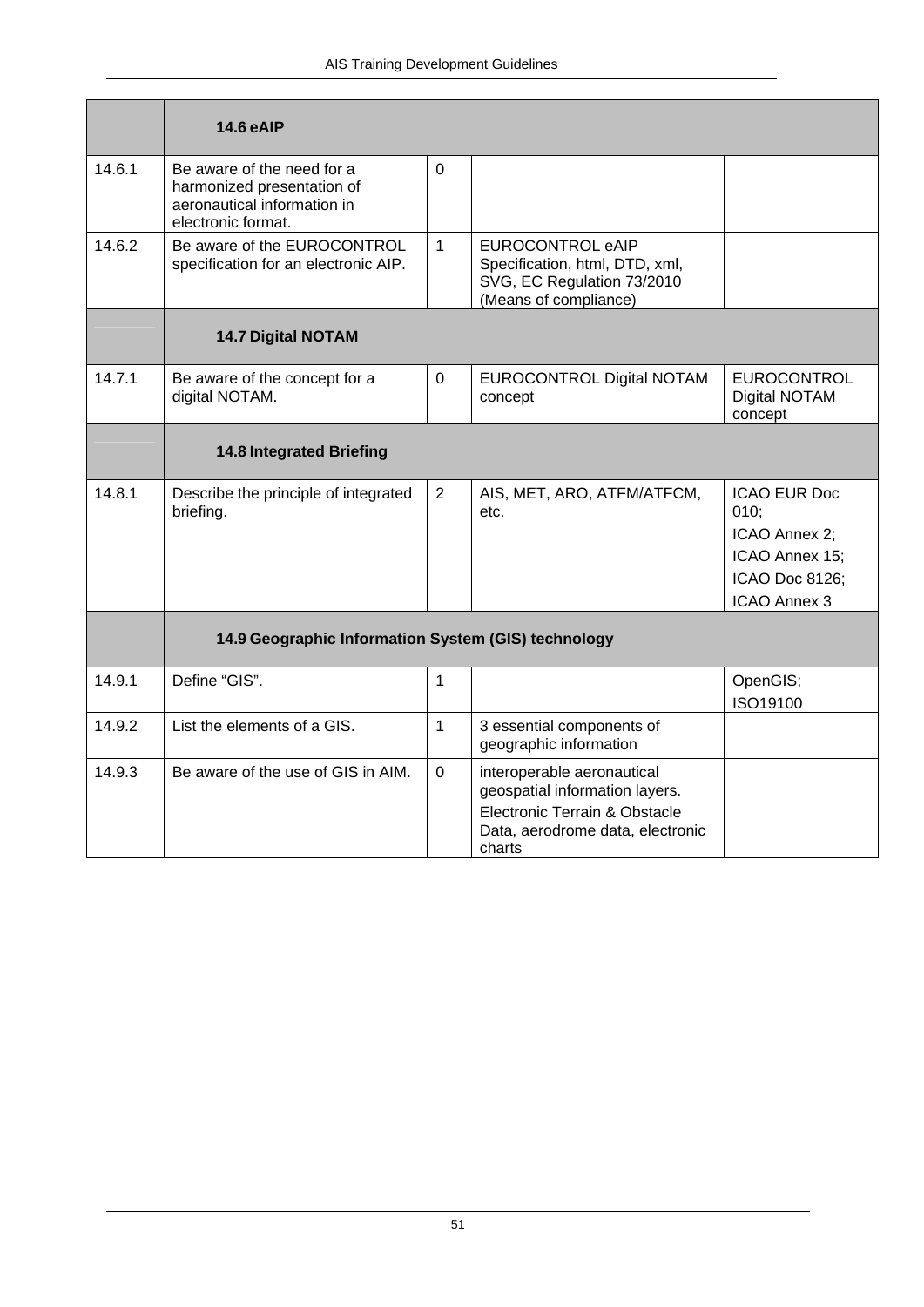# **15. ENGLISH FOR THE AERONAUTICAL INFORMATION SERVICES**

The general objectives are to enable students to:

Communicate effectively, in English, according to the demands of the job;

Use the aviation terminology required for AIS tasks.

Г

Note: This training module highlights the need for familiarisation with aviation terminology for AIS practice. Students will normally require a level of general English equivalent to B1 of the Common European Framework Reference for Languages.

|         | <b>15.1 Basic requirements</b>                                               |              |                                                                                                                                                                                         |                                                     |
|---------|------------------------------------------------------------------------------|--------------|-----------------------------------------------------------------------------------------------------------------------------------------------------------------------------------------|-----------------------------------------------------|
| 15.1.1  | Demonstrate appropriate level of<br>English language proficiency.            | 3            | Speaking, listening, reading and<br>writing as determined for AIS<br>practice.                                                                                                          |                                                     |
|         | <b>15.2 Aviation Terms</b>                                                   |              |                                                                                                                                                                                         |                                                     |
| 15.2.1  | Use ICAO alphabet and numbers.                                               | $\mathbf{3}$ |                                                                                                                                                                                         | ICAO Annex 10                                       |
| 15.2.2  | Communicate expressions of radio<br>frequencies and time.                    | 3            |                                                                                                                                                                                         | <b>ICAO Annex 10</b>                                |
| 15.2.3  | Recognise common acronyms.                                                   | $\mathbf{1}$ |                                                                                                                                                                                         | <b>EUROCONTROL</b><br>ATM Lexicon;<br>ICAO Doc 7300 |
| 15.2.4  | Recognise terminology associated<br>with AIS.                                | $\mathbf{1}$ | Responsibilities and functions,<br>AIP, NOTAM, AIC, pre-flight<br>information service, post-flight<br>information, etc.                                                                 | ICAO Annex 15;<br>ICAO Doc 8126                     |
| 15.2.5  | Recognise terminology associated<br>with aircraft.                           | 1            | The forces of flight, parts of an<br>aircraft, propulsion systems, etc.                                                                                                                 | ICAO Annex 6                                        |
| 15.2.6  | Recognise terminology associated<br>with aerodromes.                         | $\mathbf{1}$ | Physical areas of an aerodrome,<br>manoeuvring area, movement<br>area, passenger terminal,<br>services provided at an<br>aerodrome, electronic aids, visual<br>aids, etc.               | ICAO Annex 14                                       |
| 15.2.7  | Recognise ATS terminology.                                                   | 1            | Air traffic control service, flight<br>information service, alerting<br>service, communication facilities,<br>radar facilities, airspace division,<br>classification of airspaces, etc. | ICAO Annex 11;<br>ICAO Doc 4444                     |
| 15.2.8  | Recognise terminology associated<br>with aeronautical<br>telecommunications. | $\mathbf{1}$ | Aeronautical fixed service,<br>aeronautical mobile service,<br>aeronautical radio navigation<br>service aeronautical broadcasting<br>service, etc.                                      | ICAO Annex 10                                       |
| 15.2.9  | Recognise terminology associated<br>with meteorology for aviation.           | $\mathbf 1$  | wind, temperature, dew point,<br>atmospheric pressure, clouds,<br>visibility, thunderstorms,<br>meteorological messages, etc.                                                           | <b>ICAO Annex 3</b>                                 |
| 15.2.10 | Recognise terminology associated<br>with Search and Rescue<br>operations.    | $\mathbf{1}$ | SAR organisation, SAR facilities,<br>procedures, search and rescue<br>signals, etc.                                                                                                     | ICAO Annex 12                                       |
| 15.2.11 | Recognise terminology associated<br>with Aeronautical Charts.                | $\mathbf 1$  | Types of ICAO aeronautical<br>charts, chart distribution,<br>aeronautical chart data, etc.                                                                                              | ICAO Annex 4                                        |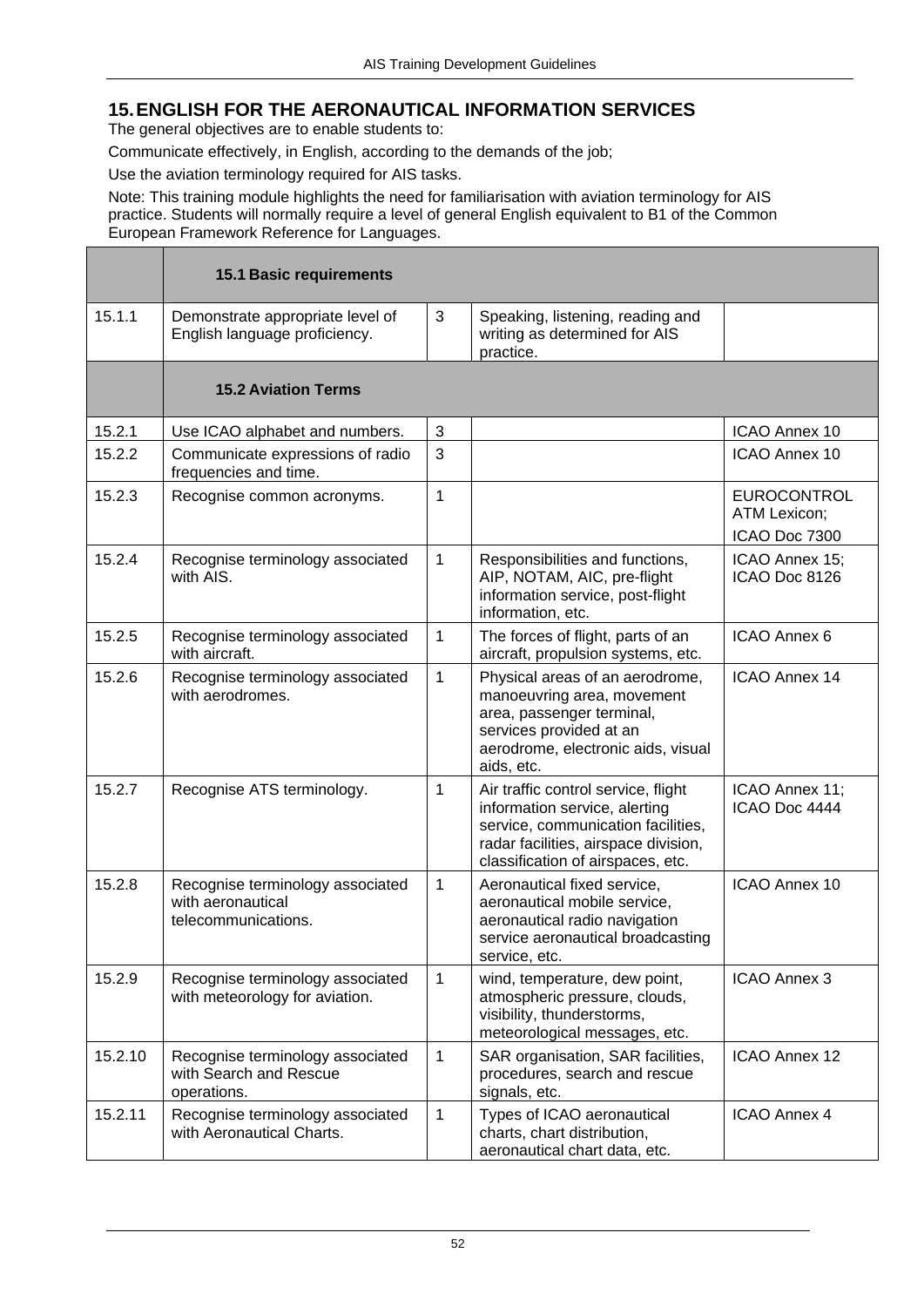# **PART 3 – AIS FUNCTIONS**

A Competency is "an underlying characteristic of a person which results in an effective and/or superior performance in a job" (Boyzatis 1982).

All of the competencies listed below relate to the AIS Functions. Depending on the function some will be more relevant than others. They are all proposed in order to help OJT instructors get the most out of their students in terms of performance and commitment.

critical examining information analysis operational knowledge professional expertise adherence to procedures aviation safety awareness (Safety culture + ATC safety conscious) language skills judgement and decision making reliability accuracy methodical selective attention quality focus customer focus

See Part 4 Competencies for the definition of individual competencies.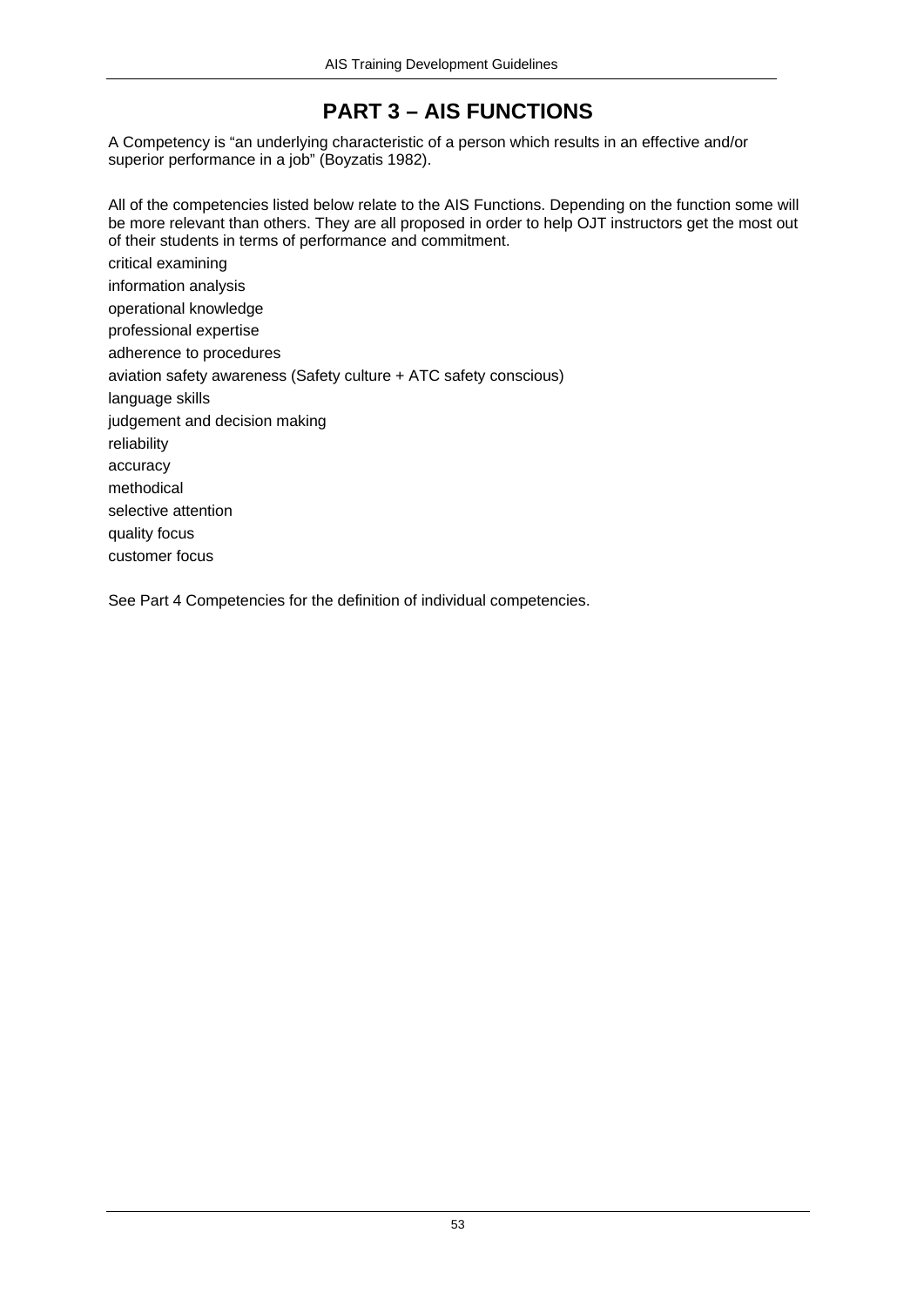### **1. GENERAL DATA MANAGEMENT**

The general objectives are to enable students to:

Receive and process incoming data;

Determine the method of publication;

Distribute data for further processing.

Note: General data management is presented as a basic module to be followed by all students regardless of their ultimate position in AIS operations.

|       | 1.1 Working procedures                                                                                            |                |                                                                                                                           |                  |  |
|-------|-------------------------------------------------------------------------------------------------------------------|----------------|---------------------------------------------------------------------------------------------------------------------------|------------------|--|
| 1.1.1 | Explain the need for working<br>procedures.                                                                       | $\overline{2}$ | Uniformity, reduction of errors,<br>mistakes and duplication of work.                                                     |                  |  |
| 1.1.2 | Describe local working procedures.                                                                                | $\overline{2}$ | e.g. Special filing procedures,<br>local lists, checks for<br>completeness, additional duties<br>during night shift, etc. | Local procedures |  |
| 1.1.3 | Apply local working procedures.                                                                                   | 3              |                                                                                                                           |                  |  |
|       | 1.2 Emergency procedures                                                                                          |                |                                                                                                                           |                  |  |
| 1.2.1 | Describe procedures applicable in<br>the event of equipment failure.                                              | $\overline{2}$ | Hardware.                                                                                                                 | Local procedures |  |
| 1.2.2 | Describe procedures applicable in<br>the event of the loss or non-<br>reception of critical data.                 | $\overline{2}$ | Software and hardware.                                                                                                    | Local procedures |  |
| 1.2.3 | Describe procedures applicable in<br>the event of a severe threat to the<br>AIS unit.                             | $\overline{2}$ | e.g. Fire, emergency evacuation,<br><b>Local Quick Reference</b><br>Handbook.                                             | Local procedures |  |
| 1.2.4 | Select the appropriate checklists<br>for the above emergency<br>situations.                                       | 3              | <b>Local Quick Reference</b><br>Handbook.                                                                                 | Local procedures |  |
|       | 1.3 Operation of equipment and software                                                                           |                |                                                                                                                           |                  |  |
| 1.3.1 | List the equipment and<br>applications in use at the AIS unit.                                                    | $\mathbf{1}$   | Hardware and software.                                                                                                    |                  |  |
| 1.3.2 | Describe the use of the various<br>applications.                                                                  | $\overline{2}$ | Software packages for AIS<br>systems.                                                                                     |                  |  |
| 1.3.3 | Describe the use of the various<br>items of equipment.                                                            | $\overline{2}$ |                                                                                                                           |                  |  |
| 1.3.4 | Operate the equipment.                                                                                            | 3              | Simulated and/or under<br>supervision.                                                                                    |                  |  |
|       | 1.4 Error indications (computer, software)                                                                        |                |                                                                                                                           |                  |  |
| 1.4.1 | Recognise the most significant<br>error messages given by the<br>software applications in use at the<br>AIS unit. | 1              |                                                                                                                           | Local procedures |  |
| 1.4.2 | Describe the significance of error<br>messages given by the software<br>applications in use at the AIS unit.      | $\overline{2}$ |                                                                                                                           | Local procedures |  |
| 1.4.3 | Take appropriate corrective action.                                                                               | 3              |                                                                                                                           | Local procedures |  |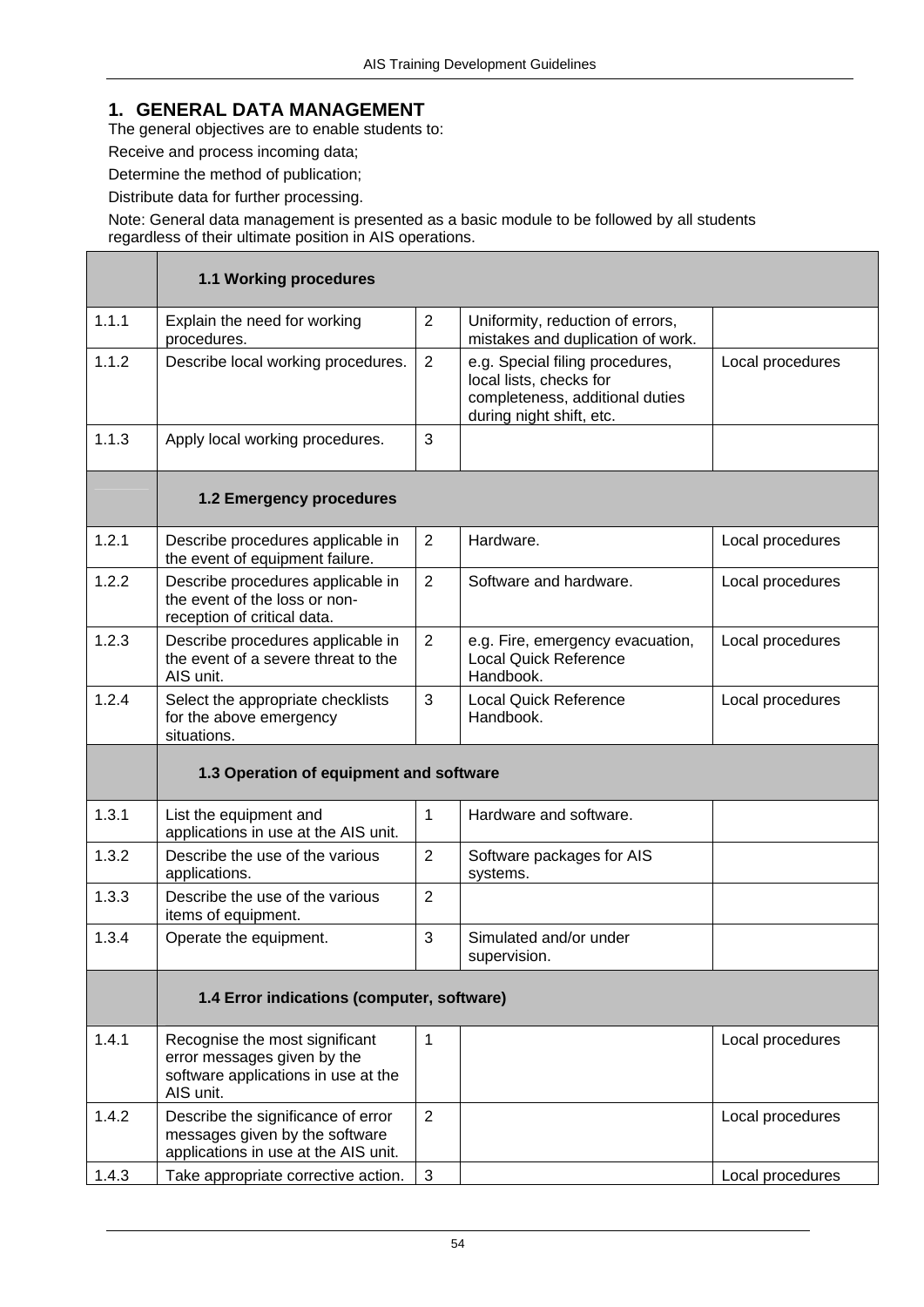|       | 1.5 Encode/decode aeronautical information                                        |                |                                                                     |                                                                                       |  |
|-------|-----------------------------------------------------------------------------------|----------------|---------------------------------------------------------------------|---------------------------------------------------------------------------------------|--|
| 1.5.1 | Encode and decode ICAO<br>"abbreviations and codes".                              | 3              |                                                                     | ICAO Doc 8400                                                                         |  |
| 1.5.2 | Encode and decode national<br>"abbreviations and codes".                          | 3              |                                                                     | National AIP;<br>GEN <sub>2</sub>                                                     |  |
| 1.5.3 | Encode and decode ICAO<br>Location Indicators.                                    | 3              |                                                                     | ICAO Doc 7910                                                                         |  |
| 1.5.4 | Encode and decode ICAO Aircraft<br>Type Designators.                              | 3              |                                                                     | ICAO Doc 8643                                                                         |  |
| 1.5.5 | Encode and decode ICAO chart<br>symbols.                                          | 3              |                                                                     | <b>ICAO Annex 4</b>                                                                   |  |
| 1.5.6 | Encode and decode national chart<br>symbols.                                      | 3              |                                                                     | National AIP GEN 3                                                                    |  |
| 1.5.7 | Encode and decode NOTAM<br>qualifiers.                                            | 3              | NSC and Q-line.                                                     | ICAO Doc 8126                                                                         |  |
| 1.5.8 | Encode and decode NOTAM<br>items.                                                 | 3              | Items A-G.                                                          | <b>ICAO Annex 15</b>                                                                  |  |
| 1.5.9 | Encode and decode SNOWTAM,<br>ASHTAM, (BIRDTAM) items.                            | 3              | Items A-T.                                                          | ICAO Annex 15;<br><b>EUROCONTROL</b><br><b>SNOWTAM</b><br>Harmonisation<br>Guidelines |  |
|       | 1.6 Translate aeronautical information                                            |                |                                                                     |                                                                                       |  |
| 1.6.1 | Translate aeronautical information<br>using appropriate ICAO<br>terminology.      | 3              | Translate into English and/or local<br>language.                    | ICAO Doc 9713                                                                         |  |
|       |                                                                                   |                | 1.7 Perform quality checks on raw data and aeronautical information |                                                                                       |  |
| 1.7.1 | Verify the raw data.                                                              | 3              | Authorised source, completeness,<br>accuracy, validity, etc.        | ICAO Annex 15;<br>EUROCONTROL<br>ADP and SDP;<br>ICAO Doc 8126                        |  |
| 1.7.2 | Verify completeness, validity and<br>presentation of aeronautical<br>information. | 3              | Note: Refers to product before<br>distribution.                     |                                                                                       |  |
|       | 1.8 Process post-flight information                                               |                |                                                                     |                                                                                       |  |
| 1.8.1 | Describe the method of processing<br>post-flight information.                     | $\overline{2}$ |                                                                     | ICAO Annex 15;<br>ICAO Doc 8126                                                       |  |
| 1.8.2 | Process post-flight information.                                                  | 3              |                                                                     |                                                                                       |  |
|       | 1.9 Provide data for compiling statistical data                                   |                |                                                                     |                                                                                       |  |
| 1.9.1 | Select the required data for<br>compiling statistical data.                       | 3              |                                                                     | Local procedures                                                                      |  |
| 1.9.2 | Retrieve the required data for<br>compiling statistical data.                     | 3              |                                                                     | Local procedures                                                                      |  |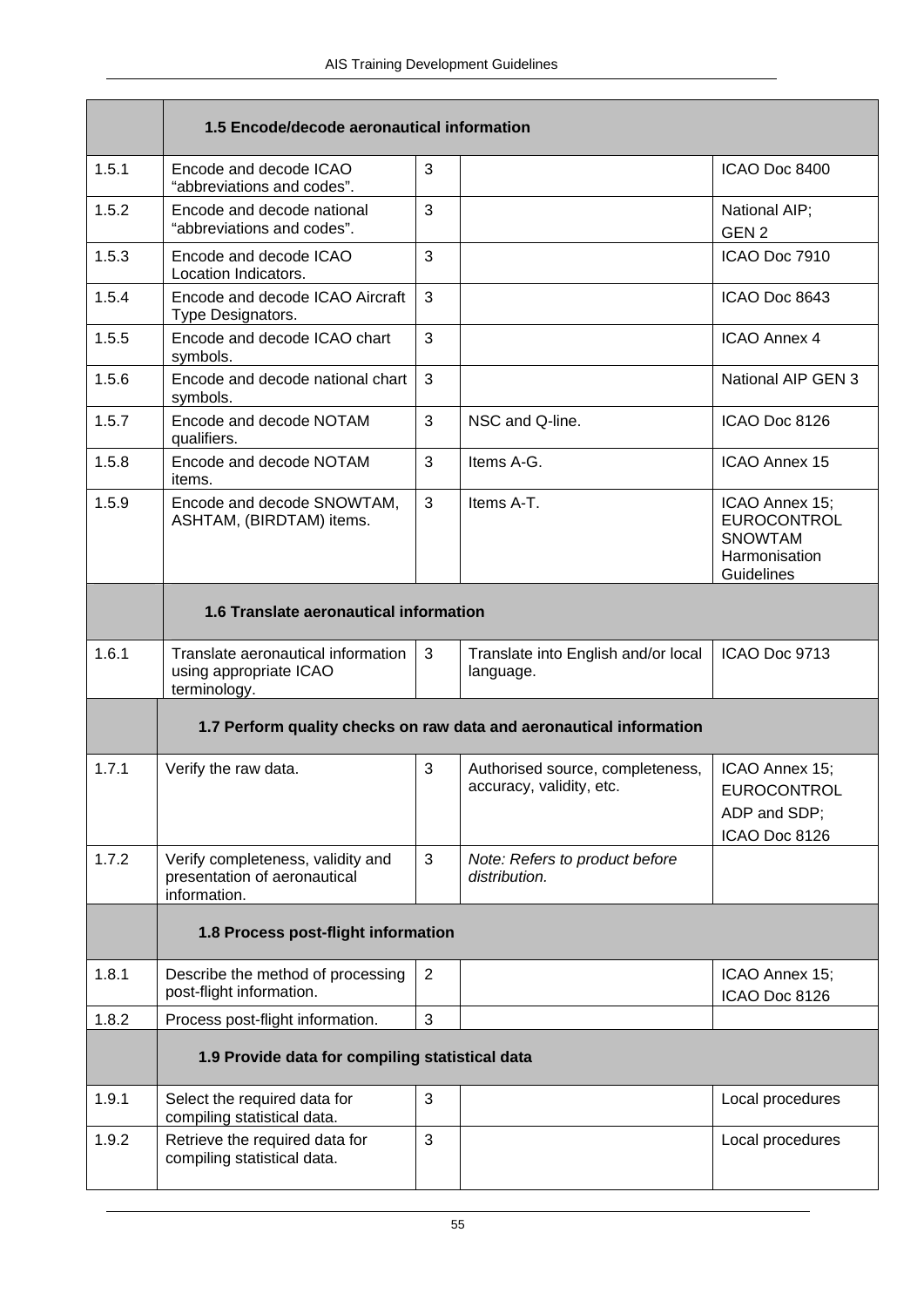| 1.9.3   | Deliver the required data for<br>compiling statistical data.                                | 3              |                                                                                                                                                                  | Local procedures                                    |
|---------|---------------------------------------------------------------------------------------------|----------------|------------------------------------------------------------------------------------------------------------------------------------------------------------------|-----------------------------------------------------|
|         | 1.10 Ensure traceability of data/aeronautical information                                   |                |                                                                                                                                                                  |                                                     |
| 1.10.1  | Explain the need for recording and<br>filing raw data.                                      | $\overline{2}$ |                                                                                                                                                                  | ICAO Doc 8126;<br><b>EUROCONTROL</b><br>ADP and SDP |
| 1.10.2  | Describe the procedures to ensure<br>traceability of data/aeronautical<br>information.      | $\overline{2}$ | Manual or electronic log sheet.                                                                                                                                  | Local procedures                                    |
| 1.10.3  | Apply the procedures to ensure<br>traceability of data/aeronautical<br>information.         | 3              |                                                                                                                                                                  |                                                     |
| 1.10.4  | Detect data anomalies or errors.                                                            | 3              |                                                                                                                                                                  |                                                     |
| 1.10.5  | Correct data anomalies or errors.                                                           | 3              |                                                                                                                                                                  | Local procedures                                    |
|         | 1.11 Process raw data                                                                       |                |                                                                                                                                                                  |                                                     |
| 1.11.1  | List the authorised sources of raw<br>data.                                                 | 1              |                                                                                                                                                                  | ICAO Doc 8126                                       |
| 1.11.2  | Describe the type of data<br>originating from authorised<br>sources of raw data.            | $\overline{2}$ |                                                                                                                                                                  |                                                     |
| 1.11.3  | List channels of communication<br>for the submission of raw data.                           | 1              | Fax, email, mail, AFTN, etc.                                                                                                                                     | ICAO Doc 8126                                       |
| 1.11.4  | Verify that the raw data to be<br>published by AIS comes from an<br>appropriate originator. | 3              |                                                                                                                                                                  | ICAO Annex 15;<br>Local procedures                  |
| 1.11.5  | Describe the process used for<br>filing raw data.                                           | $\overline{2}$ |                                                                                                                                                                  | Local procedures                                    |
| 1.11.6  | File raw data.                                                                              | 3              |                                                                                                                                                                  |                                                     |
| 1.11.7  | Describe the process of verifying<br>the raw data.                                          | $\overline{2}$ |                                                                                                                                                                  | ICAO Annex 15;<br><b>EUROCONTROL</b><br>ADP and SDP |
| 1.11.8  | Verify raw data.                                                                            | 3              |                                                                                                                                                                  |                                                     |
| 1.11.9  | Describe the criteria to be applied<br>for determining the categories of<br>information.    | $\overline{2}$ | Basic, permanent, temporary and<br>of short duration, temporary and<br>of long duration. Information of an<br>explanatory, advisory or<br>administrative nature. | ICAO Doc 8126                                       |
| 1.11.10 | Associate the categories of<br>information with the methods of<br>publication.              | 3              | AIP + AMDT, AIC, SUP, NOTAM<br>and charts.                                                                                                                       | <b>ICAO Annex 15</b>                                |
| 1.11.11 | Select the means of publication.                                                            | 3              |                                                                                                                                                                  |                                                     |
| 1.11.12 | Determine if proposed<br>publication/effective date can be<br>met.                          | 3              |                                                                                                                                                                  | Local procedures                                    |
| 1.11.13 | Request a new publication date if<br>necessary.                                             | 3              | Co-ordinate a new publication/<br>effective date when the proposed<br>publication/effective date cannot                                                          | Local procedures                                    |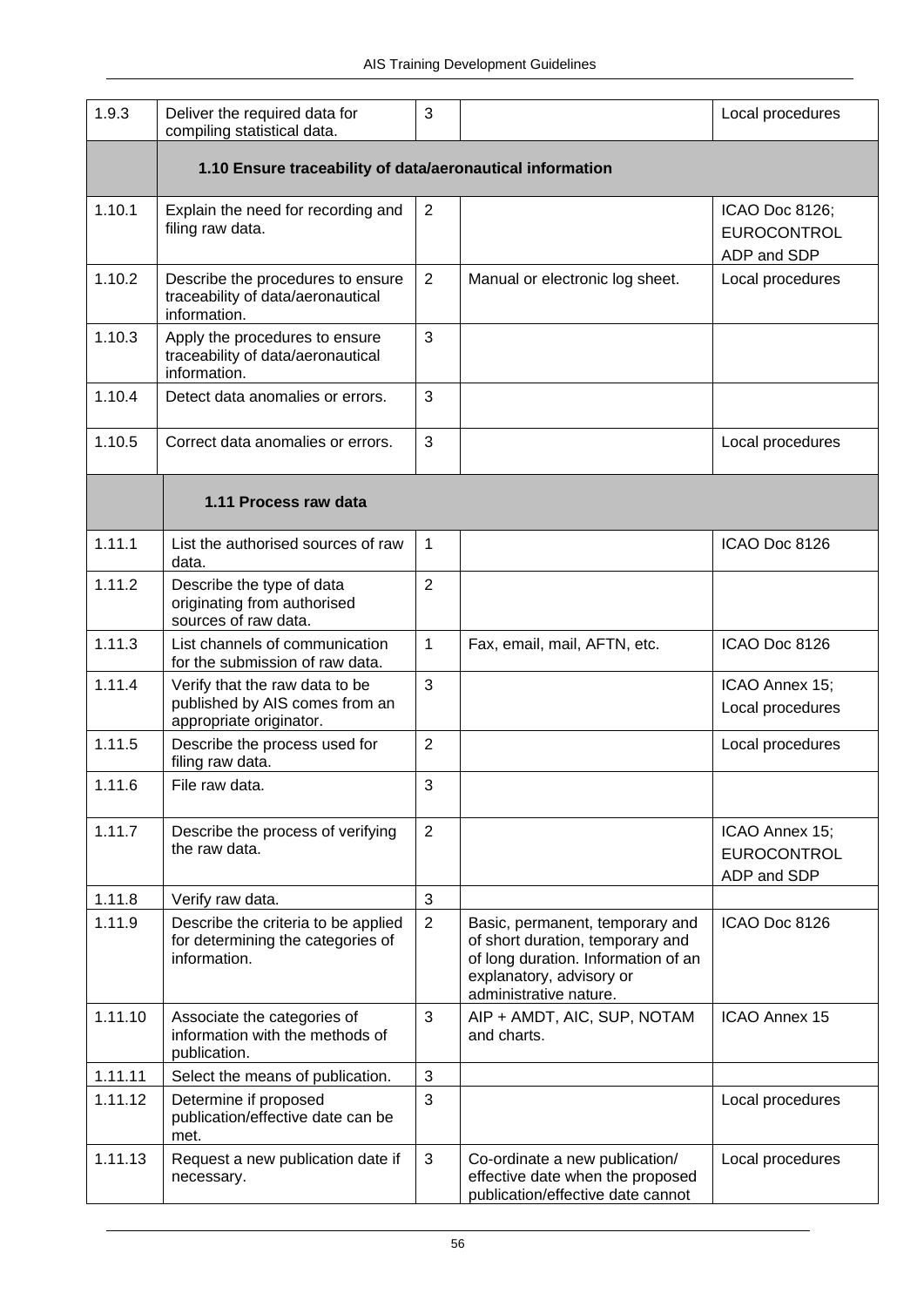|         |                                                                      | be met. |                  |
|---------|----------------------------------------------------------------------|---------|------------------|
| 1.11.14 | Describe the process of data<br>distribution for further processing. |         | Local procedures |
| 1.11.15 | Distribute the data for further<br>processing.                       |         | Local procedures |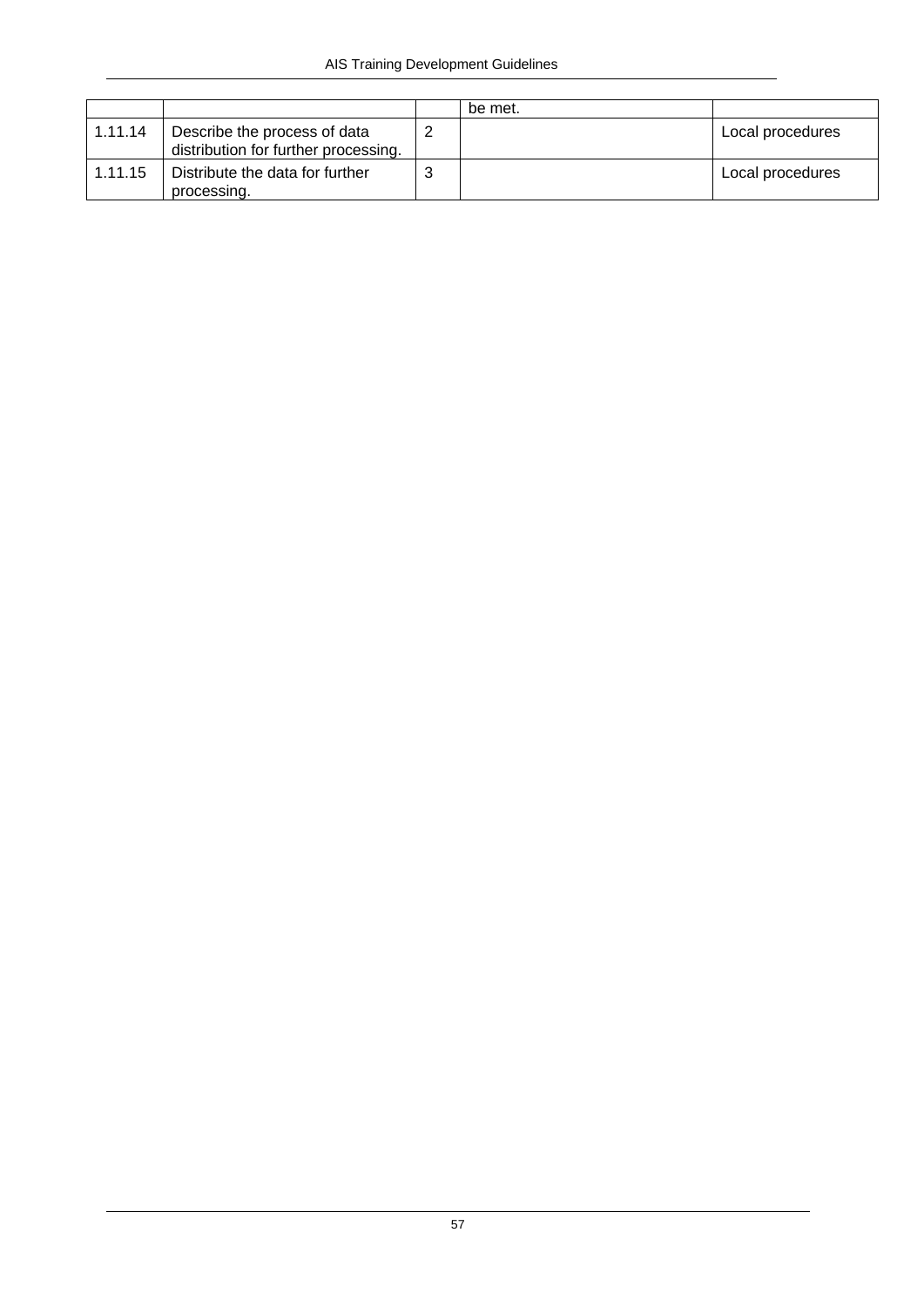# **2. STATIC DATA**

The general objectives are to enable students to:

Describe and explain the purpose, function and significance of static data;

Store static data in a database;

Provide required static data for other databases.

|       | 2.1 Significance of static data                                                      |                |                                                                           |                                                                                     |  |
|-------|--------------------------------------------------------------------------------------|----------------|---------------------------------------------------------------------------|-------------------------------------------------------------------------------------|--|
| 2.1.1 | Explain the purpose, function and<br>significance of static data.                    | $\overline{2}$ |                                                                           | <b>EUROCONTROL</b><br>ADP and SDP:<br>ICAO Doc 8126;<br>www.eurocontrol.int/<br>aim |  |
|       | 2.2 Compile positional data                                                          |                |                                                                           |                                                                                     |  |
| 2.2.1 | Explain the requirements for the<br>formatting and resolution of<br>positional data. | $\overline{2}$ |                                                                           | ICAO Annex 15;<br>ICAO Doc 812;6<br>ICAO Annex 4                                    |  |
| 2.2.2 | Convert positional data into the<br>required format and resolution.                  | 3              |                                                                           | ICAO Doc 9674;<br>ICAO Doc 8126;<br>ICAO Annex 4                                    |  |
|       | 2.3 Store static data (including positional data)                                    |                |                                                                           |                                                                                     |  |
| 2.3.1 | Describe the procedures for<br>storing static data.                                  | $\overline{2}$ |                                                                           | <b>EUROCONTROL</b><br>ADP and SDP;<br>Local Database<br>Manual                      |  |
| 2.3.2 | Describe the criteria to be applied<br>for storing data into the database.           | $\overline{2}$ |                                                                           | <b>EUROCONTROL</b><br>ADP and SDP;<br>Local Database<br>Manual                      |  |
| 2.3.3 | Store data in the database.                                                          | 3              |                                                                           | <b>EUROCONTROL</b><br>ADP and SDP;<br>Local Database<br>Manual                      |  |
|       | 2.4 Maintain database of static data                                                 |                |                                                                           |                                                                                     |  |
| 2.4.1 | Describe the model of the<br>database used.                                          | $\overline{2}$ | ORACLE, SQL, SAP Relational<br>databases, Connection to GIS,<br>AICM/AIXM | Local Database<br>Manual                                                            |  |
| 2.4.2 | Describe the structure of the<br>database used.                                      | $\overline{2}$ |                                                                           | Local Database<br>Manual                                                            |  |
| 2.4.3 | Operate the database used.                                                           | 3              |                                                                           | Local Database<br>Manual                                                            |  |
| 2.4.4 | Describe the quality checks<br>carried out on the data base.                         | $\overline{2}$ | Automatic or manual.                                                      | Local Database<br>Manual;<br>Local procedures                                       |  |
| 2.4.5 | Carry out quality checks.                                                            | 3              |                                                                           | Local procedures                                                                    |  |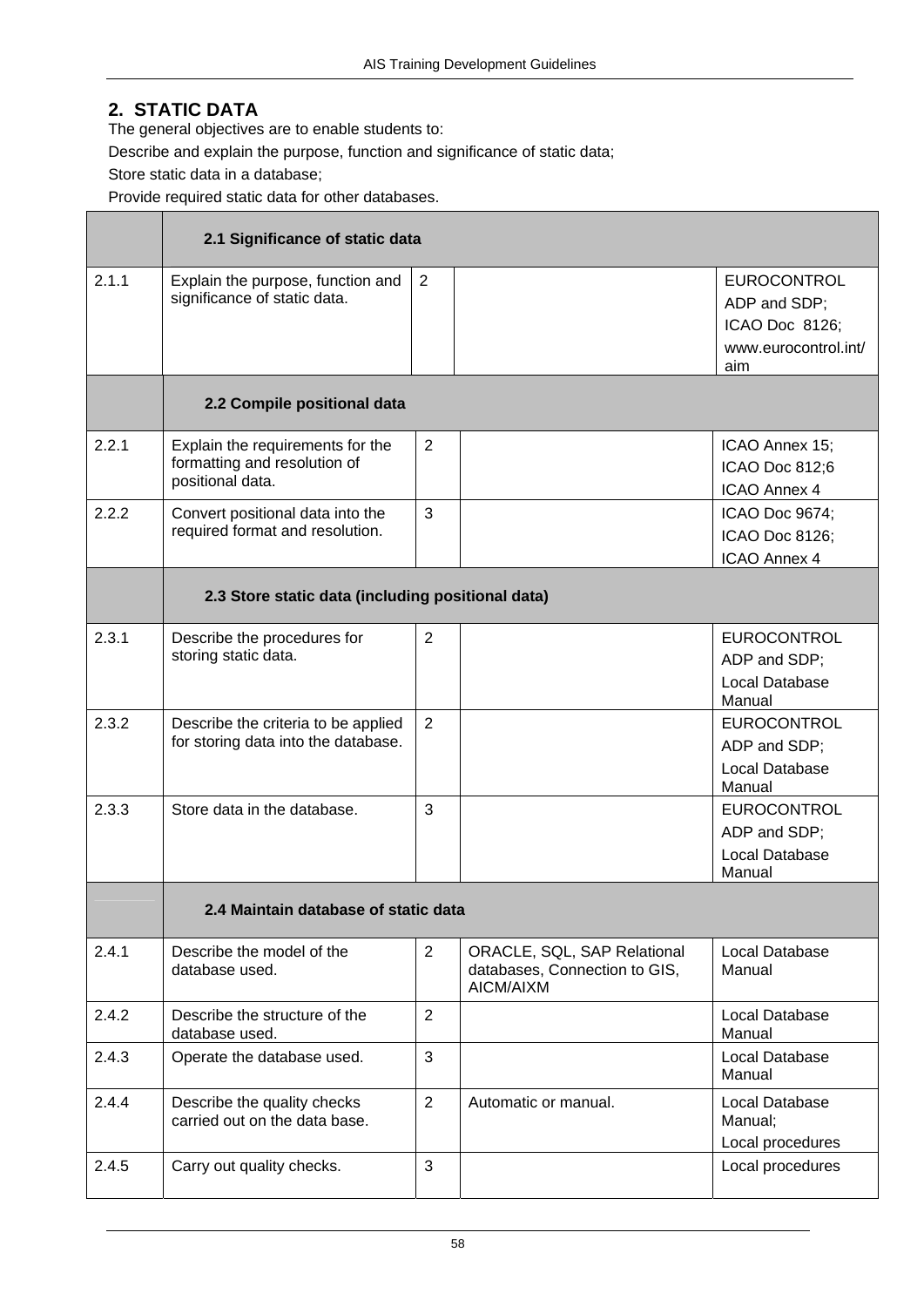| 2.4.6 | Compile the necessary<br>reports/notifications on changes in<br>the database.       | 3              |  | Local procedures                                                            |  |  |
|-------|-------------------------------------------------------------------------------------|----------------|--|-----------------------------------------------------------------------------|--|--|
| 2.4.7 | Transmit the reports/notifications<br>to database users.                            | 3              |  | Local procedures                                                            |  |  |
| 2.4.8 | Record updates to the static data<br>database.                                      | 3              |  | Local procedures                                                            |  |  |
|       | 2.5 Maintain the library of foreign AIS publications                                |                |  |                                                                             |  |  |
| 2.5.1 | Describe the procedures for<br>updating the library of foreign AIS<br>publications. | $\overline{2}$ |  | Local procedures                                                            |  |  |
| 2.5.2 | Update the library of foreign AIS<br>publications.                                  | 3              |  | Local procedures                                                            |  |  |
| 2.5.3 | Record updates made to the<br>library of foreign AIS publications.                  | 3              |  | Local procedures                                                            |  |  |
|       | 2.6 Prepare static data for other national and international databases              |                |  |                                                                             |  |  |
| 2.6.1 | List the requirements of the EAD<br>for static data.                                | 1              |  | <b>EAD User manual</b><br>SDO DP<br><b>Operational User</b>                 |  |  |
|       |                                                                                     |                |  | Handbook DP                                                                 |  |  |
| 2.6.2 | Describe the process of updating<br>the EAD data base.                              | $\overline{2}$ |  | <b>EAD User manual</b><br>SDO DP;<br><b>Operational User</b><br>Handbook DP |  |  |
| 2.6.3 | Select the required static data for<br>EAD.                                         | 3              |  | Local procedures                                                            |  |  |
| 2.6.4 | Provide static data to EAD.                                                         | 3              |  | <b>EAD User manual</b><br>SDO DP;                                           |  |  |
|       |                                                                                     |                |  | <b>Operational User</b><br>Handbook DP                                      |  |  |
| 2.6.5 | Explain the requirements of<br>national databases for static data.                  | $\overline{c}$ |  | Local procedures                                                            |  |  |
| 2.6.6 | Describe the process of updating<br>other national databases.                       | $\overline{2}$ |  | Local procedures                                                            |  |  |
| 2.6.7 | Select the required static data for<br>other national databases.                    | 3              |  | Local procedures                                                            |  |  |
| 2.6.8 | Provide static data to other<br>national databases.                                 | 3              |  | Local procedures                                                            |  |  |
| 2.6.9 | Record the provision of static data<br>to other national database.                  | 3              |  | Local procedures                                                            |  |  |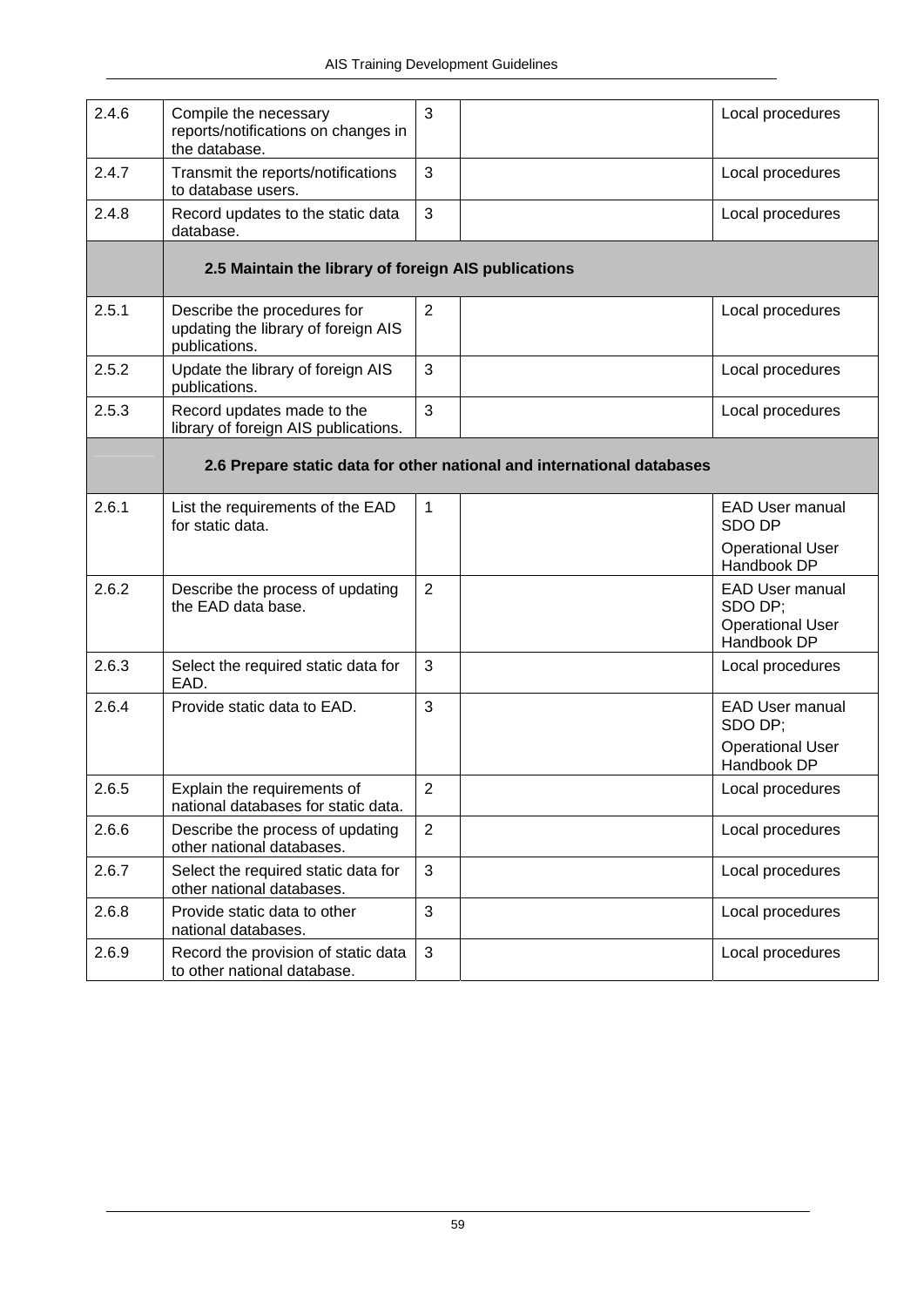### **3. DYNAMIC DATA**

- **•** Describe and explain the purpose, function and significance of dynamic data;
- **Prepare, distribute and store outgoing dynamic data;**
- Receive process and store incoming dynamic data.

|       | 3.1 Significance of dynamic data                                      |                           |                                                                                              |                                                         |
|-------|-----------------------------------------------------------------------|---------------------------|----------------------------------------------------------------------------------------------|---------------------------------------------------------|
| 3.1.1 | Explain the purpose, function and<br>significance of dynamic data.    | 2                         |                                                                                              | <b>EUROCONTROL</b><br>ADP:                              |
|       |                                                                       |                           |                                                                                              | <b>EUROCONTROL</b><br><b>OPADD</b>                      |
|       | 3.2 General                                                           |                           |                                                                                              |                                                         |
| 3.2.1 | State NOTAM types.                                                    | 1                         | NOTAM -N, -R and -C.                                                                         | ICAO Doc 8126;<br><b>EUROCONTROL</b><br><b>OPADD</b>    |
| 3.2.2 | Explain the application of NOTAM<br>$-N$ , $-R$ and $-C$ .            | 2                         |                                                                                              | ICAO Doc 8126;<br>EUROCONTROL<br><b>OPADD</b>           |
| 3.2.3 | State NOTAM series and number.                                        | 1                         |                                                                                              | ICAO Annex 15:                                          |
|       |                                                                       |                           |                                                                                              | National series<br>assignment                           |
| 3.2.4 | Describe NOTAM item content.                                          | $\overline{2}$            | Item Q) and Items A) to G).                                                                  | ICAO Annex 15                                           |
| 3.2.5 | Explain the purpose of NOTAM<br>qualifiers (Q-Line).                  | $\overline{2}$            | NOTAM Selection Criteria (NSC),<br>automation.                                               | ICAO Doc 8126                                           |
| 3.2.6 | State the general rules relating to<br>NOTAM qualifiers.              | 1                         | NSC.                                                                                         | ICAO Doc 8126;<br><b>EUROCONTROL</b><br><b>OPADD</b>    |
| 3.2.7 | Describe the content of NOTAM<br>qualifiers.                          | 2                         | FIR, NOTAM code, traffic,<br>purpose, scope, lower/upper,<br>geographical reference, radius. | ICAO Annex 15;<br>EUROCONTROL<br><b>OPADD</b>           |
|       | 3.3 Process foreign dynamic data                                      |                           |                                                                                              |                                                         |
| 3.3.1 | Convert NOTAM received into a<br>correctly formatted system<br>NOTAM. | 3                         |                                                                                              | Local procedures                                        |
| 3.3.2 | Check all items of incoming<br>NOTAM.                                 | 3                         | Syntax.                                                                                      | Local procedures                                        |
| 3.3.3 | Translate Item E into English.                                        | $\ensuremath{\mathsf{3}}$ |                                                                                              | Local procedures                                        |
| 3.3.4 | Clarify erroneous and/or<br>ambiguous NOTAM content.                  | 3                         | Check with NOTAM originator.                                                                 | Local procedures;<br><b>EUROCONTROL</b><br><b>OPADD</b> |
| 3.3.5 | Check NOTAM sequence.                                                 | $\mathfrak{S}$            | Manually or semi-automatically.                                                              | Local procedures                                        |
| 3.3.6 | Request missing NOTAM.                                                | 3                         | Investigation, time limit.                                                                   | Local procedures;<br>EUROCONTROL<br><b>OPADD</b>        |
| 3.3.7 | Explain the purpose of a NOTAM<br>database.                           | $\overline{2}$            | NOTAM production, PIB.                                                                       | ICAO Doc 8126                                           |
| 3.3.8 | Describe NOTAM storage                                                | $\overline{2}$            | Electronic, manual.                                                                          | Local procedures                                        |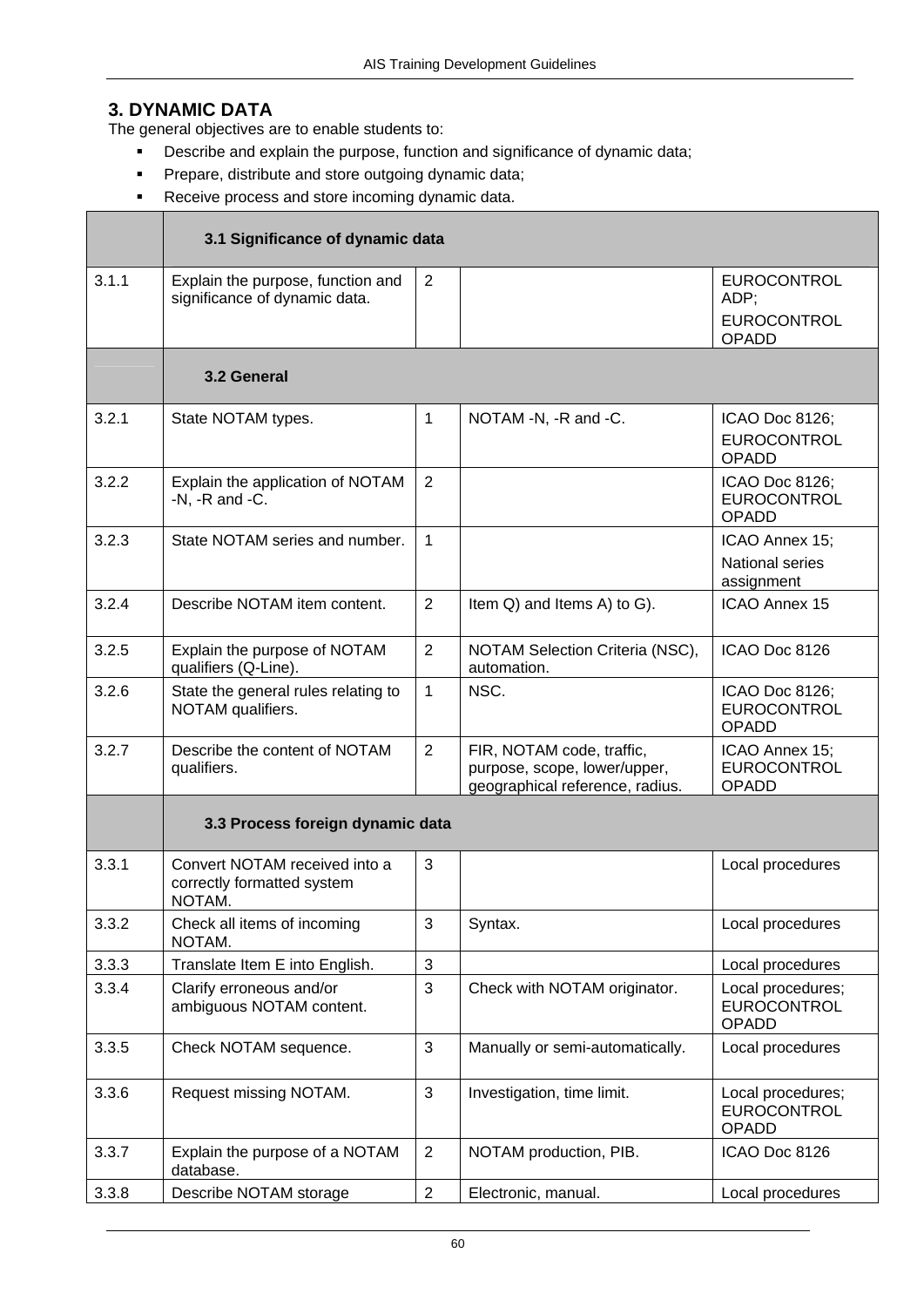|        | procedures.                                                                   |                |                                  |                                                      |
|--------|-------------------------------------------------------------------------------|----------------|----------------------------------|------------------------------------------------------|
| 3.3.9  | State the area of coverage of a<br>NOTAM database.                            | 1              |                                  | <b>National AIP</b>                                  |
| 3.3.10 | Describe quality control<br>procedures.                                       | $\overline{2}$ |                                  | Local procedures                                     |
| 3.3.11 | Carry out quality control checks.                                             | 3              |                                  | Local procedures                                     |
| 3.3.12 | Explain the requirement to re-<br>distribute NOTAM.                           | $\overline{2}$ | User demand, NOF.                | Local procedures                                     |
| 3.3.13 | Describe procedures for NOTAM<br>re-distribution.                             | $\overline{2}$ |                                  | ICAO Doc 8126;<br><b>EUROCONTROL</b><br><b>OPADD</b> |
| 3.3.14 | Address NOTAM for re-<br>distribution.                                        | 3              |                                  | Local procedures                                     |
| 3.3.15 | Re-distribute NOTAM.                                                          | 3              |                                  | ICAO Doc 8126;<br>Local procedures                   |
| 3.3.16 | Identify foreign checklists.                                                  | $\mathbf{1}$   |                                  | Local procedures                                     |
| 3.3.17 | Describe procedures for<br>comparing foreign checklists with<br>stored NOTAM. | $\overline{2}$ | Semi-automatic or manual.        | Local procedures                                     |
| 3.3.18 | Store foreign NOTAM.                                                          | 3              |                                  | Local procedures                                     |
|        | <b>3.4 Publish NOTAM</b>                                                      |                |                                  |                                                      |
| 3.4.1  | Analyse NOTAM proposal for<br>further processing.                             | 3              |                                  | Local procedures                                     |
| 3.4.2  | Allocate NOTAM series, number<br>and type.                                    | 3              |                                  | Local procedures                                     |
| 3.4.3  | Encode the qualifier line and all<br>identifiers.                             | 3              | <b>NOTAM Selection Criteria.</b> | ICAO Doc 8126;<br>Local procedures                   |
| 3.4.4  | Complete all NOTAM items.                                                     | 3              |                                  | ICAO Doc 8126;<br><b>EUROCONTROL</b><br><b>OPADD</b> |
| 3.4.5  | Address NOTAM.                                                                | 3              |                                  | Local procedures or<br>EAD                           |
| 3.4.6  | Describe procedures for NOTAM<br>distribution.                                | $\overline{2}$ |                                  | Local procedures                                     |
| 3.4.7  | Distribute NOTAM.                                                             | 3              |                                  | ICAO Doc 8126;<br>Local procedures or<br>EAD         |
| 3.4.8  | Store published NOTAM in<br>NOTAM database.                                   | 3              |                                  | Local procedures                                     |
|        | <b>3.5 Publish NOTAM checklist</b>                                            |                |                                  |                                                      |
| 3.5.1  | Explain the rules for producing a                                             | $\overline{2}$ |                                  | ICAO Doc 8126;                                       |
|        | NOTAM checklist.                                                              |                |                                  | ICAO Annex 15;<br><b>EUROCONTROL</b><br>OPADD        |
| 3.5.2  | Produce a NOTAM checklist.                                                    | 3              | Manual or automatic.             | Local procedures;                                    |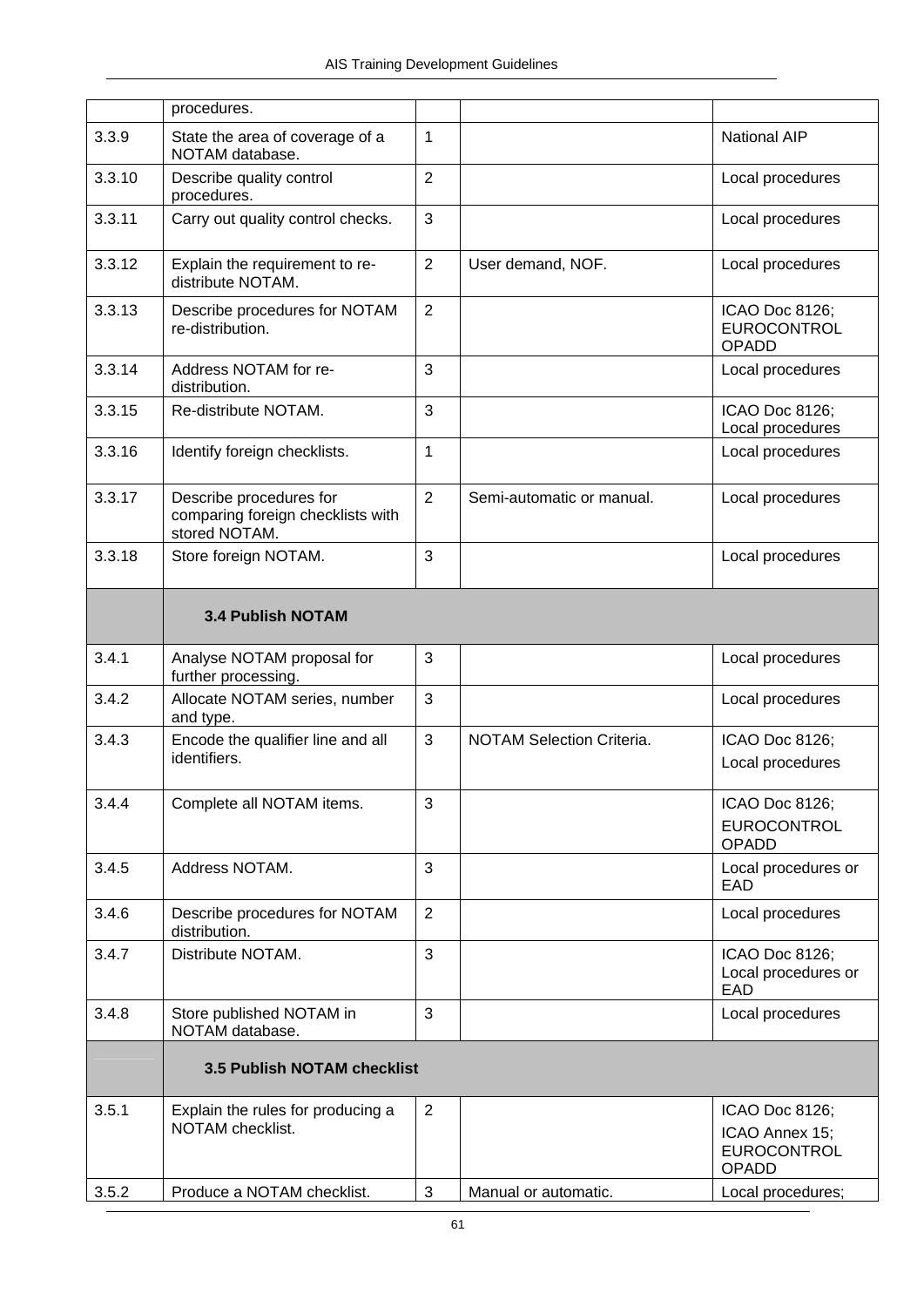|       |                                                                             |                |                       | EUROCONTROL<br><b>OPADD</b>                                                                                           |
|-------|-----------------------------------------------------------------------------|----------------|-----------------------|-----------------------------------------------------------------------------------------------------------------------|
| 3.5.3 | Address a NOTAM checklist.                                                  | 3              |                       | Local procedures or<br>EAD                                                                                            |
| 3.5.4 | Distribute a NOTAM checklist.                                               | 3              |                       | ICAO Doc 8126;<br>Local procedures or<br>EAD                                                                          |
| 3.5.5 | Store published NOTAM checklist<br>in NOTAM database.                       | 3              |                       | Local procedures                                                                                                      |
|       | 3.6 Publish Trigger NOTAM                                                   |                |                       |                                                                                                                       |
| 3.6.1 | Explain the purpose of 'trigger'<br>NOTAM.                                  | $\overline{2}$ |                       | ICAO Doc 8126,<br>EUROCONTROL<br><b>OPADD</b>                                                                         |
| 3.6.2 | Describe 'trigger' NOTAM<br>procedures relevant to AIRAC<br>Amendment.      | $\overline{2}$ |                       | ICAO Doc 8126;<br>EUROCONTROL<br>OPADD;<br>Local procedures                                                           |
| 3.6.3 | Describe trigger NOTAM<br>procedures relevant to AIP<br>Supplements.        | $\overline{2}$ |                       | ICAO Doc 8126;<br><b>EUROCONTROL</b><br>OPADD:<br>Local procedures                                                    |
| 3.6.4 | Produce 'trigger' NOTAM.                                                    | 3              |                       | ICAO Doc 8126                                                                                                         |
| 3.6.5 | Address 'trigger' NOTAM.                                                    | 3              |                       | Local procedures                                                                                                      |
| 3.6.6 | Distribute 'trigger' NOTAM.                                                 | 3              |                       | Local procedures                                                                                                      |
| 3.6.7 | Store the published 'trigger'<br>NOTAM checklist in the NOTAM<br>database.  | 3              |                       | Local procedures                                                                                                      |
|       | <b>3.7 Publish SNOWTAM</b>                                                  |                |                       |                                                                                                                       |
| 3.7.1 | Explain the purpose of<br>'SNOWTAM'.                                        | $\overline{2}$ |                       | ICAO Annex 15;<br><b>EUROCONTROL</b><br>OPADD;<br><b>EUROCONTROL</b><br><b>SNOWTAM</b><br>Harmonisation<br>Guidelines |
| 3.7.2 | Name the originator(s) of raw data<br>for SNOWTAM.                          | $\mathbf{1}$   | Airport authorities.  | Local procedures;<br><b>EUROCONTROL</b><br><b>SNOWTAM</b><br>Harmonization<br>Guidelines                              |
| 3.7.3 | Describe the methods of obtaining<br>raw data for SNOWTAM.                  | $\overline{2}$ | SFH, Mu-meter, etc.   | Local procedures;<br>National AIP;<br><b>EUROCONTROL</b><br><b>SNOWTAM</b><br>Harmonization<br>Guidelines             |
| 3.7.4 | Describe the methods by which<br>data for SNOWTAM is transmitted<br>to AIS. | $\overline{2}$ | Fax, AFTN, telephone. | Local procedures;<br><b>EUROCONTROL</b><br><b>SNOWTAM</b><br>Harmonization<br>Guidelines                              |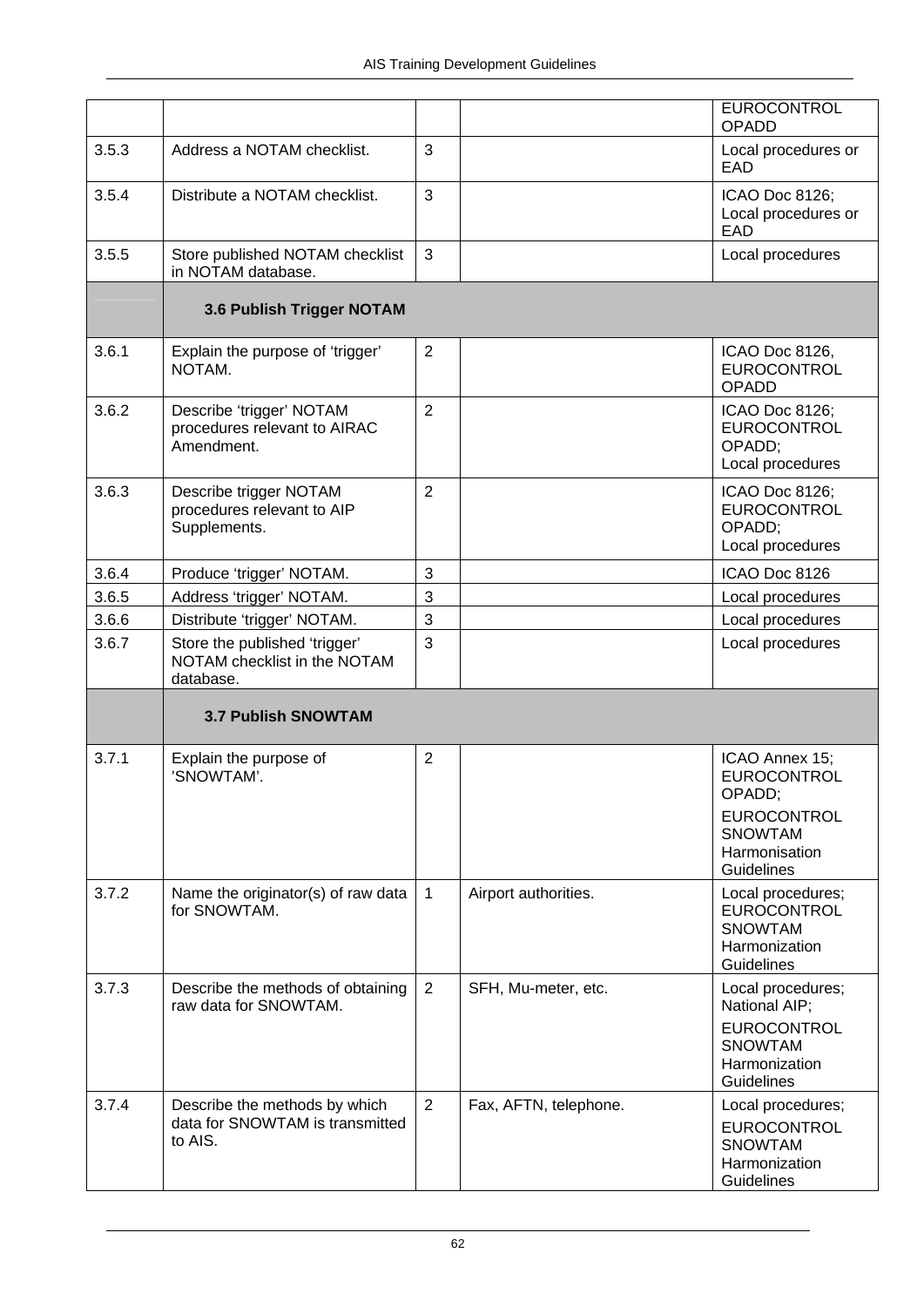| 3.7.5 | Complete SNOWTAM form.                                                     | 3              |                                | ICAO Annex 15,<br><b>EUROCONTROL</b><br>OPADD;<br>Local procedures;<br><b>EUROCONTROL</b><br><b>SNOWTAM</b><br>Harmonization<br>Guidelines |
|-------|----------------------------------------------------------------------------|----------------|--------------------------------|--------------------------------------------------------------------------------------------------------------------------------------------|
| 3.7.6 | Address SNOWTAM.                                                           | 3              |                                | Local procedures;                                                                                                                          |
|       |                                                                            |                |                                | <b>EUROCONTROL</b><br><b>SNOWTAM</b><br>Harmonization<br>Guidelines                                                                        |
| 3.7.7 | Distribute SNOWTAM.                                                        | 3              |                                | Local procedures;<br><b>EUROCONTROL</b><br><b>SNOWTAM</b><br>Harmonization<br>Guidelines                                                   |
| 3.7.8 | Store the published SNOWTAM in<br>NOTAM database.                          | 3              |                                | Local procedures;<br><b>EUROCONTROL</b><br><b>SNOWTAM</b><br>Harmonization<br>Guidelines                                                   |
|       | <b>3.8 Publish ASHTAM</b>                                                  |                |                                |                                                                                                                                            |
| 3.8.1 | Explain the purpose of 'ASHTAM'.                                           | 2              |                                | ICAO Annex 15;<br><b>EUROCONTROL</b><br><b>OPADD</b>                                                                                       |
| 3.8.2 | Name the originator(s) of raw data<br>for ASHTAM.                          | 1              |                                | Local procedures                                                                                                                           |
| 3.8.3 | Explain the methods of obtaining<br>raw data for ASHTAM.                   | $\overline{2}$ |                                | Local procedures                                                                                                                           |
| 3.8.4 | Describe the methods by which<br>data for ASHTAM is transmitted to<br>AIS. | $\overline{2}$ |                                | Local procedures                                                                                                                           |
| 3.8.5 | Complete ASHTAM format.                                                    | 3              |                                | ICAO Annex 15;<br><b>EUROCONTROL</b><br>OPADD;                                                                                             |
| 3.8.6 | Address ASHTAM.                                                            | 3              |                                | Local procedures<br>Local procedures                                                                                                       |
| 3.8.7 | Describe procedures for ASHTAM<br>distribution.                            | $\overline{2}$ |                                | Local procedures                                                                                                                           |
| 3.8.8 | Distribute ASHTAM.                                                         | 3              |                                | Local procedures                                                                                                                           |
| 3.8.9 | Store published ASHTAM in<br>NOTAM database.                               | 3              |                                | Local procedures                                                                                                                           |
|       | 3.9 Produce PIB                                                            |                |                                |                                                                                                                                            |
| 3.9.1 | Describe the content of an area<br>bulletin.                               | $\overline{2}$ | NOTAM, ASHTAM.                 | ICAO Doc 8126                                                                                                                              |
| 3.9.2 | Describe the content of a route<br>bulletin.                               | $\overline{2}$ | NOTAM, ASHTAM.                 | ICAO Doc 8126                                                                                                                              |
| 3.9.3 | Describe the content of an<br>aerodrome bulletin.                          | $\overline{2}$ | NOTAM, SNOWTAM, METAR,<br>TAF. | ICAO Doc 8126                                                                                                                              |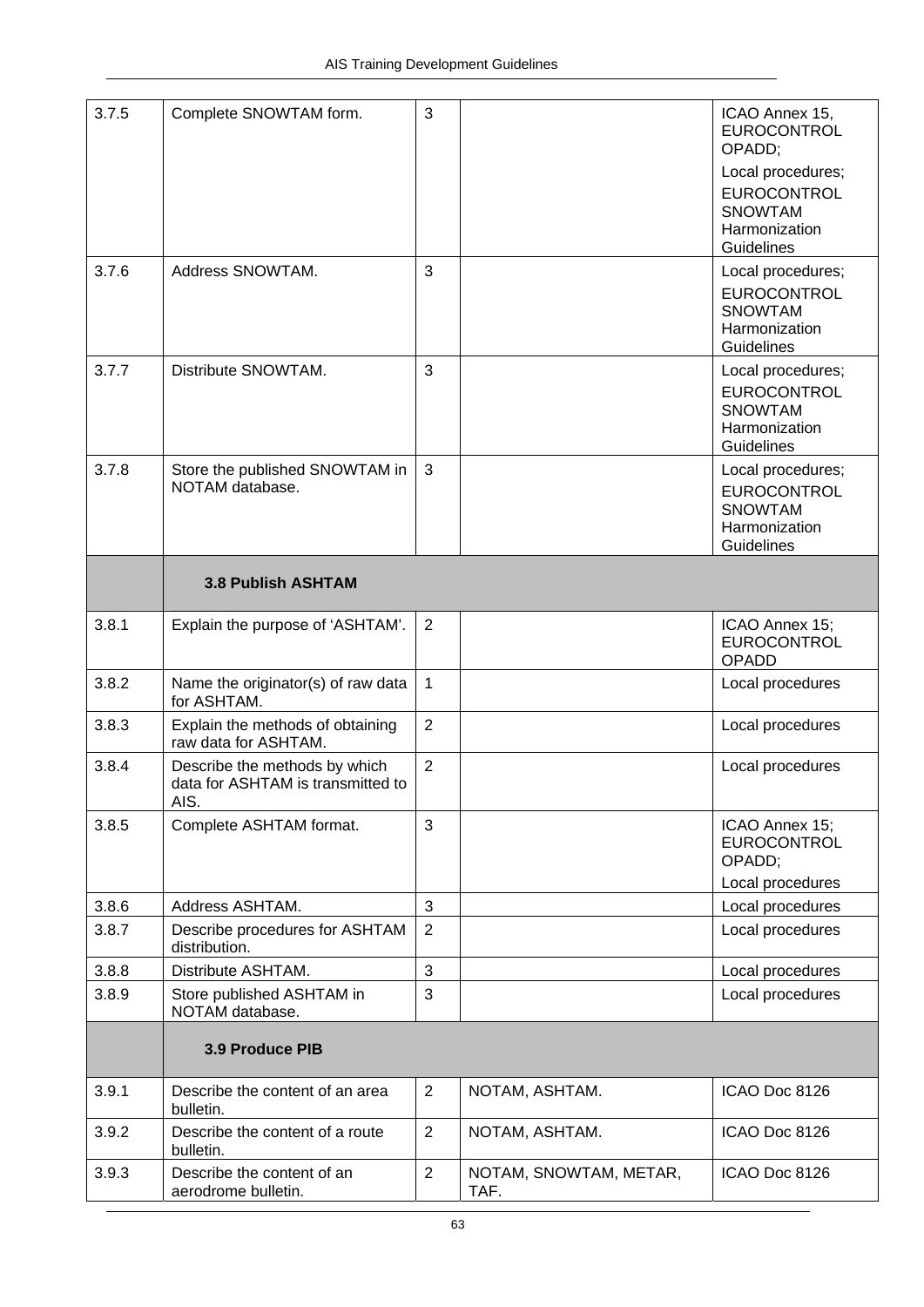| 3.9.4  | Describe the content of an<br>administrative bulletin.          | $\overline{2}$ |  | ICAO Doc 8126    |  |
|--------|-----------------------------------------------------------------|----------------|--|------------------|--|
| 3.9.5  | Explain the procedure for the<br>preparation of a PIB.          | 2              |  | ICAO Doc 8126    |  |
| 3.9.6  | Access relevant data for PIB<br>production.                     | 3              |  | Local procedures |  |
| 3.9.7  | Retrieve selected data for PIB<br>production.                   | 3              |  | Local procedures |  |
| 3.9.8  | Compile PIB.                                                    | 3              |  | Local procedures |  |
| 3.9.9  | Transmit PIB to customer.                                       | 3              |  | Local procedures |  |
|        | 3.10 Prepare tailored dynamic data                              |                |  |                  |  |
| 3.10.1 | Access relevant data for tailored<br>dynamic data production.   | 3              |  | Local procedures |  |
| 3.10.2 | Retrieve selected data for tailored<br>dynamic data production. | 3              |  | Local procedures |  |
| 3.10.3 | Compile tailored dynamic data.                                  | 3              |  | Local procedures |  |
| 3.10.4 | Transmit tailored dynamic data to<br>customer.                  | 3              |  | Local procedures |  |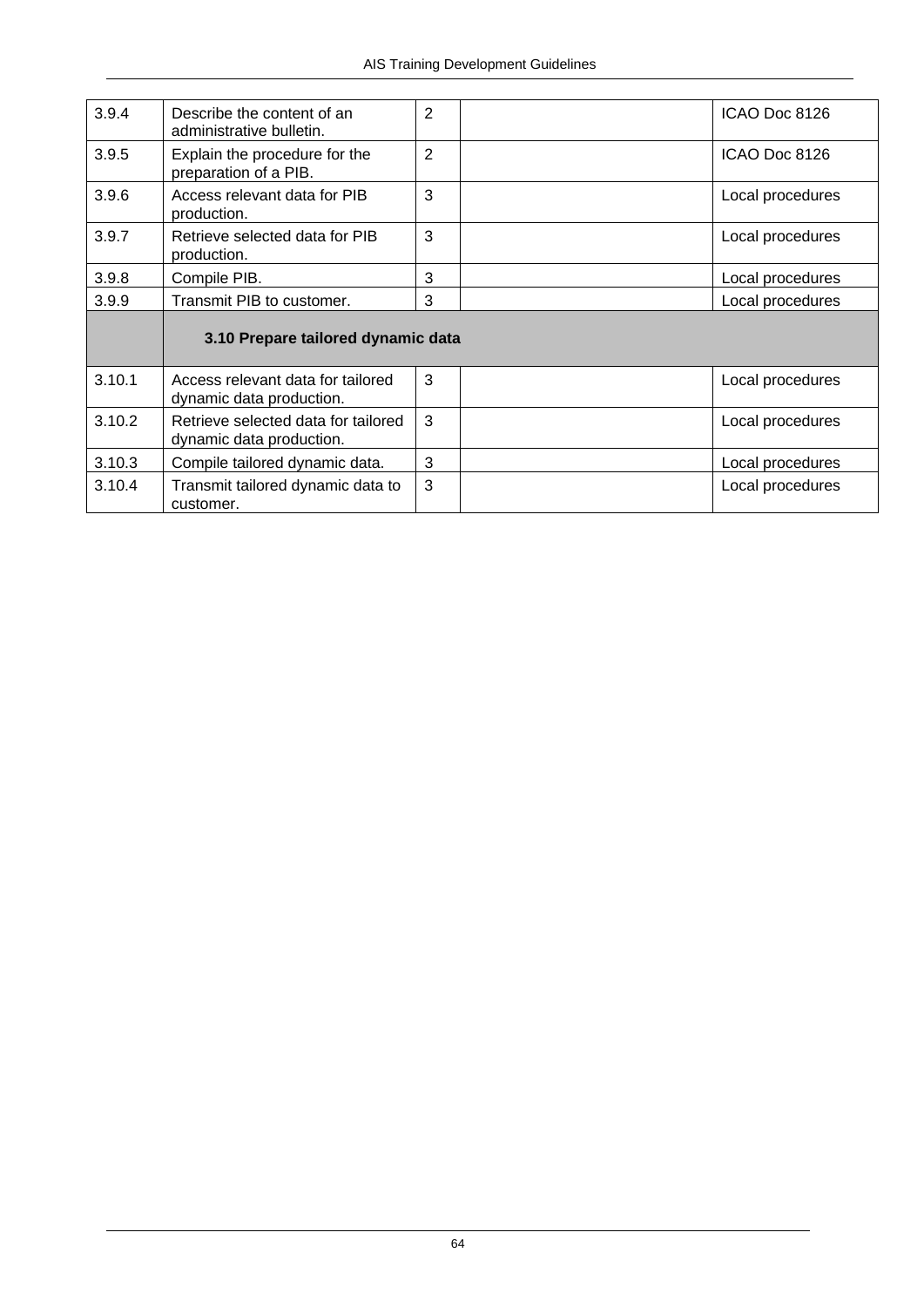# **4. PUBLICATIONS**

- **•** Describe and explain the processes and procedures for the preparation of aeronautical publications;
- **Process incoming data for publication;**
- **Prepare, distribute and store publications.**

|       | <b>4.1 General procedures</b>                                                                                 |                |                                                                                       |                                                               |
|-------|---------------------------------------------------------------------------------------------------------------|----------------|---------------------------------------------------------------------------------------|---------------------------------------------------------------|
| 4.1.1 | Describe the appropriate form for<br>the publication of aeronautical<br>information.                          | 2              | AIP, AIP Amendment, AIP<br>Supplement, AIRAC, AIC.                                    | ICAO Doc 8126;<br>Local procedures                            |
| 4.1.2 | Describe the process for<br>preparing the master copy.                                                        | $\overline{2}$ | Proof-reading, authorisation<br>procedure.                                            | ICAO Doc 8126                                                 |
| 4.1.3 | Describe the process for the<br>reproduction of publications.                                                 | $\overline{2}$ | Electronic pre-press, offset<br>printing, digital printing, analogue<br>photocopying. | ICAO Doc 8126;<br>Local procedures                            |
| 4.1.4 | Describe the procedure for<br>transferring the copy to the<br>printing office.                                | $\overline{2}$ |                                                                                       | Local procedures                                              |
| 4.1.5 | Describe the procedure for<br>distributing printed/electronic<br>publications.                                | $\overline{2}$ |                                                                                       | Local procedures;<br><b>EUROCONTROL</b><br>eAIP Specification |
| 4.1.6 | Describe the procedure for<br>maintaining the library of valid<br>printed/electronic publications.            | $\overline{2}$ | AIP, AIC, SUPs, etc.                                                                  | Local procedures;<br>EUROCONTROL<br>eAIP Specification        |
| 4.1.7 | Describe the procedure for<br>maintaining the archive of<br>cancelled/replaced publications.                  | $\overline{2}$ | AIP, AIC, SUPs, etc.                                                                  | Local procedures                                              |
|       | <b>4.2 Publish AIC</b>                                                                                        |                |                                                                                       |                                                               |
| 4.2.1 | Describe the information to be<br>notified by an AIC.                                                         | 2              |                                                                                       | ICAO Annex 15;<br>ICAO Doc 8126;<br>Local procedures.         |
| 4.2.2 | Describe the procedure for<br>publishing an AIC checklist.                                                    | $\overline{2}$ |                                                                                       | ICAO Doc 8126                                                 |
| 4.2.3 | Describe the format of an AIC.                                                                                | $\overline{2}$ | International and national series.                                                    | ICAO Doc 8126                                                 |
|       | <b>4.3 Publish AIP</b>                                                                                        |                |                                                                                       |                                                               |
| 4.3.1 | Describe the structure of the AIP.                                                                            | 2              | GEN, ENR, AD.                                                                         | ICAO Annex 15;<br>ICAO Doc 8126,                              |
| 4.3.2 | List in detail the aeronautical<br>information contained in each<br>section of Part 1 - General (GEN).        | $\mathbf{1}$   |                                                                                       | ICAO Annex 15;<br>ICAO Doc 8126;<br><b>National AIP</b>       |
| 4.3.3 | List in detail the aeronautical<br>information contained in each<br>section of Part 2 - En-route<br>$(ENR)$ . | $\mathbf{1}$   |                                                                                       | ICAO Annex 15;<br>ICAO Doc 8126:<br><b>National AIP</b>       |
| 4.3.4 | List in detail the aeronautical<br>information contained in each<br>section of Part - 3 Aerodromes<br>(AD).   | 1              |                                                                                       | ICAO Annex 15;<br>ICAO Doc 8126;<br><b>National AIP</b>       |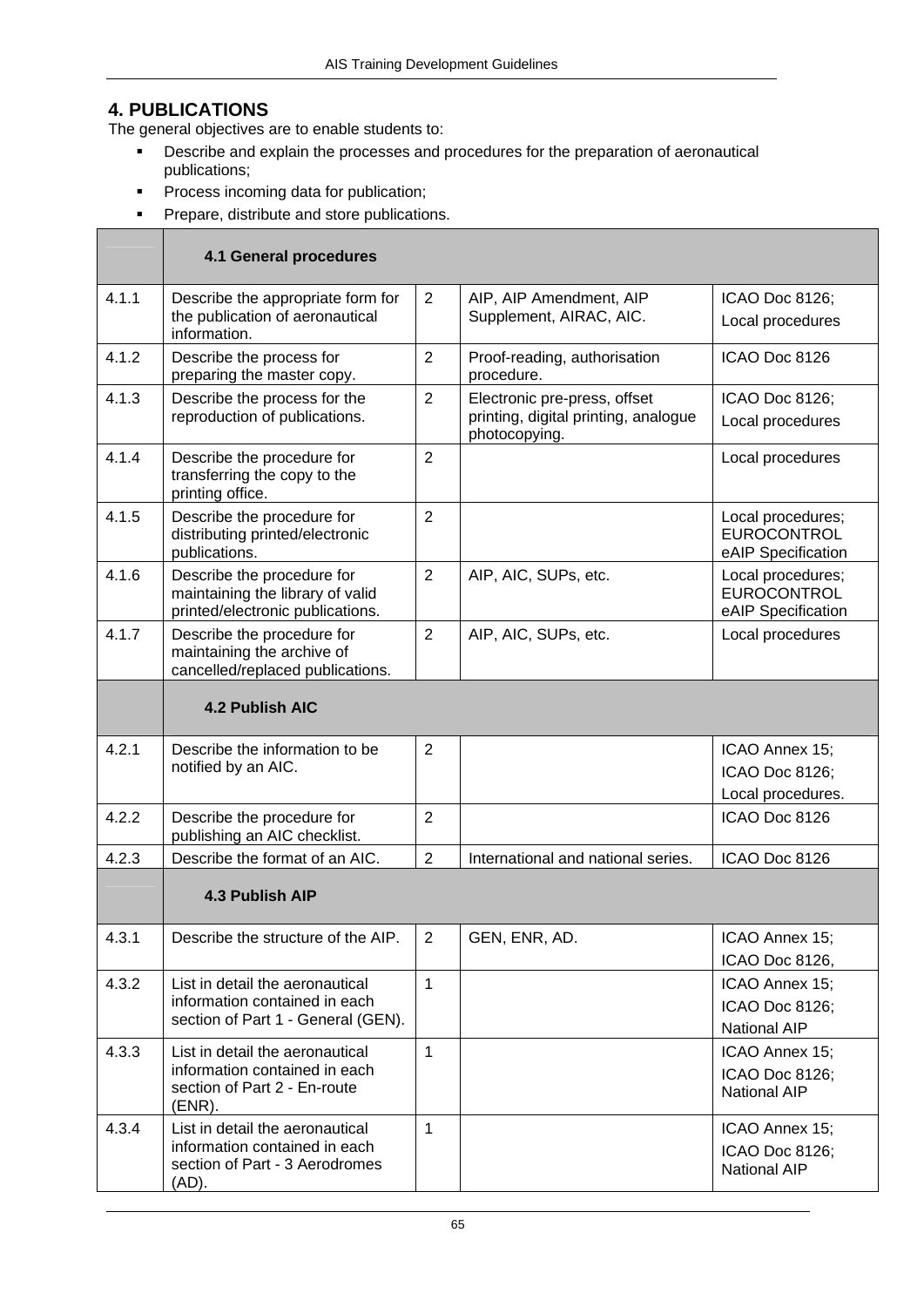| 4.3.5 | Determine the section(s) or sub-<br>section(s) of the AIP to which<br>aeronautical information applies.        | 3              |                                                                                                                                        | ICAO Annex 15;<br>ICAO Doc 8126;<br><b>National AIP</b>    |
|-------|----------------------------------------------------------------------------------------------------------------|----------------|----------------------------------------------------------------------------------------------------------------------------------------|------------------------------------------------------------|
| 4.3.6 | Select chart(s) to be inserted in an<br>appropriate section(s) or<br>subsection(s) of the AIP.                 | 3              |                                                                                                                                        | ICAO Annex 15;<br>ICAO Doc 8126                            |
| 4.3.7 | Describe the methods by which<br>an AIP is updated.                                                            | $\overline{2}$ | AIP Amendment, AIP<br>Supplement, AIRAC, NOTAM,<br>eAIP.                                                                               | ICAO Annex 15;<br><b>EUROCONTROL</b><br>eAIP Specification |
| 4.3.8 | Differentiate between AIP<br>Amendment and AIP Supplement.                                                     | 2              | Permanent or temporary change.                                                                                                         | ICAO Annex 15;<br>ICAO Doc 8126                            |
|       | <b>4.4 Publish AIP AMENDMENT</b>                                                                               |                |                                                                                                                                        |                                                            |
| 4.4.1 | Describe the information<br>contained in an AIP Amendment.                                                     | 2              |                                                                                                                                        | ICAO Annex 15;<br>ICAO Doc 8126                            |
| 4.4.2 | Describe the format of an AIP<br>Amendment.                                                                    | 2              |                                                                                                                                        | ICAO Doc 8126                                              |
| 4.4.3 | Explain the AIRAC system.                                                                                      | 2              |                                                                                                                                        | ICAO Annex 15;<br>ICAO Doc 8126                            |
| 4.4.4 | Describe what type of information<br>shall be notified by AIRAC.                                               | 2              |                                                                                                                                        | ICAO Annex 15;<br>ICAO Doc 8126                            |
| 4.4.5 | Differentiate between information<br>to be issued by AIP Amendment<br>or AIRAC AIP Amendment.                  | $\overline{2}$ | Operationally significant<br>information, AIRAC notifications,<br>effective and publication dates,<br>numbering, colour of cover-page. | ICAO Doc 8126                                              |
| 4.4.6 | Adhere to the significant dates for<br>AIRAC publication.                                                      | 3              | Effective, publication and latest<br>dates.                                                                                            | ICAO Doc 8126;<br>Local procedures                         |
|       | <b>4.5 Publish AIP SUPPLEMENT</b>                                                                              |                |                                                                                                                                        |                                                            |
| 4.5.1 | Describe the aeronautical<br>information contained in an AIP<br>Supplement.                                    | $\overline{2}$ |                                                                                                                                        | ICAO Doc 8126                                              |
| 4.5.2 | Describe the format of an AIP<br>Supplement.                                                                   | $\overline{2}$ |                                                                                                                                        | ICAO Doc 8126                                              |
| 4.5.3 | Describe the procedure for<br>publishing AIP Supplements<br>checklist.                                         | $\overline{2}$ |                                                                                                                                        | ICAO Doc 8126                                              |
| 4.5.4 | Determine what kind of<br>information shall be notified by<br>AIP Supplements.                                 | 3              |                                                                                                                                        | ICAO Annex 15;<br>ICAO Doc 8126                            |
|       | 4.6 Publish additional information for specific purposes                                                       |                |                                                                                                                                        |                                                            |
| 4.6.1 | Describe the procedure for<br>compiling a publication with<br>additional information for specific<br>purposes. | 2              |                                                                                                                                        | Local procedures                                           |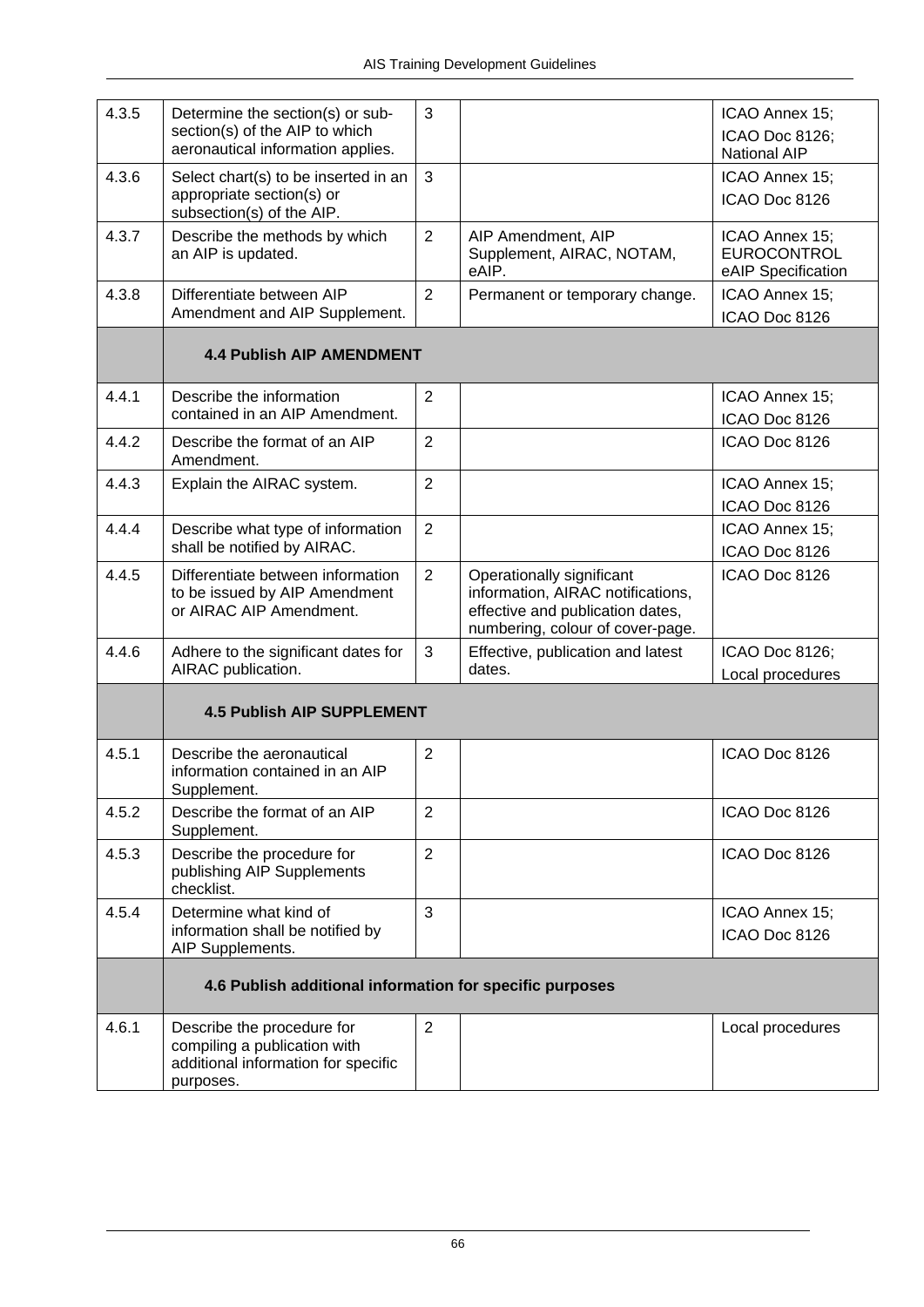# **5. CHARTING**

- **•** Describe and explain the purpose, function and significance of charting;
- **Process incoming data for charting;**
- **Prepare, distribute and store charts.**

|       | 5.1 General introduction                                                        |                |                                                       |                                                       |
|-------|---------------------------------------------------------------------------------|----------------|-------------------------------------------------------|-------------------------------------------------------|
| 5.1.1 | Explain the purpose and<br>significance of charting.                            | $\overline{2}$ |                                                       | <b>ICAO Annex 4</b>                                   |
| 5.1.2 | Describe the main characteristics<br>of aeronautical charts.                    | $\overline{2}$ | Scale, format, coverage, size,<br>layout, conformity. | <b>ICAO Annex 4</b>                                   |
| 5.1.3 | List different types of Aeronautical<br>charts.                                 | 3              |                                                       | <b>ICAO Annex 4</b>                                   |
| 5.1.4 | Describe contents of different<br>aeronautical charts.                          | 3              |                                                       | <b>ICAO Annex 4</b>                                   |
| 5.1.5 | Decode the data depicted on<br>charts.                                          | 3              | Use of data; interpretation,<br>legend.               | <b>ICAO Annex 4</b><br>ICAO Doc 8126<br>ICAO Doc 8697 |
| 5.1.6 | Differentiate between the ICAO<br>categories for instrument<br>approach charts. | $\overline{2}$ |                                                       | ICAO Doc 8168                                         |
| 5.1.7 | Describe the process for chart<br>production.                                   | $\overline{2}$ |                                                       | Local procedures                                      |
|       | 5.2 Updating existing charts                                                    |                |                                                       |                                                       |
| 5.2.1 | Select chart(s) to be updated.                                                  | 3              |                                                       | Local procedures                                      |
| 5.2.2 | Select a method of updating.                                                    | 3              | Chart update or hand-amendment                        | Local procedures                                      |
| 5.2.2 | Allocate appropriate symbol to<br>aeronautical information.                     | 3              | Appropriate chart symbol.                             | <b>ICAO Annex 4</b>                                   |
| 5.2.3 | Insert new data and/or change<br>existing data.                                 | 3              |                                                       | <b>ICAO Annex 4</b><br>Local procedures               |
| 5.2.4 | Adapt the layout accordingly.                                                   | 3              | Layout, display data for the best<br>presentation.    | ICAO Doc 8697                                         |
|       | 5.3 Creating new charts                                                         |                |                                                       |                                                       |
| 5.3.1 | Determine the area to be covered.                                               | 3              | Coverage and scale.                                   | ICAO Annex 4                                          |
| 5.3.2 | Verify availability of basic map<br>data.                                       | 3              | Topographical data.                                   | Local procedures                                      |
| 5.3.3 | Apply the appropriate format<br>according to the type of the chart<br>required. | 3              | Format.                                               | ICAO Annex 4<br>ICAO Doc. 8697                        |
| 5.3.4 | Determine magnetic variation.                                                   | 3              |                                                       | Local procedures                                      |
| 5.3.5 | Compile aeronautical<br>information/data.                                       | 3              |                                                       | Local procedures                                      |
| 5.3.6 | Allocate appropriate symbol to<br>aeronautical information.                     | 3              | Appropriate chart symbol.                             | <b>ICAO Annex 4</b>                                   |
| 5.3.7 | Adapt the layout accordingly                                                    | 3              | Layout, display data for the best<br>presentation.    | ICAO Doc 8697                                         |
| 5.3.8 | Edit / produce prototype chart                                                  | 3              | If in-house production.                               | ICAO Doc 8697                                         |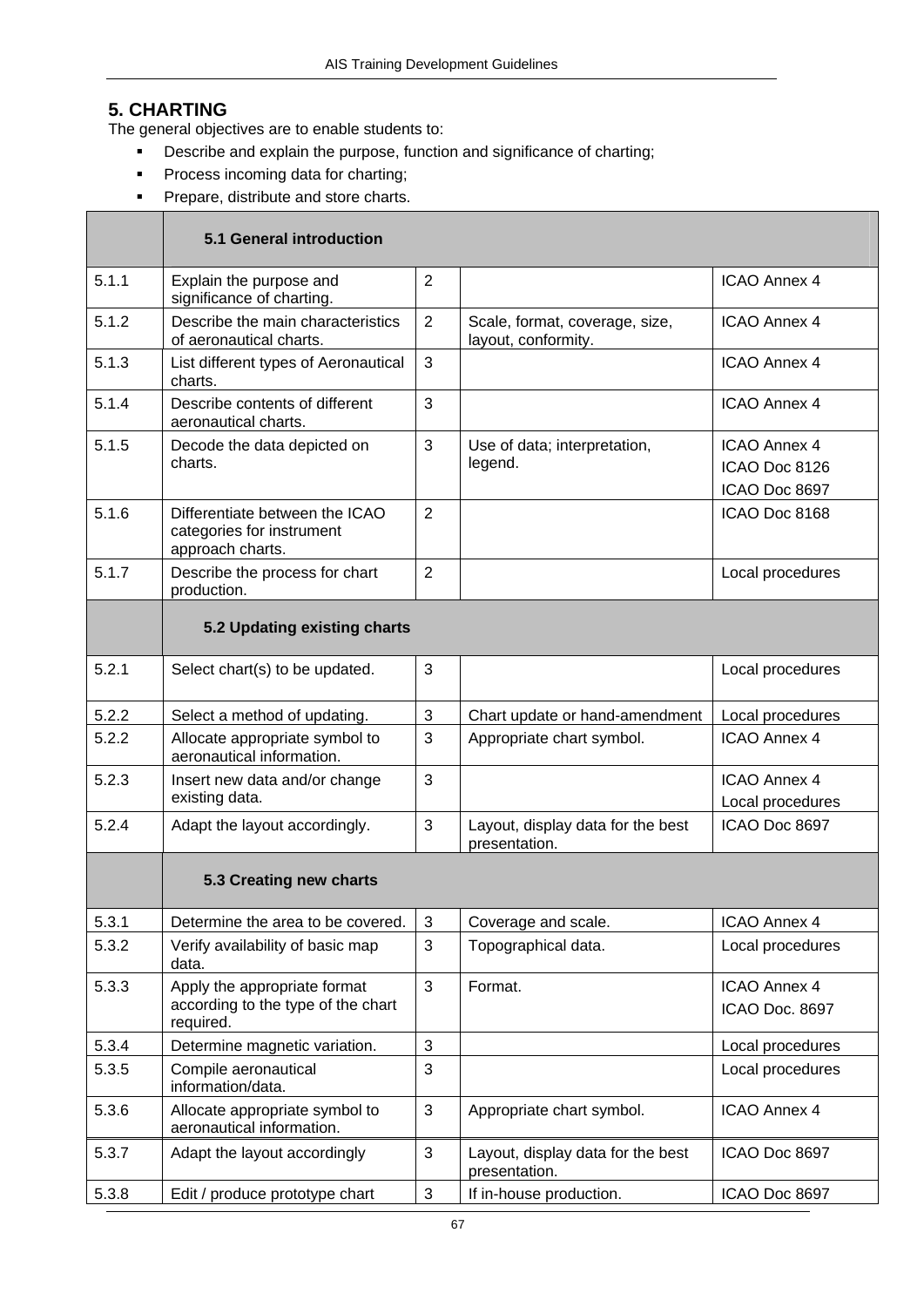| 5.3.9 | Prepare chart production order for<br>a cartographer           | 3 | If external production. | Local procedures |  |  |
|-------|----------------------------------------------------------------|---|-------------------------|------------------|--|--|
|       | 5.4 Verification of updated or new charts                      |   |                         |                  |  |  |
| 5.4.1 | Verify completeness, accuracy<br>and presentation of the chart | 3 | Perform Quality checks. | Local procedures |  |  |
| 5.4.2 | Verify the updated or new chart<br>with originator             | 3 |                         | Local procedures |  |  |
| 5.4.3 | Prepare printing order                                         | 3 |                         | Local procedures |  |  |
| 5.4.4 | Print chart                                                    | 3 |                         | Local procedures |  |  |
| 5.4.5 | Provide chart for distribution in<br>requested format/ media   | 3 |                         | Local procedures |  |  |
|       | 5.5 Maintain aeronautical chart library                        |   |                         |                  |  |  |
| 5.5.1 | File charting documentation.                                   | 3 |                         | Local procedures |  |  |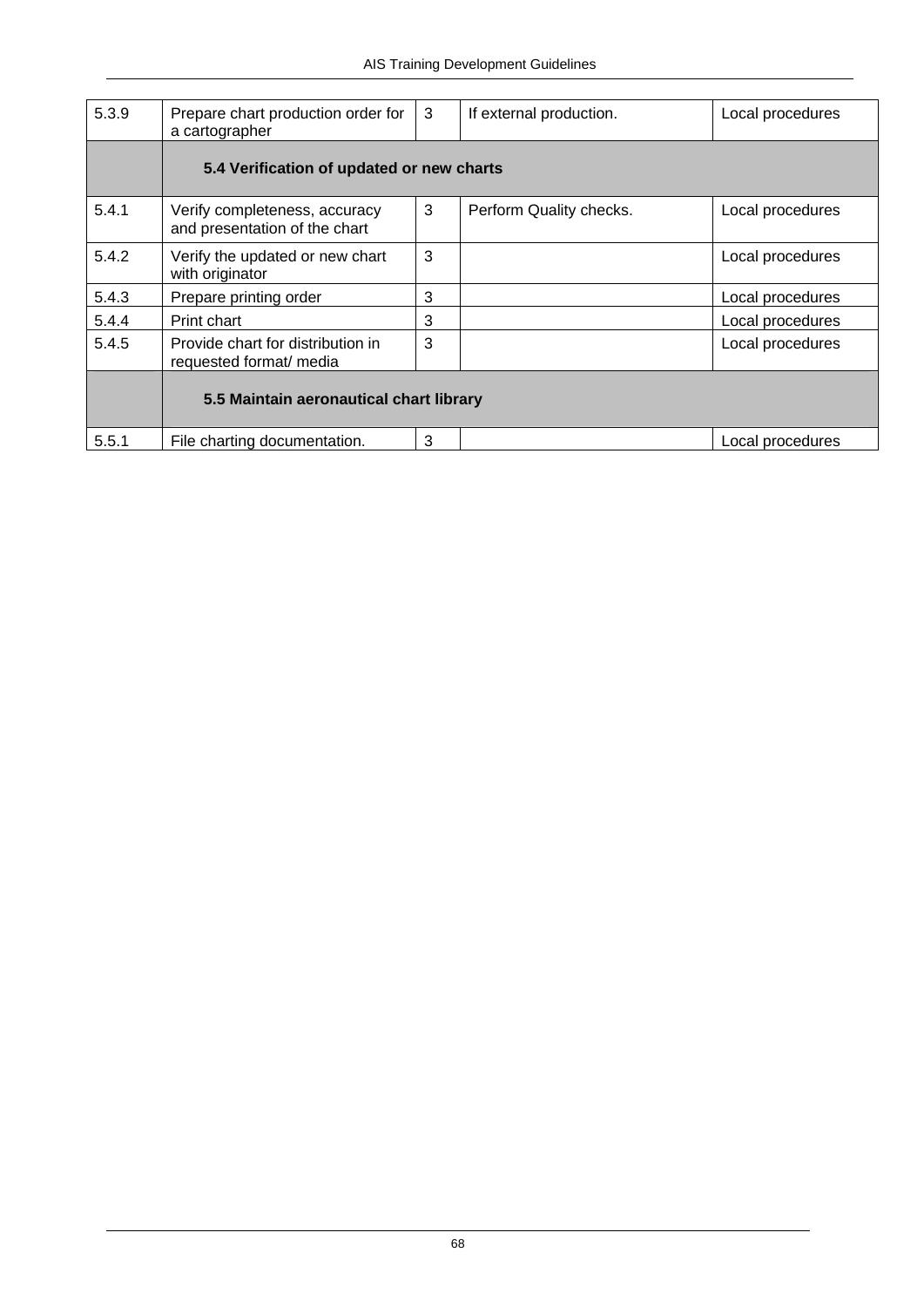### **6. ARO FUNCTIONS**

- **Receive, verify and process incoming data;**
- **Prepare and conduct an appropriate and complete briefing.**

|        | 6.1 Process FPL and FPL associated messages                          |                  |                                                                                            |                                                                                   |  |  |
|--------|----------------------------------------------------------------------|------------------|--------------------------------------------------------------------------------------------|-----------------------------------------------------------------------------------|--|--|
| 6.1.1  | Explain all the items of a flight<br>plan form.                      | $\overline{2}$   | Items and their content.                                                                   | ICAO Doc 4444                                                                     |  |  |
| 6.1.2  | State the cruising speeds of the<br>most common types of aircraft.   | 1                | Especially the most common local<br>aircraft.                                              | Local procedures                                                                  |  |  |
| 6.1.3  | Decode FPL items.                                                    | 3                |                                                                                            | ICAO Doc 4444                                                                     |  |  |
| 6.1.4  | Encode FPL items.                                                    | 3                |                                                                                            | ICAO Doc 4444                                                                     |  |  |
| 6.1.5  | Verify all items of a flight plan.                                   | 3                |                                                                                            | ICAO Doc 4444;<br><b>EUROCONTROL</b><br><b>RAD</b>                                |  |  |
| 6.1.6  | Describe the procedures for<br>addressing a flight plan.             | $\overline{2}$   |                                                                                            | ICAO Doc 7910;<br><b>EUROCONTROL</b><br><b>Basic CFMU</b><br>Handbook             |  |  |
| 6.1.7  | Address a flight plan.                                               | 3                |                                                                                            | ICAO Doc 7910:<br><b>EUROCONTROL</b><br><b>Basic CFMU</b><br>Handbook             |  |  |
| 6.1.8  | Apply the flight plan filing time<br>procedures.                     | 3                | 1hr, 3hr and national regional and<br>local regulations, delays and earlier<br>departures. | ICAO Annex 2;<br>National AIP;<br>ICAO Doc 7030;                                  |  |  |
|        |                                                                      |                  |                                                                                            | <b>EUROCONTROL</b><br><b>Basic CFMU</b><br>Handbook - IFPS<br><b>Users Manual</b> |  |  |
| 6.1.9  | Apply flight plan transmission<br>procedures.                        | 3                | e.g. AFTN format, local procedures.                                                        | ICAO Doc 4444;<br>ICAO Annex 10                                                   |  |  |
| 6.1.10 | List relevant CFMU limitations<br>when filing a flight plan.         | 1                | CIA, ANM, CRAM, AIM, SLOT, etc.<br>RAD and ENV database.                                   | <b>EUROCONTROL</b><br><b>Basic CFMU</b><br>Handbook                               |  |  |
| 6.1.11 | Describe the categories of ATS<br>messages.                          | $\overline{2}$   | ATS or FPL.                                                                                | ICAO Doc 4444                                                                     |  |  |
| 6.1.12 | Differentiate the types of ATS<br>messages and their designator.     | $\boldsymbol{2}$ | ATS or FPL.                                                                                | ICAO Doc 4444                                                                     |  |  |
| 6.1.13 | Prepare flight plan associated<br>messages.                          | 3                |                                                                                            | ICAO Doc 4444                                                                     |  |  |
| 6.1.14 | Address FPL associated<br>messages.                                  | 3                |                                                                                            | ICAO Doc 4444                                                                     |  |  |
| 6.1.15 | Apply flight plan associated<br>messages transmission<br>procedures. | 3                | AFTN format, local procedures.                                                             | ICAO Doc 4444;<br>ICAO Annex 10                                                   |  |  |
| 6.1.16 | Prepare supplementary<br>messages.                                   | 3                |                                                                                            | ICAO Doc 4444                                                                     |  |  |
| 6.1.17 | Address supplementary<br>messages.                                   | 3                |                                                                                            | ICAO Doc 4444                                                                     |  |  |
| 6.1.18 | Apply supplementary messages<br>transmission procedures.             | 3                | AFTN format, local procedures.                                                             | ICAO Doc 4444;<br>ICAO Annex 10                                                   |  |  |
| 6.1.19 | Describe methods of storage for a                                    | $\boldsymbol{2}$ | Manual or electronic.                                                                      | Local procedures                                                                  |  |  |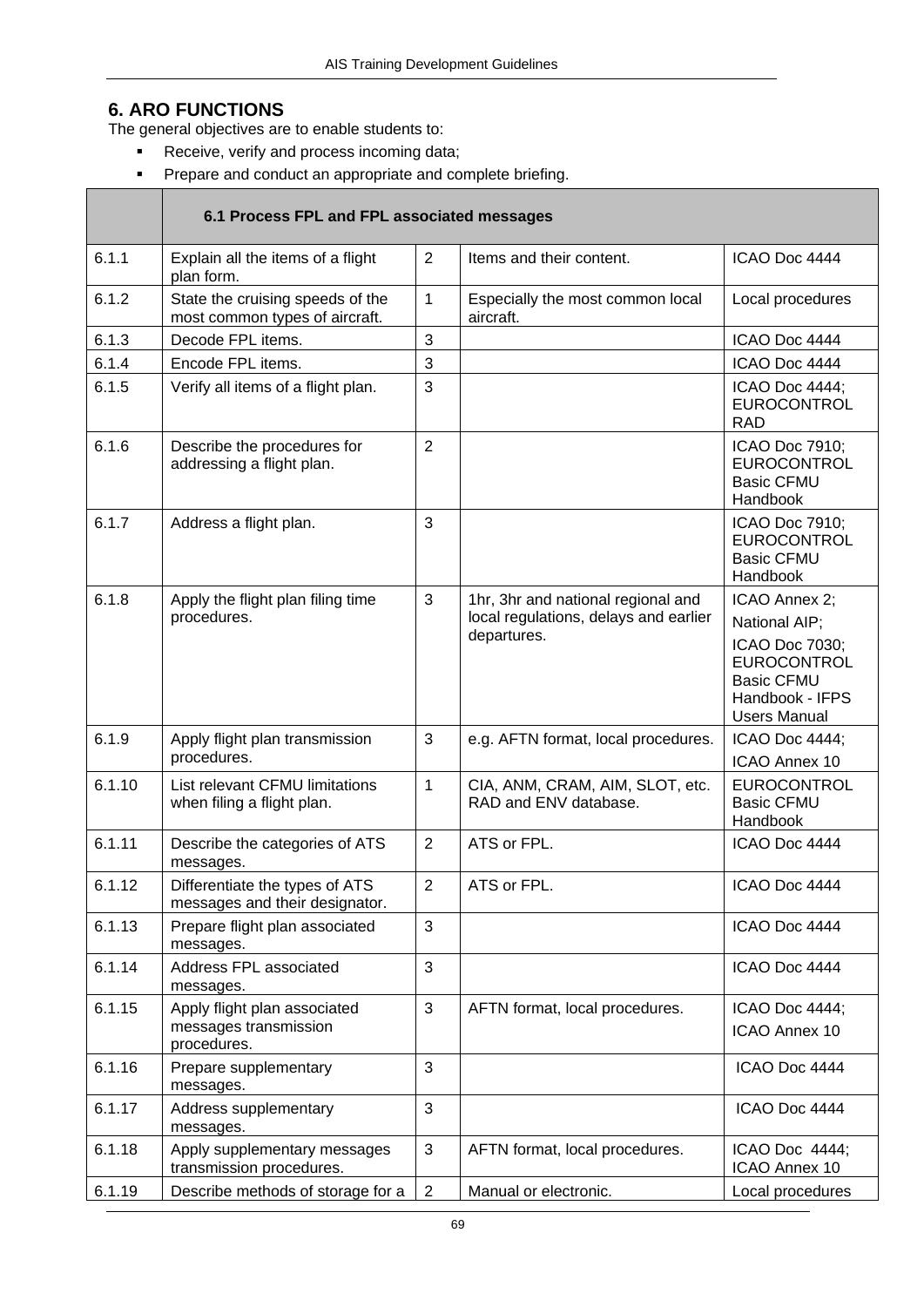|        | flight plan and ATS messages.                                        |                |                                                   |                                                                                                                                                                                                                       |
|--------|----------------------------------------------------------------------|----------------|---------------------------------------------------|-----------------------------------------------------------------------------------------------------------------------------------------------------------------------------------------------------------------------|
| 6.1.20 | Store flight plan and ATS<br>messages.                               | 3              |                                                   | Local procedures                                                                                                                                                                                                      |
| 6.1.21 | Explain the purpose of a repetitive<br>flight plan (RPL).            | $\overline{2}$ |                                                   | ICAO Doc 4444                                                                                                                                                                                                         |
| 6.1.22 | Describe all the items contained in<br>a RPL.                        | $\overline{2}$ |                                                   | ICAO Doc 4444                                                                                                                                                                                                         |
| 6.1.23 | Explain the collection, storage and<br>processing of RPL data.       | $\overline{2}$ | Manual or electronic.                             | ICAO Doc 4444;<br>ICAO Annex 10;<br><b>EUROCONTROL</b><br><b>Basic CFMU</b><br>Handbook                                                                                                                               |
| 6.1.24 | Explain the implications for a flight<br>plan with a special status. | 2              | Head<br>State,<br>STS/HOSP,<br>of<br>EXM833, etc. |                                                                                                                                                                                                                       |
|        | 6.2 IFPS / CFMU                                                      |                |                                                   |                                                                                                                                                                                                                       |
| 6.2.1  | Describe the general objectives of<br>the CFMU.                      | $\overline{2}$ |                                                   | <b>EUROCONTROL</b><br><b>Basic CFMU</b><br>Handbook                                                                                                                                                                   |
| 6.2.2  | Describe message exchange with<br>IFPS.                              | $\overline{2}$ |                                                   | <b>EUROCONTROL</b><br><b>Basic CFMU</b><br>Handbook - IFPS<br><b>Users Manual;</b><br><b>EUROCONTROL</b><br><b>Basic CFMU</b><br>Handbook -<br><b>ATFCM Users</b><br>Manual;<br><b>ATFCM Quick</b><br>Reference Guide |
| 6.2.3  | Describe the handling of RPL by<br>IFPS.                             | $\overline{2}$ | RPL are sent 4 hr in advance.                     | <b>EUROCONTROL</b><br><b>Basic CFMU</b><br>Handbook - IFPS<br>Users Manual;<br><b>EUROCONTROL</b><br><b>Basic CFMU</b><br>Handbook -<br>General & CFMU<br>Systems,                                                    |
| 6.2.4  | State the use of the IFPUV<br>functions in IFPS.                     | 1              | Checking of proposed routing.                     | <b>EUROCONTROL</b><br><b>Basic CFMU</b><br>Handbook - IFPS<br><b>Users Manual:</b><br><b>EUROCONTROL</b><br><b>Basic CFMU</b><br>Handbook -<br>General & CFMU<br>Systems                                              |
| 6.2.5  | State the use of RQP function.                                       | 1              | Interrogation<br>message/request<br>FPL.          | <b>EUROCONTROL</b><br><b>Basic CFMU</b><br>Handbook - IFPS<br>Users Manual,                                                                                                                                           |
| 6.2.6  | Describe implications of ORM.                                        | $\overline{2}$ |                                                   | <b>EUROCONTROL</b><br><b>Basic CFMU</b><br>Handbook - IFPS<br><b>Users Manual:</b><br><b>EUROCONTROL</b>                                                                                                              |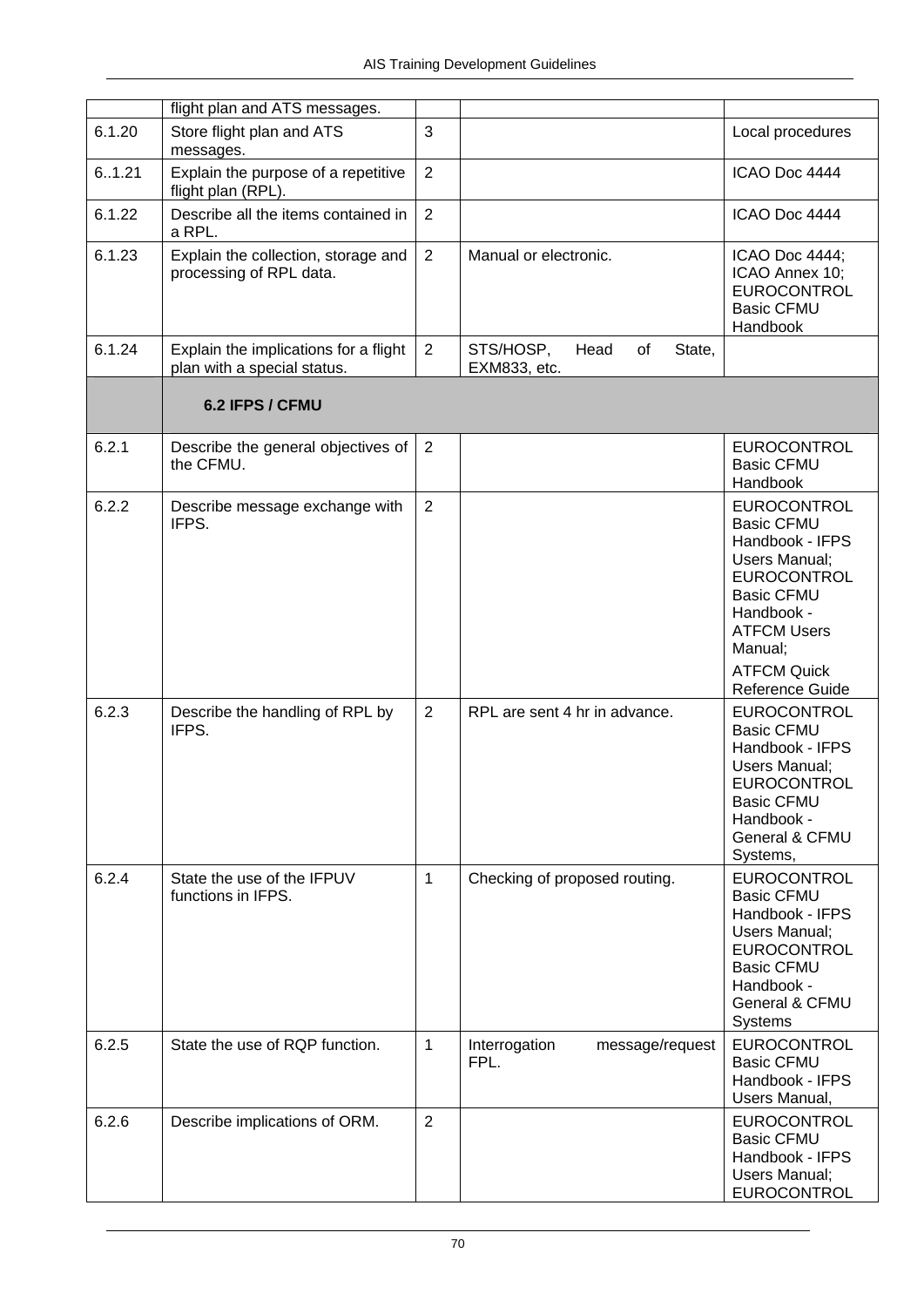|        |                                                                                           |                |                                                                                                      | <b>Basic CFMU</b><br>Handbook -<br><b>ATFCM Users</b><br>Manual;<br><b>ATFCM Quick</b><br>Reference Guide;<br><b>EUROCONTROL</b><br><b>Basic CFMU</b><br>Handbook -<br>General and CFMU<br><b>Systems</b> |
|--------|-------------------------------------------------------------------------------------------|----------------|------------------------------------------------------------------------------------------------------|-----------------------------------------------------------------------------------------------------------------------------------------------------------------------------------------------------------|
| 6.2.7  | Decode ORM messages.                                                                      | 3              |                                                                                                      | <b>EUROCONTROL</b><br><b>Basic CFMU</b><br>Handbook - IFPS<br><b>Users Manual</b>                                                                                                                         |
| 6.2.8  | Communicate ORM messages to<br>AO.                                                        | 3              |                                                                                                      | Local procedures                                                                                                                                                                                          |
| 6.2.9  | Describe message exchange with<br>CFMU.                                                   | $\overline{2}$ |                                                                                                      | <b>EUROCONTROL</b><br><b>Basic CFMU</b><br>Handbook -<br><b>ATFCM Users</b><br>Manual                                                                                                                     |
| 6.2.10 | Decode CFMU messages.                                                                     | 3              |                                                                                                      | <b>EUROCONTROL</b><br><b>Basic CFMU</b><br>Handbook -<br><b>ATFCM Users</b><br>Manual                                                                                                                     |
| 6.2.11 | Communicate CFMU messages<br>to AO.                                                       | $\mathbf{3}$   |                                                                                                      | Local procedures                                                                                                                                                                                          |
| 6.2.12 | implications<br>Describe<br>and<br>decision<br>making<br>because<br>of<br>ATFCM messages. | $\overline{2}$ |                                                                                                      | <b>EUROCONTROL</b><br><b>Basic CFMU</b><br>Handbook -<br><b>ATFCM Users</b><br>Manual                                                                                                                     |
| 6.2.13 | Describe the functionalities of the<br>CFMU Internet Application.                         | $\overline{2}$ |                                                                                                      | <b>EUROCONTROL</b><br>Supplement to the<br>CFMU Handbook -<br><b>CIA Users Guide</b>                                                                                                                      |
| 6.2.14 | relevant<br>Extract<br>regulation<br>information and apply it to the<br>flight.           | 3              |                                                                                                      | <b>EUROCONTROL</b><br>Supplement to the<br>CFMU Handbook -<br><b>CIA Users Guide</b>                                                                                                                      |
|        | 6.3 Provide information for flight preparation                                            |                |                                                                                                      |                                                                                                                                                                                                           |
| 6.3.1  | List the content of pre-flight<br>information.                                            | 1              | NOTAM, SNOWTAM, ASHTAM,<br>NAT tracks, MET info, charts,<br>ATFM messages, national<br>publications. |                                                                                                                                                                                                           |
| 6.3.2  | Explain the scope of the available<br>briefing material.                                  | $\overline{2}$ |                                                                                                      |                                                                                                                                                                                                           |
| 6.3.3  | Appreciate the significance of a<br>briefing for the customer.                            | $\overline{2}$ |                                                                                                      |                                                                                                                                                                                                           |
| 6.3.4  | Locate the required information in<br>the appropriate documentation.                      | 3              | AIP, AIC, Charts, etc.                                                                               | Local procedures                                                                                                                                                                                          |
| 6.3.5  | Retrieve required information from<br>the data base.                                      | $\mathbf{3}$   | VFR, IFR, national or international<br>flight, etc.                                                  | Local procedures                                                                                                                                                                                          |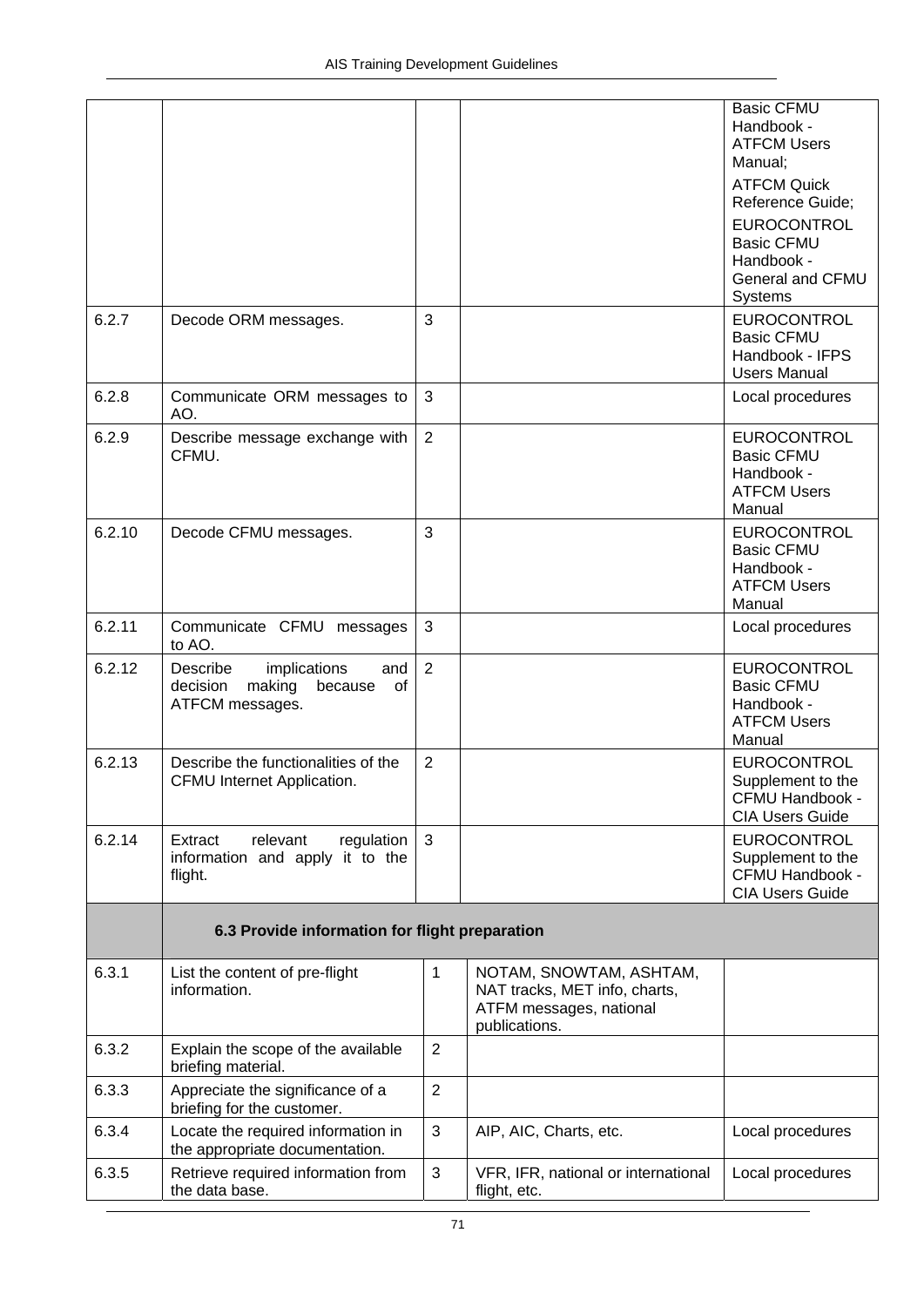| 6.3.6 | Communicate the required<br>information to the customer using<br>the appropriate technique. | 3              | Compile and print out, face to<br>face, fax, phone, email, etc.                     | Local procedures                                                             |
|-------|---------------------------------------------------------------------------------------------|----------------|-------------------------------------------------------------------------------------|------------------------------------------------------------------------------|
| 6.3.7 | Provide additional information on<br>request.                                               | 3              | Update service.                                                                     | Local procedures                                                             |
|       | 6.4 Accept post-flight information and transmit it to ATS/AIS                               |                |                                                                                     |                                                                              |
| 6.4.1 | Accept post-flight information.                                                             | 3              | Incident/accident reports, landing<br>information and general in-flight<br>reports. | ICAO Annex 15;<br>ICAO Doc 8126                                              |
| 6.4.2 | Transmit post-flight information to<br>ATS/AIS.                                             | 3              |                                                                                     | Local procedures                                                             |
|       | 6.5 Support incident investigation (ARO side)                                               |                |                                                                                     |                                                                              |
| 6.5.1 | Explain the procedures for the<br>handling of an incident report form.                      | $\overline{2}$ |                                                                                     | ICAO Doc 4444;<br>ICAO Doc 9426;<br>Local procedures;<br><b>National AIP</b> |
| 6.5.2 | Accept incident report forms.                                                               | 3              |                                                                                     | Local procedures                                                             |
| 6.5.3 | Transmit the incident report forms<br>to the appropriate authority.                         | 3              |                                                                                     | Local procedures                                                             |
| 6.5.4 | Describe the procedures applicable<br>in support of investigations.                         | $\overline{2}$ | Role of ARO in conjunction with<br>other units and or police.                       | Local procedures                                                             |
| 6.5.5 | Apply the procedures applicable in<br>support of investigations.                            | 3              |                                                                                     | Local procedures                                                             |
|       | 6.6 Compile statistical data                                                                |                |                                                                                     |                                                                              |
| 6.6.1 | List the type of statistical data<br>required from ARO.                                     | 1              |                                                                                     | Local procedures                                                             |
|       | Note: see $1.9.1 - 1.9.3$                                                                   |                |                                                                                     |                                                                              |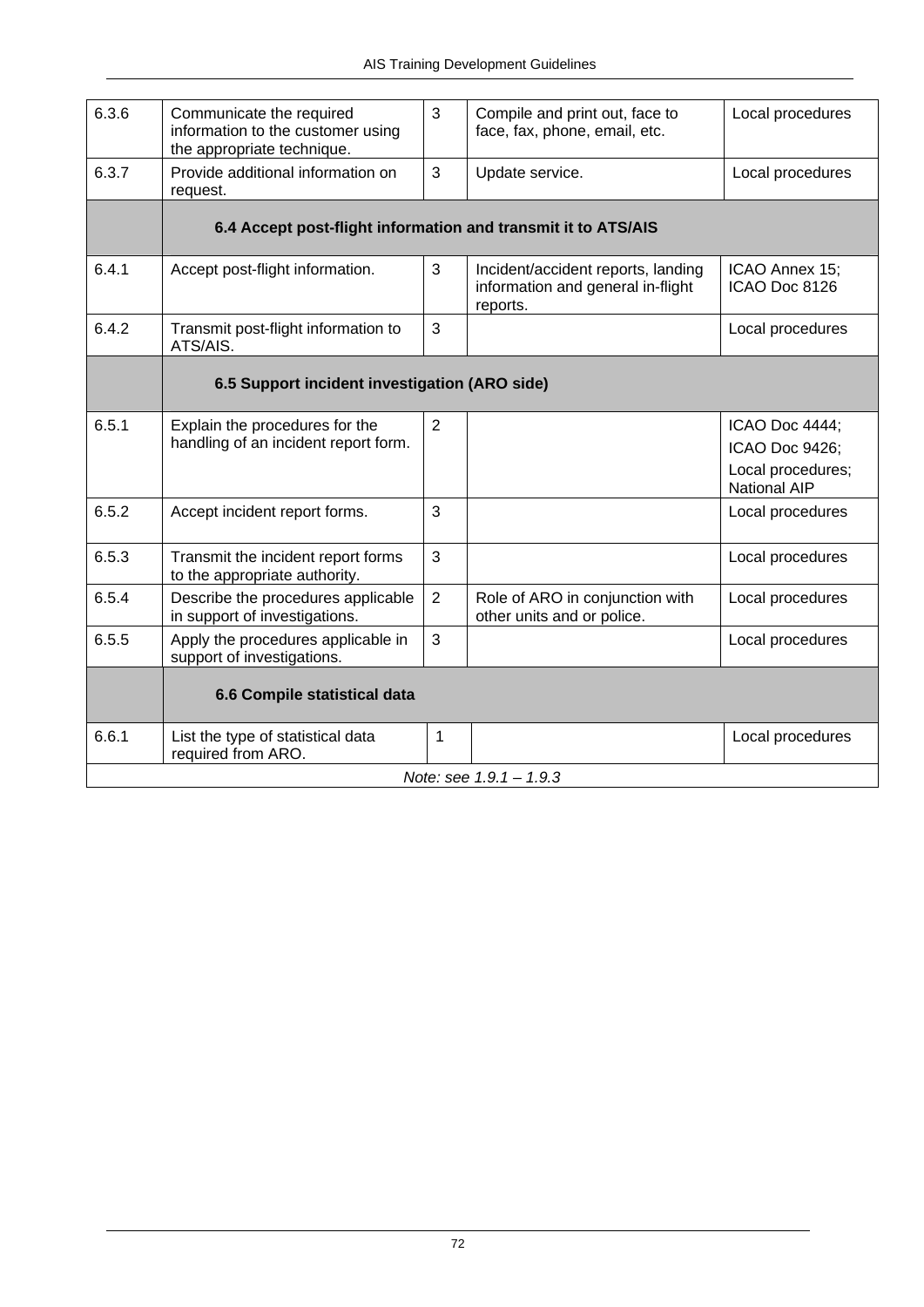## **7. COORDINATION**

The general objectives are to enable students to:

- **IDENTIFY WHEN CO-ordination has to be performed;**
- **•** Conduct coordination in an appropriate manner.

|       | 7.1 General                                                                |                |                                                                                                                     |                                                                                                                                 |
|-------|----------------------------------------------------------------------------|----------------|---------------------------------------------------------------------------------------------------------------------|---------------------------------------------------------------------------------------------------------------------------------|
| 7.1.1 | Explain the need for co-ordination.                                        | $\overline{2}$ |                                                                                                                     |                                                                                                                                 |
| 7.1.2 | Explain the methods of<br>coordination.                                    | $\overline{2}$ | Face to face, phone, fax, email,<br>internet, standardised procedures,<br>language used, records/log sheet,<br>etc. | Local procedures                                                                                                                |
| 7.1.3 | Use appropriate coordination<br>techniques.                                | 3              | Verbal, written etc.                                                                                                | Local procedures                                                                                                                |
| 7.1.4 | Describe the interaction with other<br>data systems.                       | $\overline{2}$ | Data links, EAD, pre-flight<br>database, online applications etc.                                                   | Local procedures                                                                                                                |
|       | 7.2 Co-ordinate with data sources                                          |                |                                                                                                                     |                                                                                                                                 |
| 7.2.1 | Clarify erroneous and/or ambiguous<br>content with the source of the data. | 3              | SLA's                                                                                                               | Local procedures;<br><b>EC Regulation</b><br>73/2010                                                                            |
| 7.2.2 | Request missing elements.                                                  | 3              | SLA's                                                                                                               | Local procedures                                                                                                                |
|       | 7.3 Co-ordinate between AIS functions                                      |                |                                                                                                                     |                                                                                                                                 |
| 7.3.1 | Describe the principle functions<br>within AIS.                            | $\overline{2}$ | AIS functions.                                                                                                      | <b>EUROCONTROL</b><br>CASP;                                                                                                     |
|       |                                                                            |                |                                                                                                                     | ICAO Doc 8126                                                                                                                   |
| 7.3.2 | Determine when/what to coordinate<br>with other AIS functions.             | 3              | AIS functions at local and<br>adjacent units.                                                                       | Local procedures                                                                                                                |
|       | 7.4 Co-ordinate with customers                                             |                |                                                                                                                     |                                                                                                                                 |
| 7.4.1 | List the principle customers of an<br>AIS unit.                            | 1              | AOs, private pilots, ATC, handling<br>companies, other AIS units<br>local/foreign etc.                              | ICAO Doc 8126                                                                                                                   |
| 7.4.2 | Characterise the customers of the                                          | $\overline{2}$ | e.g. Professional,                                                                                                  |                                                                                                                                 |
|       | AIS unit.                                                                  |                | non-professional, frequent or<br>infrequent user, etc.                                                              |                                                                                                                                 |
| 7.4.3 | Describe co-ordination procedures<br>with ATS units.                       | $\overline{2}$ | TWR, APP, ACC, FIC, SLA's.                                                                                          | Local procedures                                                                                                                |
| 7.4.4 | Describe co-ordination procedures<br>with other agencies/services.         | $\overline{2}$ | MET, technical services, aircraft<br>operators, CFMU, regulator,<br>SLA's etc.                                      | ICAO Doc 9377;<br>Local procedures;<br><b>EUROCONTROL</b><br><b>Basic CFMU</b><br>Handbook -<br>General & CFMU<br>Systems; etc. |
| 7.4.5 | Communicate the required<br>information to the customer.                   | 3              |                                                                                                                     | Local procedures                                                                                                                |
| 7.4.6 | Clarify the meaning of the<br>information provided, if requested.          | 3              |                                                                                                                     | Local procedures                                                                                                                |
| 7.4.7 | Provide any additional information if<br>requested.                        | 3              |                                                                                                                     | Local procedures                                                                                                                |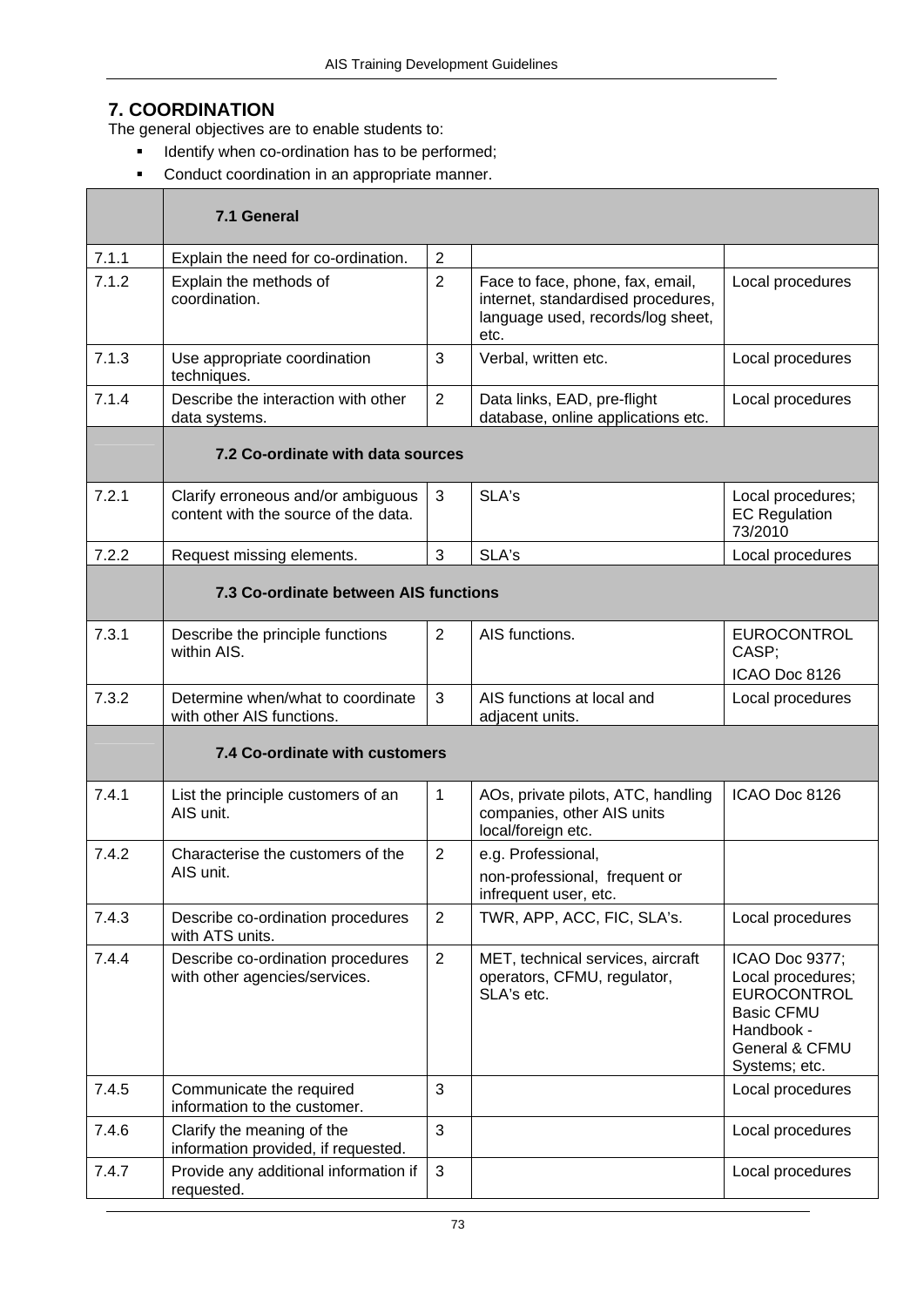|       | 7.5 Human factors aspects in co-ordination                |                |               |
|-------|-----------------------------------------------------------|----------------|---------------|
| 7.5.1 | State factors affecting the quality of<br>communication.  | 1              | ICAO Doc 9683 |
| 7.5.2 | Identify communication and thinking<br>patterns.          | 1              |               |
| 7.5.3 | Explain common behavioural<br>patterns of customers.      | $\overline{2}$ |               |
| 7.5.4 | Select the appropriate way for<br>dealing with customers. | 3              |               |
| 7.5.5 | Apply the rules for concise<br>communication.             | 3              |               |
| 7.5.6 | Demonstrate correct behaviour in a<br>conflict situation. | 3              |               |
| 7.5.7 | Demonstrate correct handling of<br>customer complaints.   | 3              |               |

*Note: Content and structure of section 7.5 "Human factors aspects in co-ordination" will depend upon the focus (e.g. TRM, commercial) and the service being provided by the AIS organisation.*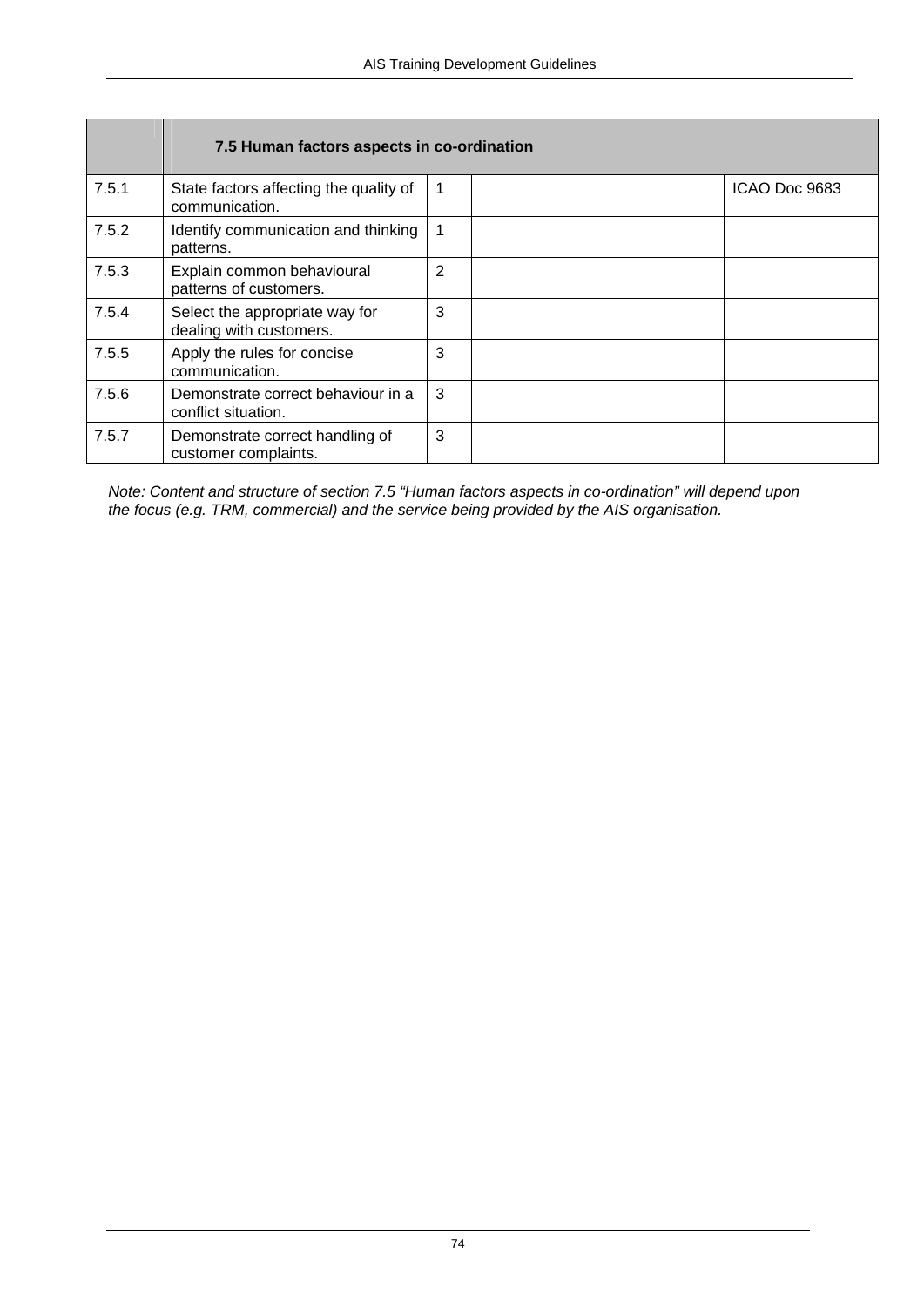Page intentionally left blank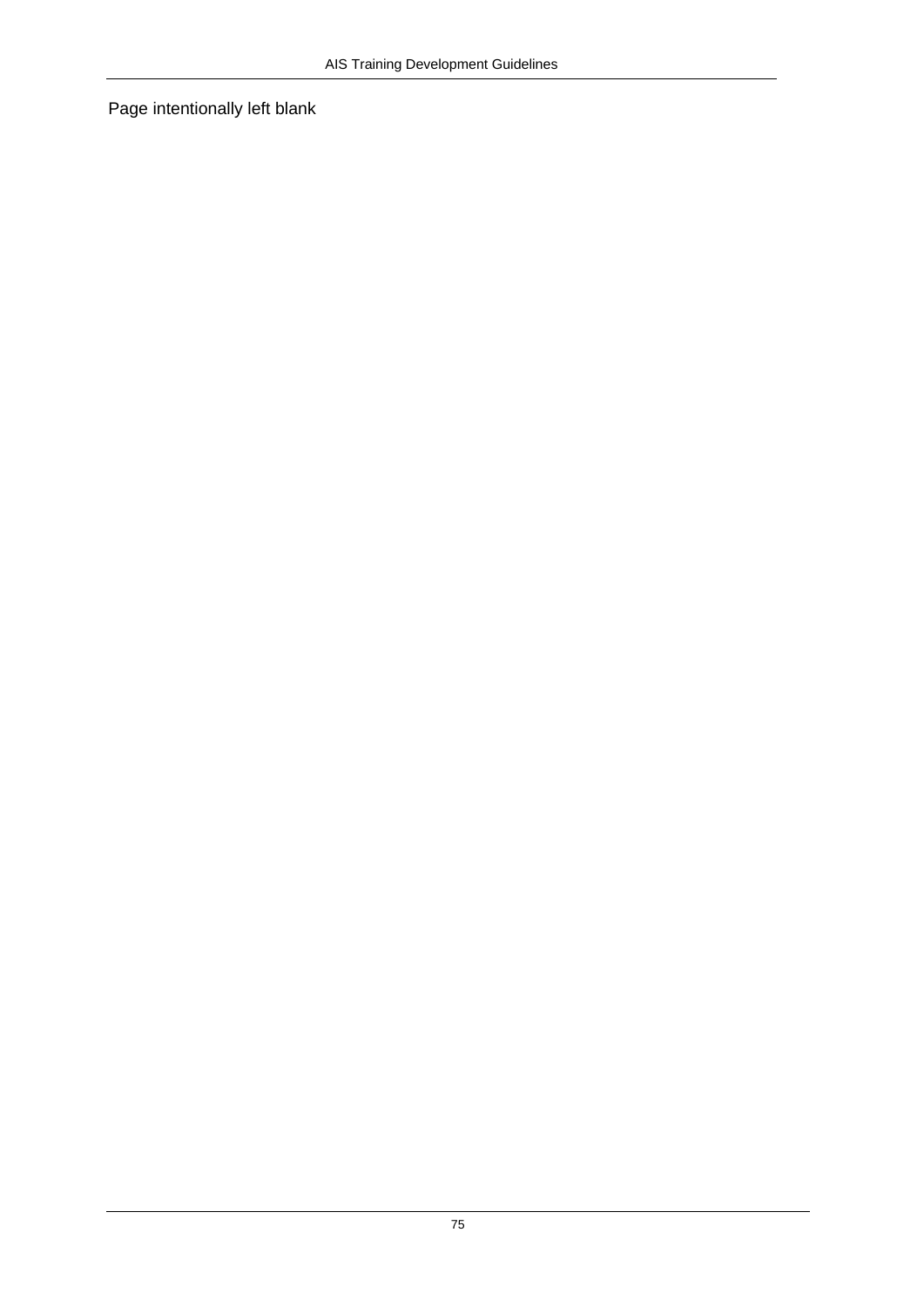# **PART 4 – APPENDICES**

## **1. CLASSIFICATION OF TRAINING OBJECTIVES**

The **General Objectives** found at the beginning of each subject/function indicate the overall teaching task to be achieved by the instructor.

The **Training Objective** associated to each sub-topic/sub-function determines what has to be achieved by the student.

#### **1.1 Classification of Training Objectives**

A taxonomy is a classification based on explicit principles. The purpose of a taxonomy in the training domain is to classify training objectives, according to the level of learning and performance required. They are defined as follows:

This document makes use of the taxonomy defined as Levels 0 to 3.

- Level 0 Essentially 'nice to know' material which will aid the student's overall understanding of a subject.
- Level 1 Requires a basic knowledge of the subject. It is the ability to remember essential points; the trainee is expected to memorise data and recall it.
- Level 2 Requires an understanding of the subject sufficient to enable the student to discuss intelligently. The individual is able to represent for him or herself certain objects and events and to act upon these objects and events.

*The verb 'to appreciate' (in Level 2) means that the student is able to state the plan but not required to apply it. In a given situation the student will say that co-ordination should be done and with whom (the student appreciates the necessity for co-ordination). In a practical solution (i.e. Level 3) the student will co-ordinate, that is he/she will apply the techniques and procedures learnt (derived from Brien and Eastmond 1992/1994).*

Level 3 Requires a thorough knowledge of the subject and the ability to apply it with accuracy. The student should be able to make use of his/her repertoire of knowledge and understanding in order to develop plans and activate them.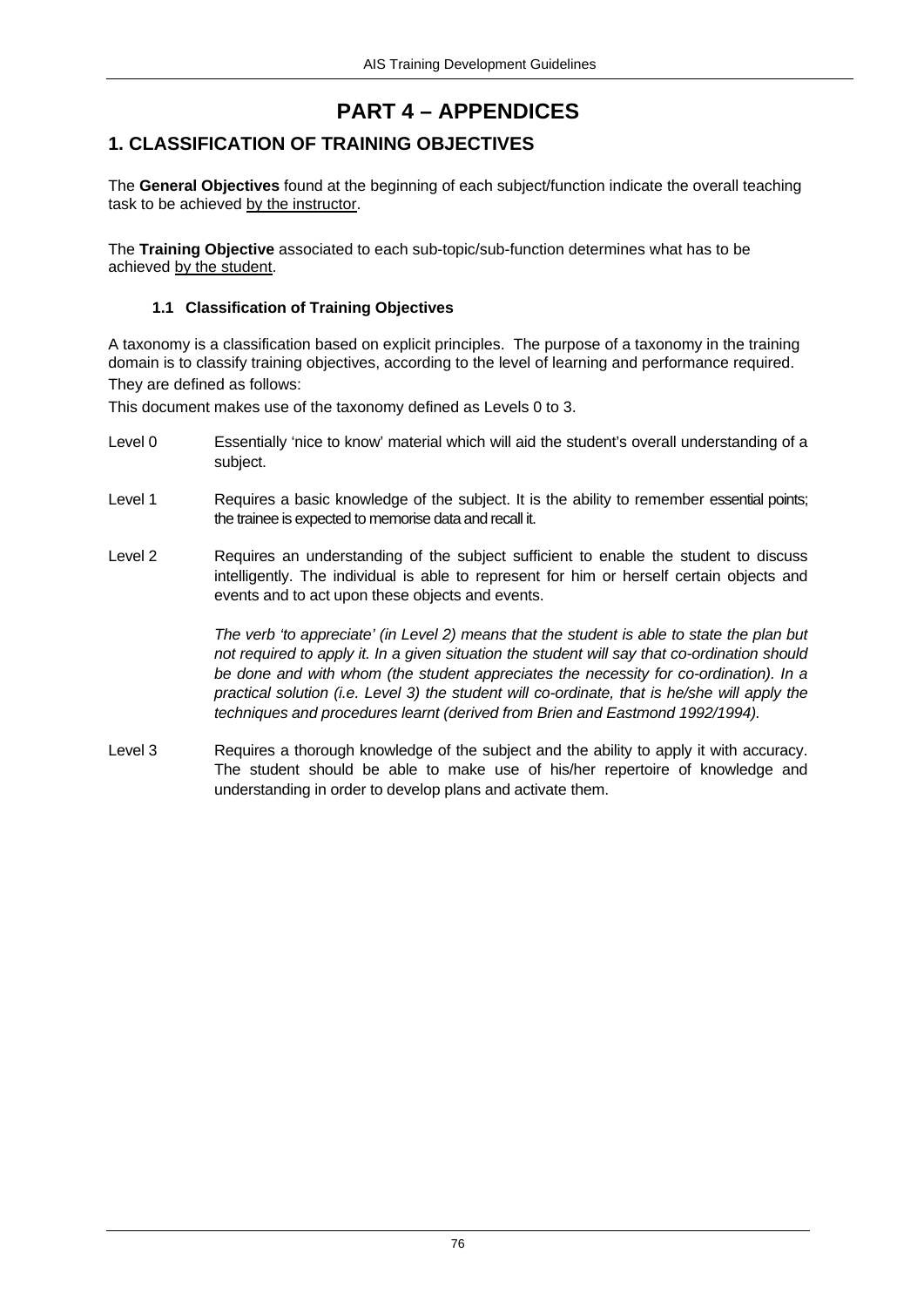### **1.2 Summary of Action Verbs**

| <b>AWARENESS</b>        | <b>KNOWLEDGE</b> | <b>UNDERSTANDING</b> |
|-------------------------|------------------|----------------------|
| Level 0                 | Level 1          | Level 2              |
| <b>BE AWARE OF</b>      | <b>DEFINE</b>    | <b>APPRECIATE</b>    |
| <b>BE FAMILIAR WITH</b> | <b>DRAW</b>      | <b>CHARACTERISE</b>  |
|                         | <b>IDENTIFY</b>  | <b>DESCRIBE</b>      |
|                         | <b>LIST</b>      | <b>DIFFERENTIATE</b> |
|                         | <b>NAME</b>      | <b>EXPLAIN</b>       |
|                         | <b>RECALL</b>    | <b>IDENTIFY</b>      |
|                         | <b>RECOGNISE</b> | <b>ILLUSTRATE</b>    |
|                         | <b>SPECIFY</b>   |                      |
|                         | <b>STATE</b>     |                      |

| <b>APPLICATION (of skills)</b> |                    |                 |                      |  |
|--------------------------------|--------------------|-----------------|----------------------|--|
|                                | Level 3            |                 |                      |  |
| <b>ACCEPT</b>                  | <b>COMMUNICATE</b> | <b>ENCODE</b>   | <b>RECORD</b>        |  |
| <b>ACCESS</b>                  | <b>COMPILE</b>     | <b>EXTRACT</b>  | <b>RE-DISTRIBUTE</b> |  |
| <b>ADAPT</b>                   | <b>COMPLETE</b>    | <b>FILE</b>     | <b>REQUEST</b>       |  |
| <b>ADDRESS</b>                 | <b>CONDUCT</b>     | <b>INSERT</b>   | <b>RETRIEVE</b>      |  |
| <b>ADHERE</b>                  | <b>CONVERT</b>     | <b>LOCATE</b>   | <b>SELECT</b>        |  |
| <b>ALLOCATE</b>                | <b>CORRECT</b>     | <b>MAINTAIN</b> | <b>STORE</b>         |  |
| <b>ANALYSE</b>                 | <b>DECODE</b>      | <b>OPERATE</b>  | <b>TAKE ACTION</b>   |  |
| <b>APPLY</b>                   | <b>DELIVER</b>     | <b>PREPARE</b>  | <b>TRANSLATE</b>     |  |
| <b>ASSOCIATE</b>               | <b>DEMONSTRATE</b> | <b>PRINT</b>    | <b>TRANSMIT</b>      |  |
| <b>CALCULATE</b>               | <b>DETECT</b>      | <b>PROCESS</b>  | <b>UPDATE</b>        |  |
| <b>CARRY OUT</b>               | <b>DETERMINE</b>   | <b>PRODUCE</b>  | <b>USE</b>           |  |
| <b>CHECK</b>                   | <b>DISTRIBUTE</b>  | <b>PROVIDE</b>  | <b>VERIFY</b>        |  |
| <b>CLARIFY</b>                 | <b>EDIT</b>        | <b>RECEIVE</b>  |                      |  |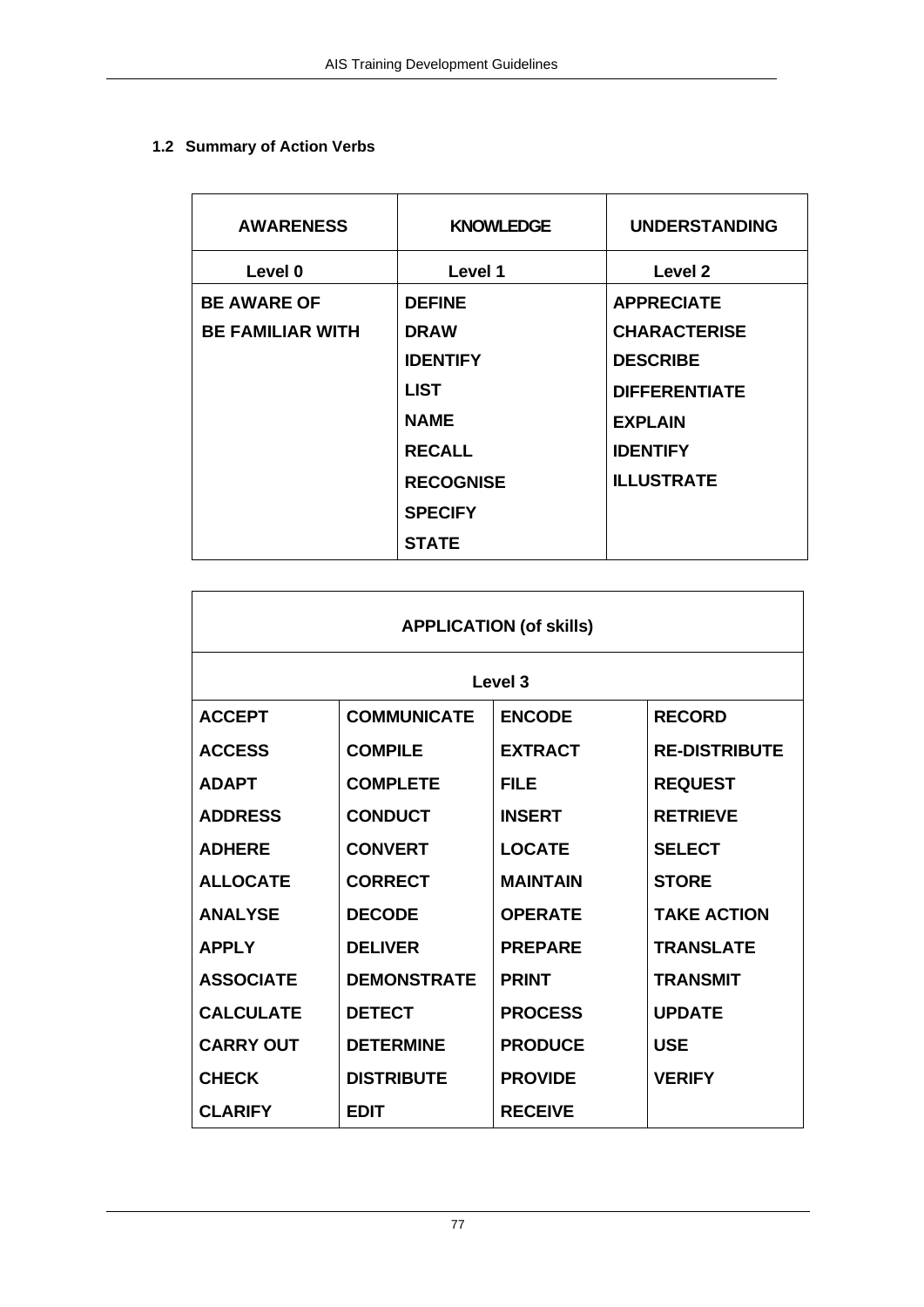## **2. COMPETENCIES**

A Competency is "an underlying characteristic of a person which results in an effective and/or superior performance in a job" (Boyzatis 1982).

A person who has and uses the right competencies will have competence in the job.

| <b>Competency</b>             | <b>Definition</b>                                                                                                   |
|-------------------------------|---------------------------------------------------------------------------------------------------------------------|
| <b>Critical Examining</b>     | Screens data/documents and identifies the significant elements to detect                                            |
|                               | any anomalies or inconsistencies. Takes all relevant details and                                                    |
|                               | information into account. Checks that information is in compliance with                                             |
|                               | procedures and instructions. Verifies the reliability and correctness of the                                        |
|                               | information before releasing it.                                                                                    |
| <b>Information Analysis</b>   | Assesses and evaluates information using logical and appropriate                                                    |
|                               | analysis techniques. Seeks additional detail or clarification, if necessary.                                        |
|                               | Seeks to identify and understand the real needs or issues.                                                          |
| <b>Operational Knowledge</b>  | Demonstrates detailed and thorough knowledge and expertise in relation                                              |
|                               | to the systems and procedures. Understands how the AIS processes are                                                |
|                               | interrelated and linked. Maintains and keeps up to date with changes to                                             |
|                               | systems and procedures.                                                                                             |
| <b>Professional Expertise</b> | Demonstrates technical or professional knowledge and skills related to                                              |
|                               | the job. Maintains technical and professional knowledge and skills and                                              |
|                               | keeps up to date in specialist areas. Actively keeps up to date with best                                           |
|                               | practice across industry/profession.                                                                                |
| Adherence to procedure        | Acts in line with company policy and procedures. Follows verbal and<br>written operating instructions consistently. |
| <b>Safety Culture</b>         | Understands potential risk factors and takes action to minimise these.                                              |
|                               | Uses materials and equipment in a safe and efficient way. Doesn't put                                               |
|                               | self or others at risk of injury.                                                                                   |
| <b>ATC Safety Conscious</b>   | Is aware of the risks associated with ATC. Knows the Safety                                                         |
|                               | Management System and applies it. Promote safety and ensure that his                                                |
|                               | action will never endanger safety in the Air.                                                                       |
| Language Skills               | Has a very good knowledge in spelling, grammar and writing. Is able to                                              |
|                               | communicate in national and English languages using appropriate                                                     |
|                               | vocabulary.                                                                                                         |
| Judgement and Decision        | Makes rational, realistic and sound decisions based on consideration of                                             |
| Making                        | all the facts and alternatives available.                                                                           |
|                               |                                                                                                                     |
| Reliability                   | Consistent and dependable. Can be relied upon to deliver what has                                                   |
|                               | been agreed. Punctual and conscientious.                                                                            |
| Accuracy                      | Is detail conscious and accurate. Is attentive to points of detail and                                              |
|                               | systematically controls data.                                                                                       |
| Methodical                    |                                                                                                                     |
|                               | Is methodical and rigorous. Shows perseverance and commitment in                                                    |
|                               | performing routine tasks.                                                                                           |
| <b>Selective Attention</b>    | The ability to concentrate on a task over a period of time without being                                            |
|                               | distracted.                                                                                                         |
|                               |                                                                                                                     |
| <b>Quality Focused</b>        | Is committed to achieve high quality work standards even when working                                               |
|                               | to deadlines. Participates in identifying improvements to processes to                                              |
|                               | enhance the quality of the service/work provided.                                                                   |
| <b>Customer Focused</b>       | Is concerned to provide a prompt, efficient service to both internal and                                            |
|                               | external customers. Shows interest in customer issues and seeks to                                                  |
|                               | identify individual customer needs accurately.                                                                      |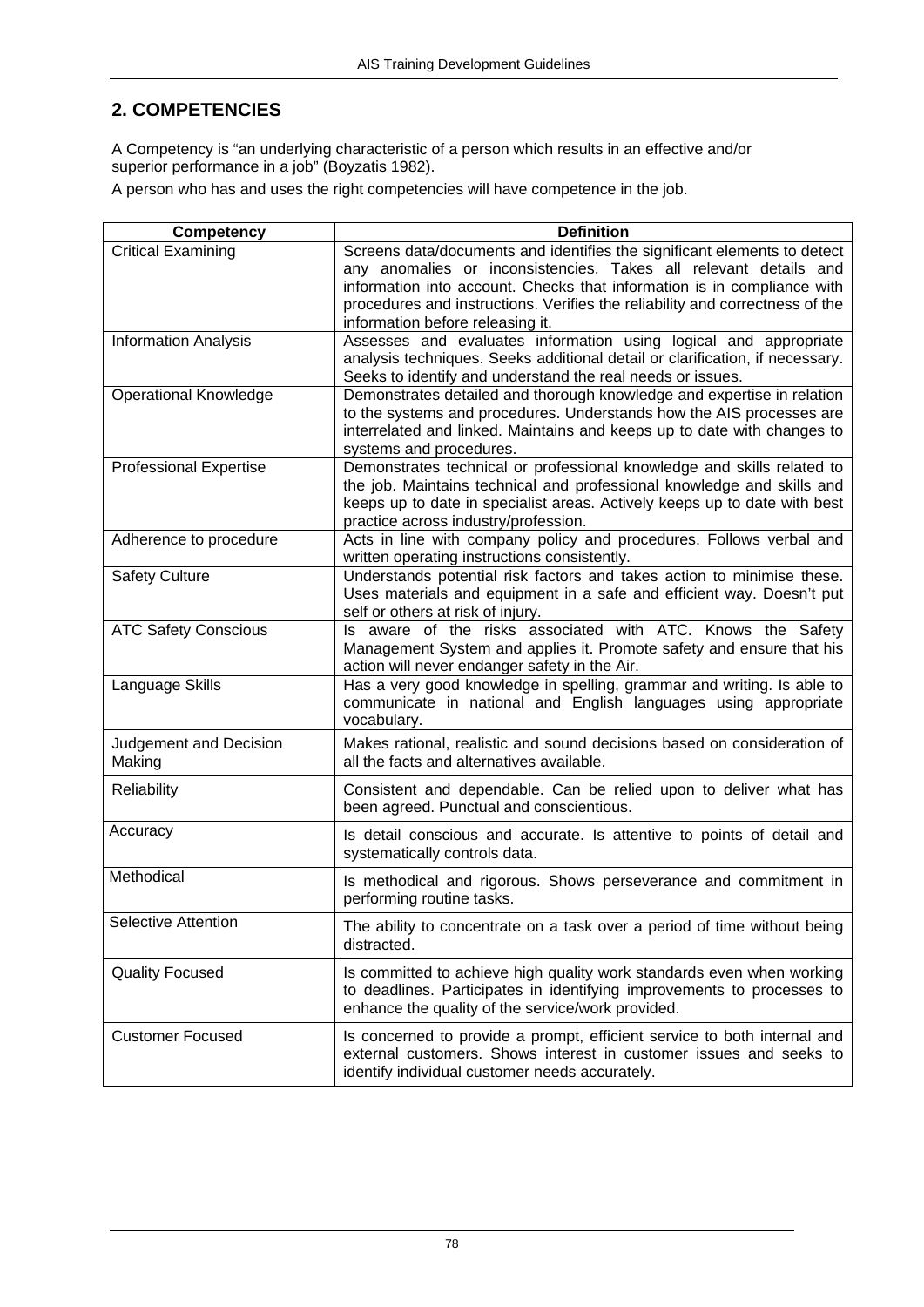### **3. ACRONYMS**

For the purposes of this document the following acronyms shall apply. Those with a specific application are indicated whenever deemed relevant (e.g. ENR - En-route (ICAO)):

| <b>ACARS</b>  | Aircraft Communication Addressing and Reporting System |
|---------------|--------------------------------------------------------|
| <b>ACAS</b>   | Airborne Collision Avoidance System                    |
| <b>ACC</b>    | <b>Area Control Centre</b>                             |
| ACI           | Airports Council International                         |
| <b>ACK</b>    | Acknowledge Message                                    |
| <b>ACN</b>    | <b>Aircraft Classification Number</b>                  |
| AD            | Aerodrome                                              |
| ADEXP         | <b>ATS Data Exchange Presentation</b>                  |
| <b>ADF</b>    | <b>Automatic Direction Finding Equipment</b>           |
| <b>ADP</b>    | <b>Automated Data Processing</b>                       |
| ADQ           | <b>Aeronautical Data Quality</b>                       |
| ADS/ADS-B     | Automatic Dependent Surveillance                       |
| <b>AFIL</b>   | Air Filed Flight Plan                                  |
| <b>AFS</b>    | <b>Aeronautical Fixed Service</b>                      |
| <b>AFTN</b>   | <b>Aeronautical Fixed Telecommunications Network</b>   |
| <b>AIC</b>    | Aeronautical Information Circular                      |
| AICM          | Aeronautical Information Conceptual Model              |
| AIM           | Aeronautical Information Management                    |
| AIP.          | Aeronautical Information Publication                   |
| <b>AIRAC</b>  | Aeronautical Information Regulation and Control        |
| AIS           | <b>Aeronautical Information Service</b>                |
| <b>AISOPS</b> | AIS Planning and Operations Sub-Group (EATM)           |
| AIS-TF        | <b>AIS Training Task Force</b>                         |
| <b>AIXM</b>   | Aeronautical Information Exchange Model                |
| <b>ALRS</b>   | <b>Alerting Service</b>                                |
| AMDT          | Amendment                                              |
| <b>AMHS</b>   | Aeronautical Message Handling System                   |
| ANM           | <b>ATFM (ATFCM) Notification Message</b>               |
| <b>ANS</b>    | <b>Air Navigation Services</b>                         |
| ANSP          | Air Navigation Service Provider                        |
| <b>APAPI</b>  | Abbreviated Precision Approach Path Indicator          |
| APP           | Approach Control                                       |
| ΑO            | Aircraft operator                                      |
| <b>ARC</b>    | <b>Archiving System</b>                                |
| <b>ARO</b>    | <b>ATS Reporting Office</b>                            |
| ARP           | Aerodrome Reference Point                              |
| ASDA          | Accelerate Stop Distance Available                     |
| <b>ASHTAM</b> | NOTAM relating to volcanic and/or dust activity        |
| ASM           | Airspace Management                                    |
| <b>ATC</b>    | <b>Air Traffic Control</b>                             |
| <b>ATCO</b>   | Air Traffic Control Officer/Air Traffic Controller     |
| <b>ATFCM</b>  | Air Traffic Flow and Capacity Management               |
| <b>ATIS</b>   | <b>Automatic Terminal Information Service</b>          |
| <b>ATM</b>    | Air Traffic Management                                 |
| <b>ATN</b>    | <b>Aeronautical Telecommunications Network</b>         |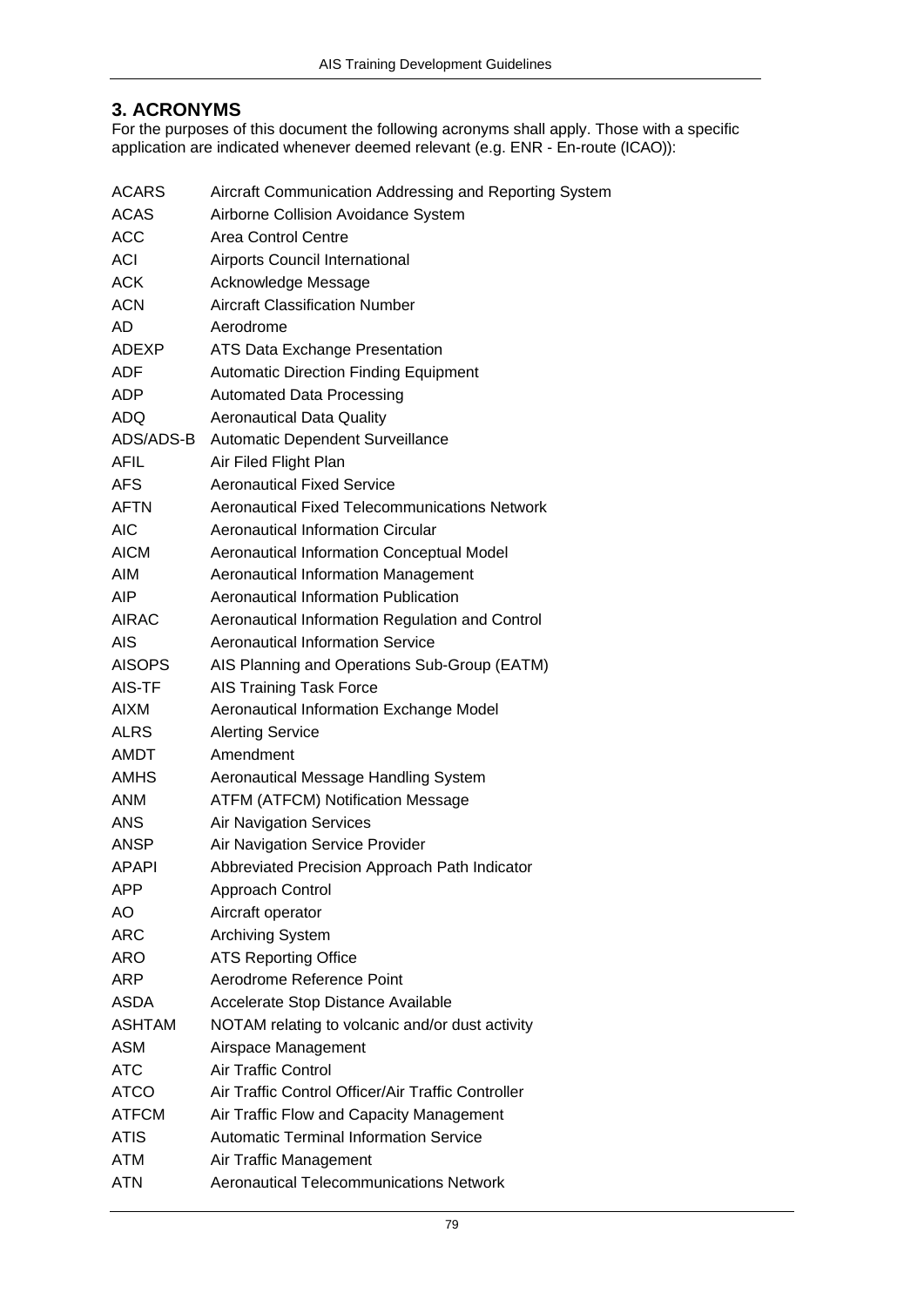| <b>ATS</b>   | <b>Air Traffic Services</b>                                                     |
|--------------|---------------------------------------------------------------------------------|
| ATZ          | Aerodrome Traffic Zone                                                          |
| CANSO        | Civil Air Navigation Services Organisation                                      |
| <b>CASA</b>  | <b>Computer Assisted Slot Allocation (CFMU)</b>                                 |
| <b>CASP</b>  | Common AIS Staff Profiling                                                      |
| <b>CAT</b>   | <b>Clear Air Turbulence</b>                                                     |
| CBT          | <b>Computer Based Training</b>                                                  |
| <b>CCCTF</b> | Common Core Content Task Force (ATC Training)                                   |
| <b>CCIS</b>  | <b>Closed Circuit Information System</b>                                        |
| CD-ROM       | <b>Compact Disc-Read Only Memory</b>                                            |
| <b>CFMU</b>  | <b>Central Flow Management Unit</b>                                             |
| <b>CIA</b>   | <b>Client Interface Access</b>                                                  |
| <b>CIDIN</b> | Common ICAO Data Interchange Network                                            |
| <b>COM</b>   | Communications                                                                  |
| <b>CPDLC</b> | <b>Controller-Pilot Data Link Communication</b>                                 |
| <b>CNS</b>   | Communications, Navigation and Surveillance                                     |
| <b>CRAM</b>  | Conditional Route Availability Message (CFMU)                                   |
| CTR          | <b>Control Zone</b>                                                             |
| DFTI         | Distance from Touchdown Indicator                                               |
| <b>DME</b>   | <b>Distance Measuring Equipment</b>                                             |
| Doc          | Document (ICAO SARPS)                                                           |
| <b>DOS</b>   | <b>Disc Operating System</b>                                                    |
| <b>DQTS</b>  | Data Quality Tool Set                                                           |
| DRDF         | <b>Digital Radio Direction Finder</b>                                           |
| DTD          | Document Type Definition                                                        |
| <b>DVD</b>   | <b>Digital Versatile Disc</b>                                                   |
| EAD          | European AIS Database                                                           |
| eAIP         | electronic AIP                                                                  |
| EASA         | <b>European Aviation Safety Authority</b>                                       |
| <b>EATM</b>  | European Air Traffic Management (programme)                                     |
| EC           | <b>European Commission</b>                                                      |
| <b>ECAC</b>  | <b>European Civil Aviation Conference</b>                                       |
| <b>ECIT</b>  | <b>EAD Client Interface Terminal</b>                                            |
| <b>EFIS</b>  |                                                                                 |
| EGM          | <b>Electronic Flight Information System</b><br><b>Earth Gravitational Model</b> |
| <b>EGT</b>   |                                                                                 |
| <b>ENR</b>   | <b>Exhaust Gas Temperature</b>                                                  |
|              | En-route                                                                        |
| <b>ENV</b>   | Environment                                                                     |
| <b>ESI</b>   | <b>EAD System Interface</b>                                                     |
| <b>ESSIP</b> | European Single Sky ImPlementation                                              |
| EU           | European Union                                                                  |
|              | EUROCONTROL European Organisation for the Safety of Air Navigation              |
| FAB          | Flexible Airspace Block                                                         |
| <b>FATO</b>  | Final Approach and Take-off Area                                                |
| FDP          | <b>Flight Data Processing</b>                                                   |
| FIC          | <b>Flight Information Centre</b>                                                |
| <b>FIR</b>   | <b>Flight Information Region</b>                                                |
| <b>FIS</b>   | <b>Flight Information Service</b>                                               |
| <b>FMD</b>   | Flow Management Division                                                        |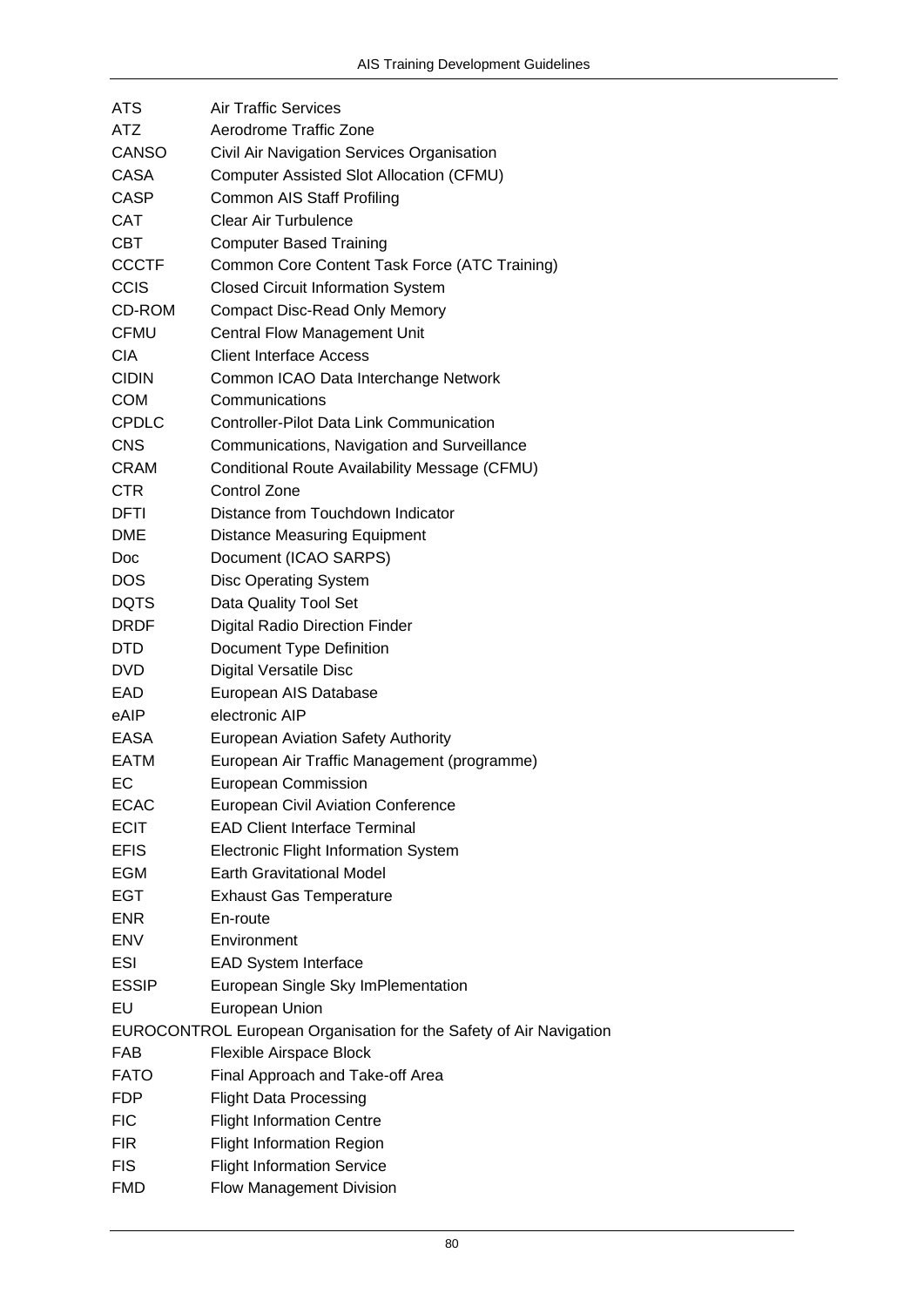| <b>FMP</b>     | <b>Flow Management Position</b>                                       |
|----------------|-----------------------------------------------------------------------|
| <b>FMS</b>     | <b>Flight Management System</b>                                       |
| <b>FPL</b>     | Filed Flight Plan (message type designator)                           |
| <b>FUA</b>     | Flexible Use of Airspace                                              |
| <b>GAT</b>     | <b>General Air Traffic</b>                                            |
| <b>GCA</b>     | Ground Controlled Approach                                            |
| <b>GEN</b>     | General                                                               |
| GIS            | Geographic Information System                                         |
| <b>GNSS</b>    | Global Navigation Satellite System                                    |
| <b>GPS</b>     | <b>Global Positioning System</b>                                      |
| <b>GPWS</b>    | <b>Ground Proximity Warning System</b>                                |
| HF             | <b>High Frequency</b>                                                 |
| html           | Hyper Text Mark up Language                                           |
| <b>IACA</b>    | <b>International Association of Charter Airlines</b>                  |
| <b>IACH</b>    | Individual ATC Flight Plan Change (CFMU)                              |
| <b>IANS</b>    | Institute of Air Navigation Services (EUROCONTROL)                    |
| <b>IAOPA</b>   | International Aircraft Owners and Pilots Association                  |
| <b>IATA</b>    | International Air Transport Association                               |
| <b>ICAO</b>    | International Civil Aviation Organisation                             |
| <b>IFALPA</b>  | International Federation of Airline Pilots Associations               |
| <b>IFATCA</b>  | International Federation of Air Traffic Controllers Associations      |
| <b>IFATSEA</b> | International Federation of Air Traffic Safety Engineers Associations |
| <b>IFPL</b>    | Individual Flight Plan Message (CFMU)                                 |
| <b>IFPS</b>    | Integrated Initial Flight Plan Processing System                      |
| <b>IFPUV</b>   | <b>IFPS Validation System</b>                                         |
| <b>IFR</b>     | Instrument Flight Rules IRPL                                          |
| ILS            | <b>Instrument Landing System</b>                                      |
| <b>INO</b>     | <b>International NOTAM Office</b>                                     |
| <b>INS</b>     | <b>Inertial Navigation System</b>                                     |
| <b>IRPL</b>    | Internal Repetitive Flight Plan (CFMU)                                |
| <b>IRS</b>     | <b>Inertial Reference System</b>                                      |
| <b>ISA</b>     | <b>International Standard Atmosphere</b>                              |
| <b>ISO</b>     | International Standards Organisation                                  |
| <b>ITU</b>     | International Telecommunications Union                                |
| <b>LDA</b>     | Landing Distance Available                                            |
| <b>LRC</b>     | Long Range Cruise                                                     |
| ΚM             | Kilometre                                                             |
| <b>KPI</b>     | Key Performance Indicator                                             |
| Man            | Manual                                                                |
| MET            | Meteorological/Meteorology                                            |
| <b>MLS</b>     | Microwave Landing System                                              |
| <b>MTCA</b>    | <b>Medium Term Conflict Alert</b>                                     |
| <b>NAT</b>     | <b>North Atlantic Traffic</b>                                         |
| <b>NAV</b>     | Navigation                                                            |
| <b>NDB</b>     | Non Directional Radio Beacon                                          |
| <b>NM</b>      | <b>Nautical Mile</b>                                                  |
| <b>NOF</b>     | <b>International NOTAM Office</b>                                     |
| <b>NOTAM</b>   | Notice To Airmen                                                      |
| <b>NSA</b>     | National Supervisory Authority                                        |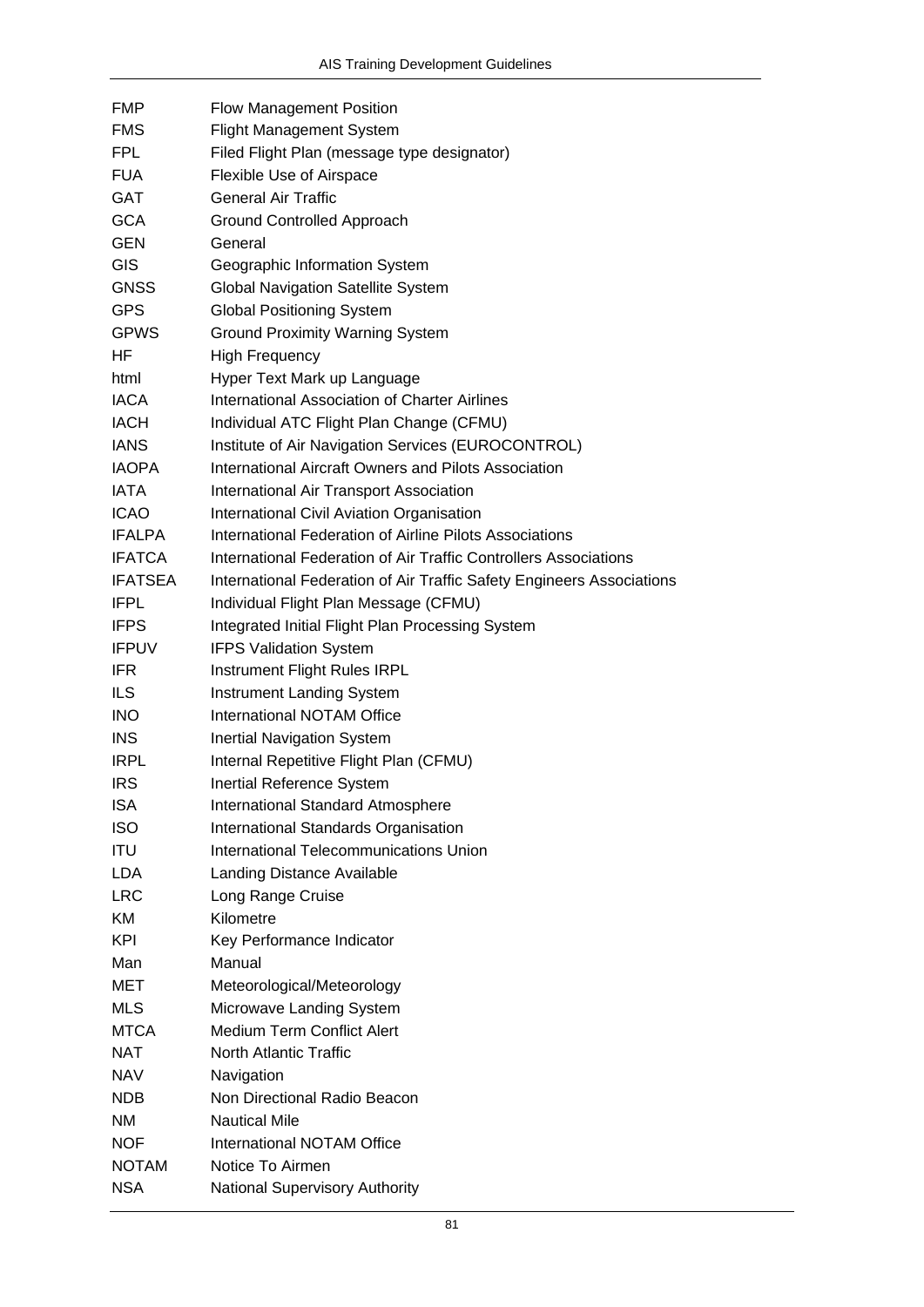| <b>NSC</b>     | <b>NOTAM Selection Criteria</b>                                                |
|----------------|--------------------------------------------------------------------------------|
| OAT            | <b>Operational Air Traffic</b>                                                 |
| OJT            | On-the-Job Training                                                            |
| <b>OLDI</b>    | On-Line Data Interchange                                                       |
| <b>OPADD</b>   | Operating Procedures for AIS Dynamic Data                                      |
| ORM            | Operational Reply Message (CFMU)                                               |
| <b>PAMS</b>    | Published AIP Management System                                                |
| <b>PANS</b>    | Procedures for Air Navigation Services                                         |
| PAPI           | Precision Approach Path Indicators                                             |
| <b>PAR</b>     | <b>Precision Approach Radar</b>                                                |
| <b>PCN</b>     | <b>Pavement Classification Number</b>                                          |
| PIB            | Pre-flight Information Bulletin                                                |
| <b>PSR</b>     | Primary Surveillance Radar                                                     |
| <b>PUB</b>     | Publications                                                                   |
| QMS            | <b>Quality Management System</b>                                               |
| RAD            | Route Availability Document (EUROCONTROL)                                      |
| <b>RCC</b>     | <b>Rescue Co-ordination Centre</b>                                             |
| REJ            | <b>Rejection Message</b>                                                       |
| <b>RESA</b>    | Runway End Safety Area                                                         |
| <b>RPL</b>     | Repetitive Flight Plan                                                         |
| RQL            | <b>Request NOTAM List</b>                                                      |
| <b>RQN</b>     | <b>Request NOTAM</b>                                                           |
| <b>RQP</b>     | Request flight Plan                                                            |
| <b>RVR</b>     | <b>Runway Visual Range</b>                                                     |
| <b>RWY</b>     | Runway                                                                         |
| SAM            | <b>Slot Allocation Message</b>                                                 |
| SAP            | Service Action Point/Significant Airspace Portions/System Access<br>Parameters |
| SAR            | Search and Rescue                                                              |
| <b>SARPS</b>   | Standards and Recommended Practices (ICAO)                                     |
| <b>SDO</b>     | <b>Static Data Operations</b>                                                  |
| SDP            | <b>Static Data Process</b>                                                     |
| <b>SELCAL</b>  | Selective Calling System                                                       |
| <b>SES</b>     | Single European Sky                                                            |
| SFH            | Surface Friction Tester - High Pressure Tyre                                   |
| <b>SIP</b>     | Slot Improvement Proposal                                                      |
| <b>SITA</b>    | Société Internationale de Télécommunications Aéronautiques                     |
| <b>SNOWTAM</b> | <b>NOTAM on Snow Conditions</b>                                                |
| SQL            | <b>Structured Query Language</b>                                               |
| <b>SR</b>      | Sunrise                                                                        |
| <b>SRM</b>     | <b>Slot Revision Message</b>                                                   |
| SS             | Sunset                                                                         |
| <b>SSR</b>     | Secondary Surveillance Radar                                                   |
| <b>STCA</b>    | <b>Short Term Conflict Alert</b>                                               |
| STS/HOSP       | <b>Status Hospital Flight</b>                                                  |
| <b>SUP</b>     | Supplement                                                                     |
| <b>SUPPS</b>   | <b>Regional Supplementary Procedures</b>                                       |
| <b>SWY</b>     | Stopway                                                                        |
| <b>SVG</b>     | <b>Scalable Vector Graphics</b>                                                |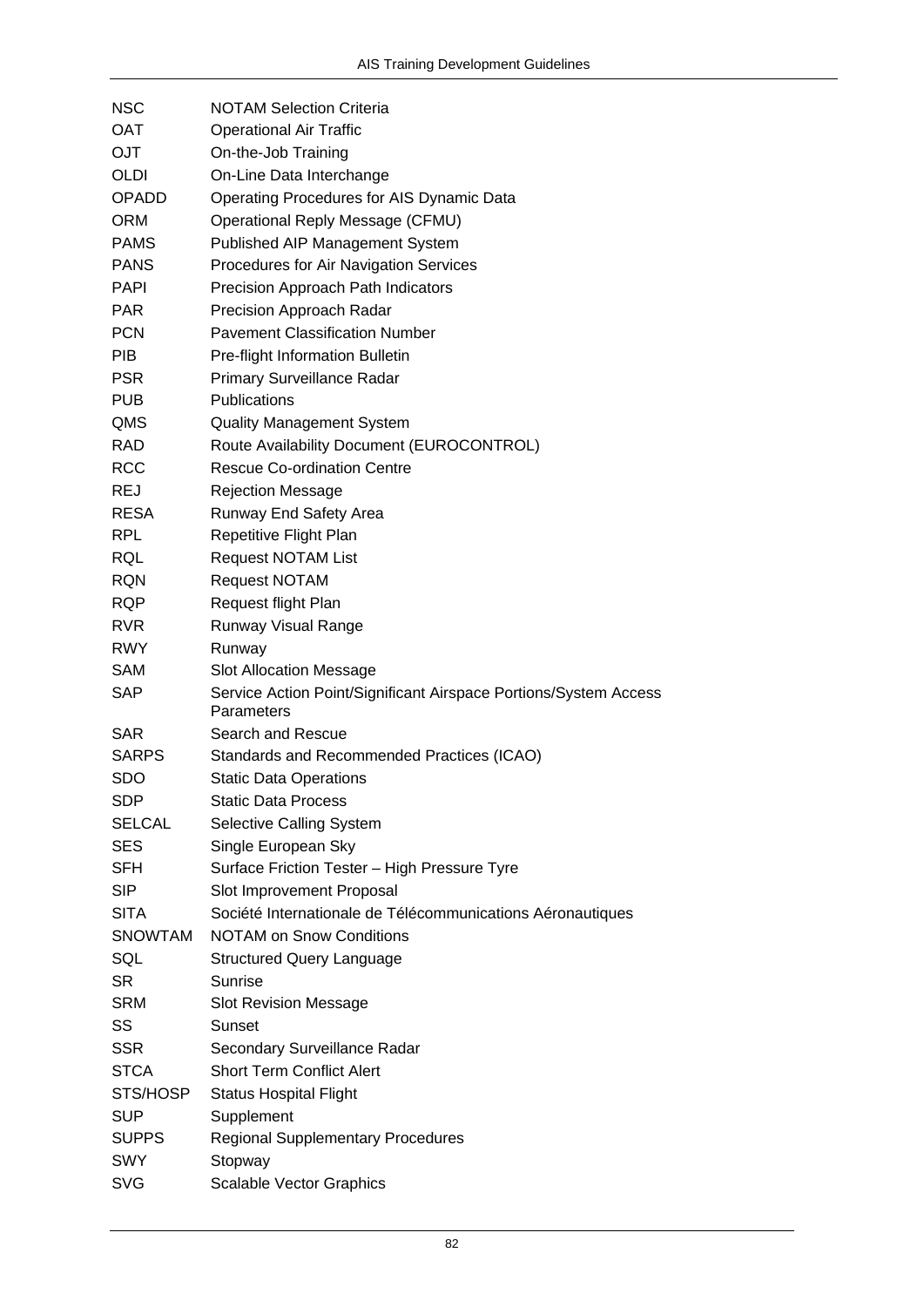| <b>UHF Tactical Air Navigation Aid</b>            |
|---------------------------------------------------|
| CFMU Tactical System (EUROCONTROL)                |
| Aerodrome Forecast (in meteorological code)       |
| Terrain Avoidance Warning System                  |
| Traffic (alerting and) Collision Avoidance System |
| Touchdown Zone                                    |
| <b>Take-off Distance Available</b>                |
| Terms of Reference                                |
| Take-off Run Available                            |
| <b>Team Resource Management</b>                   |
| Visual Approach Slope Indicator System            |
| <b>VHF Direction-finding Station</b>              |
| <b>Visual Flight Rules</b>                        |
| Very High Frequency                               |
| Volume (of a book/document)                       |
| Meteorological Information for Aircraft in Flight |
| <b>VHF Omnidirectional Radio Range</b>            |
| <b>UHF Direction-finding Station</b>              |
| <b>Ultra High Frequency</b>                       |
| <b>Upper Flight Information Region</b>            |
| World Geodetic System - 1984                      |
| World Meteorological Organization                 |
| Extended Mark up Language                         |
|                                                   |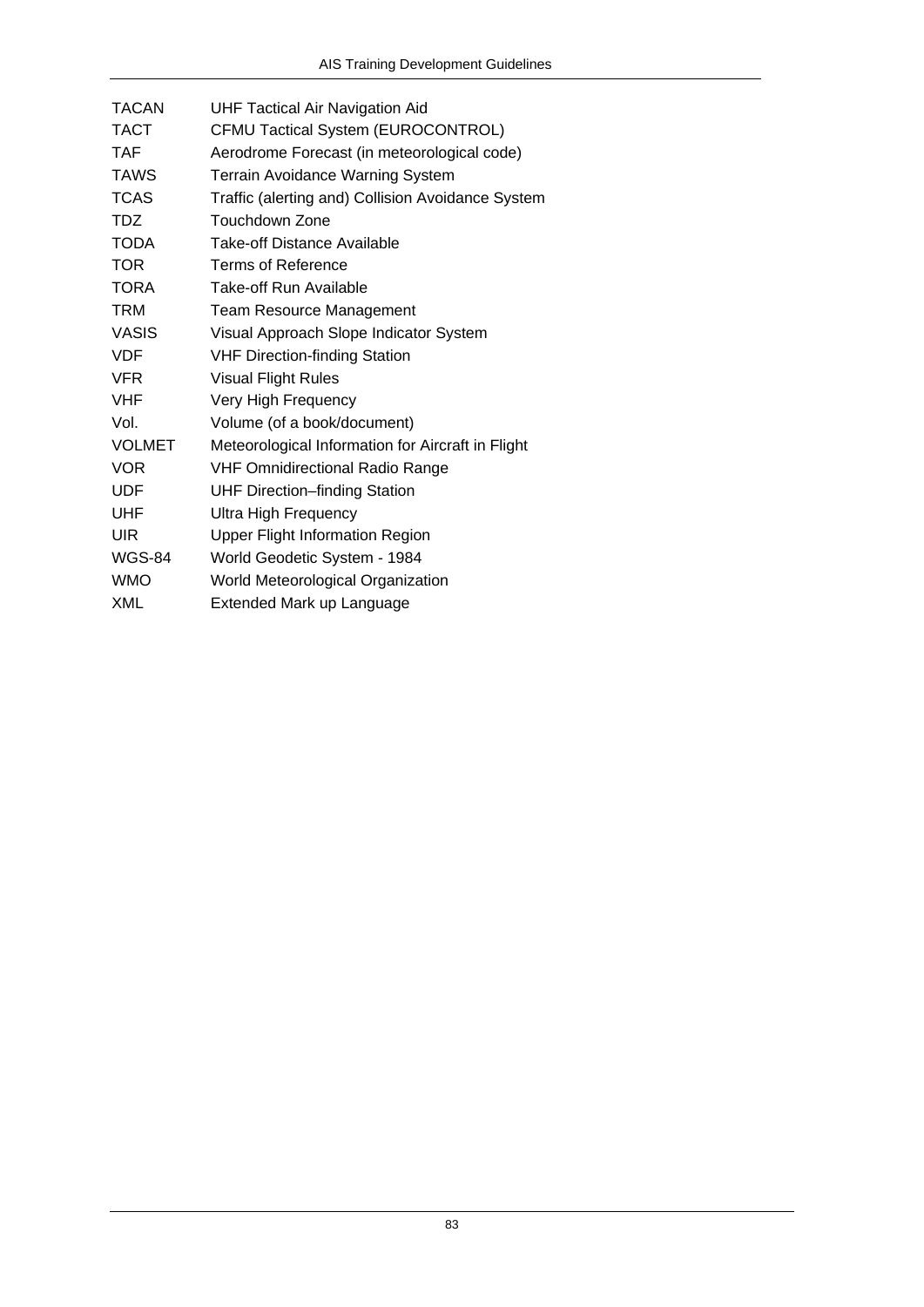## **4. REFERENCE DOCUMENTS**

| <b>Reference</b>                                                                            | Latest Version (not necessarily the version used by the<br>referencing source)                                                                                                                                                                                                                  |
|---------------------------------------------------------------------------------------------|-------------------------------------------------------------------------------------------------------------------------------------------------------------------------------------------------------------------------------------------------------------------------------------------------|
| Draft ICAO Doc 7192                                                                         | Part E-3 - Aeronautical Information Services Personnel Training<br>Manual, Preliminary Edition - 2005                                                                                                                                                                                           |
| <b>EC Regulation</b><br>549/2004 amended by<br><b>Regulation 1070/2009</b><br><b>SES II</b> | Regulation (EC) No 549/2004 of the European Parliament and of the<br>Council -of 10 March 2004- laying down the framework for the<br>creation of the single European Sky (the Framework Regulation)                                                                                             |
| <b>EC Regulation</b><br>550/2004 amended by<br>Regulation 1070/2009<br><b>SES II</b>        | Regulation (EC) No 550/2004 of the European Parliament and of the<br>Council of 10 March 2004 on the provision of air navigation services in<br>the single European sky (the service provision Regulation)                                                                                      |
| <b>EC Regulation</b><br>551/2004 amended by<br>Regulation 1070/2009<br>SES <sub>I</sub>     | Regulation (EC) No 551/2004 of the European Parliament and of the<br>Council of 10 March 2004 on the organisation and use of the airspace<br>in the single European sky (the airspace Regulation)                                                                                               |
| <b>EC Regulation</b><br>552/2004 amended by<br>Regulation 1070/2009<br><b>SES II</b>        | Regulation (EC) No 552/2004 of the European Parliament and of the<br>Council of 10 March 2004 on the interoperability of the European Air<br>Traffic Management network (the interoperability Regulation)                                                                                       |
| <b>EC Regulation</b><br>2150/2005                                                           | Commission Regulation (EC) No2150/2005 of 23 December 2005<br>laying down common rules for the flexible use of airspace                                                                                                                                                                         |
| <b>EC Regulation</b><br>730/2006                                                            | Commission Regulation (EC) No 730/2006 of 11 May 2006 on<br>airspace classification and access of flights operated under visual<br>flight rules above flight level 195                                                                                                                          |
| <b>EC Regulation</b><br>1070/2009                                                           | Regulation (EC) No 1070/2009 of the European Parliament and of the<br>Council of 21 October 2009 amending Regulations (EC) No 549/2004,<br>(EC) No 550/2004, (EC) No 551/2004 and (EC) No 552/2004 in order<br>to improve the performance and sustainability of the European aviation<br>system |
| EC Regulation 73/2010                                                                       | Commission Regulation (EU) No 73/2010 of 26 January 2010 laying<br>down requirements on the quality of aeronautical data and<br>aeronautical information for the single European sky                                                                                                            |
| <b>ESARR 5 ATM</b><br>Services' Personnel                                                   | <b>EUROCONTROL Safety Regulatory Requirement for ATM Services'</b><br>Personnel, edition 2, 11. April 2002                                                                                                                                                                                      |
| EUROCONTROL<br><b>Common AIS Staff</b><br>profiling (CASP)                                  | Reference 10/09/21-74, edition 2.0, 12 October 2010                                                                                                                                                                                                                                             |
| <b>EUROCONTROL EAD</b><br>SDO Data Provider and<br>Data User Manual                         | Reference EAD-DOC-STK53L, version 5.0, 21. December 2010                                                                                                                                                                                                                                        |
| <b>EUROCONTROL EAD</b><br><b>Operational User</b><br>Handbook -Data<br>Provider             | Reference EAD-DOC-GEKB38, version 6.0                                                                                                                                                                                                                                                           |
| <b>EUROCONTROL EAD</b><br><b>Operational User</b><br>Handbook -Data User                    | Reference EAD-DOC-GEKB39, version 6.0, 05. November 2008                                                                                                                                                                                                                                        |
| <b>EUROCONTROL AIS</b><br>Data Process / Static<br>Data Procedures                          | Edition 2.0, 17 July 2009                                                                                                                                                                                                                                                                       |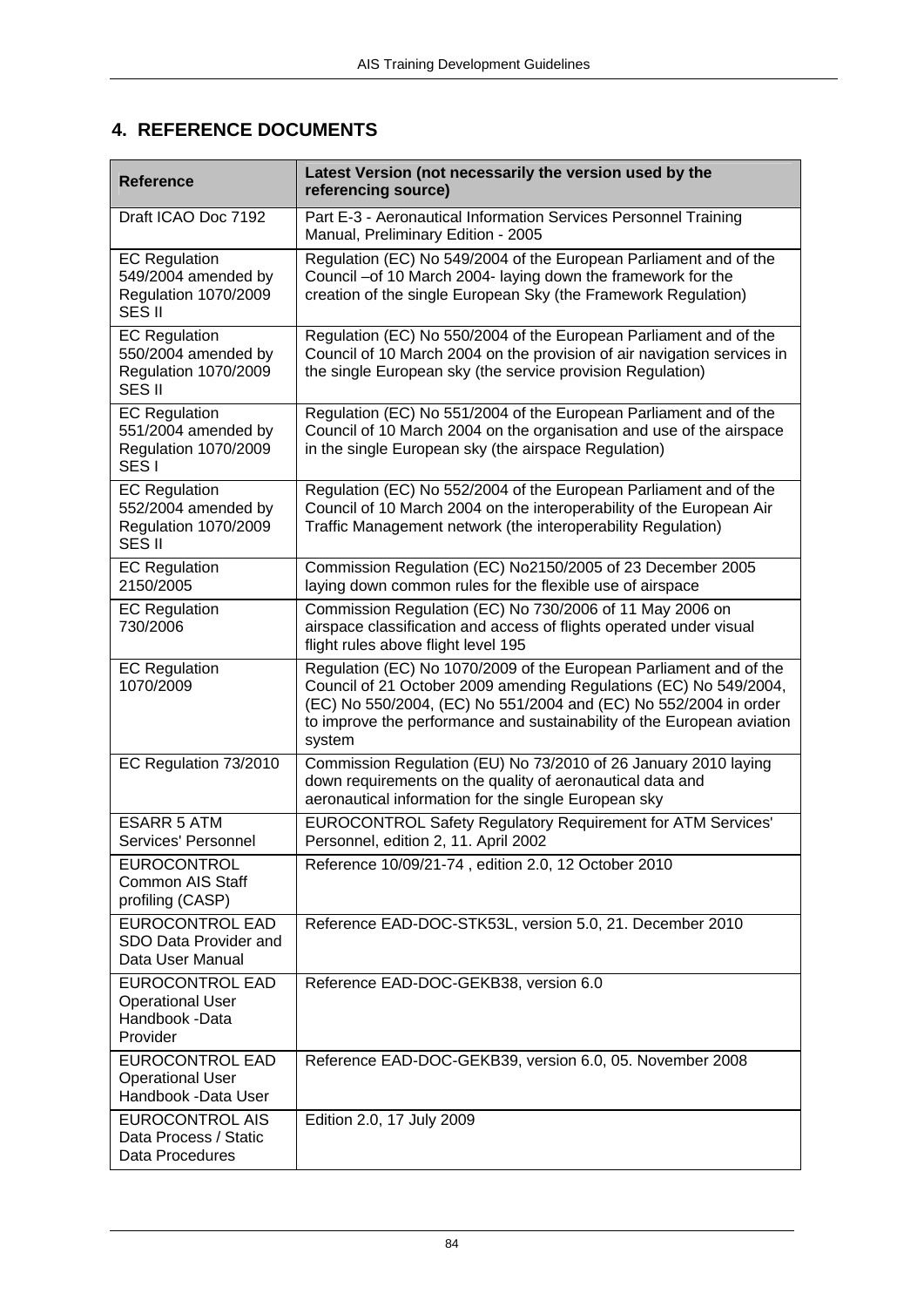| EUROCONTROL<br><b>CFMU Basic Handbook</b><br>- General & CFMU<br><b>Systems</b>                                      | Edition 15.0, 15 March 2011                                                                                                    |
|----------------------------------------------------------------------------------------------------------------------|--------------------------------------------------------------------------------------------------------------------------------|
| <b>EUROCONTROL</b><br><b>CFMU Basic Handbook</b><br>- IFPS Users Manual                                              | Edition 15.0, 21 March 2011                                                                                                    |
| <b>EUROCONTROL</b><br><b>OPADD</b>                                                                                   | Operating Procedures For AIS Dynamic Data, edition 3.0, 08 April<br>2009                                                       |
| <b>EUROCONTROL</b><br><b>CFMU Basic Handbook</b><br>- ATFCM Users Manual                                             | ATFCM (Air Traffic Flow and Capacity Management) Users Manual,<br>edition. 15.0, 15. March 2011                                |
| <b>EUROCONTROL</b><br>Supplement to CFMU<br>Handbook - RAD<br>(Route Availability)<br>Document                       | RAD USERS Manual, Ed. 1.0, 31. July 2006                                                                                       |
| <b>EUROCONTROL The</b><br><b>ASM Handbook</b>                                                                        | Reference EUROCONTROL-GUID-140, edition 3.0, 15 June 2010                                                                      |
| <b>EUROCONTROL</b><br>Strategic Guidance in<br>support of the execution<br>of the European ATM<br><b>Master Plan</b> | Edition 1.0, May 2009                                                                                                          |
| <b>EUROCONTROL</b><br><b>Human Factors Module</b>                                                                    | Reference HUM.ET1.ST13.2000-REP-01, Critical Incident Stress<br>Management                                                     |
| EUROCONTROL 2015<br>Airspace Concept &<br>Strategy for the ECAC<br>Area & Key Enablers                               | Edition 2.0, 28 February 2008                                                                                                  |
| <b>EUROCONTROL ARN</b>                                                                                               | Reference 11/01/31-02, European ATS Route Network Version 7:<br>Concept of Operations & Catalogue of Projects, 10 January 2011 |
| <b>EUROCONTROL eAIP</b><br>Specification                                                                             | Reference EUROCONTROL-SPEC-0146, edition 2.0, 14 February<br>2011                                                              |
| <b>EUROCONTROL</b><br><b>SNOWTAM</b><br>Harmonisation<br><b>Guidelines</b>                                           | Reference 10/09/24-76, edition 1.1, 24 September 2010                                                                          |
| ICAO Annex 2                                                                                                         | Rules of the Air, Ed. 10 - July 2005.<br>Reprinted, incorporating Amendments 1-42 Amendment 42<br>(applicable 19/11/09)        |
| ICAO Annex 3                                                                                                         | Meteorological Service for International Air Navigation,<br>Ed. 16, incorporating Amendments 1-74, 2007                        |
| <b>ICAO Annex 4</b>                                                                                                  | Aeronautical Charts, Ed. 11, incorporating Amendments 1-55, July<br>2009                                                       |
| <b>ICAO Annex 5</b>                                                                                                  | Units of Measurement to be Used in Air and Ground Operations,<br>Ed. 4, incorporating Amendment 16, 1979                       |
| ICAO Annex 6                                                                                                         | Operation of Aircraft Part 1, Ed. 08, incorporating Amendment 33B*,<br>2001                                                    |
| <b>ICAO Annex 8</b>                                                                                                  | Airworthiness of Aircraft, Ed. 10, incorporating Amendment 101, 2005                                                           |
| ICAO Annex 9                                                                                                         | Facilitation, Ed. 12, incorporating Amendment 21, 2005                                                                         |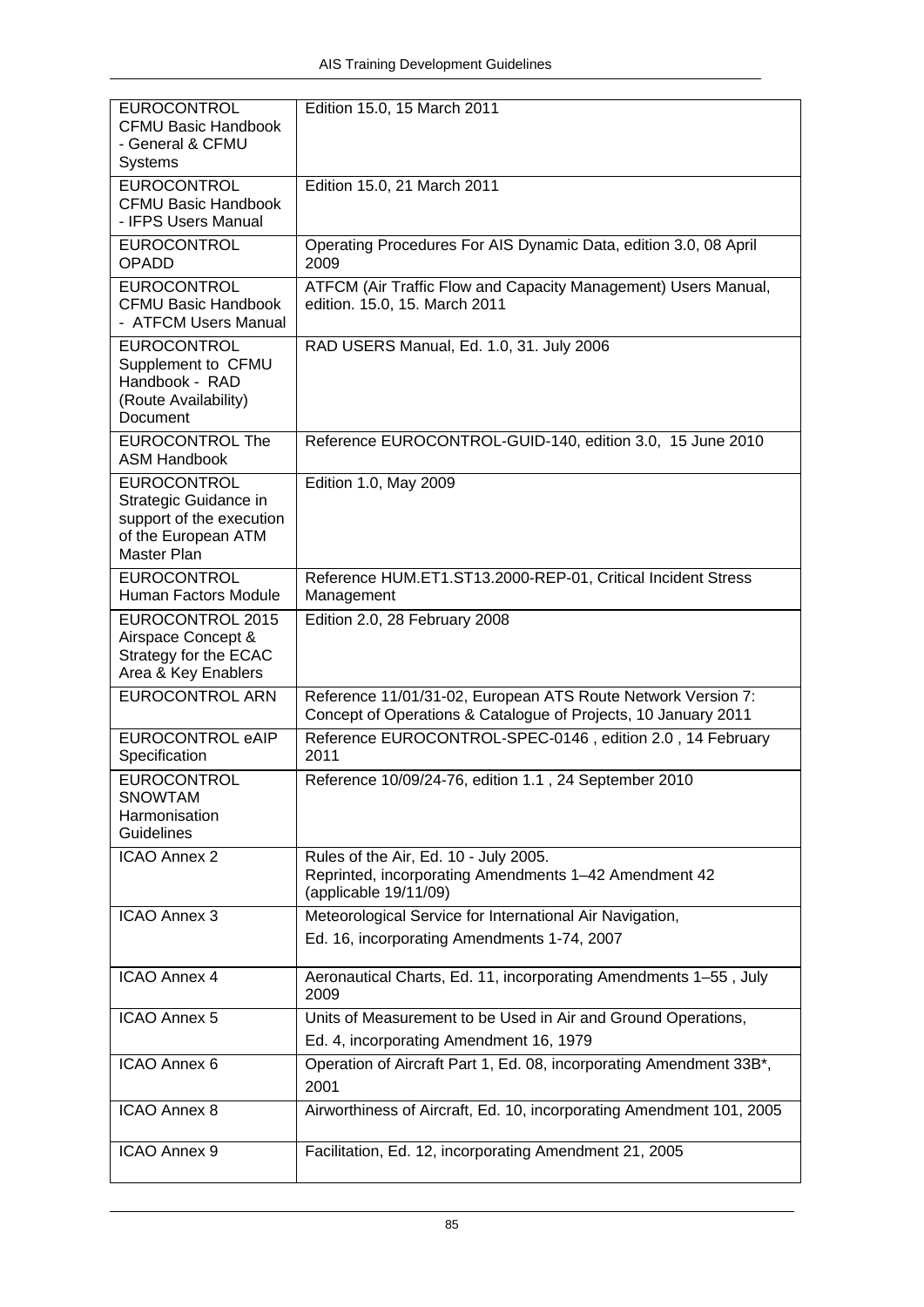| <b>ICAO Annex 10</b> | Aeronautical Telecommunications, Vol. II, Ed. 06, incorporating<br>Amendment 84, 2001                                                               |  |
|----------------------|-----------------------------------------------------------------------------------------------------------------------------------------------------|--|
| <b>ICAO Annex 11</b> | Air Traffic Services, Ed. 13, incorporating Amendment 47B*, 2001                                                                                    |  |
| ICAO Annex 12        | Search and Rescue., Ed. 08, incorporating Amendment 18, 2004                                                                                        |  |
| <b>ICAO Annex 14</b> | Aerodromes. Volume 01, Ed. 05, incorporating Amendment 1-10B*,<br>2009<br>Heliports. Volume II, Ed. 03, incorporating Amendments 1-4, 2009          |  |
|                      |                                                                                                                                                     |  |
| <b>ICAO Annex 15</b> | Aeronautical Information Services, Ed. 13, July 2010                                                                                                |  |
| <b>ICAO Annex 17</b> | Security, Ed. 08, incorporating Amendments 1-11, 2006                                                                                               |  |
| ICAO Doc 4444        | ATM - Air Traffic Management, Ed. 15, 2007. Amendment 2<br>applicable 19/11/09                                                                      |  |
| ICAO Doc 7030        | Regional Supplementary Procedures, Ed. 05 - 2008, Amendment 2<br>(25/8/09)                                                                          |  |
| ICAO Doc 7488        | Manual of the ICAO Standard Atmosphere extended to 80 kilometres                                                                                    |  |
| ICAO Doc 7910        | Location Indicators, Ed. 135, March 2010                                                                                                            |  |
| ICAO Doc 8126        | Aeronautical Information Services Manual, Ed. 06 - 2003, Amendment<br>2 (28/9/2009)                                                                 |  |
| ICAO Doc 8168        | Aircraft Operations, Ed. 05, 2006                                                                                                                   |  |
| ICAO Doc 8400        | ABC - ICAO Abbreviations and Codes, Ed. 07 - 2007, incorporating<br>Amendments 1-28. Amendment 29 applicable 20/11/08.                              |  |
| ICAO Doc 8643        | Aircraft Type Designators, Ed. 38, April 2010.                                                                                                      |  |
| ICAO Doc 8697        | Aeronautical Chart Manual, Ed. 02 - 1987, Amendment 3, Reprinted<br>May 2010                                                                        |  |
| ICAO Doc 8896        | Manual of Aeronautical Meteorological Practice, Ed. 08, 2008                                                                                        |  |
| ICAO Doc 9328        | Manual of Runway Visual Range Observing and Reporting Practices,<br>Ed. 03, 2008                                                                    |  |
| ICAO Doc 9377        | Manual on Coordination between Air Traffic Services, Aeronautical<br>Information Services and Aeronautical Meteorological Services, Ed.<br>04, 2008 |  |
| ICAO Doc 9426        | Air Traffic Services Planning Manual                                                                                                                |  |
| ICAO Doc 9674        | World Geodetic System - 1984 (WGS-84) Manual, Ed. 02, 2002                                                                                          |  |
| ICAO Doc 9713        | International Civil Aviation Vocabulary, Ed. 03, 2007.                                                                                              |  |
| ICAO Doc 9855        | Guidelines on the Use of the Public Internet for Aeronautical<br>Applications, Ed. 01, 2005                                                         |  |
| ICAO Doc 9683        | Human Factors Training Manual                                                                                                                       |  |
| ICAO EUR Doc 010     | AIS and MET Services Access, second edition                                                                                                         |  |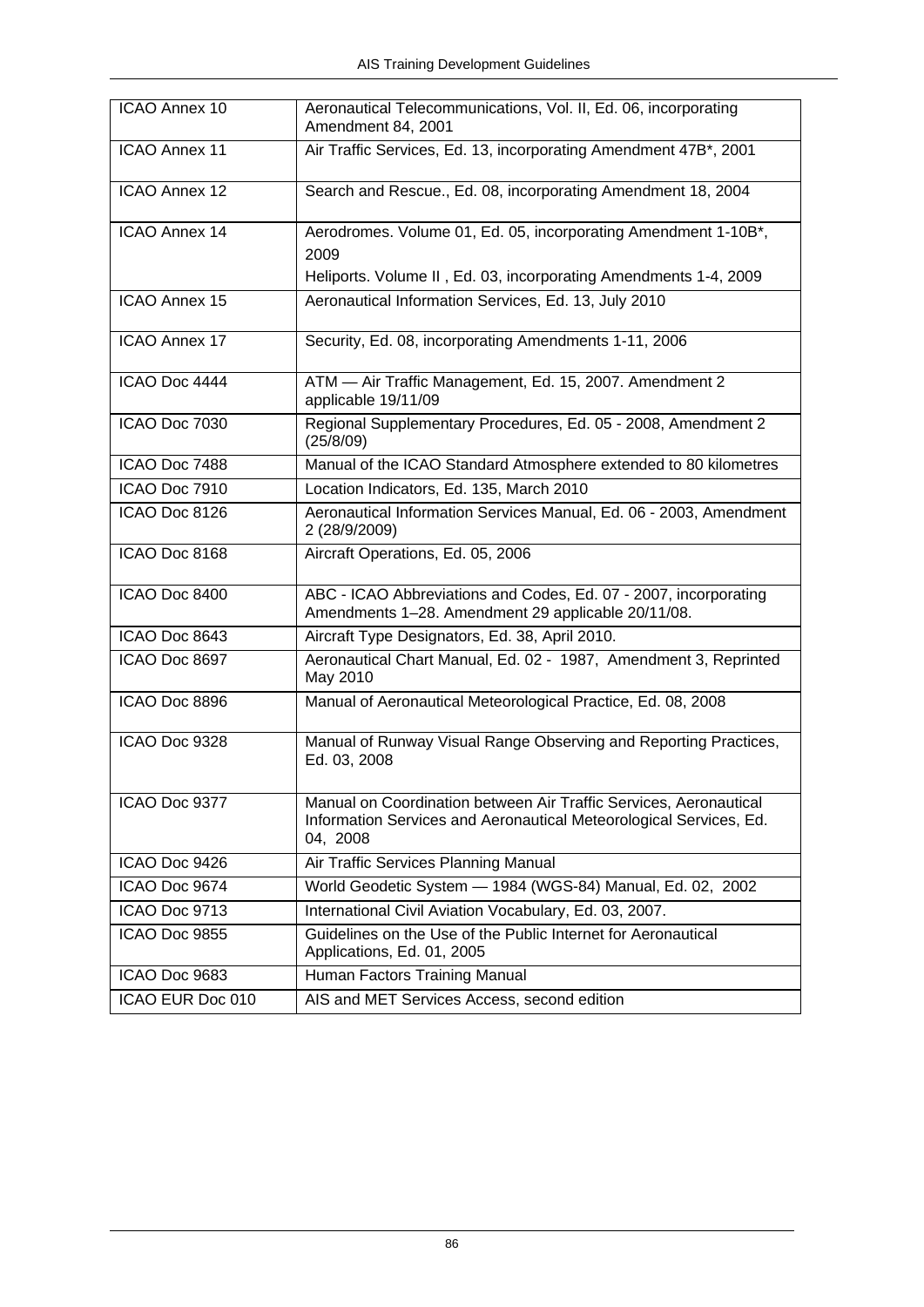## **5. AIS TRAINING TASK FORCE**

### **Members:**

Jorge DIAS NAV Portugal Stefan HOFMANN German Air Force<br>
Piet de HONDT LVNL, The Nether Katarina NEUSCHLOVA<br>
Daniela RADEVA<br>
ATSA, Bulgaria Daniela RADEVA Peter TIEGEL Skyguide, Switzerland Jean-Jacques VITEL DSNA, France

Bertil ASKLUND **Entry Point North, Sweden** Lesley CLAYTON NATS, United Kingdom (*First two meetings*) Adrian ENRIGHT EUROCONTROL (Chairman) LVNL, The Netherlands

The Terms of Reference for the AIS Training Task Force are displayed on the next page.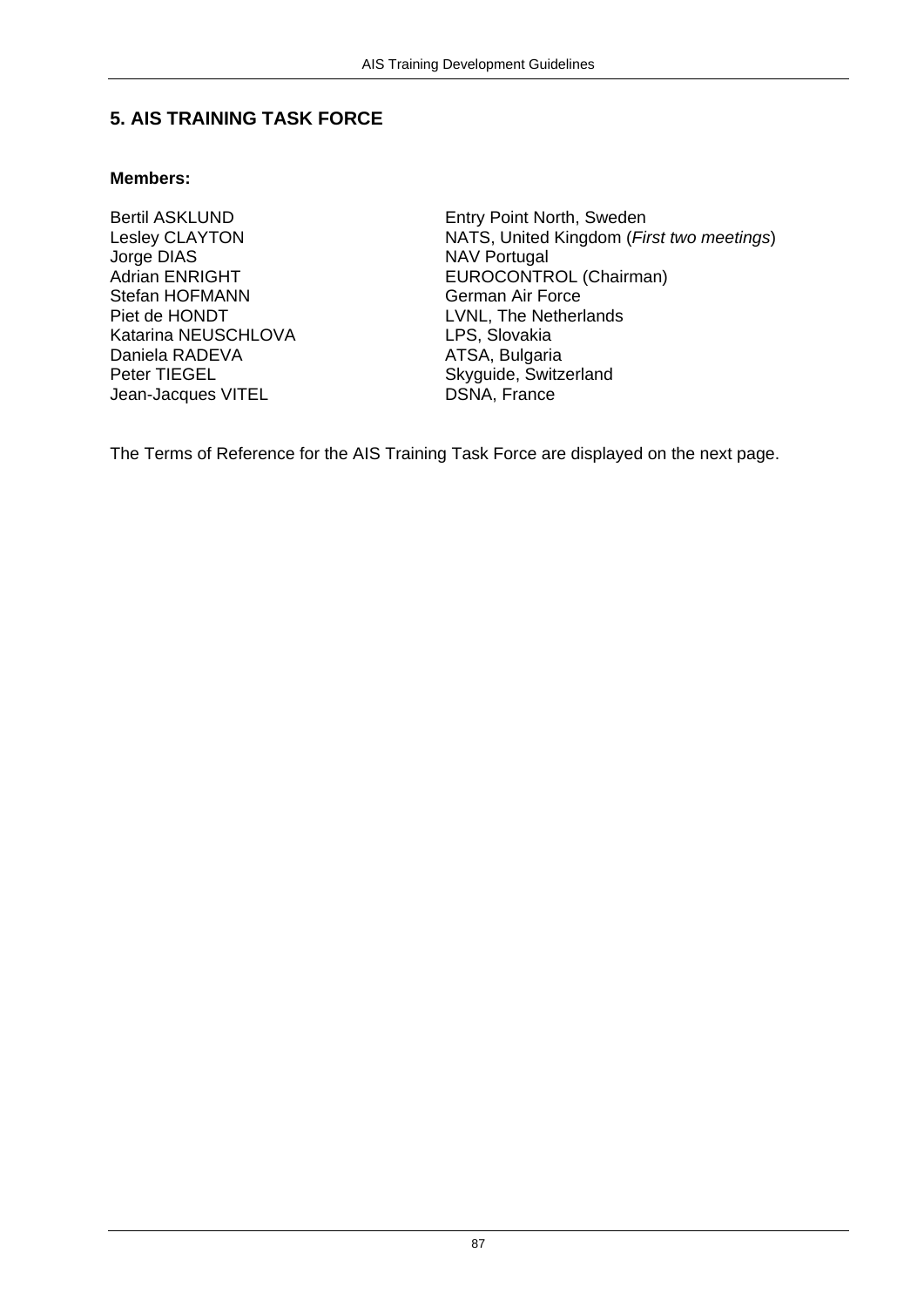## **TERMS OF REFERENCE FOR THE AIS TRAINING TASK FORCE**

| <b>Full Task</b><br>Force Name: | <b>AIS TRAINING TASK FORCE</b>    |                                      |                 |  |  |
|---------------------------------|-----------------------------------|--------------------------------------|-----------------|--|--|
| Acronym:<br>(as in COFM)        | <b>AISTF</b>                      | Associated<br>Domain:                | <b>HUM</b>      |  |  |
|                                 |                                   |                                      |                 |  |  |
| <b>Associated Sub-Group:</b>    |                                   | <b>TRAINING FOCUS GROUP (TFG)</b>    |                 |  |  |
| <b>Associated Group:</b>        |                                   | HUMAN RESOURCES TEAM (HRT), AIS TEAM |                 |  |  |
| Associated Programme/Service:   |                                   | <b>HUMAN FACTORS DOMAIN</b>          |                 |  |  |
| Creation<br>date:               | 01.06.2004                        | End date:<br>(if relevant)           | 31.05.2006      |  |  |
| Chairperson:                    | A. Enright                        | Secretary:                           | <b>TBD</b>      |  |  |
| Unit:                           | <b>IANS/TDH</b>                   | Unit:                                | <b>IANS/TDH</b> |  |  |
| <b>TOR</b><br>Approved by:      | <b>TRAINING FOCUS GROUP (TFG)</b> | Date:                                | 10.12.2003      |  |  |

## **TERMS OF REFERENCE**

### **1. Mission:**

The mission for the AIS Training Task Force (AISTF) shall be to review, revise and update the Common Core Content, Training Objectives and Syllabi for AIS operational personnel.

### **2. Authority:**

The AISTF reports to the Training Focus Group (TFG) and informs the AIS Operations Subgroup of the AIS Team of its progress.

### **3. Participation:**

| <b>Agency staff:</b>     | IANS/TDH training experts and AIM experts. |
|--------------------------|--------------------------------------------|
| <b>ECAC Members:</b>     | AIS training experts from ECAC STATES      |
| <b>Non-ECAC Members:</b> | N/A                                        |
| <b>Observers:</b>        | N/A                                        |

### **4. Tasks:**

The Task Force shall establish the scope and detail the rationale for the review of EATM Guidelines:

- HUM.ET1.ST05.2000-GUI-01 (Common Core Content and Training Objectives for Basic AIS Training – Phase 1 ab-initio),
- HUM.ET1.ST05.2000-GUI-02 (Common Core Content and Training Objectives for Basic AIS Training – Phase 2 specialist), and
- HUM.ET1.ST05.2000-GUI-03 (Specification of Training Tools and Methods AIS).

The Task Force shall then revise and update their content in line with recent developments in AIS operating practices.

### **5. Occurrence of this WA per year:**

2 to 3 times per year.